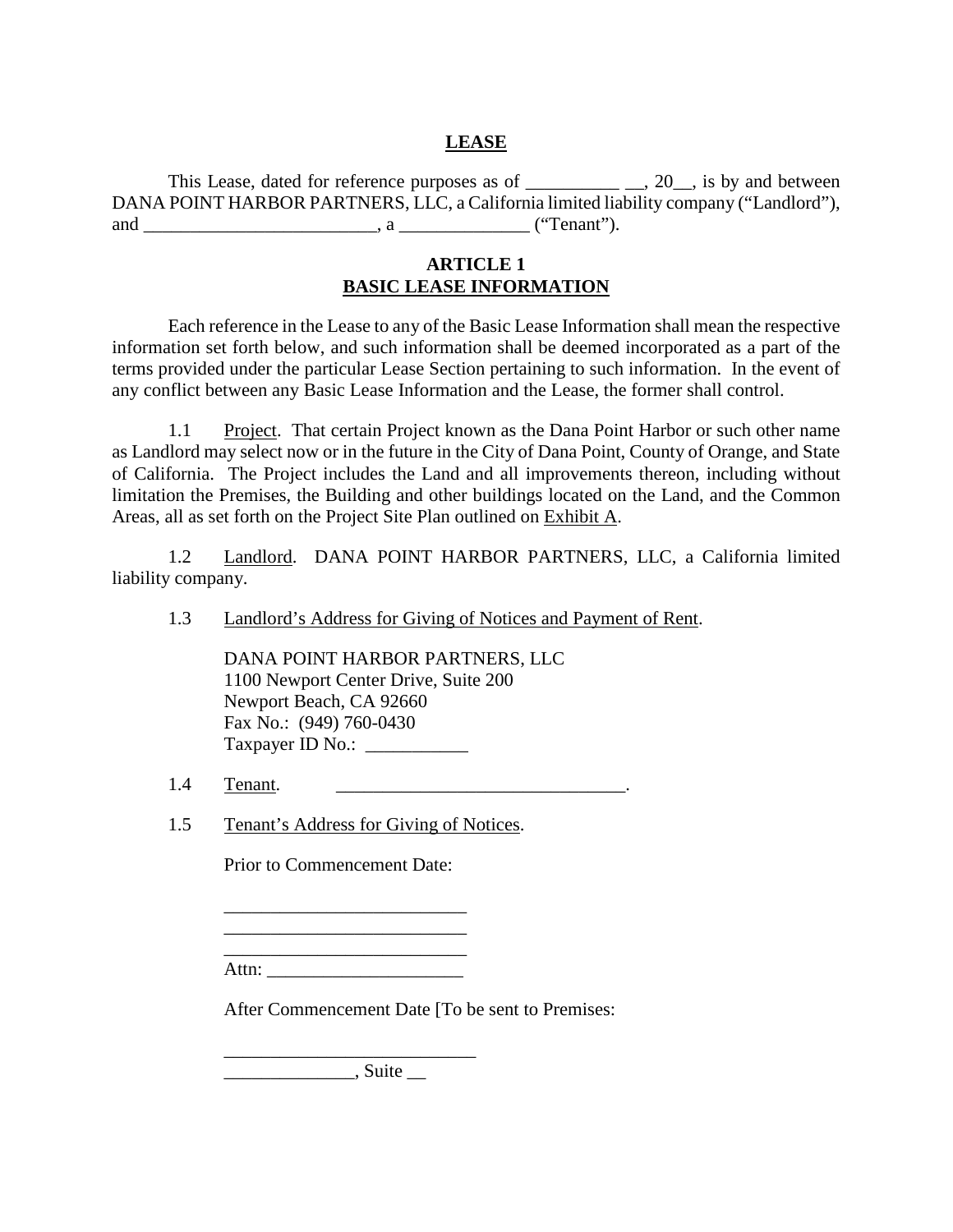Dana Point, CA 90808 Attn:

1.6 Premises. **The Community Exercise**, Suite \_\_\_\_, Dana Point, California, consisting of approximately \_\_\_\_\_\_\_\_\_\_\_\_\_\_\_\_\_\_\_\_\_\_ (\_\_\_\_\_\_) square feet of Floor Area (collectively, the "Premises") (Section 2.2). Within five (5) days following Substantial Completion of Landlord's Work and delivery of the Premises to Tenant, Tenant shall be entitled to measure the Premises to verify the Floor Area of the Premises. If the Floor Area of the Premises as measured by the parties differs from that set forth in this Lease, the Rent, Tenant's Pro Rata Share and all other calculations based on the Floor Area of the Premises shall be adjusted accordingly.

1.7 Building. That certain building in which the Premises is located, located at the with a street address of **Exhibit B.** Dana Point, California, and as shown on Exhibit B.

1.8 Common Areas. All areas and facilities within the Project (exclusive of the Premises and other portions of the Project leased (or to be leased) exclusively to other tenants) that are from time to time made available for the general use, convenience and benefit of Landlord, other persons entitled to occupy space in the Project, and/or their customers, patrons, employees and invitees, including, without limitation, automobile parking areas, cart corrals, driveways, sidewalks, open and enclosed courts and malls, landscaped and planted areas, canopies and gutters. Landlord may, from time to time, adjust the size and configuration of the Common Areas as set forth herein.

1.9 Use of Premises. The retail sale of \_\_\_\_\_\_\_\_\_\_\_\_\_\_\_\_\_\_\_\_\_\_\_\_\_\_\_\_\_\_\_\_\_\_\_\_\_

\_\_\_\_\_\_\_\_\_\_\_\_\_\_\_\_\_\_\_\_\_\_\_\_\_\_\_\_\_\_\_\_\_. Tenant shall not engage in any of the uses precluded in Exhibit G, and will honor all exclusives granted by Landlord in Exhibit G. (Article 3).

1.10 Anticipated Early Occupancy Date. \_\_\_\_\_\_\_\_\_\_\_\_. (Section 2.3)

1.11 Anticipated Commencement Date. April 1, 2018. The actual Commencement Date shall be determined as set forth in Section 2.3. The Fixturization Period for purposes of Section 2.3 shall be  $\qquad \qquad \text{days}.$ 

1.12 Lease Term. **[Ten (10)]** years, commencing on the Commencement Date and expiring on the last day of the [one hundred twentieth  $(120<sup>th</sup>)$ ] calendar month from and after the Commencement Date (or from and after the first day of the next calendar month if the Commencement Date occurs on a date other than the first day of a calendar month), subject to extension pursuant to Section 2.3(d). (Section 2.3)

1.13 Base Rent. \$\_\_\_\_\_ per square foot monthly, increasing every \_\_\_\_\_ ( ) months during the Term, including any Extension Term(s), by \_\_\_\_\_\_\_\_\_\_\_\_ percent (\_\_\_%) percent.

| <b>Months During Term</b> | <b>Monthly Base Rent Amount</b> |  | <b>Monthly Base Rent PSF</b> |  |
|---------------------------|---------------------------------|--|------------------------------|--|
|                           |                                 |  |                              |  |
| $25 - 48$                 |                                 |  |                              |  |
| <u>49-60</u>              |                                 |  |                              |  |
| <b>61-120</b>             |                                 |  |                              |  |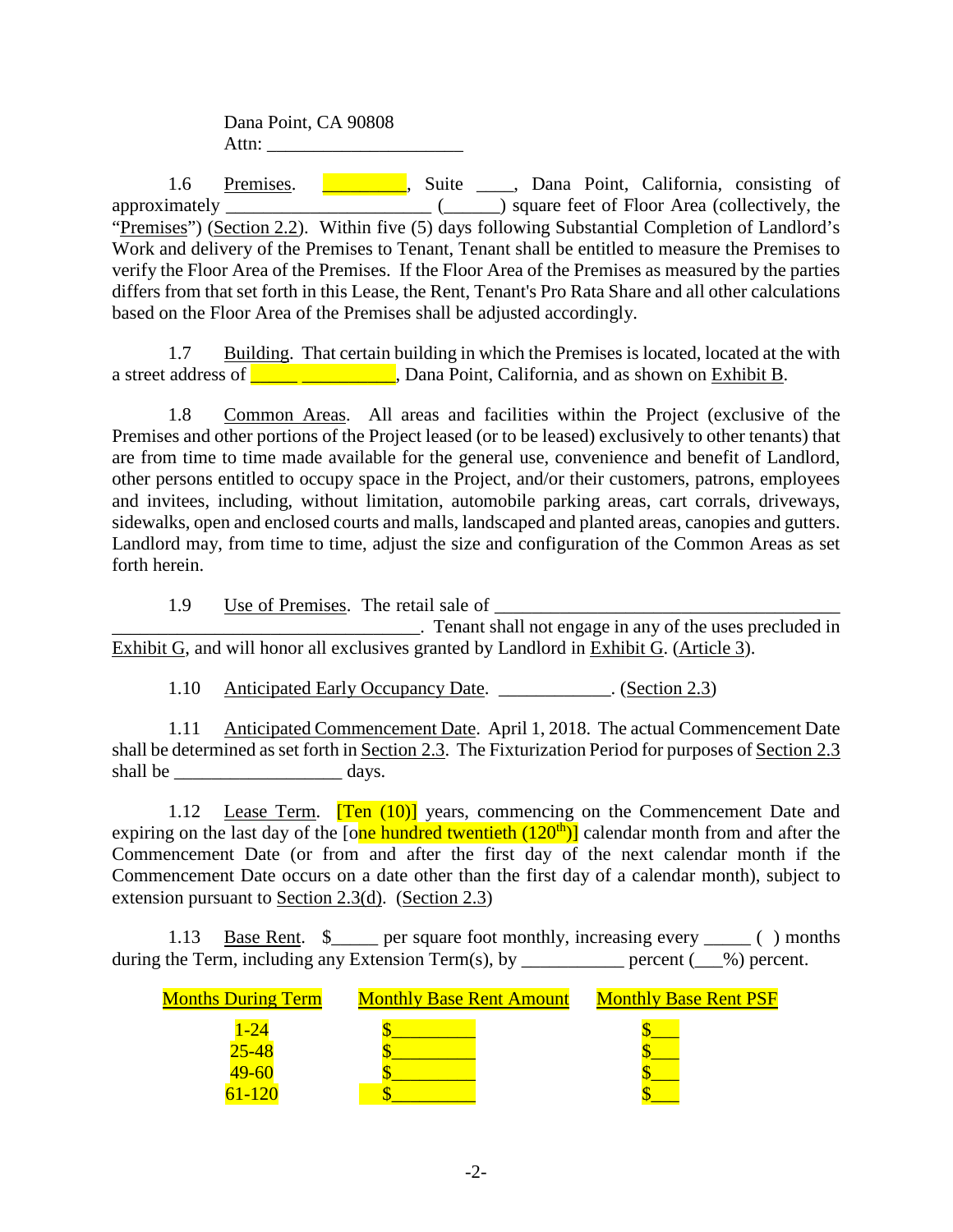| $*121 - 180$ |  |  |
|--------------|--|--|
| $*181-240$   |  |  |
| $*241-300$   |  |  |
| $*301-360$   |  |  |

The Monthly Base Rent Amount calculated and set forth above may change upon final confirmation of the actual Floor Area of the Premises. The months referred to above are the full calendar months after any first partial month of the Lease Term. The Base Rent for any such partial month shall be prorated based on the same rents as specified for the first full calendar month when Base Rent is payable. Upon Tenant's execution and delivery of this Lease, Tenant shall deliver to Landlord the total amount of  $\frac{S_{\text{max}}(S_{\text{max}}-1)}{S_{\text{max}}(S_{\text{max}}-1)}$ , such amount to be applied to the first monthly installment of Base Rent (\$\_\_\_\_\_\_\_\_\_\_), estimated Operating Expenses (\$\_\_\_\_\_\_\_\_), and the Security Deposit (\$\_\_\_\_\_\_\_\_\_)] due under this Lease. (Section 2.5)

\*Provided the applicable Extension Term is exercised by Tenant.

1.14 Percentage Rent. **[Five percent (5%)]**. (Section 6.8)

1.15 Tenant's Percentage of Operating Expenses. Approximately \_\_\_\_\_\_\_ percent (\_\_%) of the Project (which Landlord represents and warrants contains or will contain approximately \_\_\_\_\_ square feet of Floor Area) (such percentage may change upon final confirmation of the actual Floor Area of the Premises and the Project). (Section 6.2)

1.16 Security Deposit. \_\_\_\_\_\_\_\_\_\_\_\_\_\_\_\_\_\_\_\_ Dollars (\$\_\_\_\_\_\_.00). Tenant shall deliver to Landlord the Security Deposit upon Tenant's execution and delivery of this Lease.

.

1.17 Guarantor(s) Name and Address.

1.18 Brokers.

Landlord:

Tenant:

1.19 Tenant's Liability Insurance Minimum Coverage. \$2,000,000.00 Tenant's Liability Insurance Maximum Deductible: \$25,000.00

## FOR CONVENIENCE, OTHER DEFINITIONS AND/OR THE LOCATION OF OTHER DEFINITIONS USED IN THIS LEASE ARE SET FORTH IN THE GLOSSARY ATTACHED TO THE END OF THIS LEASE.

# **ARTICLE 2 DEMISE AND RENT**

2.1 Demise. Landlord hereby leases to Tenant, and Tenant hereby leases from Landlord, upon and subject to the terms, covenants, provisions and conditions of this Lease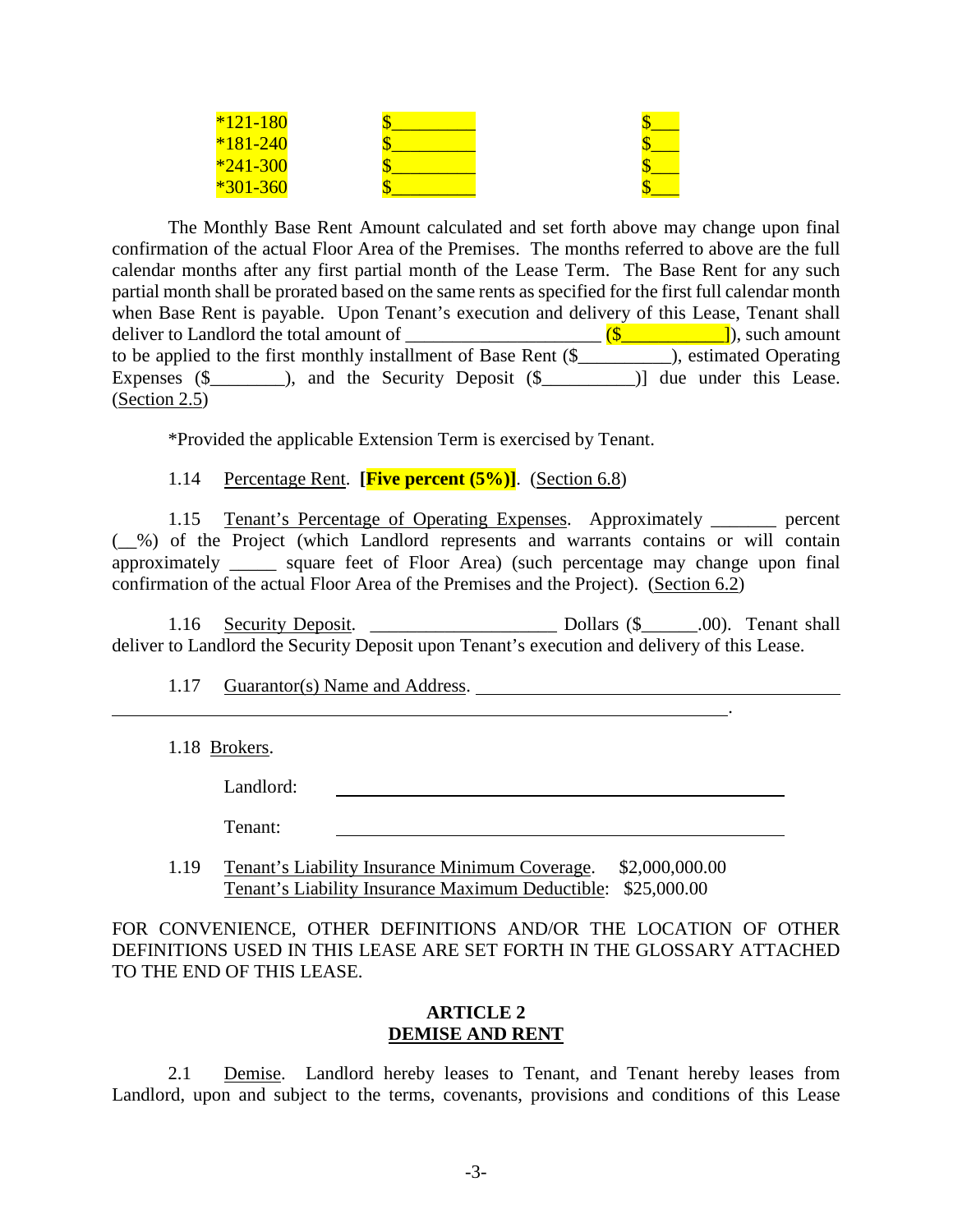Agreement (herein called the "Lease"), the Premises shown on Exhibit B (attached hereto and incorporated herein) in the Building outlined on Exhibit B (herein called the "Building") located on the property described on Exhibit A attached hereto and incorporated herein ("Land"). Landlord hereby grants to Tenant, and Tenant hereby accepts from Landlord, upon and subject to the terms, covenants, provisions and conditions of this Lease, a non-exclusive right to use the Common Areas, subject to the provisions of Sections 5.5 and 5.6 below and the Rules and Regulations attached hereto as Exhibit E and incorporated herein (the "Rules and Regulations"). The "Effective Date" of this Lease is the date that this Lease is fully executed by and delivered to both parties hereto.

2.2 Premises. The Premises (herein called "Premises") leased to Tenant are described in the Basic Lease Information, and outlined on Exhibit B. The Premises are located in the Project shown on the site plan attached hereto as  $\overline{\text{Exhibit A}}$  (the "Project"). The depiction of possible uses, occupants, or locations of buildings on Exhibit A creates no warranty or representation that any or all of such uses, occupants or buildings will ever exist. Tenant acknowledges that Landlord may change the shape, size, location, number and extent of the improvements shown on Exhibit A and eliminate or add any improvements to any portion of the Project. Upon Landlord's election at any time prior to the commencement of Landlord's Work (as described in Exhibit C attached hereto), the Premises shall be relocated to comparable space within the Project as mutually agreed upon between Tenant and Landlord. If the parties are unable, despite their good faith effort, to agree upon such comparable relocated space, then either Landlord or Tenant shall have the right, upon written notice to the other, to terminate this Lease, and in the event of such termination Landlord shall return to Tenant the Security Deposit within ten (10) business days. The Premises is a part of the Project, which is the area identified as "Project" on Exhibit A and all improvements at any time existing thereon commonly known as Dana Point Harbor.

# 2.3 Term and Commencement; Early Occupancy; Extension Options.

(a) Term and Commencement. Unless sooner terminated as provided herein, the term of this Lease (the "Lease Term") shall be for that period of years and months set forth in the Basic Lease Information, as the same may be extended in accordance with any option or options to extend the Lease Term granted herein, and shall commence (the "Commencement Date") upon the earlier of (i) the expiration of the Fixturization Period set forth in Section 1.11, which shall commence on the first business day after the date Landlord delivers possession of the Premises to Tenant with Substantial Completion of Landlord's Work, and (ii) the date Tenant first opens for business in the Premises. When the actual Commencement Date has occurred, Landlord and Tenant shall execute a Commencement Date Memorandum in the form shown in Exhibit D attached hereto. Landlord anticipates delivering the Premises to Tenant with Substantial Completion of Landlord's Work by the "Anticipated Early Occupancy Date" set forth in the Basic Lease Information, and Landlord and Tenant anticipate that the Lease Term will commence on the "Anticipated Commencement Date" set forth in the Basic Lease Information, but the "Anticipated Commencement Date" shall in no event affect the actual Commencement Date, which shall be determined as set forth in this Section 2.3.

(b) Early Occupancy. Prior to the date Landlord delivers possession of the Premises to Tenant following Substantial Completion of Landlord's Work (the "Delivery Date"), Tenant and its authorized agents, contractors, subcontractors and employees shall be granted a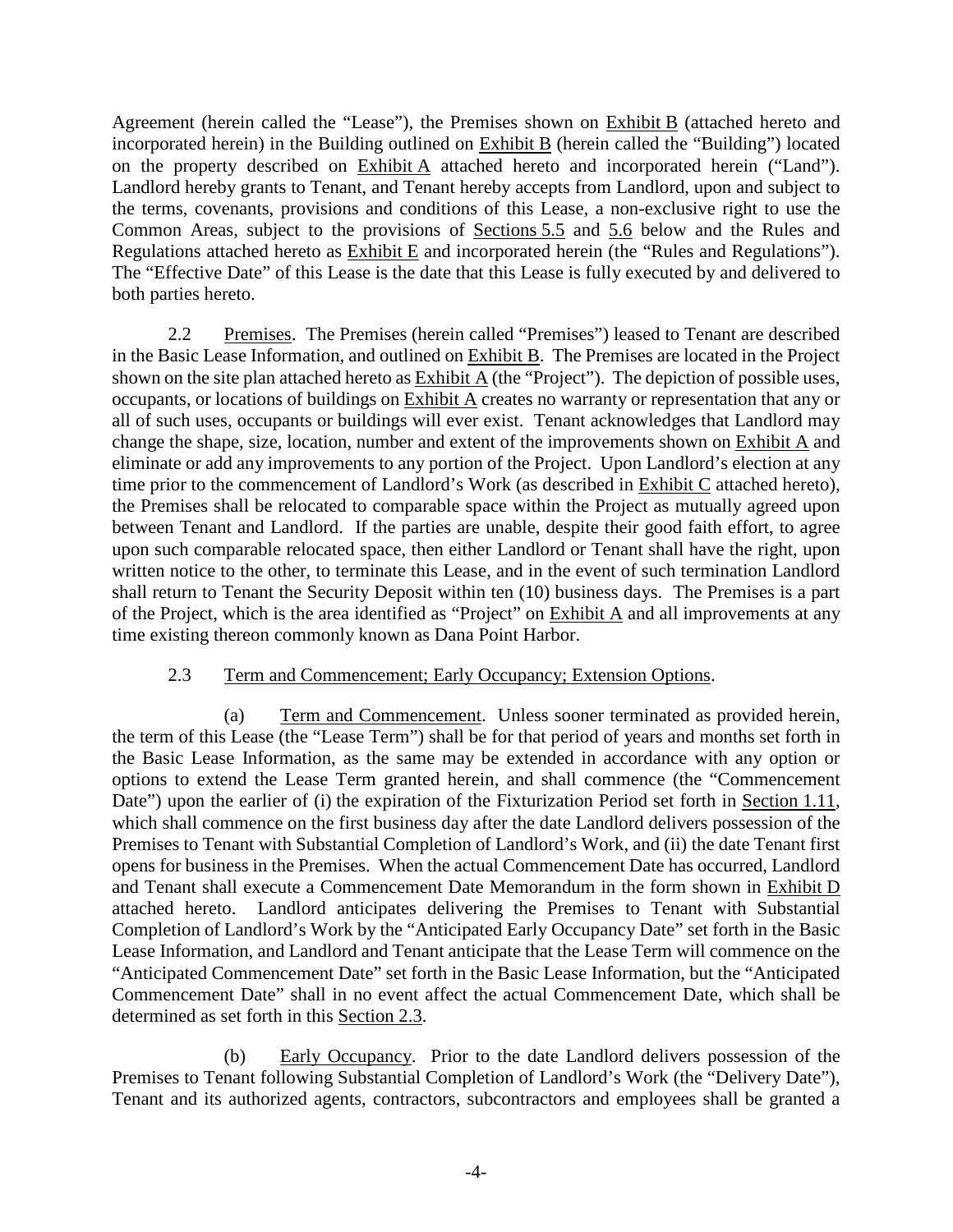license by Landlord to enter upon the Premises, at Tenant's sole risk and expense, during ordinary business hours, for the purpose of constructing the Tenant's Work, installing Tenant's furniture, trade fixtures, equipment and merchandise in the Premises, and commencing Tenant's business operations; provided, however, that (i) the provisions of this Lease, other than with respect to the payment of Rent, shall apply during such early entry, including but not limited to, the provisions of Article 18 relating to Tenant's indemnification and defense of Landlord, (ii) prior to any such entry, Tenant shall pay for and provide evidence of the insurance to be provided by Tenant pursuant to the provisions of Article 11, and (iii) Tenant shall pay all the Utilities, service and maintenance charges for the Premises to the extent attributable to Tenant's early entry and use of the Premises as reasonably determined by Landlord. For purposes of this Lease, "Substantial Completion of Landlord's Work" shall be deemed to have occurred upon Landlord's receipt of a building permit inspection card for Landlord's Work (as described in Exhibit C) with final signoff from the City of Dana Point, if applicable.

(c) Landlord's Contractor. The parties acknowledge that Tenant may employ Landlord's contractor for Landlord's Work to accomplish some or all of Tenant's Work. In such event, the contractor may construct some of Tenant's Work concurrently with its construction of the Landlord's Work, provided, however, that (i) in the event of any inability or conflict in coordinating the construction of Tenant's Work and Landlord's Work, Tenant's Work shall be subject and subordinate to Landlord's Work, and (ii) in the event that the construction of the Tenant's Work by such contractor results in any interference or delay in the construction of Landlord's Work, such delay shall constitute a Tenant Delay (as described in Exhibit C).

(d) Option to Extend. Tenant is given the option to extend the Lease Term on all the provisions contained in this Lease, except for Base Rent (which shall be adjusted in accordance with this Section), for  $\frac{[four (4)]}{]}$  five (5) year periods ("Extension Term(s)") following expiration of the initial Lease Term by giving notice of exercise of the option ("Option Notice") to Landlord at least twelve (12) months before the expiration of the initial Lease Term or the applicable Extension Term. Notwithstanding the foregoing, if Tenant is in default beyond the designated cure period on the date of giving the Option Notice, the Option Notice shall be totally ineffective, or if Tenant is in default beyond the designated cure period on the date the Extension Term is to commence, the applicable Extension Term shall not commence, and this Lease shall expire at the end of the initial Lease Term or the then current Extension Term. The Extended Term(s) shall be personal to the original Tenant hereunder and shall terminate and be of no further force or effect following any Transfer under Article 10 below. The Base Rent shall be adjusted in accordance with Section 1.13 above. **The Base Rent shall be adjusted annually during the** Extension Term in accordance with Section 2. below. The Base Rent to be paid for the first year of the Extension Term, if exercised, shall be equal to the "Fair Market Rental Rate" for the Premises, determined by the Landlord and Tenant, based on a Base Rent then being paid by tenants of retail spaces of equivalent size in comparable projects similar in size, location, amenities, tenant mix, condition, drawing ability and quality to the Project, provided that notwithstanding anything to the contrary set forth herein, in no event shall be Base Rent for the first year of the Extension Term be less than the Base Rent in effect immediately prior to the Extension Term. In the event Landlord and Tenant are unable to agree on a Base Rent applicable for the first year of the Extension Term, at least ninety (90) days prior to the commencement date of the Extension Term, the Base Rent shall be determined as follows: Landlord and Tenant shall each appoint an independent real estate appraiser with at least five (5) years commercial appraisal experience in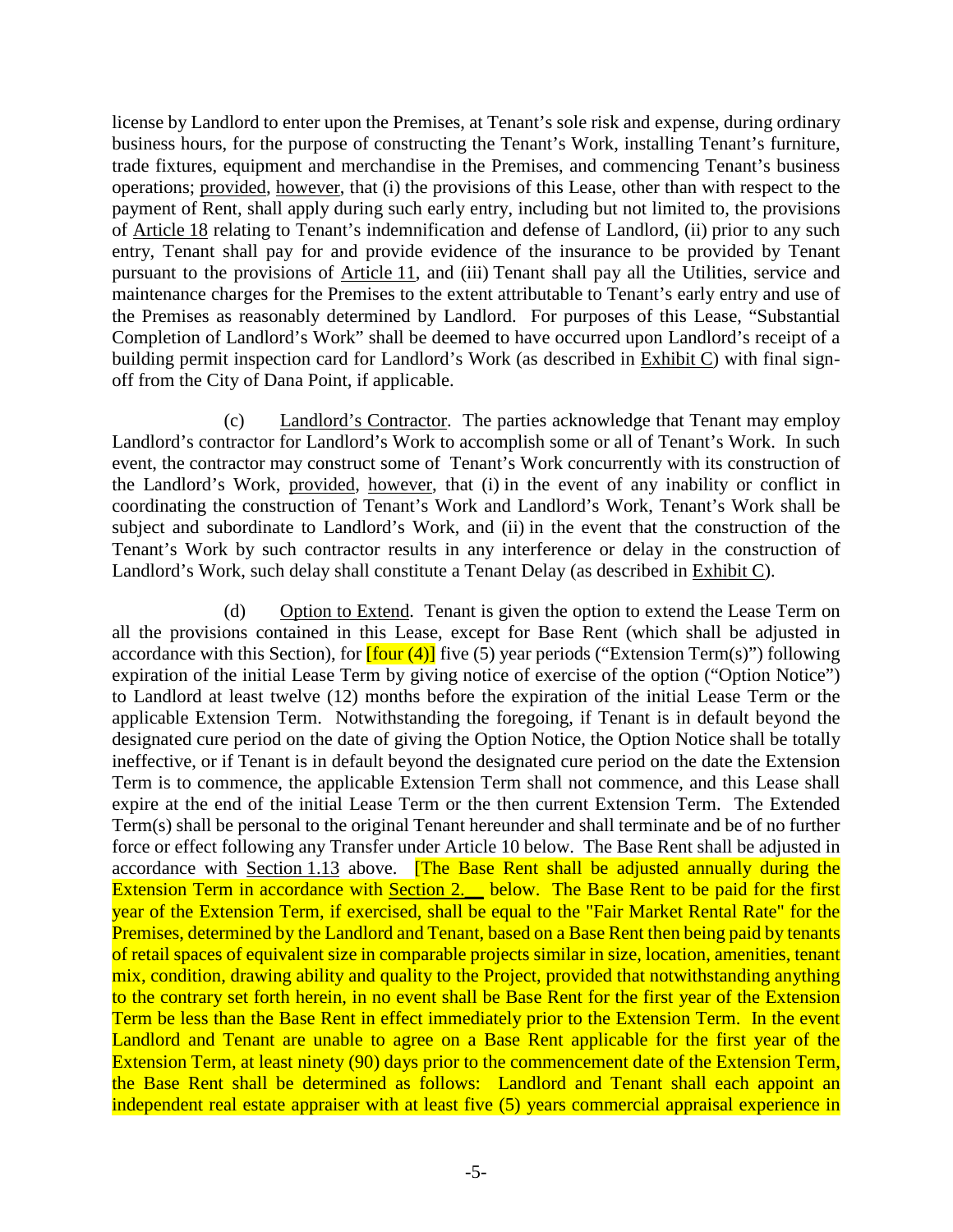the Dana Point area, and having no financial interest, relationship, or affiliation with either party, or having any business dealings with either party for the previous five (5) years. Within thirty (30) days after their appointment, each appraiser shall provide a written appraisal of Base Rent for the first year of the Extension Term, based upon the above criteria. The Base Rent for the first year of such Extension Term shall be the average of two (2) appraisals. However, if the appraisals differ by more than ten percent (10%), then a third similarly qualified appraiser shall be appointed by the first two (2) appraisers within ten (10) days thereafter, which third appraiser shall also provide a written appraisal of Base Rent. Base Rent shall then be the average of three (3) appraisals, except that any appraisal which differs by more than ten percent (10%) from both of the other appraisals shall be discarded and the Base Rent shall be the average of two (2) remaining appraisals. If no two (2) appraisals are within ten percent (10%) of each other, then the issue of Base Rent shall be submitted to a binding arbitration before the Judicial Arbitration Mediation Services in Orange County, California, whose decision as to Base Rent shall be binding on the parties. Each party shall bear equally, the cost of the foregoing procedures.] Tenant shall have no other right to extend the term beyond the Extension Term.

(e) **[Optional: [Due Diligence.** Within ninety (90) days following the mutual execution and delivery of this Lease, Tenant shall satisfy itself as to the following contingencies: (a) Tenant's determination in its sole discretion that the zoning of the Premises permits use of the Premises for Tenant's permitted use hereunder; (b) Tenant's determination in its sole discretion that the condition of the Premises, including without limitation, the condition of Landlord's title to the Premises and the physical, including environmental and geotechnical, condition of the Premises are satisfactory; (c) Tenant's franchisor's approval of the Premises, the Building to be constructed, and the proposed improvements and floor plan; (d) receipt of a non-disturbance and attornment agreement from Landlord's lender senior in priority to this Lease, if any and (e) [Tenant's receipt of any and all necessary permits and approvals required by the applicable governmental code and authorities for Tenant's Use of the Premises] (the "Approvals") which Tenant shall use commercially reasonable and diligent efforts to obtain. Landlord shall reasonably cooperate with Tenant to achieve such Approvals at no cost or expense to Landlord. If such conditions are not met and Tenant has not cancelled the lease within the ninety (90) day period, the contingencies will be released and the Lease will be fully binding.]

(f) **Optional: Permits**. Tenant shall submit for permits for Tenant's Work within sixty (60) days of the later of (i) the mutual execution and delivery of this Lease, or (ii) Landlord's delivery to Tenant of building plans with respect to Landlord's Work approved by the City of Dana Point. Thereafter, Tenant shall use commercially reasonable and diligent efforts to obtain any and all customary and necessary permits required by the City of Dana Point for Tenant's Work as set forth on Exhibit C and as necessary for Tenant's Use of the Premises (the "Approvals"). Landlord shall reasonably cooperate with Tenant to achieve such Approvals at no cost or expense to Landlord. If Tenant is unable to obtain the Approvals within such sixty (60) days following Tenant's first submission for such Approvals and such Approvals will not be forthcoming within a reasonable amount of time following such sixty (60) day period, Landlord shall have the right but not the obligation to obtain Tenant's Approvals, with Tenant's full cooperation, on Tenant's behalf and at Tenant's sole cost. If Tenant does not obtain the Approvals within one hundred twenty (120) days following Tenant's first submission to obtain such Approvals and such Approvals will not be forthcoming within a reasonable amount of time following the 120<sup>th</sup> day after submission, then either party may terminate the Lease upon thirty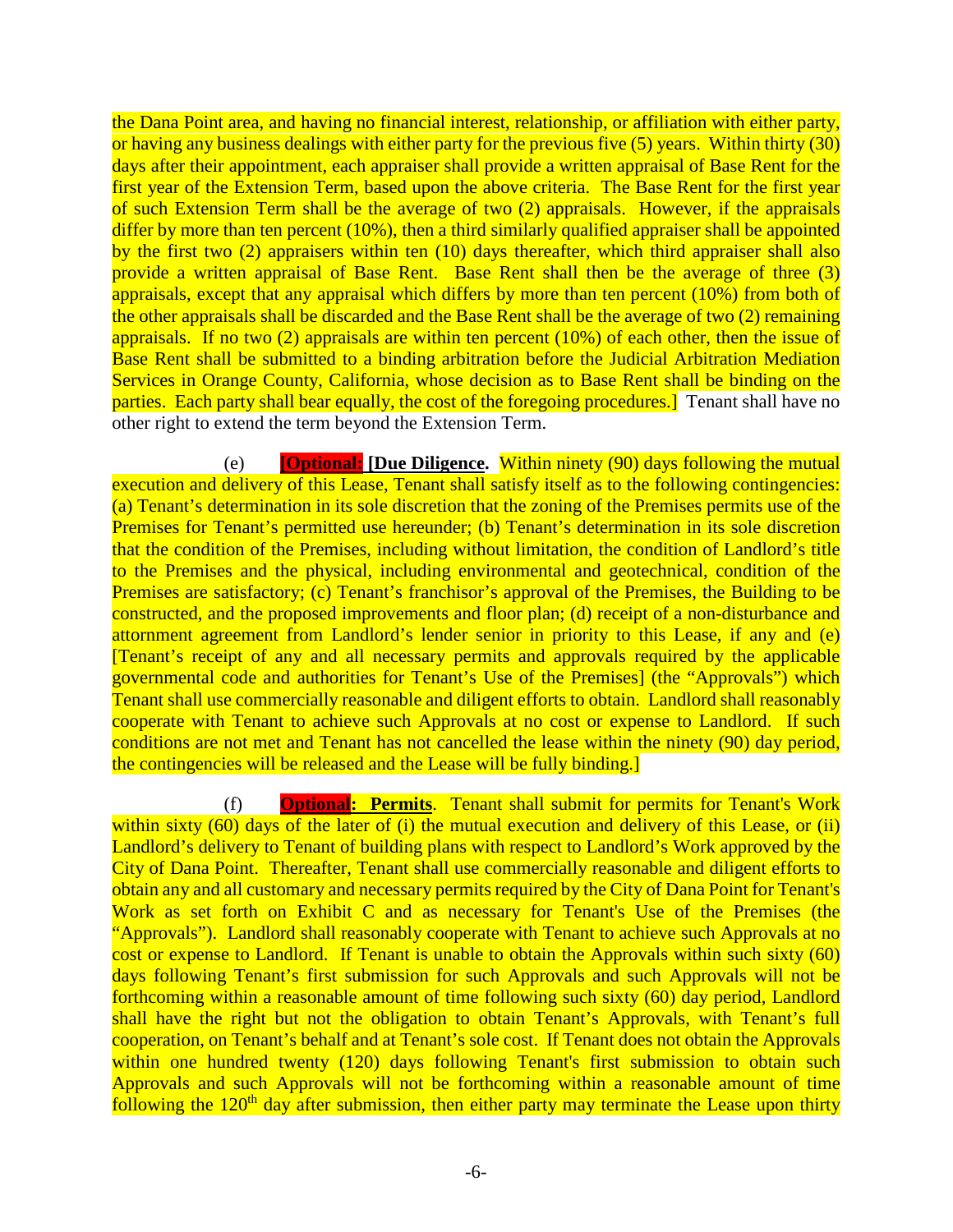$(30)$  days' notice to the other party at any time after the passing of the one hundred twenty  $(120)$ day period; provided that the Approvals have not yet been received. In the event this Lease is terminated pursuant to this Section 2.3(e), any Rent or any other amounts paid by Tenant to Landlord hereunder shall be returned in full to Tenant and the parties shall have no further obligation to each other except with respect to any obligations accruing prior to termination which specifically survive termination of this Lease such as certain indemnification obligations.

2.4 **Delay in Commencement.** [Landlord shall give Tenant at least sixty (60) days advance written notice before the proposed Delivery Date.] If the Delivery Date does not occur by the "Anticipated Early Occupancy Date", Landlord shall not be considered in default of this Lease, but, except for *force majeure* or delay due to the fault of Tenant, the Commencement Date shall be deferred for a period equivalent to the period of such delay. If Substantial Completion of Landlord's Work has not occurred by the "Anticipated Early Occupancy Date" due to (i) the failure of Tenant to fulfill any obligation pursuant to the terms of this Lease or any Exhibit hereto, (ii) any delay arising out of Section 2.3(c) above, or (iii) any other Tenant Delay as described in Exhibit C, then the Commencement Date shall be the date which is the number of days set forth in Section 1.12 as the Fixturization Period after the date that Substantial Completion of Landlord's Work would have occurred but for such Tenant Delay. In no event shall the Commencement Date be delayed or extended due to the failure of Tenant to complete Tenant's Work (as described in Exhibit C) during the early occupancy period described in Section 2.3(b), above, it being acknowledged, agreed, and understood that the Commencement Date shall be determined in accordance with Section 2.3(a) hereof, whether or not the Tenant's Work (as described in Exhibit C) has been completed as of such date**.** 

2.5 Rent. The rents shall be and consist of a Base Rent (herein called "Base Rent") and Additional Rent (herein called "Additional Rent"). For purposes of this Lease Agreement, Base Rent and Additional Rent are referred to collectively as "Rent." Base Rent shall be the amount indicated in Section 1.13 of the Basic Lease Information. Base Rent shall be payable in equal monthly installments in advance on the first day of each and every calendar month during the term of this Lease (except to the extent otherwise specifically provided elsewhere in this Lease). Additional Rent shall consist of all other sums of money as shall become due from and payable by Tenant to Landlord under this Lease. All Rent shall be paid in lawful money of the United States of America to Landlord at its office or such other place as Landlord shall designate by written notice to Tenant. Tenant shall pay the Base Rent and Additional Rent promptly when due without notice or demand and without any abatement, deduction or offset. If the Commencement Date occurs on a day other than the first day of a calendar month, the Base Rent for that partial calendar month shall be prorated as provided in Section 30.8.

2.6 Late Charge. Tenant agrees that if Rent from Tenant to Landlord remains unpaid five (5) days after said amount is due, the amount of such unpaid Rent or other payments shall be increased by a late charge to be paid to Landlord by Tenant in an amount equal to five percent (5%) of the amount of the delinquent Rent or other payment, in no event, however, to exceed any maximum amount permitted by law. The provisions of this Section in no way relieve Tenant of the obligation to pay Rent or other payments on or before the date on which they are due, nor do the terms of this Section in any way affect Landlord's remedies pursuant to Article 22 of this Lease in the event Rent is past due.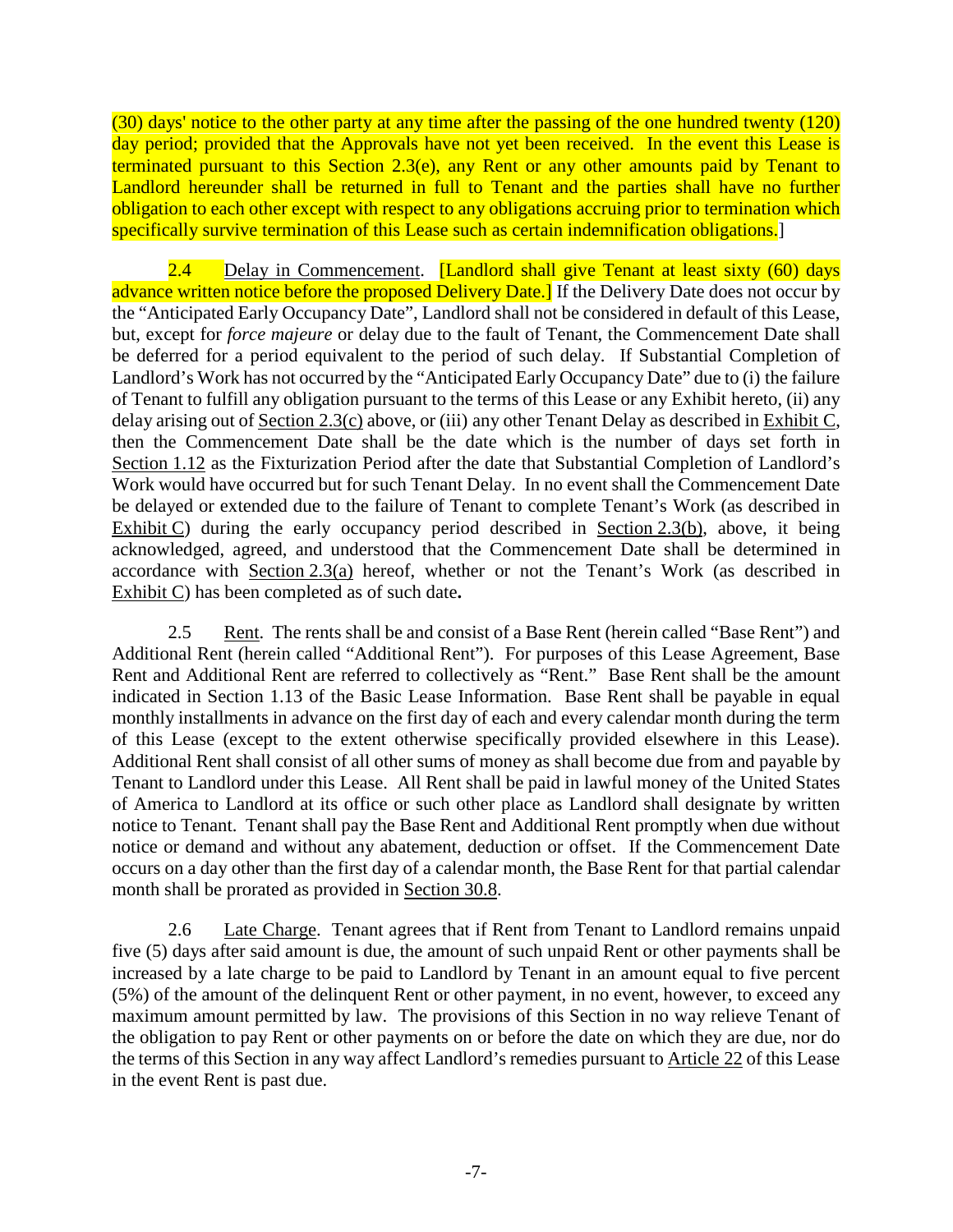2.7 Confidentiality. Tenant shall not disclose and shall instruct its employees and representatives not to disclose the Rent and other terms of this Lease except to the extent disclosure is reasonably necessary in the conduct of Tenant's business or is otherwise required by court order or Applicable Laws.

2.8 **[OPTIONAL]** [Percentage Rent. In addition to the Base Rent and Additional Rent hereinabove agreed to be paid by Tenant, Tenant shall and will pay to Landlord at the time and in the manner herein specified an additional rental (sometimes referred to herein as "Percentage Rental") a sum equal to the product of the Percentage Rental Rate specified in Section 1.14 above times the amount of Tenant's gross sales made in, upon, or from the Premises during each calendar year of the term hereof in excess of the Natural Break Point. For purposes of the foregoing, the term "Natural Break Point" shall equal the Base Rent payable during such calendar year divided by the Percentage Rental Rate. The foregoing amount shall be prorated for any partial lease year following the Commencement Date based on the actual number of days in such partial year and 365 days. By the end of the first calendar month after the end of each calendar quarter (*i.e.*, April 30, July 31, October 31 and January 31) during the Term, commencing with the first such date during the Term and ending with the applicable day of the month next succeeding the last month of the Lease Term, Tenant shall furnish to Landlord a statement in the form and content of Exhibit F attached hereto or such modified form as Landlord may from time to time reasonably require, and certified by Tenant to be correct, showing the total Gross Sales made in, upon or from the Premises during the preceding fiscal quarter. Tenant agrees that each such statement shall be and is hereby certified to be true and correct. The term "Gross Sales" as used herein means the entire gross receipts of every kind and nature from sales, services and rentals made in, upon or from the Premises, whether operated by Tenant, its subtenants, licensees or concessionaires, whether upon credit or for cash, whether actually collected or not, in every department operating in the Premises, and including without limitation all sales, services and rentals generated by telephone, Internet, mail order or other communication and booked through or from the Premises or shipped from the Premises, including, but not limited to, sales, leases and services: (i) where the orders therefore originate in, at, from, or arising out of the use in whole or part of any portion of the Premises, whether delivery or performance is made from the Premises or from some other place and regardless of the place of bookkeeping for, payment of, or collection of any accounts; or (ii) made or performed by mail, telephone, or telegraph orders received or filled in, at, or from the Premises; or (iii) made or performed by means of mechanical or other vending machines in the Premises; or (iv) which Tenant, or any subtenant, licensee or concessionaire, in the normal and customary course of its business, would credit or attribute to its operations at the Premises, or any part thereof. Any deposit accepted and retained by Tenant shall be included in Gross Sales. Each installment or credit sale shall be treated as a sale for the full price in the month during which such sale is made, irrespective of whether or when Tenant receives payment therefor. Gross Sales shall include any amount allowed upon any "trade-in," the full retail price of any merchandise delivered or redeemed for trading stamps or coupons, and all deposits not refunded to purchasers. Gross Sales shall not include sales taxes, so-called luxury taxes, consumers excise taxes, gross receipts taxes and other similar taxes now or hereafter imposed upon the sale of merchandise or services, but only if collected separately from the selling price of merchandise or services and collected from customers. Tenant shall record at the time of sale, in the presence of the customer, all receipts from sales or other transactions, whether cash or credit, in a cash register(s) or point of sale computer(s), having a cumulative retrievable total and which numbers consecutive purchases. Tenant shall prepare and keep full and accurate books of account, records and all such cash register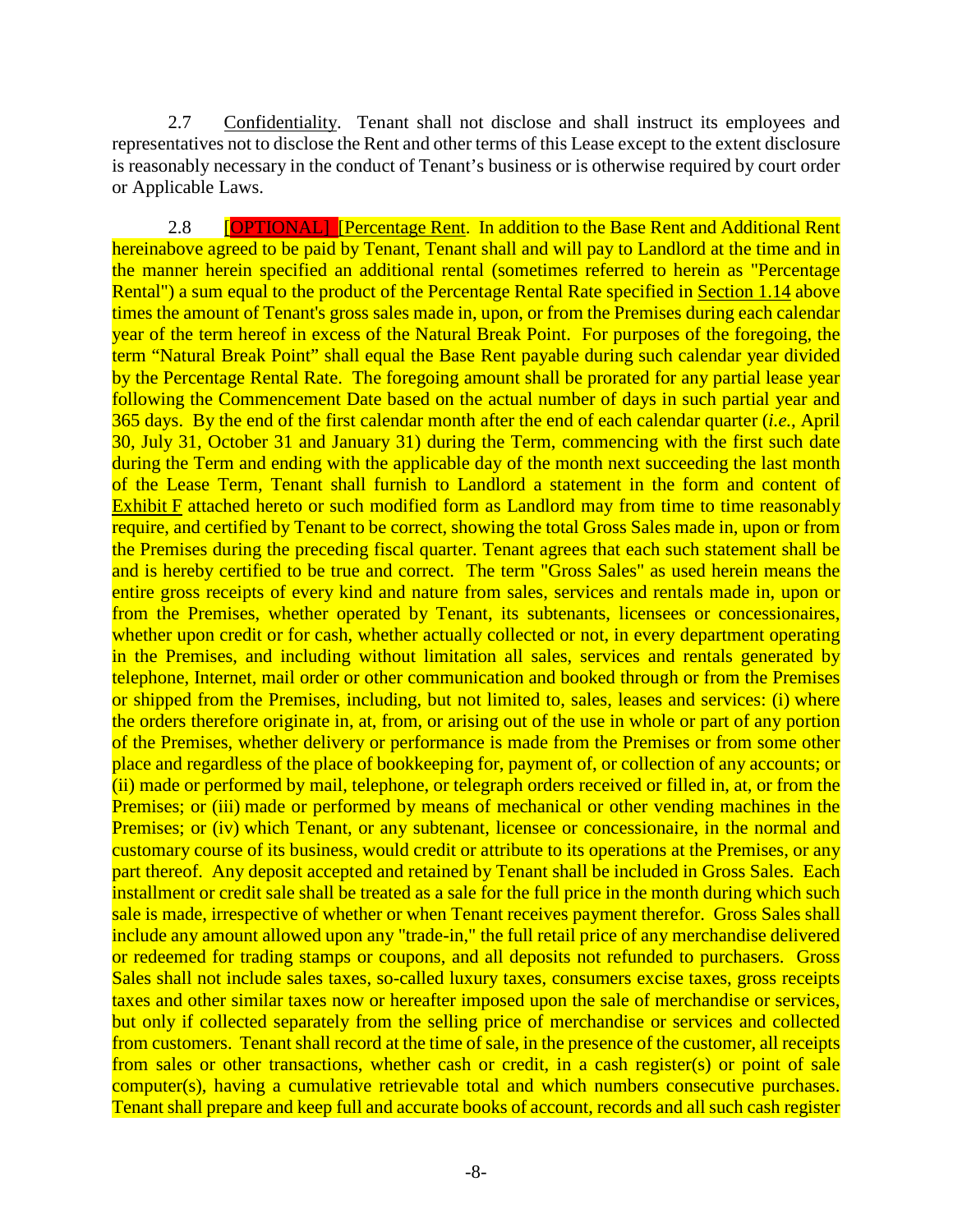receipts or computer records with regard to the Gross Sales, credits, refunds and other pertinent transactions made from or upon the Premises (including the Gross Sales of any subtenant, licensee or concessionaire and including any claimed exclusions or deductions from Gross Sales). Such books, receipts and records shall be kept for a period of five (5) years after the close of each calendar year, regardless of whether the five (5) year period extends beyond the Lease Term, and shall be available for inspection and audit on the Premises by Landlord and its representatives at all times during regular business hours. In addition, upon request of Landlord, Tenant agrees to furnish to Landlord a copy of all of Tenant's (and of Tenant's subtenants, licensees or concessionaires) Sales and Use Tax Returns if required to be filed in the State or County or City where the Project is located and consents to Landlord's right to obtain such returns directly from the taxing authorities. ] [Search for "Percentage Rent" and attempt to include obligation to report Gross Sales if not included.]

2.9 Payment by EFT. If requested by Landlord, Tenant shall pay all Rent due under the Lease by electronic funds transfer ("EFT"). Within five (5) days after receipt of Landlord's written request, Tenant shall furnish to Landlord all information necessary to allow Tenant to make payment by EFT. The payments required of Tenant under the Lease are intended to qualify as rents from real property under Section 512(b)(3) of Title 26 of the U.S. Code and the provisions of the Lease shall be interpreted consistently with such intent.

## **ARTICLE 3 USE**

3.1 Permitted Use. Tenant shall use the Premises only for the use specified in Section 1.9 of the Basic Lease Information and for no other purpose without Landlord's prior written consent, which shall be in Landlord's sole discretion. If any governmental license or permit, other than a certificate of occupancy, shall be required for the proper and lawful conduct of Tenant's business in the Premises or any part thereof, Tenant, at its expense, shall duly procure and thereafter maintain such license or permit and submit the same to Landlord for inspection. Tenant shall at all times comply with the terms and conditions of each such license or permit. Tenant shall keep the Premises in a clean and wholesome condition, free from any objectionable noise, music volumes, odors and fumes. Tenant shall not do or permit anything to be done in, on, or about the Project or bring or keep anything therein which will: (i) in any way materially obstruct or interfere with the rights of other tenants or occupants of the Project or any neighboring properties to the Project, or injure or unreasonably annoy them; (ii) use or allow the Project to be used for any unlawful purpose; (iii) cause or maintain or permit any nuisance, nor commit or allow the commission of any waste, nor use or permit anything to be done which will in any way conflict with any law, statute, ordinance, or governmental rule or regulation applicable to Tenant now in force or which may hereafter be enacted or promulgated; (iv) at Landlord's reasonable discretion, be inconsistent with the image of a community or family-oriented Project; (v) in any way increase the rate of any insurance upon the Project (unless Tenant agrees to pay the increase) or any of its contents or cause a cancellation of said insurance or otherwise affect said insurance in any materially adverse manner; (vi) violate any covenant respecting radius, location, use or exclusivity contained in any other lease, private restriction, or other agreement related to the Project (provided, however, that if Tenant did not have prior notice of any such covenant, restriction or agreement, then any violation hereunder shall not constitute an Event of Default under this Lease until Tenant has been given written notice of such covenant, restriction or agreement and thereafter fails to cure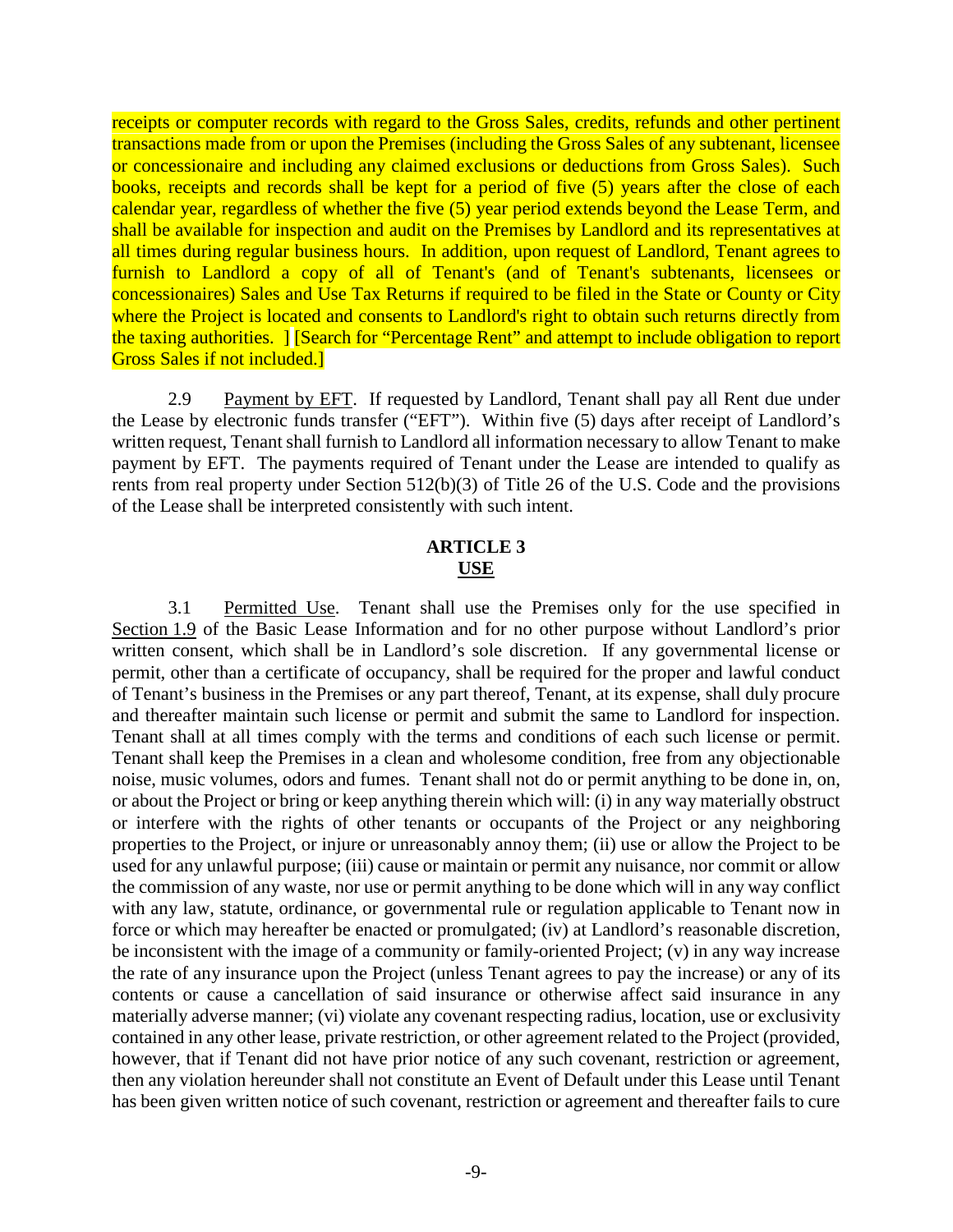such violation within the grace and cure period set forth in Section 21.1.3 below) and/or (vii) which conflicts with the Ground Lease or any recorded document or restrictive use covenant including, without limitation, the Declaration (as defined below) or the restrictive use covenants in the Declaration and in the Ground Lease. Tenant shall not conduct any events or other activities within the waterways of Dana Point Harbor without first obtaining all applicable permits for the same. Tenant shall comply with all of the terms, covenants, and conditions of the Ground Lease applicable to the Premises. Tenant shall, at its sole cost and expense, promptly comply with all Applicable Laws, and with all private restrictions and the requirements of any board of fire underwriters or similar body now or hereafter constituted, relating to or affecting the condition, use, or occupancy of the Premises and the use of the Common Areas ("Other Requirements"), and Landlord shall also comply with all Applicable Laws and Other Requirements. Tenant shall not grant to any person or entity any easement, license or other right to install tile, floor or wall covering, cabling, wiring, conduit, or any other item without the prior written consent of Landlord and otherwise in accordance with the terms of this Lease, including without limitation the provisions of Exhibit C and Article 13 hereof. Tenant shall not be required to make structural changes unless related to or affected by: (a) alterations or improvements made by or for Tenant; or (b) Tenant's acts. The judgment of any court of competent jurisdiction or the admission of Tenant in an action against Tenant, whether Landlord be a party thereto or not, that Tenant has so violated any such law, statute, ordinance, rule, regulation, or requirement, shall be conclusive of such violation as between Landlord and Tenant. Tenant shall use its best efforts to prevent any violation of Applicable Laws and Other Requirements by its directors, officers, agents, employees, contractors, subsidiaries, affiliates, subtenants, successors and/or assigns (collectively the "Tenant Parties"), and shall use commercially reasonable and good faith efforts to prevent any violation of Applicable Laws and Other Requirements by its customers and invitees.

3.2 **[OPTIONAL]** [Exclusive Use. From and after the Effective Date of this Lease, Landlord shall not execute any lease for premises located within the Project to any other tenant whose primary use is the operation of a \_\_\_\_\_\_\_\_\_\_\_\_\_\_\_\_\_\_\_\_ ("Competitive Store") subject to the following terms and the satisfaction of each and all of the following conditions ("Use Protection"):

3.2.1 Tenant dba **Figure 1.2.1** Tenant dba **Figure 1.3.1** Tenant under the Lease and has not made a Transfer of the Lease or Tenant's interest in the Premises which requires Landlord's prior written consent in accordance with the terms of Article 10.

3.2.2 The Use Protection is not applicable to (i) any premises containing \_\_\_\_\_\_\_\_ thousand (\_\_,000) or more square feet of gross floor area, (ii) any Project leases entered into on or before the Effective Date of this Lease, even if such occupants complete construction and/or open for business after the Effective Date of Lease ("Existing Tenants"), (iii) any new Project leases or extensions of existing leases entered into with Existing Tenants (including, without limitation, their assignees and sublessees), or (iv) any portion of the Project not owned by Landlord.

3.2.3 The Use Protection shall automatically terminate if Tenant fails to continuously operate its business in the entire Premises in accordance with this Lease, excepting "Permitted Closures", which as used in this Lease shall mean closures for reasonable periods of time for remodeling as permitted under this Lease (not to exceed sixty (60) days in any twelve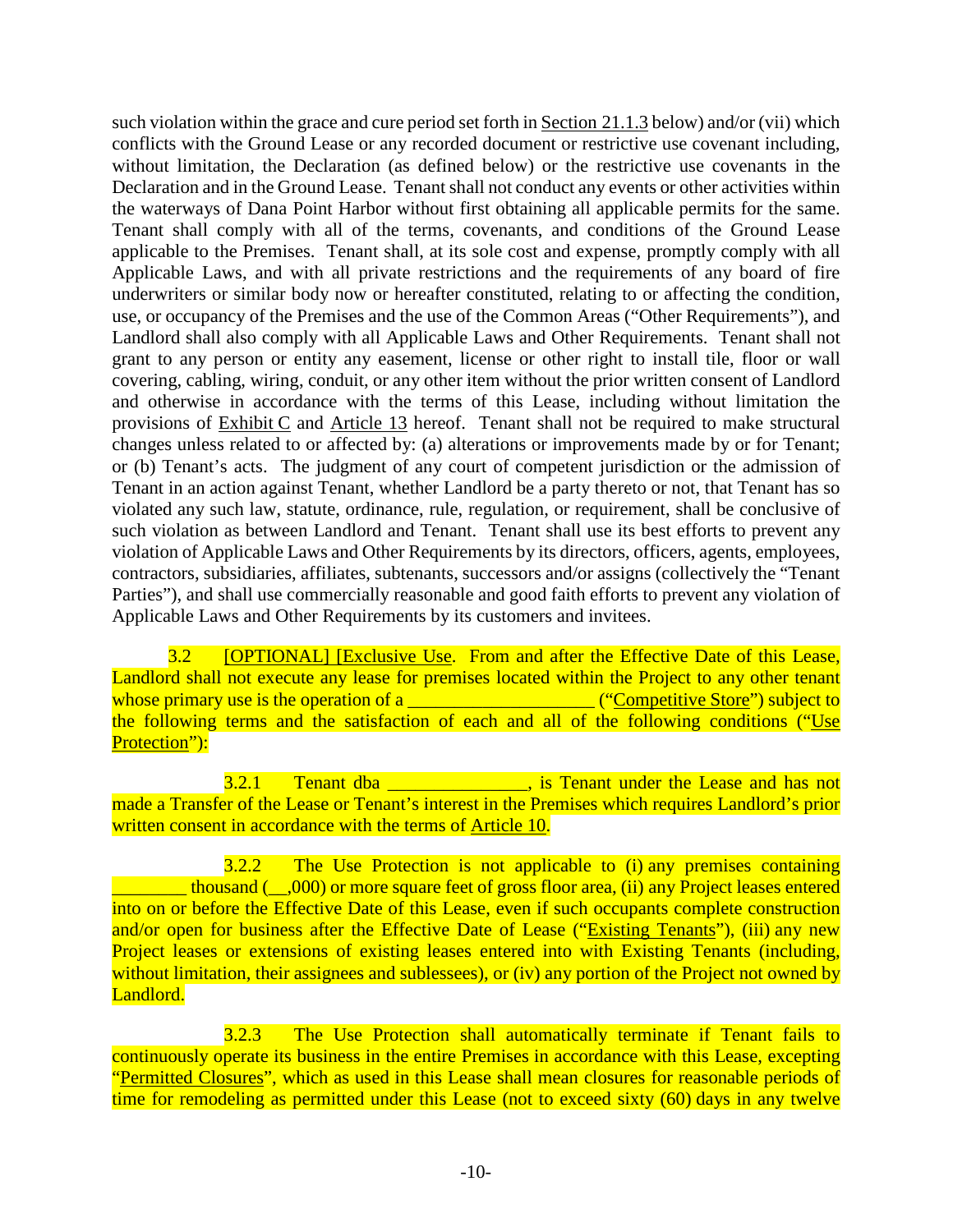(12) month period), closures due to rebuilding and repair after casualty and closures due to *force majeure* which prevents Tenant from operating its business in the Premises.

3.2.4 The Use Protection shall automatically terminate without notice to Tenant and be of no further force or effect effective as of the date which is the earliest of: (i) a Transfer of the Lease which requires Landlord's prior written consent; (ii) a change in the Permitted Use set forth in the Lease Summary; (iii) the effective date of any default by Tenant under the Lease; or (iv) the expiration or earlier termination of the Lease. The Use Protection shall cease to apply to any products that Tenant discontinues selling or services Tenant discontinues providing.

Notwithstanding anything contained herein to the contrary, Landlord shall not be obligated to maintain or enforce the terms of this Section 3.2 or any similar provisions of the Lease to the extent same would be in violation of any anti-trust law. If such anti-trust violation is the basis of a claim or counterclaim against Landlord in connection with Landlord's attempted enforcement of this exclusive, then Landlord shall promptly consult with Tenant regarding Tenant's desire to further pursue enforcement of this exclusive. In addition, Tenant shall defend, indemnify and save Landlord and its employees, agents and assigns harmless from and against any and all losses, damages, actions, causes of action, claims, liabilities, demands, costs and expenses including, without limitation, attorneys' fees, arising out of the Use Protection set forth herein or arising out of the enforcement of the Use Protection. Landlord shall have the right to provide a copy of this Section 3.2 to any tenant or prospective tenant of the Project.  $\vert$ 

3.3 Americans with Disabilities Act. Landlord and Tenant acknowledge that the Americans with Disabilities Act of 1990 (42 U.S.C. §12101 et seq.) and regulations and guidelines promulgated thereunder, as all of the same may be amended and supplemented from time to time (collectively referred to herein as the "ADA"), establish requirements for business operations, accessibility and barrier removal, and that such requirements may or may not apply to the Premises and the Building depending on, among other things: (1) whether such requirements are "readily achievable", and (2) whether a given alteration affects a "primary function area" or triggers "path of travel" requirements. The parties hereby agree that notwithstanding anything contained in this Lease to the contrary: (a) Landlord shall be responsible for ADA Title III compliance in the Common Areas of the Project except as expressly provided below, (b) Tenant shall be responsible for ADA Title III compliance inside the Premises portion of the Building following the Delivery Date, including any leasehold improvements or other work to be performed inside the Premises portion of the Building under or in connection with this Lease, (c) Landlord may perform, or require that Tenant perform, and Tenant shall be responsible for the cost of, ADA Title III "path of travel" requirements triggered by alterations made by Tenant in the Premises, and (d) Landlord may perform, or require Tenant to perform, and Tenant shall be responsible for the cost of, ADA Title III compliance in the Common Areas of the Project necessitated as a result of Tenant's improvements or alterations to or particular use of the Premises. Tenant shall be solely responsible for requirements under Title I of the ADA relating to Tenant's employees.

3.4 Certified Access Specialist. Pursuant to Section 1938 of the California Civil Code, Landlord hereby advises Tenant that as of the Effective Date of this Lease, the Premises has not undergone inspection by a Certified Access Specialist (a "CASp") during the Landlord's ownership of the Project, nor, to Landlord's actual knowledge (without any duty of inquiry, as of the Effective Date, prior to Landlord's ownership of the Project. Further, pursuant to Section 1938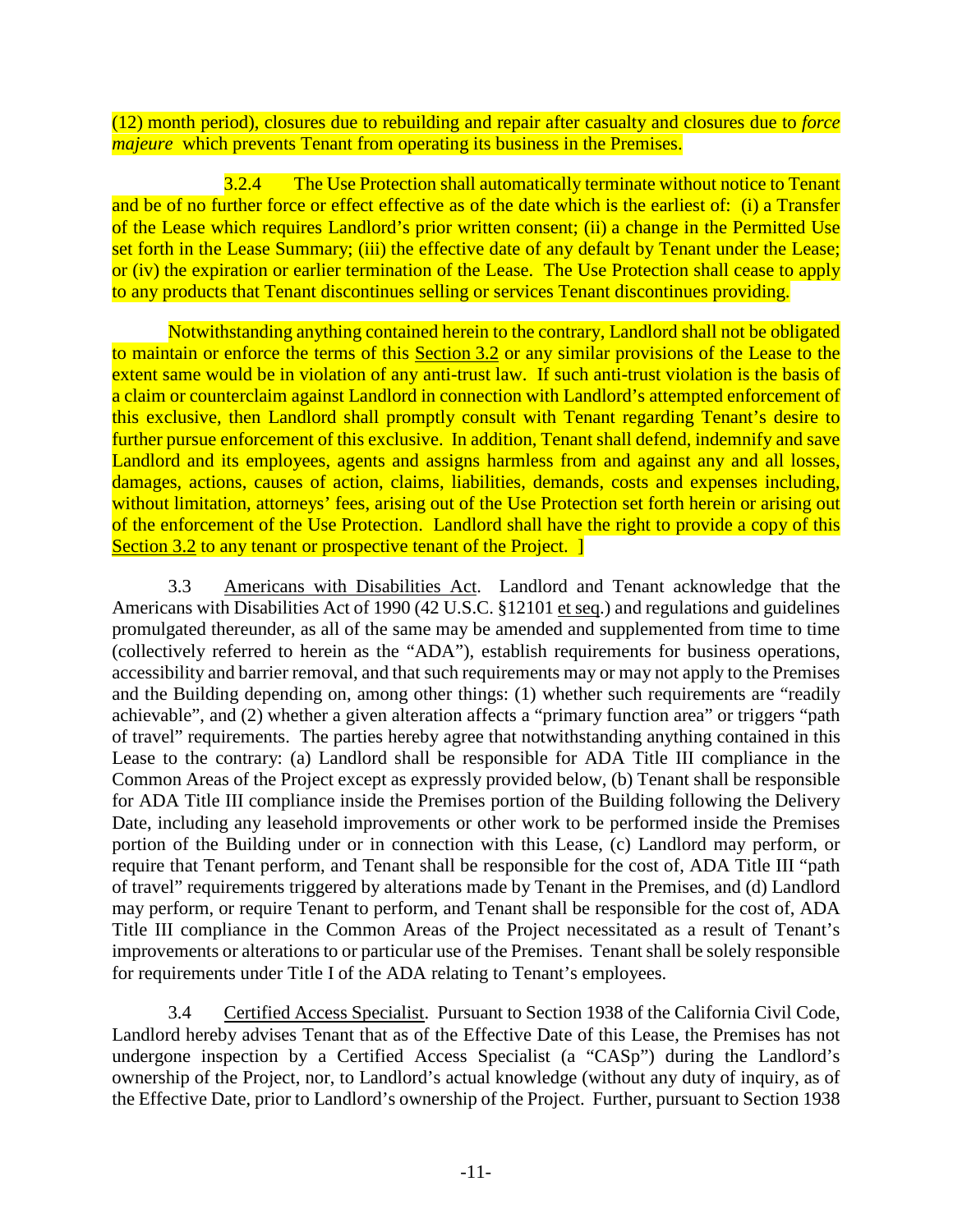of the California Civil Code, Landlord notifies Tenant of the following: "A Certified Access Specialist (CASp) can inspect the Premises and determine whether the Premises comply with all of the applicable construction-related accessibility standards under state law. Although state law does not require a CASp inspection of the Premises, the commercial property owner or lessor may not prohibit the lessee or tenant from obtaining a CASp inspection of the Premises for the occupancy or potential occupancy of the lessee or tenant, if requested by the lessee or tenant. The parties shall mutually agree on the arrangements for the time and manner of any such CASp inspection, the payment of the costs and fees for the CASp inspection and the cost of making any repairs necessary to correct violations of construction-related accessibility standards within the Premises." Therefore and notwithstanding anything to the contrary contained in this Lease, Landlord and Tenant agree that (a) Tenant may, at its option and at its sole cost, cause a CASp to inspect the Premises and determine whether the Premises complies with all of the applicable construction-related accessibility standards under California law, (b) the parties shall mutually coordinate and reasonably approve of the timing of any such CASp inspection so that Landlord may, at its option, have a representative present during such inspection, (c) Tenant shall be solely responsible for the cost of any repairs necessary to correct violations of construction-related accessibility standards within the Premises, any and all such alterations and repairs to be performed in accordance with Section 13.1 of this Lease, and (d) if anything done by or for Tenant in its use or occupancy of the Premises shall require repairs to the Building or Project (outside the Premises) to correct violations of construction-related accessibility standards, then Tenant shall reimburse Landlord upon demand, as Additional Rent, for the cost to Landlord of performing such repairs.

3.5 Hazardous Substances. Tenant shall not cause or permit the release, discharge, or disposal nor the presence, use, transportation, generation, or storage of any Hazardous Material (as defined below) in, on, under, about, to, or from the Premises, the Building, the Land, the Project or the Common Areas by either Tenant or any Tenant Parties in violation of Environmental Laws. Tenant further agrees and covenants to Landlord, Master Lessor, their employees, property managers, independent contractors, affiliates, shareholders, directors and officers (collectively the "Landlord Parties") that:

3.5.1 Tenant and all Tenant Parties shall comply with all Environmental Laws (as defined below) in effect, or that may come into effect, applicable to the Tenant or Tenant's use and occupancy of the Project;

3.5.2 Tenant shall immediately notify Landlord and Master Lessor, in writing, of any existing, pending or threatened (a) investigation, inquiry, claim or action by any governmental authority in connection with any Environmental Laws relating to the Project of which Tenant receives notice; (b) third party claims relating to the Project of which Tenant receives notice; (c) regulatory actions relating to the Project of which Tenant receives notice; and/or (d) contamination of the Project of which Tenant becomes aware;

3.5.3 Tenant shall, at Tenant's expense, investigate, monitor, remediate, and clean up any Hazardous Material or other environmental condition on, about, or under the Project which exists as a result of Tenant's or any Tenant Party's use or occupancy of the Project;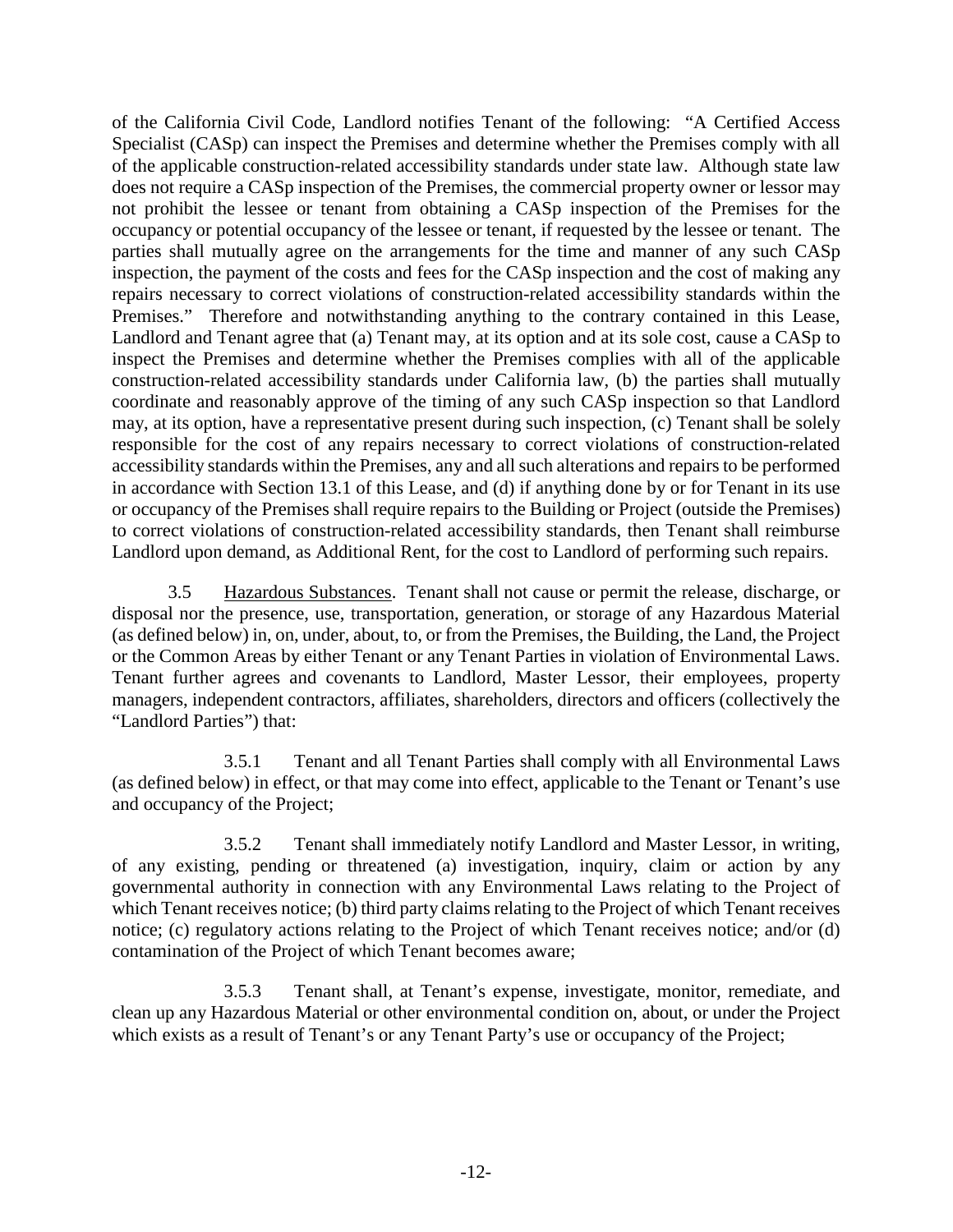3.5.4 Tenant shall keep the Project free of any lien imposed pursuant to any Environmental Laws arising out of Tenant's or any Tenant Party's use or occupancy of the Project; and

3.5.5 Tenant shall indemnify, defend, and save Landlord, Master Lessor and all Landlord Parties harmless for, from and against any and all claims (including personal injury, real, or personal property damage), actions, judgments, damages, penalties, fines, costs, liabilities, interest, or attorney fees that arise, directly or indirectly, from Tenant's or any Tenant Party's violation of any Environmental Laws or the presence of any Hazardous Materials on, under or about the Project caused or permitted by Tenant or any Tenant Party in violation of Environmental Laws; provided, however, Tenant shall in no event be responsible for or be required to indemnify, defend or save Landlord, Master Lessor and/or any Landlord Parties harmless from or with respect to existing environmental conditions, if any, or any related Hazardous Materials.

The Tenant's obligations, responsibilities, and liabilities under this Section shall survive the expiration or termination of the Lease.

For purposes of this Section the following definitions apply:

"Hazardous Materials" shall mean: (1) any "hazardous waste" and/or "hazardous substance" defined pursuant to any Environmental Law; (2) asbestos or any substance containing asbestos; (3) polychlorinated biphenyls; (4) lead; (5) radon; (6) pesticides; (7) petroleum or any other substance containing hydrocarbons; (8) any substance which, when on the Project, is prohibited by any Environmental Laws; (9) petroleum; and (10) any other substance, material, or waste which, (i) by any Environmental Law requires special handling or notification of any governmental authority in its collection, storage, treatment, or disposal, or (ii) is defined or classified as hazardous, dangerous or toxic pursuant to any Environmental Laws.

"Environmental Laws" shall mean any and all federal, state and local laws, statutes, codes, ordinances, regulations, rules or other requirements relating to human health or safety or to the environment, including, but not limited to, those applicable to the storage, treatment, disposal, handling and release of any Hazardous Materials, all as amended or modified from time to time.

3.5.6 Notwithstanding the foregoing, Tenant shall have the right, without obtaining prior written consent of Landlord, to utilize within the Premises standard products that may contain Hazardous Materials and which are generally recognized as necessary and appropriate for typical general upkeep and maintenance of the Premises, provided, however, that (i) Tenant shall maintain such products in their original retail packaging, shall follow all instructions on such packaging with respect to the storage, use and disposal of such products, and shall otherwise comply with all Applicable Laws with respect to such products, and (ii) all of the other terms and provisions of this Section 3.4 shall apply with respect to Tenant's storage, use and disposal of all such products.

3.5.7 Landlord represents and warrants that, to Landlord's actual knowledge as of the date this Lease is fully executed and delivered, no Hazardous Materials have been released, discharged or disposed, of on, under or about the Premises, the Building, the Project or the Property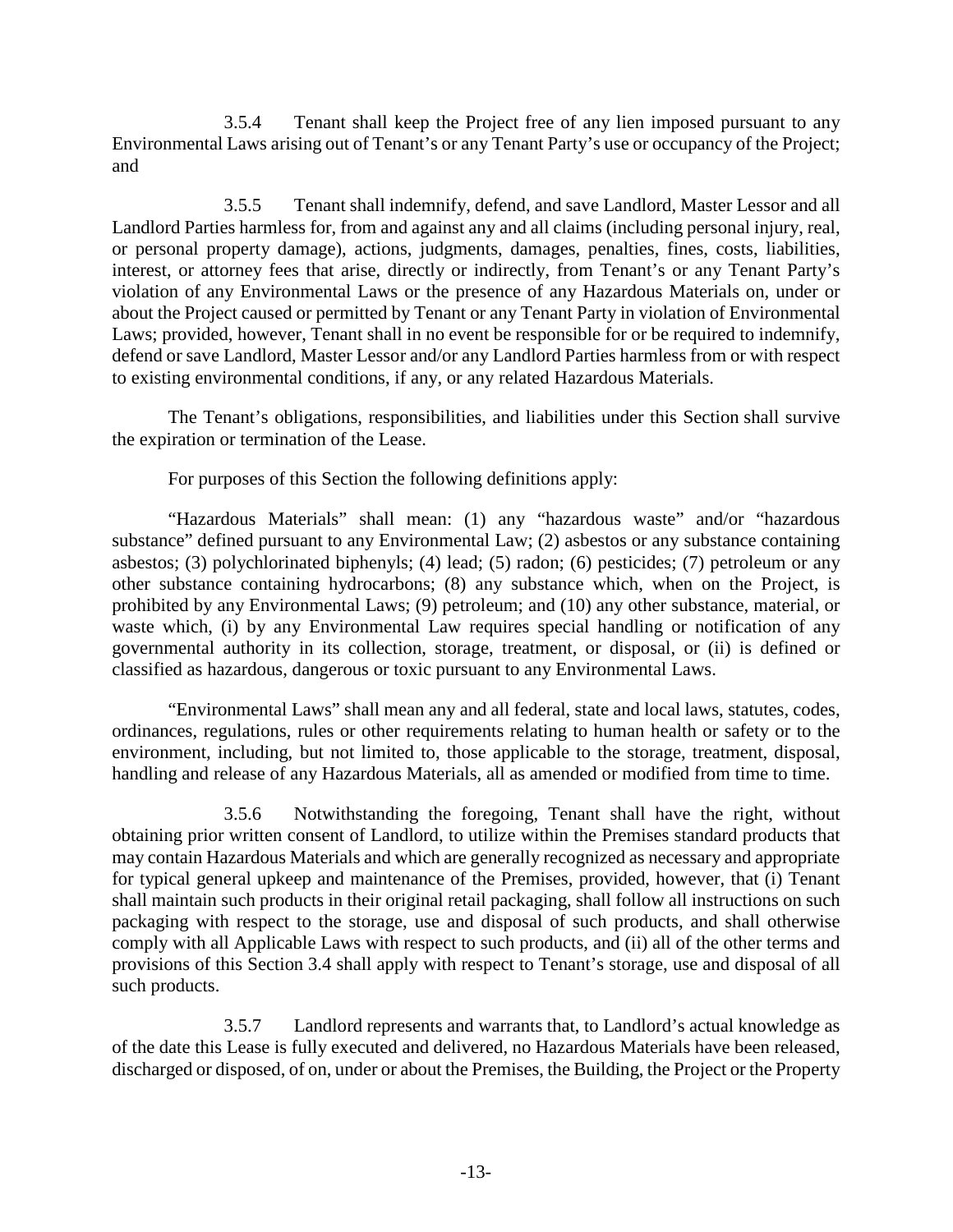(or off-site of the Property which might affect the Premises, the Building, the Project or the Property) in violation of Environment Law.

3.5.8 If at any time any removal or remediation of any Hazardous Materials is sought or ordered or any liability or penalty is sought or imposed by any person with respect to the Project or by any authority having jurisdiction thereof on account of the presence of any Hazardous Materials at, or any migration thereof from, the Project, whether based on an alleged violation of Applicable Laws, actual damage to persons or property resulting therefrom, or otherwise, Landlord will defend, indemnify (including, but not limited to, causing the remediation and removal of same at Landlord's cost) and hold harmless Tenant from and against all claims, demands, losses, costs and liabilities on account of such contamination. However, with respect to the presence of any Hazardous Materials at the Project attributable to third parties other than Landlord and the Landlord Parties, Landlord's indemnification only covers costs incurred in connection with any investigation of site conditions or any cleanup, remedial, removal or restoration work required by Applicable Laws and does not extend to any claim by Tenant for loss of business or any other claim. The obligations, responsibilities, and liabilities under this Section shall survive the expiration or termination of this Lease.

3.6 Declaration; Ground Lease. Tenant understands that the Building and the Premises are part of a multi-building Project which covers the area shown on Exhibit A attached to this Lease. The Premises is being leased subject to and with the benefit of a "Declaration of Covenants, Conditions and Restrictions dated \_\_\_\_\_\_\_\_\_\_\_\_\_\_\_\_\_ (collectively the "Declaration") for the mutual benefit of Landlord and its tenants, which imposes certain restrictions, covenants, easements and obligations upon the Premises, Landlord and Tenant. Tenant agrees that this Lease and Tenant's occupancy of the Premises hereunder is subject and subordinate to the Declaration and Tenant agrees to abide thereby. To the extent the obligations imposed by, or services provided by the Operator or Association under, the Declaration are the same obligations imposed upon Landlord under this Lease, they shall be performed by Landlord or the Operator or Association under the Declaration and the cost thereof shall be included as part of Operating Expenses in accordance with the provisions of this Lease; to the extent such obligations are the same obligations imposed upon Tenant under this Lease, such obligations shall be performed by Tenant at Tenant's cost. Notwithstanding anything to the contrary set forth herein, the Lease is subject in all respects to the Declaration and that any failure of the Tenant to comply with each of the provisions of the Declaration shall constitute a default under the Lease. Landlord's title is subject to that certain Master Ground Lease Agreement by and between the County of Orange (the "Master Lessor") and Landlord dated \_\_\_\_\_\_\_\_\_\_\_\_, 2018 (the "Ground Lease"). Tenant agrees that it will not cause Landlord to be in violation of the terms of the Ground Lease and that this Lease is and shall be subject and subordinate to the Ground Lease, the terms, covenants and conditions thereof, and any amendments and/or modifications thereto, the provisions of which are incorporated herein by this reference. Tenant acknowledges and agrees that Master Lessor is an intended third party beneficiary of Sections 3.1, 3.5, 3.6, 3.8, 3.9, 5.4, 8.2, 8.3, 11.1, 11.8, 18.1, 18.2, 18.3, 28.2 and 30.4 and is entitled to enforce such provisions against Tenant.

# 3.7 Promotion Fund.

3.7.1 Tenant shall pay to Landlord as additional rent, a monthly contribution in the amount of \$0.\_\_ psf monthly as Tenant's contribution toward the creation and maintenance of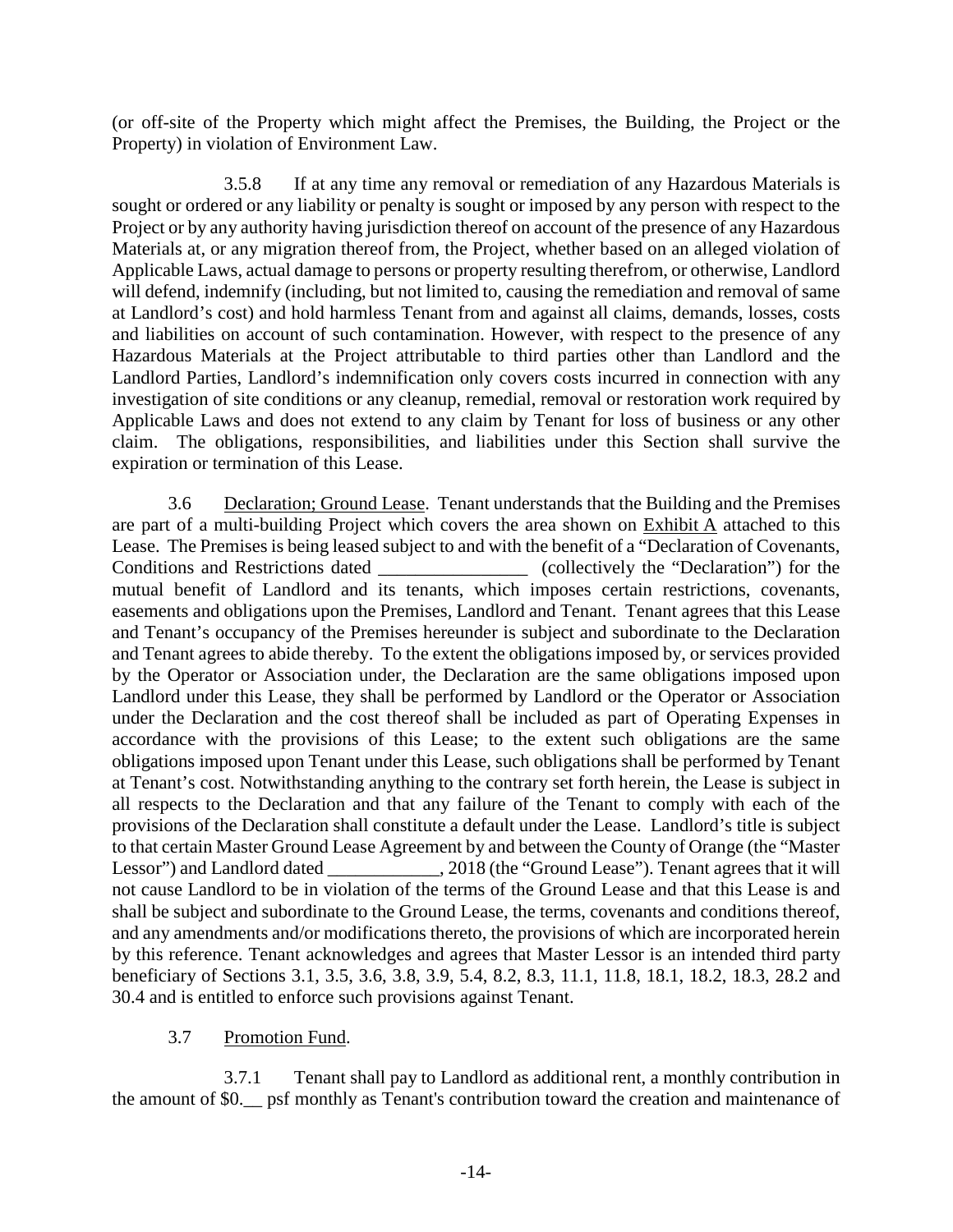a common Promotion Fund and for the promotion of the Project. The foregoing contribution shall be payable in advance on the first day of each month. The foregoing contributions shall be paid in equal, consecutive, monthly installments unless Landlord shall provide otherwise in a written notice to Tenant.

3.7.2 The Promotion Fund shall be used by Landlord for the promotion or benefit of the Project in such manner and as Landlord may from time to time decide. Without limiting the generality of the foregoing, Landlord may utilize the Promotion Fund for payment of a full-time or part-time director of promotions, the employment of other promotional staff, the purchase of advertising space and time, materials or equipment for decorating and promotional events and activities similar to those undertaken by similar Projects. Landlord may make available for the promotion of the Project part or all of the services of any promotional staff of Landlord, in which case the salary and out-of-pocket costs to Landlord with respect to such staff, or an appropriate portion of such salary and costs determined in proportion to the time spent in rendering services to the Project to the exclusion of any other duties, shall be deducted from any financial contributions to the Promotion Fund that Landlord, may from time to time, commit to provide to the Promotion Fund, but Landlord shall have no obligation to make any such commitment. Any surplus in the Promotion Fund at the end of the fiscal year of the Promotion Fund shall be carried forward for like purposes in the next year, without any reduction in the amount payable by Tenant pursuant to Section 3.6.1. Any shortfall of the Promotion Fund in funding the promotion of the Project shall be passed down to tenants as an Operating Expense.

3.7.3 Tenant shall participate in and support all promotional events, functions and activities sponsored or participated in by the Promotion Fund, at no additional cost or expense to Tenant.

3.7.4 In addition to Tenant's contributions to promotion required elsewhere in this Section 3.5, Tenant shall, during each lease year, expend not less than an amount equal to two percent (2%) of its gross sales for such lease year on a program of media advertising related to the Premises or the Project. Tenant shall promote the Project by designating the location of the Premises by reference to the Project by name in any advertisements or promotional material published or initiated by Tenant in regard to its business from the Premises or the Project. The advertising shall be in newspapers, tabloids, direct mailings or other media covering the trade area served by the Project, and shall be in such style and script as Landlord may reasonably designate. Further, the advertising shall include participation in a majority of the promotions of the Project. Within thirty (30) days following the end of each lease year, Tenant shall supply to Landlord a certified statement showing the amounts expended for advertising to verify compliance with this Section 3.5.5. If it shall be found that Tenant shall not have expended in any lease year the full amount of such percentage of gross sales on advertising as aforesaid, Tenant shall, on demand, pay to the Promotion Fund a sum equal to the amount not expended as aforesaid and such sum shall be in addition to and not in substitution for Tenant's contributions pursuant to Sections 3.5.1 hereof..

# 3.8 Best Management Practices.

3.8.1 Tenant and all of Tenant's, subtenant, agents, employees and contractors shall use commercially reasonable and diligent efforts to conduct operations under this Lease so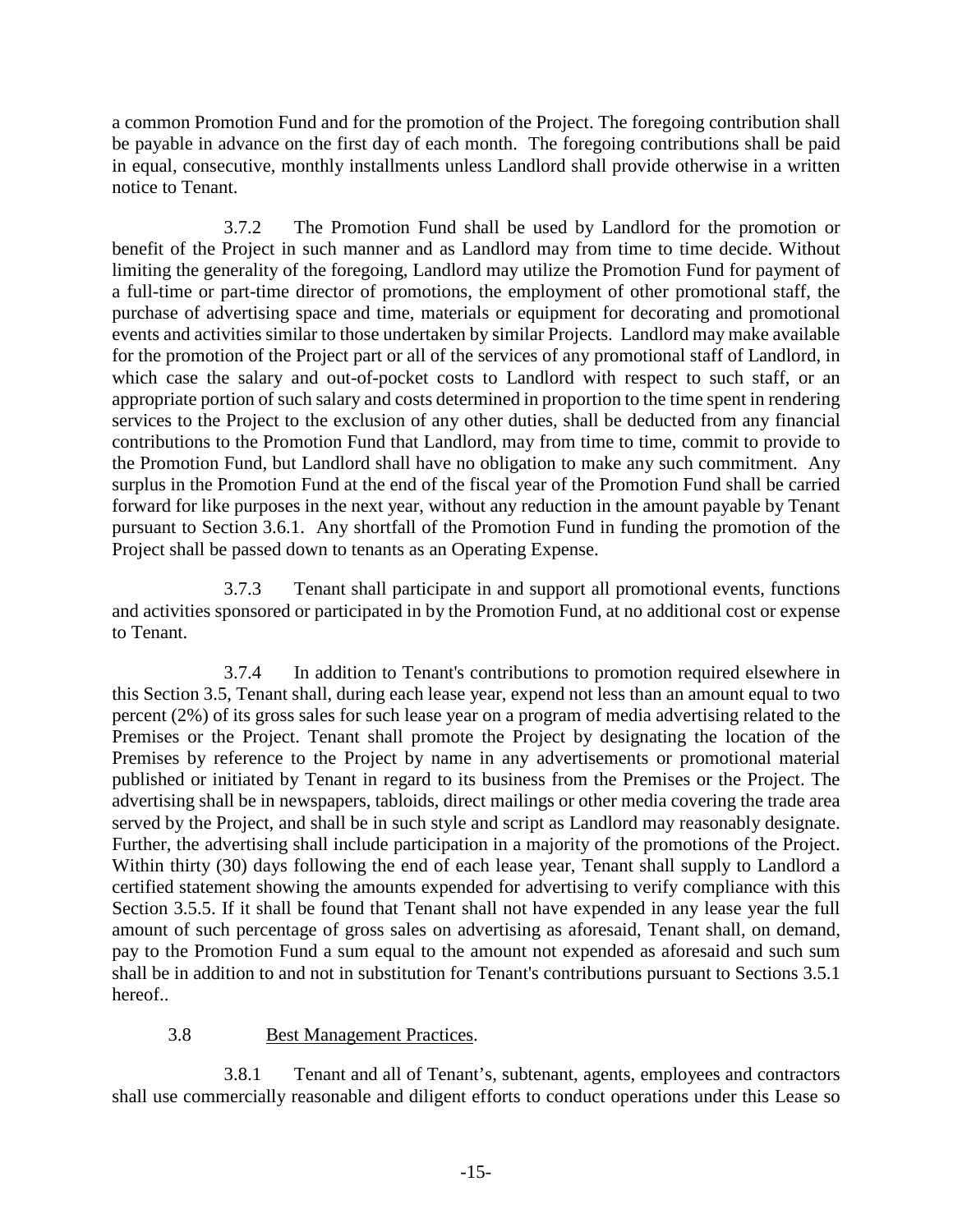as to assure that pollutants do not enter municipal storm drain systems which systems are comprised of, but are not limited to curbs and gutters that are part of the street systems ("Stormwater Drainage System"), and to ensure that pollutants do not directly impact "Receiving Waters" (as used herein, Receiving Waters include, but are not limited to, rivers, creeks, streams, estuaries, lakes, harbors, bays and oceans).

3.8.2 The Santa Ana and San Diego Regional Water Quality Control Boards have issued National Pollutant Discharge Elimination System ("NPDES") permits ("Stormwater Permits") to the Master Lessor, and to cities within Orange County, as co-permittees (hereinafter collectively referred to as "Master Lessor Related Entities") which regulate the discharge of urban runoff from areas within the County of Orange, including the Premises leased under this Lease. The Master Lessor Related Entities have enacted water quality ordinances that prohibit conditions and activities that may result in polluted runoff being discharged into the Stormwater Drainage System and Receiving Waters. For the avoidance of doubt, the Tenant acknowledges that the Master Lessor has retained the right to enter upon the Project to perform such actions as are necessary or desirable for the Master Lessor to comply with the terms, conditions and requirements of the NPDES, Stormwater Permits, and similar water quality rules and regulations promulgated from time to time by federal, state and/or local regulatory agencies and that this Lease is subject to such rights.

3.8.3 To assure compliance with the Stormwater Permits and water quality ordinances, the Master Lessor Related Entities have developed a Drainage Area Management Plan ("DAMP") which includes a Local Implementation Plan ("LIP") for each jurisdiction that contains Best Management Practices ("BMPs") that parties using properties within Orange County must adhere to. As used herein, a BMP is defined as a technique, measure, or structural control that is used for a given set of conditions to manage the quantity and improve the quality of storm water runoff in a cost effective manner. These BMPs are found within the Master Lessor's LIP in the form of Model Maintenance Procedures and BMP Fact Sheets (the Model Maintenance Procedures and BMP Fact Sheets contained in the DAMP/LIP shall be referred to hereinafter collectively as "BMP Fact Sheets") and contain pollution prevention and source control techniques to eliminate non-storm water discharges and minimize the impact of pollutants on storm water runoff.

3.8.4 BMP Fact Sheets that apply to uses authorized under this Lease include the BMP Fact Sheets that are attached hereto as Exhibit "H". These BMP Fact Sheets may be modified during the term of the Lease; and Landlord shall provide Tenant with any such modified BMP Fact Sheets upon receipt from the Master Lessor. Tenant, its agents, contractors, representatives and employees and all persons authorized by Tenant to conduct activities on the Premises shall, throughout the term of this Lease, comply with the BMP Fact Sheets as they exist now or are modified, and shall comply with all other requirements of the Stormwater Permits, as they exist at the time this Lease commences or as the Stormwater Permits may be modified. Tenant agrees to maintain current copies of the BMP Fact Sheets on the Premises throughout the term of this Lease. The BMPs applicable to uses authorized under this Lease must be performed as described within all applicable BMP Fact Sheets.

3.8.5 Tenant may propose alternative BMPs that meet or exceed the pollution prevention performance of the BMP Fact Sheets. Any such alternative BMPs shall be submitted to the Landlord and Master Lessor for review and approval prior to implementation.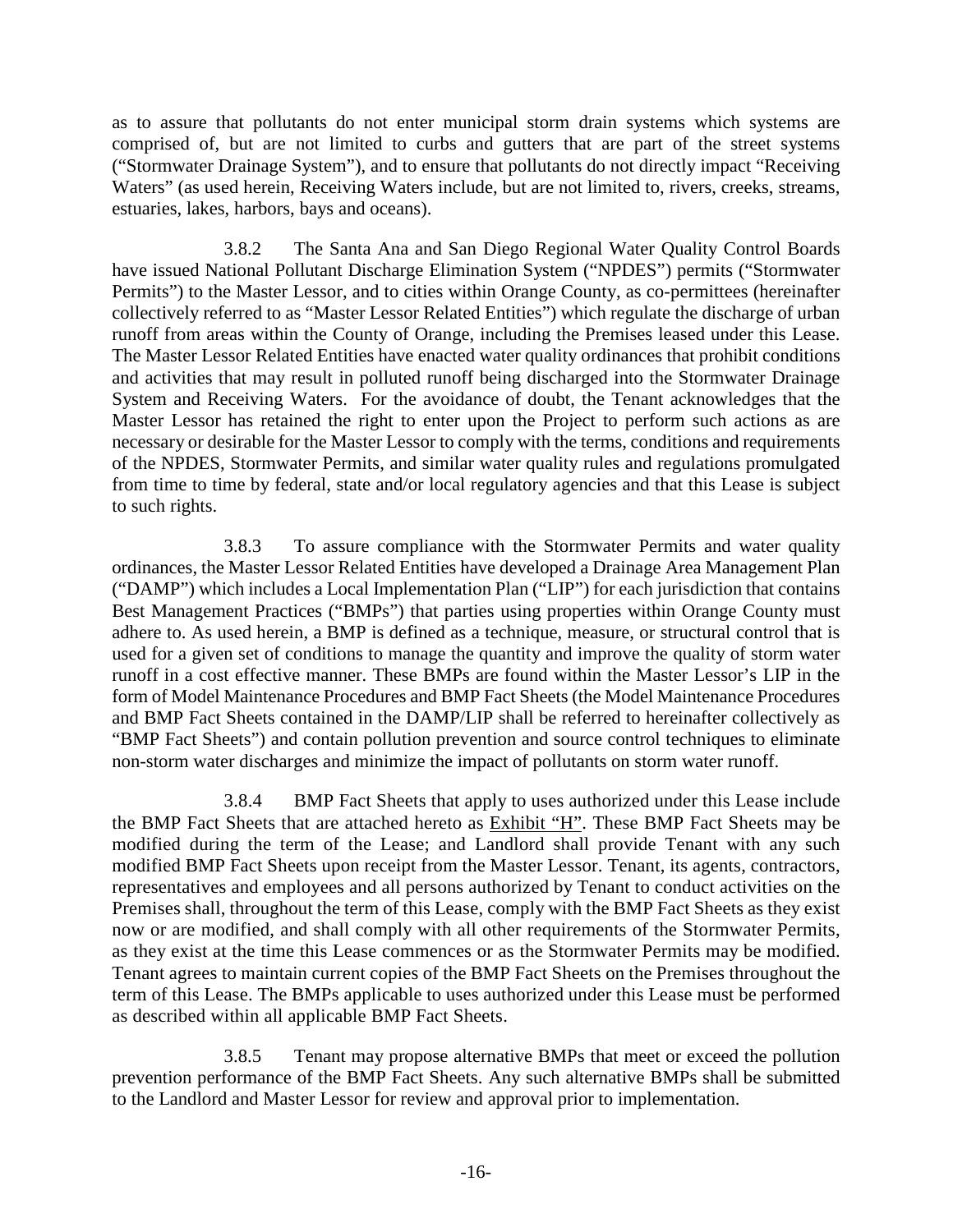3.8.6 Landlord and Master Lessor may enter the Premises and/or review Tenant's records at any reasonably time during normal business hours to assure that activities conducted on the Premises comply with the requirements of this Section. Tenant may be required to implement a self-evaluation program to demonstrate compliance with the requirements of this Section.

3.8.7 While Tenant is permitted to use the existing sewer and Stormwater Drainage System within the Project for outflows permitted under Applicable Law, Tenant acknowledges that the Master Lessor has reserved the right to require Tenant to participate in a water quality management plan to minimize impacts on harbor and ocean waters on a nondiscriminatory basis similar to other retail, commercial, hospitality, restaurant, marina and public park facilities in the County of Orange if required in order to comply with permitting or similar obligations imposed on the Master Lessor and that this Lease is entered into subject to such rights and obligations.

3.9 Public Contract Code Compliance. To the extent required by Applicable Law, Tenant shall comply, and shall cause its contractors and subcontractors to comply, with all County ordinances and public contracting laws regarding public works contracts, including, but not limited to, the bidding requirements under the California Public Contracts Code.

# **ARTICLE 4 TENANT'S ACCEPTANCE AND MAINTENANCE OF PREMISES**

4.1 Acceptance of Premises. Subject to any identified punch list items as provided for in Exhibit C, by taking possession of the Premises, Tenant accepts the Premises as being in the condition in which Landlord is obligated to deliver them and otherwise in good order, condition and repair. Except as set forth in Section 4.2 below and any punch list items, or as expressly set forth elsewhere in this Lease, Landlord shall have no obligation to repair or maintain the Premises. Except for Landlord's Work described in Exhibit C, Tenant accepts the Premises in their "AS IS" condition, and Landlord shall have no obligation to alter, remove, improve, decorate, or paint the Premises or any part thereof, provided that Landlord shall cooperate with Tenant to proceed against Landlord's contractor under any available warranties covering Landlord's Work for a period of one (1) year following the Delivery Date. Tenant acknowledges that except as expressly provided herein neither Landlord nor any Landlord Party has made any representations or warranties as to the suitability or fitness of the Premises for the conduct of Tenant's business, including, but not limited to, any representations or warranties regarding zoning or other land use matters, or for any other purpose. Neither Landlord nor any Landlord Party has agreed to undertake any alterations or additions or construct any Tenant Improvements to the Premises except any Landlord's agreements expressly provided in Exhibit C attached to this Lease. No representations respecting the condition of the Premises or the Project have been made by Landlord to Tenant except as expressly provided herein.

4.2 Landlord's Obligations. Landlord shall, subject to Section 4.1, Section 4.3 and Article 19, operate and maintain in good condition and repair the Building and all components thereof, including, but not limited to the Building structure and foundation, roof of the Building (excluding any skylights, but including as needed any replacement thereof, and roof membrane); electrical, plumbing, door locks and doors, interior sprinklers and sprinkler heads, and other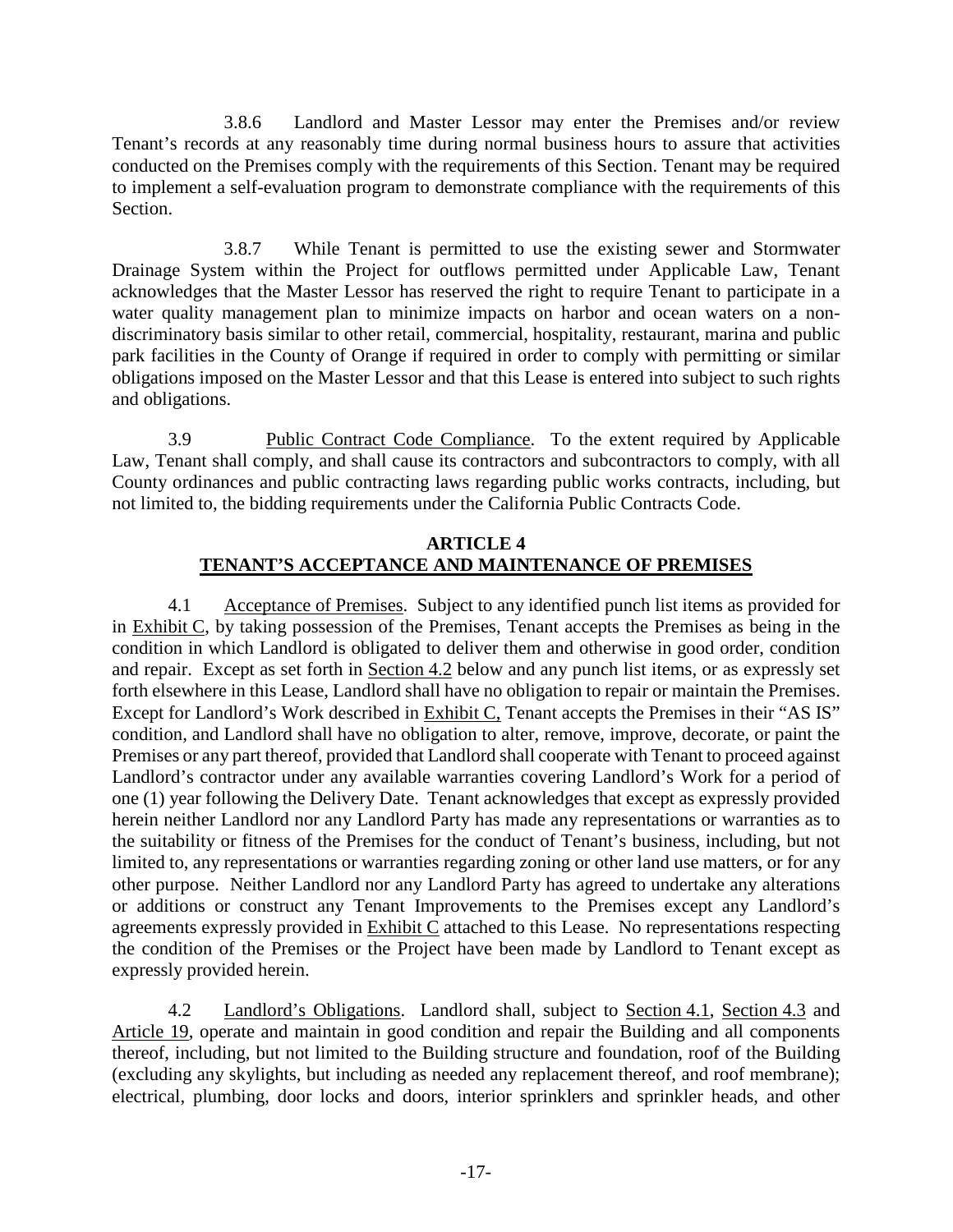mechanical facilities serving the Building, and maintain and paint the exterior walls of the Building, as and when the same become necessary in Landlord's sole discretion. Landlord shall not be required to make any repairs to the items specified above unless and until Landlord learns or is made aware of (including but not limited to notification by Tenant in writing of the need for such repair) and Landlord shall have a reasonable period of time thereafter to commence and complete said repair, if warranted. The cost of any of the foregoing maintenance and repairs on the part of Landlord provided for in this Section 4.2 (the "Building Expenses") shall be paid by Tenant as part of Operating Expenses set forth in Section 5.2 below except that repairs (including structural repairs) which Landlord deems to arise out of any act or omission of Tenant or any Tenant Parties shall be made at the sole expense of Tenant, and except that costs associated with the Building structure and foundation, roof of the Building (excluding any skylights, but including as needed any replacement thereof, and roof membrane) shall be Landlord's sole responsibility (provided that any repairs to any structural portions of the Premises or Building that are required because of Tenant's use or modifications by Tenant which affect or compromise the structural integrity of the Premises or Building shall be Tenant's sole responsibility). Landlord shall have the right to create different pools of such Building expenses based upon services provided to multiple buildings in the Project, in which event Tenant's Percentage shall be adjusted for purposes of any pool of such Building expenses in which Tenant is included based on the total number of rentable square feet of the tenants or occupants in the Project included in such pool. In addition, in the event a maintenance contractor is called for a repair or maintenance applicable and charged to a particular premises, Landlord shall have the right to require such tenant (including Tenant) to bear such expense directly. In the event any of the foregoing repairs are made on a regular ongoing basis, such as through a maintenance or service contract, Landlord shall have the right to collect such amounts in advance on a monthly basis, in which event Landlord shall furnish Tenant with a written statement setting forth Tenant's Pro Rata Share of the estimated maintenance and service costs on a calendar year basis. Thereafter, Tenant shall pay to Landlord, as Additional Rent on the first day of each calendar month, an amount equal to one-twelfth (1/12) of the amount of Tenant's Pro Rata Share of such annual maintenance and service costs, until Landlord provides a recalculation of such amount to Tenant. In such event, the procedures set forth in Sections 6.4 through 6.8 regarding the treatment of estimating and reconciling Operating Expenses shall apply to the foregoing estimated payments. Landlord's obligation to repair and maintain hereunder shall be limited to the cost of effecting such repair and maintenance, and in no event shall Landlord be liable for any costs or expenses in excess of said amounts, including but not limited to any consequential damages, opportunity costs or lost profits incurred or suffered by Tenant.

Tenant waives the right to make repairs at Landlord's expense under Sections 1941 and 1942 of the California Civil Code, and under all other similar laws, statutes or ordinances now or hereafter in effect.

4.3 Tenant's Obligations. Except for Landlord's obligations stated in Section 4.2 above, Tenant shall, at all times during the term hereof, at Tenant's sole cost and expense, keep the Premises in good order, condition and repair, which obligations shall include, without limitation, the obligation to maintain, repair and replace as necessary: (i) floor coverings; (ii) wall coverings; (iii) paint; (iv) casework; (v) ceiling tiles and roof membrane; (vi) electrical, plumbing, pipes and mechanical fixtures exclusively serving the Premises; (vii) window coverings, casements and glazing; (viii) lights and ballasts; (ix) locks and hardware; (x) all of Tenant's Property (as defined in Section 14.2 herein); (xi) any and all Landlord's Work in the Premises and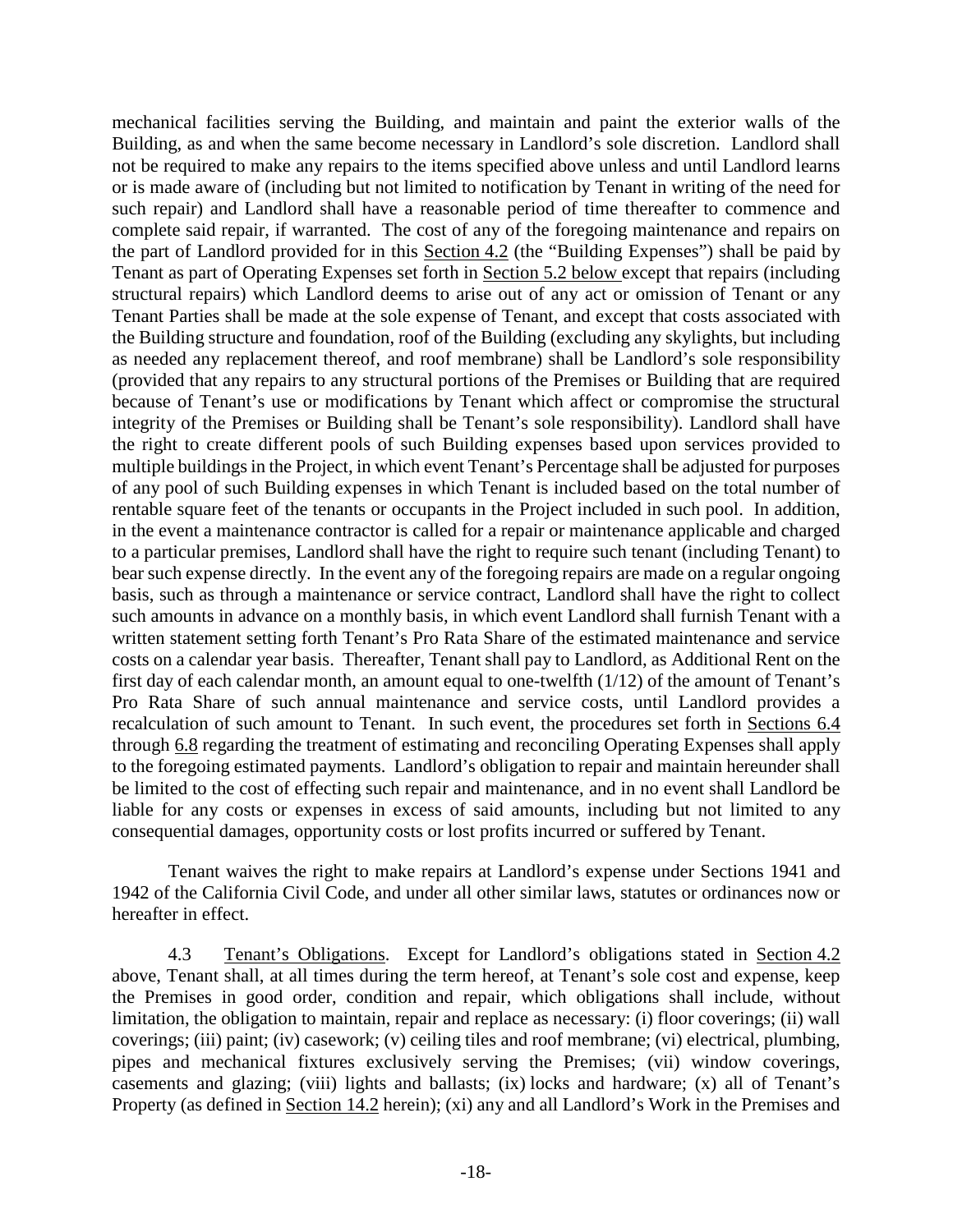Tenant's Work (as defined in Exhibit C) and Alterations (as defined in Section 13.1); (xii) window glass and door glass in the Premises (including plate glass and any replacement thereof and periodic washing of the interior surfaces); (xiii) interior walls, storefront, doors and roll up doors; and (xiv) Tenant's signage. Tenant shall repair any damage caused to any portion of the Premises by natural elements or as a result of any criminal acts such as robbery, burglary or vandalism.

4.4 Tenant Improvements. A description of the improvements to be performed by Landlord ("Landlord's Work") and Tenant ("Tenant's Work") and the terms under which they are to be executed is attached hereto as Exhibit C. For purposes of this Lease, the term "Tenant Improvements" shall mean the Tenant's Work as described in Exhibit C.

### **ARTICLE 5 COMMON AREA MAINTENANCE; OPERATING EXPENSES AND TAXES**

5.1 Common Area Maintenance. Landlord shall maintain in good condition and repair the Common Areas, including but not limited to, landscaping (including replacement thereof), landscaping sprinkler systems, walkways, parking areas and removal of Common Area trash. Such maintenance shall include restriping of the parking areas and periodic window washing of the exterior windows of the Buildings, as and when the same become necessary in Landlord's sole discretion. Such maintenance shall further include electrical, plumbing, sprinklers and sprinkler heads and other mechanical facilities serving the Building. The cost of any maintenance and repairs on the part of Landlord provided for in Sections 5.1 and 5.2 shall be considered part of Operating Expenses and paid by Tenant in the manner set forth in this Article 5, except that repairs which Landlord deems arise out of any act or omission of Tenant or any Tenant Parties shall be made at the immediate expense of Tenant. Landlord's obligation to repair and maintain hereunder shall be limited to the cost of effecting such repair and maintenance and in no event shall Landlord be liable for any costs or expenses in excess of said amounts, including but not limited to any consequential damages, opportunity costs or lost profits incurred or suffered by Tenant.

5.2 Operating Expenses. For the purpose of this Lease, the term "Operating Expenses" shall mean all expenses paid or incurred by Landlord (or on Landlord's behalf) as reasonably determined by Landlord to be necessary or appropriate for the efficient use, operation, maintenance, repair and replacement of the Project and Common Area of the Project (but not including Building Expenses or Building Systems), together with other expenses as described below, including without limitation:

5.2.1 All costs and expenses to Landlord in maintaining fire and extended coverage insurance including an all risk endorsement on the Building, commercial general liability, fidelity, rent loss insurance for twelve (12) months, difference in conditions and any other insurance maintained by Landlord covering the use and operation of the Project, and the part of any claim required to be paid under the deductible portion of any insurance policies carried by Landlord in connection with the Building (all such insurance shall be in such amounts as Landlord may reasonably determine and with such commercially reasonable deductibles as Landlord may reasonably determine).

5.2.2 All costs and expenses to Landlord in providing standard services and utilities to the Common Areas, including janitorial and day-porter services, together with the costs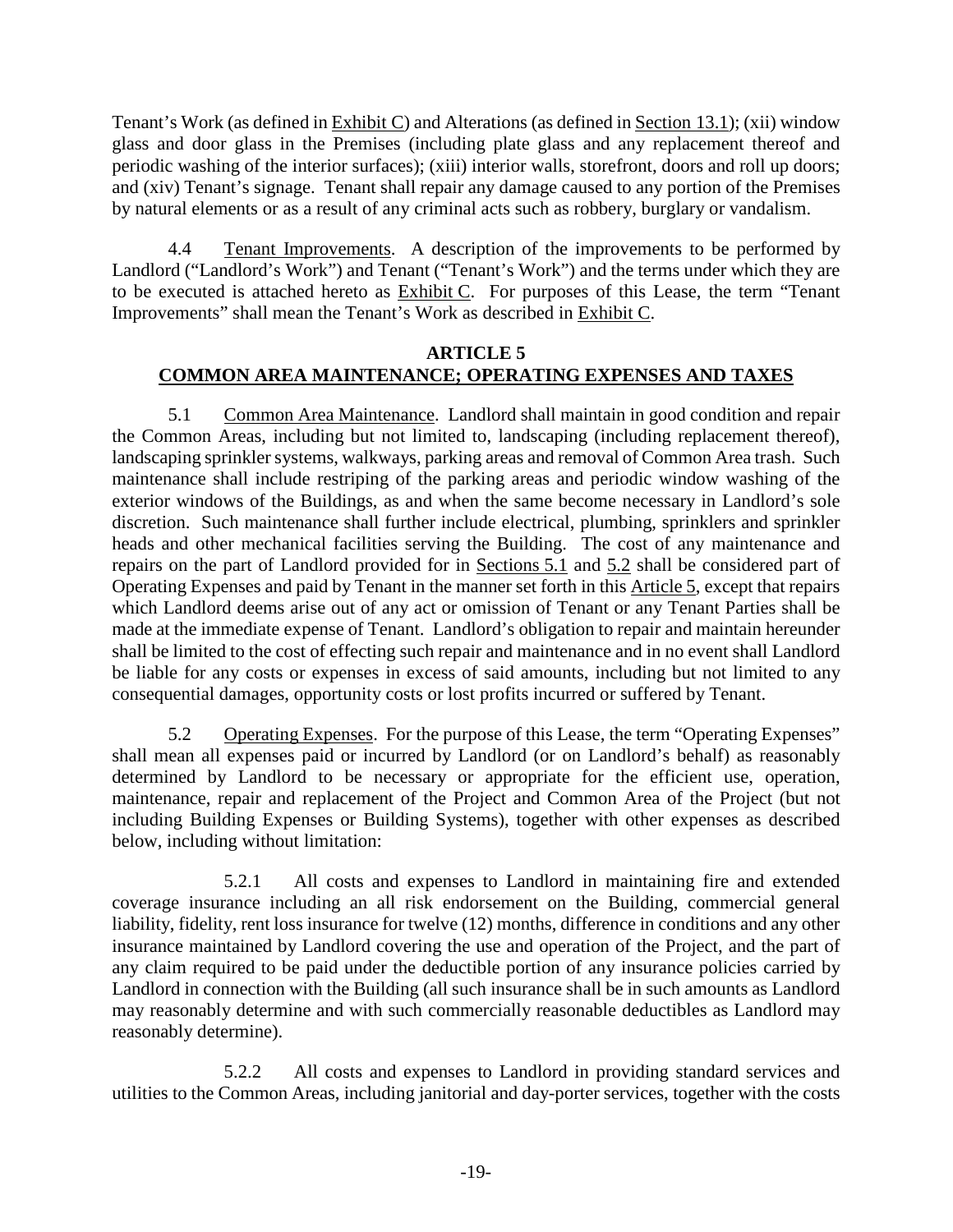of replacement of Common Area lighting and signage bulbs, fluorescent tubes, ballasts and other lighting components and fixtures.

5.2.3 All costs and expenses incurred by Landlord in operating, managing, maintaining, repairing, and/or replacing the Common Areas of the Project as Landlord shall deem necessary, including without limitation: (i) all sums expended in connection with the Project for general maintenance and repairs, resurfacing the parking area serving the Building painting of the Building, restriping, cleaning, sweeping, window washing, maintenance and repair of exterior speaker systems, sidewalks, curbs, Project signs, Project lighting, sidewalks, curbs, landscape sprinkler systems, landscaping plumbing, plumbing serving the Project, planting and landscaping; (ii) cost of all tools, equipment and supplies and personnel to implement such services and to generally monitor and maintain the Project; (iii) rental and/or depreciation of machinery and equipment used in such maintenance and services) security and fire protection services; (v) trash removal and pest control services; (viii) establishment of reasonable reserves for replacements and/or repairs to Common Areas; (ix) with respect to any capital improvements, repairs or replacements partially paid for by reserves, the remaining cost of any such capital repairs and replacements made by or on behalf of Landlord to the Project, net of any reserves applied thereto; (x) the cost of any capital repairs and replacements made by or on behalf of Landlord for which no reserves were collected to the extent of the amortized cost thereof over the useful life thereof calculated at a market cost of funds at the time the expense is incurred, all as reasonably determined by Landlord; (xi) costs incurred in connection with compliance with Applicable Laws (other than building codes or ADA provisions in effect at the time of construction of the Building) or changes in laws applicable to the Project; (xii) premiums and other costs for workers' compensation insurance, salaries, wages, withholding taxes, social security taxes, medical, surgical, union and general welfare benefits (including without limitation, group life insurance) of employees of Landlord or Landlord's property manager engaged in the repair, maintenance and operation of the Project; (xiii) personal property taxes, fees for required licenses and permits, supplies and charges; (xiv) alterations or improvements including, without limitation, repair or replacement of furnishings, fixtures, accessories, floor coverings and painting; (xv) reasonable costs incurred by accountants, attorneys or other experts or consultants incurred in connection with operation, maintenance or management of the Project (including property management and/or administrative fees); (xvi) all other costs incurred by Landlord under Section 4.2 above; (xvii) an administrative fee in the amount of [10%] of Operating Expenses [excluding Taxes and insurance]); (xviii) a management fee of four percent (4%) of gross rents collected; and (xix) all other charges allocable to the operation, maintenance and repair of the Project.

5.3 Exclusions From Operating Expenses. Operating Expenses shall not include: (i) depreciation or amortization of the Project (except as provided above in Section 5.1); (ii) interest on and amortization of debts (except as provided above in Section 5.1); (iii) Tenant Improvements under Exhibit C; (iv) leasing commissions, attorneys' fees and other costs, expenses incurred in connection with this Lease and with leasing, renovating, or improving space for other tenants or prospective tenants; (v) costs associated with the collections of rent under any lease or defense of Landlord's title to or interests in the Project; (vi) refinancing costs; (vii) fines or penalties incurred due to violations by Landlord of Applicable Laws, regulations, orders and the like; (viii) all overhead, costs and expenses associated with the operation of Landlord's business, as distinguished from costs and expenses associated with the operation of the Project, such as, without limitation, corporate accounting and legal fees, costs and expense of defending or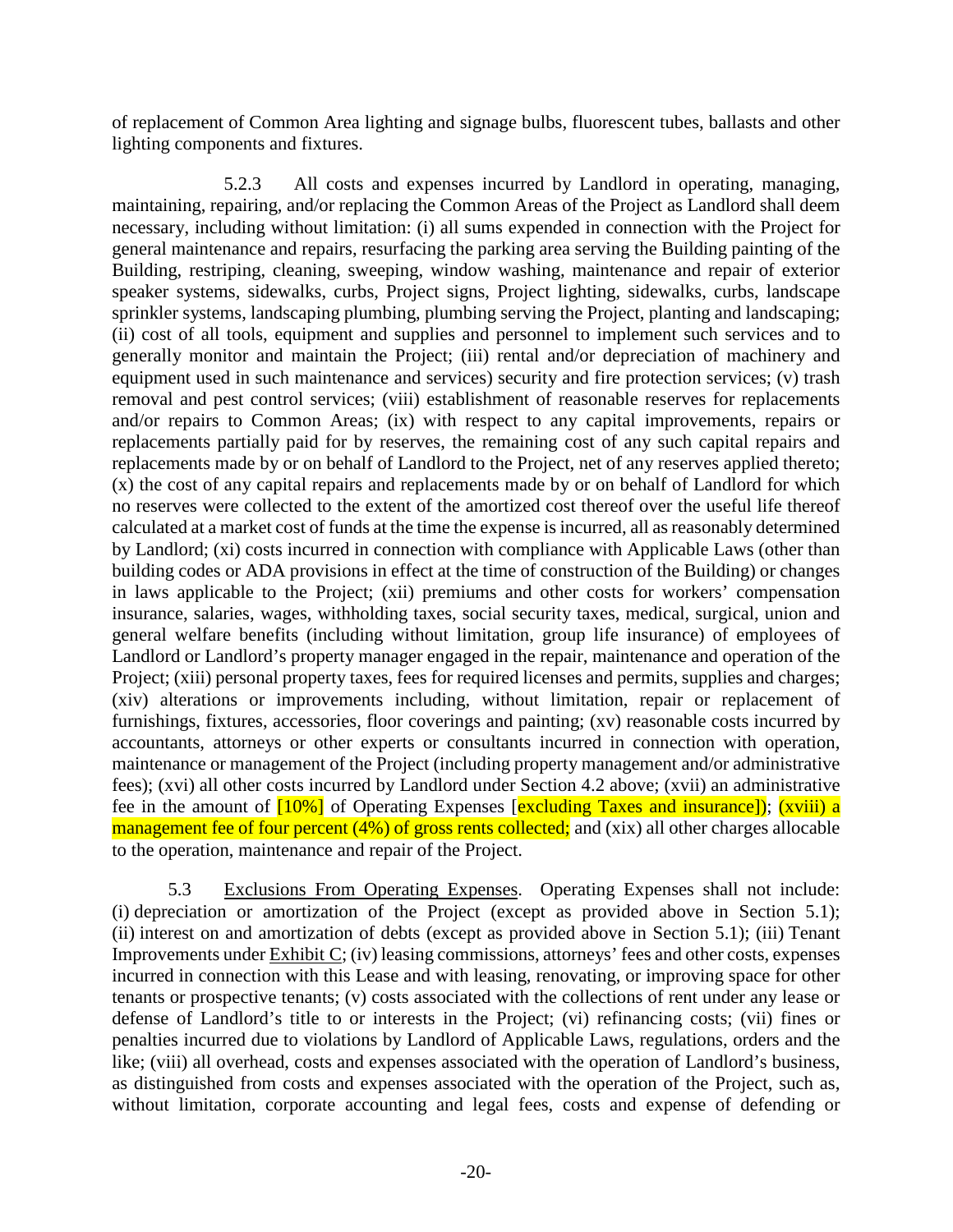prosecuting litigation not related to the Project, and costs and expense of selling, syndicating, financing or mortgaging Landlord's interest in the Project; (ix) any items of expense to the extent Landlord is reimbursed by means other than Operating Expense payments by tenants of the Project such as through warranties, guaranties, insurance proceeds or litigation against the party who wrongfully caused the expense; (x) costs of restoration or repair of the Building as a result of total or partial destruction or condemnation thereof, such costs to be handled pursuant to Article 19 of this Lease; (xi) cost to maintain and replace the Building and components of the Building, Building Expenses, and Building Systems to the extent reimbursed by Tenant pursuant to other provisions of this Lease; (xii) contributions to charitable organizations (except as provided in Section 3.4); and (xiii) fees, costs, reimbursements and other sums paid to affiliates of Landlord for services provided to the Project to the extent that such fees, costs, reimbursements or other sums are in excess of prevailing market amounts for comparable services provided by unaffiliated third parties.

5.4 Taxes. The term "Taxes" shall include (i) all real property taxes and assessments and personal property taxes, charges, rates, duties, and assessments charged, levied or imposed by any governmental authority with respect to the Project, and any improvements, fixtures and equipment located therein or thereon, and with respect to all other property of Landlord, real or personal, to the extent used in connection with the operation of the Project or any obligation to any governmental entity assessed upon Landlord as a result of its ownership or operation; (ii) any tax in lieu of a real property tax, including any special assessment district tax imposed on any interest of Landlord in the Project, including any landscape maintenance district or community facilities district; (iii) any tax or excise levied or assessed by any governmental authority on the rentals payable under this Lease or rentals accruing from the use of the Project; (iv) any tax or excise imposed or assessed against Landlord which is measured or based in whole or in part on the capital employed by Landlord to improve the Project, or to construct the Project; (v) any assessments, levies or charges imposed by any quasi-governmental authority, association, declarant, or similar entity pursuant to any covenant, restriction or other encumbrance upon or relating to the Project, including without limitation under the Declaration or the Ground Lease; (vi) any taxes, supplemental taxes, assessments, reassessments or other levies arising out of the improvement of the Project, or arising from any revaluation of all or any portion of the Project due to sale or otherwise; (vii) any possessory interest tax levied on the Tenant's interest under this Lease or Landlord's interest in the Project under the Ground Lease; and (viii) all reasonable costs and expenses incurred by Landlord in contesting or negotiating the same with governmental authority if Landlord, in its reasonable discretion, elects to contest or negotiate the same. Notwithstanding the foregoing, Taxes shall not include federal or state corporate or personal income, excess profits, estate, business, inheritance, succession, transfer or franchise taxes or assessments upon Landlord.

Pursuant to California Revenue and Taxation Code Section 107.6, Tenant is specifically informed that the interests created under this Lease are derived from Landlord's interest under the Ground Lease and that Landlord's interest requires the payment of a possessory interest which is levied on such interest. It is understood and agreed that all taxes and assessments (including but not limited to said possessory interest tax) which become due and payable upon the Premises or upon fixtures, equipment, or other property installed or constructed thereon, shall be the full responsibility of Tenant, and Tenant shall cause said taxes and assessments to be paid promptly. In the event such possessory interest taxes are assessed against the Project in connection with the Ground Lease, Tenant's Pro Rata Share of Taxes shall be passed through in accordance with Section 6.2 below.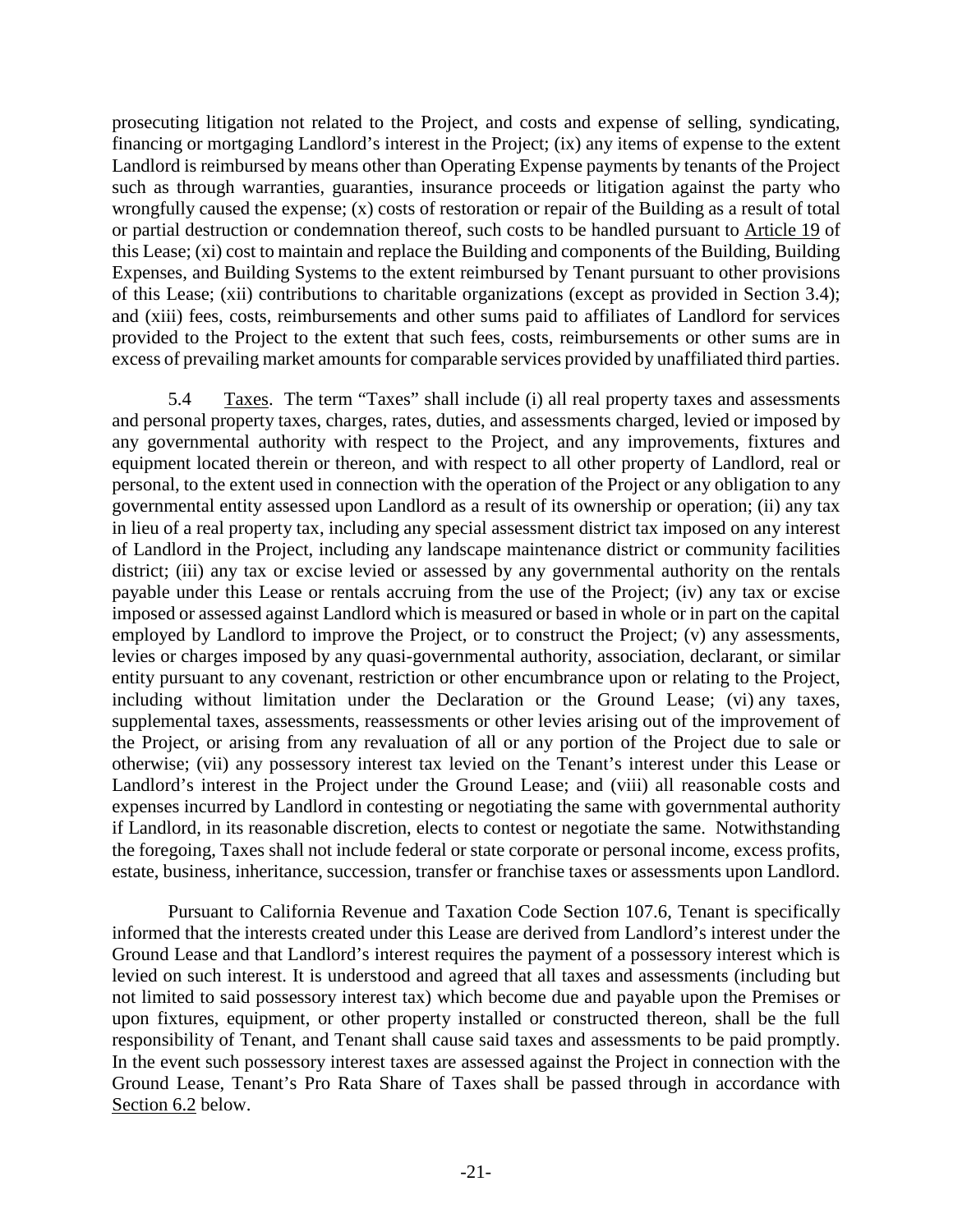For the purposes of allocating Taxes, Tenant's Percentage (for purposes of Tenant's Pro Rata Share of Taxes under Section 6.2 below) shall be calculated as a percentage, the numerator of which is the Floor Area of the Premises and the denominator of which is the Floor Area within the tax parcel of which the Premises is a part.

5.5 Use of Common Areas and Facilities. The Common Areas, including, without limitation, parking areas, lighting facilities, pedestrian sidewalks and ramps, landscaped areas, exterior stairways, restrooms and other areas and improvements shall at all times be subject to the exclusive control and management of Landlord. Without limiting the scope of such discretion, Landlord shall have the full right and authority to employ all personnel and, pursuant to Article 12, to establish, modify and enforce reasonable rules and regulations necessary for the proper operation and maintenance of the Common Areas. Landlord shall have the right to close from time to time all or any portion of the Common Areas to such extent as, in the reasonable opinion of Landlord's legal counsel, may be legally sufficient to prevent a dedication thereof or the accrual of any rights to any person (other than Tenant) or the public therein; provided at all times Tenant shall be provided with reasonable access to the Premises, the Building and Tenant's parking to be provided herein. So long as Landlord does not unreasonably impede access to and from the Premises for Tenant and Tenant Parties, parking for Tenant, or visibility of the Premises and Tenant's signs, Landlord shall also have the right at any time, to modify the Common Areas, to change the arrangement and/or location of entrances, lobbies, parking facilities, passageways, doors and doorways, corridors, elevators, stairs, toilets or other public parts of the Project or Building and to change the name, number or designation by which the Building or Project is commonly known. If the amount of such Common Areas is diminished, Landlord shall not be subject to any liability nor shall Tenant be entitled to any compensation or diminution or abatement of Rent, nor shall such diminution of such Common Areas be deemed constructive or actual eviction unless Tenant's business operations are materially adversely affected.

5.6 Parking Facilities. Tenant shall have the right throughout the Lease Term, at no cost to Tenant or Tenant's employees and/or customers, to use non-reserved parking spaces, on a non-exclusive basis jointly with other tenants of the Building, and their employees, agents and invitees, subject to the Rules and Regulations which may, pursuant to Article 12, be changed from time to time. All parking spaces shall be used only for parking by vehicles no larger than full size passenger automobiles, vans, sport utility vehicles, or pick-up trucks. Tenant shall not permit or allow any vehicles that belong to or are controlled by Tenant or any Tenant Parties to be loaded, unloaded, or parked in areas other than those designated by Landlord for such activities. Employees of Tenant shall not park their vehicles in those parking areas of the Common Area that Landlord may from time to time designate for use by patrons of the Project. Tenant and its employees shall park their vehicles only in those portions of the Common Area, if any, designated for that purpose by Landlord. Parking shall be limited to striped parking stalls, and no parking shall be permitted in any driveways, access ways or in any area which would prohibit or impede the free flow of traffic within the Common Areas. Washing, waxing, cleaning or servicing of vehicles is prohibited in the Common Areas. If Tenant permits or allows any of the prohibited activities described above, then Landlord shall have the right, in addition to such other rights and remedies that Landlord may have, to remove or tow away the vehicle involved.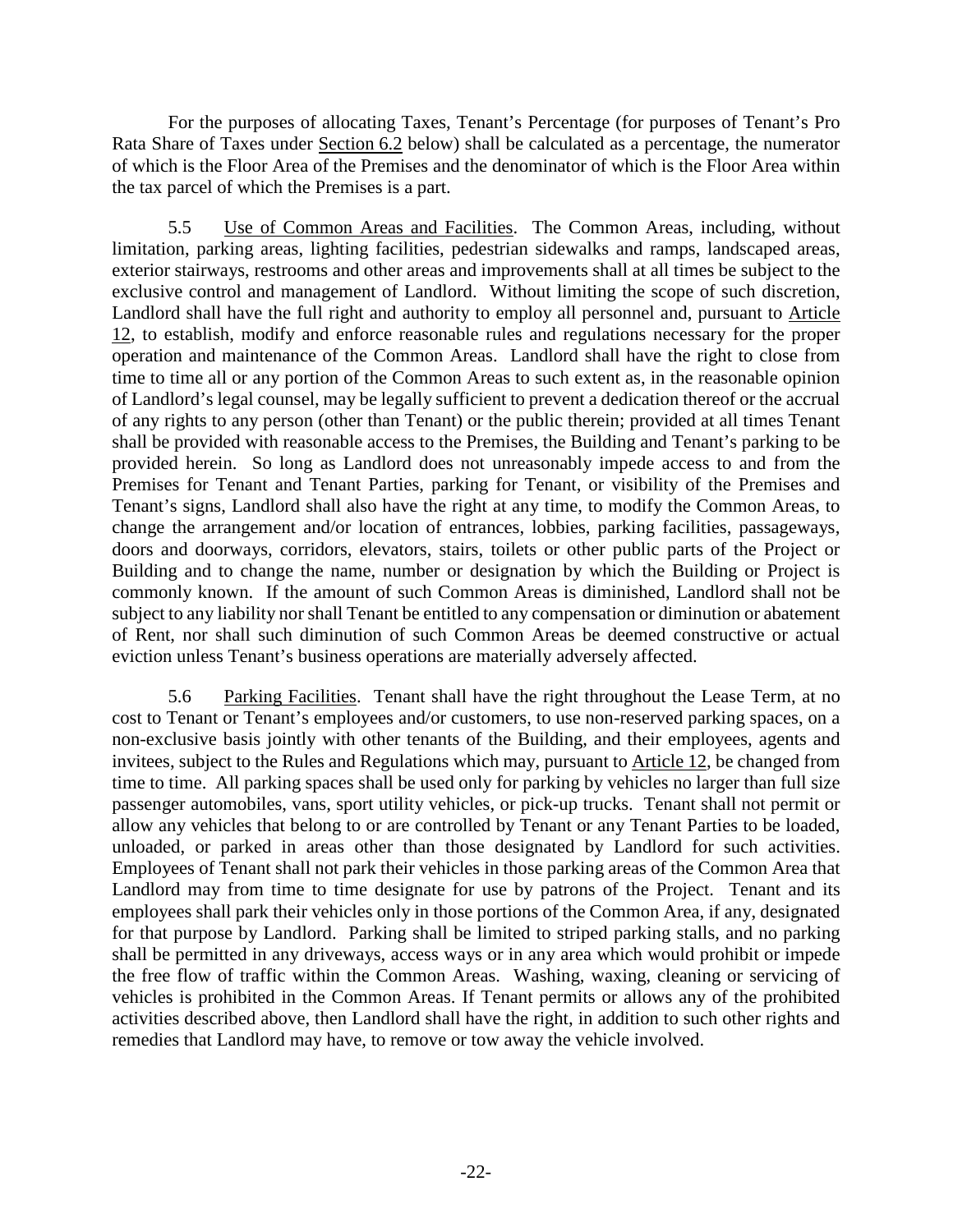#### **ARTICLE 6 PAYMENT OF OPERATING EXPENSES**

6.1 Operating Year. As used in this Article 6, the term "Operating Year" shall mean each calendar year of the Lease Term and in the event this Lease begins or ends on any date other than the first day of the calendar year, the calculations, costs and payments referred to herein shall be prorated for any partial Operating Year as provided in Section 30.8.

6.2 Tenant's Pro Rata Share. Throughout the entire Lease Term, Tenant shall pay, as Additional Rent, Tenant's Pro Rata Share of the Operating Expenses and Taxes. If in any Operating Year Tenant occupies the Premises or any portion thereof for less than the full Operating Year, Tenant's Pro Rata Share of Operating Expenses and Taxes shall be prorated accordingly. "Tenant's Percentage" of purposes of Taxes shall be determined in accordance with Section 5.4 above. "Tenant's Percentage" for purposes of Operating Expenses shall mean a percentage, the numerator of which is the Floor Area of the Premises and the denominator of which is the total Floor Area of the buildings in the Project, whether or not such space is actually rented. The initial Tenant's Percentage is specified in Section 1.15 of the Basic Lease Information. The Tenant's Percentage (as specified in Section 1.15 of the Basic Lease Information and adjusted as provided herein) may be changed from time to time to reflect any change in the total rentable square footage in the buildings in the Project. "Tenant's Pro Rata Share" shall mean Tenant's Percentage multiplied by the total Operating Expenses and Taxes for the applicable Operating Year. Landlord shall have the right to create different pools of Operating Expenses based upon services provided to particular tenants or occupants in the Project (such as allocating costs within tenants in the Building), in which event Tenant's Percentage shall be adjusted for purposes of any pool of Operating Expenses in which Tenant is included based on the total Floor Area of the tenants or occupants in the Project included in such pool. [Notwithstanding anything to the contrary, in no event shall Tenant's Pro Rata Share of "controllable" Operating Expenses due and payable for subsequent Operating Years after the first Operating Year increase by more than five percent (5%) per annum on a cumulative basis ("CAM Cap"). For purposes hereof, "controllable" Operating Expenses shall not include amounts paid by Landlord for insurance premiums, utilities serving the Common Areas, Taxes, non-recurring expenses or security. During any Extension Term, if Tenant exercises an Extension Option, the CAM Cap shall not apply during the first Operating Year of any Extension Term and Tenant's Pro Rata Share of Operating Expenses shall be based upon and reset to the actual Operating Expenses, but the CAM Cap (adjusted to the actual Operating Expenses for the initial Operating Year during the Extension Option and increasing as set forth above thereafter, shall apply with respect to increases in Tenant's Pro Rata Share of Operating Expenses for each subsequent Operating Year in such Extension Term.]

6.3 Written Statement of Estimate. Prior to each Operating Year during the Lease Term, Landlord shall furnish Tenant with a written statement setting forth Tenant's Pro Rata Share of the estimated Operating Expenses and Taxes for the next Operating Year. Tenant's initial estimated "Tenant's Pro Rata Share" of Operating Expenses for the calendar year of 2019 is \$\_\_\_\_\_\_\_\_\_\_\_ per month (\$\_\_\_\_\_ psf annually) (which amount includes insurance premiums for the insurance Landlord is required to carry pursuant to Article 11 below in the amount of \$ \$\_\_\_\_\_\_\_\_\_\_\_ per month (\$\_\_\_\_\_ psf annually). Tenant shall pay to Landlord as Additional Rent commencing on January 1 of the Operating Year, and thereafter on the first day of each calendar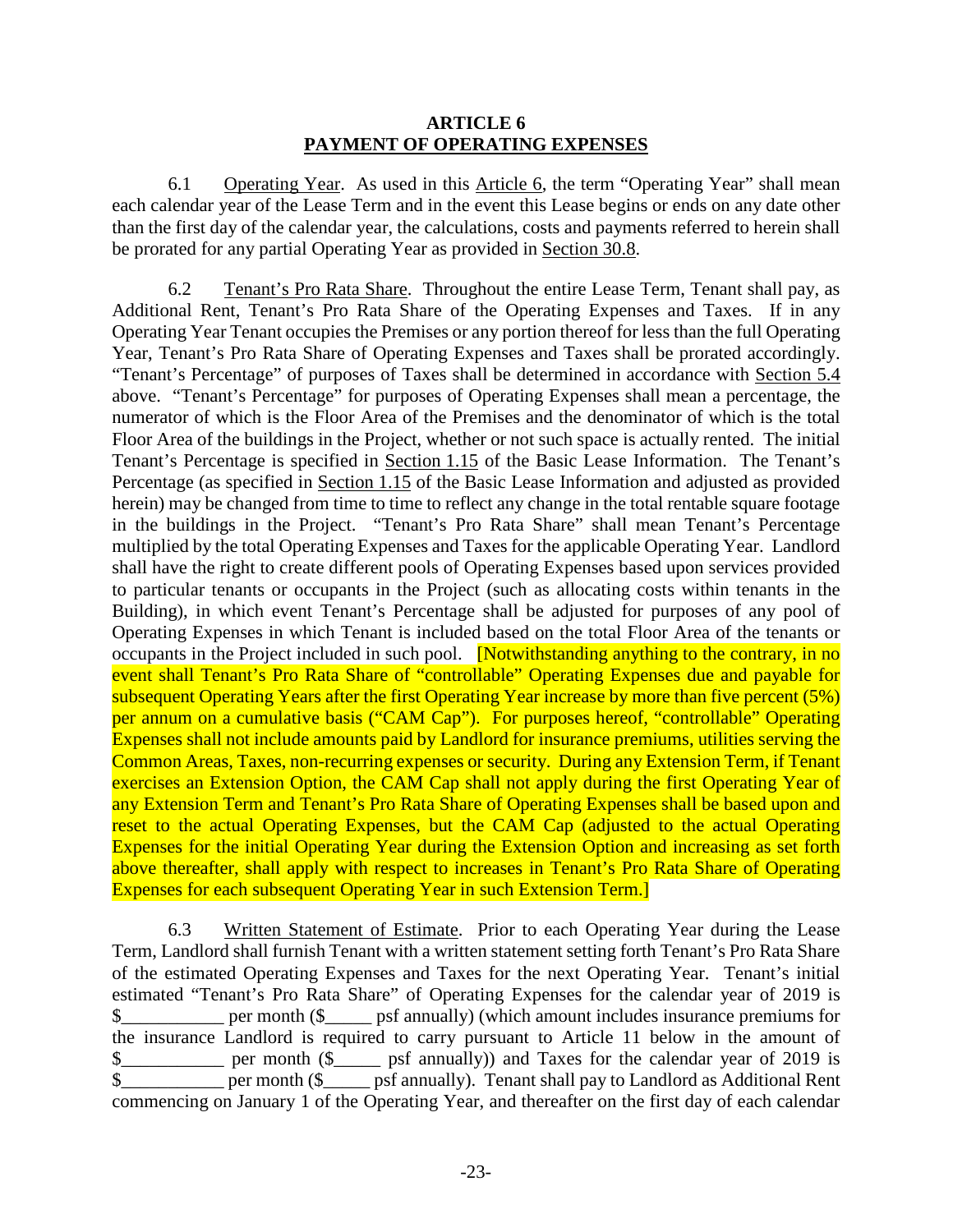month, an amount equal to one-twelfth (1/12) of the amount of Tenant's Pro Rata Share of such Operating Expenses and Taxes. In the event Landlord delivers the written statement late, Tenant shall continue to pay to Landlord an amount equal to one-twelfth (1/12) of Tenant's Pro Rata Share of the Operating Expenses and Taxes for the immediately preceding Operating Year until Landlord furnishes the written statement, at which time Tenant shall pay the amount of any excess of the Tenant's Pro Rata Share for the expired portion of the current Operating Year over the Tenant's actual payments during such time; any excess payments by Tenant shall be credited to the next due payment of Additional Rent from Tenant. The late delivery of any written statement by Landlord shall not constitute a waiver of Tenant's obligation to pay its percentage of the Operating Expenses and Taxes, nor subject the Landlord to any liability, but Landlord shall use reasonable efforts to deliver such written statements of Operating Expenses and Taxes as soon as reasonably possible.

6.4 Re-Estimations. At any time from time to time during the Lease Term, Landlord may furnish Tenant with written notice of a re-estimation of the annual Operating Expenses and Taxes to reflect more accurately Landlord's most recent estimate of the current Operating Expenses and Taxes. Commencing with the first day of the calendar quarter following delivery of such notice to Tenant, and continuing on the first day of each calendar month during the Lease Term (until subsequently re-estimated), Tenant shall pay to Landlord one-twelfth (1/12th) of the Tenant's Pro Rata Share of the estimated Operating Expenses and Taxes, as re-estimated.

6.5 Annual Adjustments. Within a reasonable time following the end of each calendar year during the Lease Term, Landlord shall furnish to Tenant an itemized statement certified by Landlord, setting forth the total Operating Expenses and Taxes for the preceding calendar year, the amount of Tenant's Pro Rata Share of such Operating Expenses, and the payments made by Tenant with respect to such calendar year. If Tenant's Pro Rata Share of the actual Operating Expenses and Taxes for such year exceeds the payment so made by Tenant, based on the Landlord's estimate, Tenant shall pay Landlord the deficiency within thirty (30) days after receipt of said statement. If said payments by Tenant, based on Landlord's estimate, exceed Tenant's Pro Rata Share of the actual Operating Expenses and Taxes, Landlord will credit the amount of such overpayment against Tenant's next Operating Expense and Tax payment due; or, if the Lease has expired or terminated, Landlord will refund such amount to Tenant within thirty (30) days after the date of such estimate, subject to set-off by Landlord against any sums then due Landlord by Tenant.

6.6 Tenant Examination. Tenant may during business hours, upon at least five (5) days' advance written notice to Landlord, examine any invoices, receipts, canceled checks, vouchers or other instruments used to support the figures shown on the statement; provided, however, that Tenant shall only be entitled to such an examination once in each Operating Year. Tenant must provide Landlord with written notice of its intent to conduct an examination within sixty (60) days after receipt of such statement. The examination must be conducted within one hundred twenty (120) days after receipt of such statement, and the examination shall not be conducted by anyone who is engaged on a contingent fee basis to represent Tenant or who is a competitor of Landlord. Property managers and commercial building owners shall be deemed competitors of Landlord. The person conducting the examination on behalf of Tenant shall enter into a confidentiality agreement reasonably satisfactory to Landlord. In the event the examination discovers an overcharge in excess of five percent (5%) of the Operating Expense payments during the Operating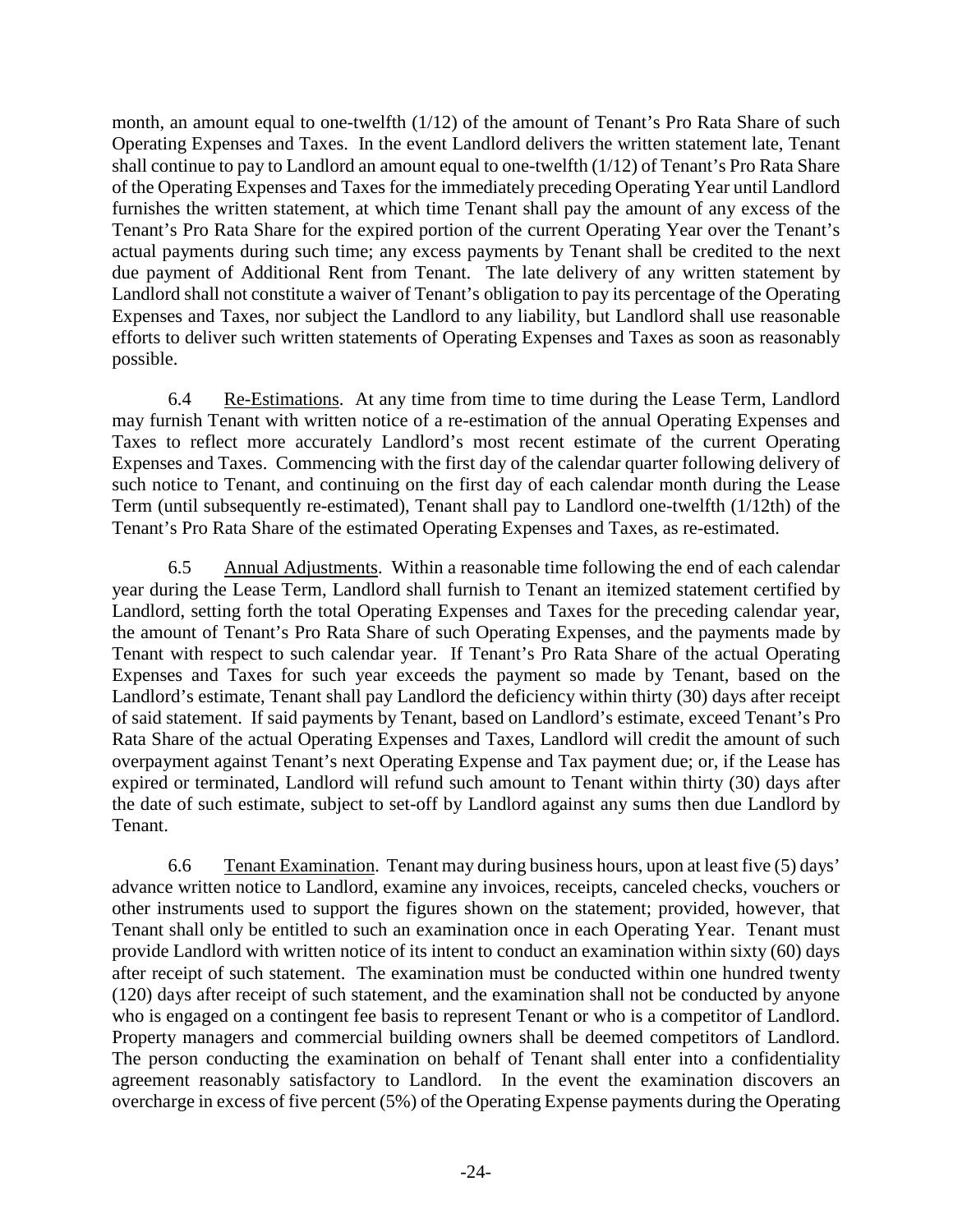Year covered by the examination, Landlord shall reimburse Tenant for the actual out-of-pocket costs reasonably incurred by Tenant due to the examination. In the event the examination fails to discover an overcharge in excess of five percent (5%) of the Operating Expense payments during the Operating Year covered by the examination, Tenant shall reimburse Landlord for the actual costs reasonably incurred by Landlord due to the examination.

6.7 Disputes. Each statement given by Landlord pursuant to this Section shall be conclusive and binding upon Tenant unless within the earlier to occur of (i) fifteen (15) days after Tenant completes any examination under Section 6.6 above, or (ii) one hundred thirty-five (135) days after the receipt of such statement, Tenant notifies Landlord that it disputes the correctness of the statement, specifying the particular respects in which the statement is claimed to be incorrect. The parties shall seek to mutually resolve and settle such dispute within ninety (90) days after Tenant has delivered notice of such dispute to Landlord; if such dispute shall not have been settled by agreement within such ninety (90) day period, either party may thereafter pursue its available legal remedies. Tenant hereby agrees that a dispute over the statement or any good faith error by Landlord in interpreting or applying Article 5 or in calculating the amounts in the statement shall not be a breach of this Lease by Landlord. If any legal proceeding over the statement is resolved against Landlord, this Lease shall remain in full force and effect and Landlord shall not be liable for any consequential damages, and pending the determination of such dispute, Tenant, within ten (10) days of receipt of such statement, shall pay Additional Rent in accordance with the statement, without prejudice to Tenant's position. If the dispute shall be determined in Tenant's favor, Landlord shall forthwith pay to Tenant the amount of Tenant's overpayment of Additional Rents resulting from compliance with the statement.

6.8 Payment. If an Operating Year ends after the expiration or termination of this Lease, the Additional Rent in respect thereof payable under this Section shall be paid by Tenant within thirty (30) days of its receipt of the itemized statement for such Operating Year; or, if applicable, Landlord will deliver any excess amount paid by Tenant concurrently with such itemized statement.

### **ARTICLE 7 SECURITY DEPOSIT**

7.1 Security Deposit. Tenant shall pay to Landlord the sum indicated in the Basic Lease Information as security for the full and faithful performance and observance by Tenant of Tenant's covenants and obligations under this Lease and Tenant shall not be entitled to interest thereon (the "Security Deposit"). Tenant shall deliver to Landlord the Security Deposit upon Tenant's execution and delivery of this Lease. Failure to promptly pay such Security Deposit shall be considered a default under this Lease. Upon the occurrence of an Event of Default by Tenant under this Lease, including without limitation the failure to timely pay Base Rent and Additional Rent, Landlord may (but shall not be required to), and without waiver of any other rights Landlord may have under this Lease, at law or in equity, use, apply or retain the whole or any part of the Security Deposit to the extent required for the payment of any Base Rent and Additional Rent or any other sums owed to Landlord by reason of such Event of Default or for any such sums which Landlord may expend or may be required to expend by reason of such Event of Default, including, but not limited to, improvement or fixturizing costs, leasing commissions, and any damages or deficiency in the re-letting of the Premises, whether such damages or deficiency accrue before or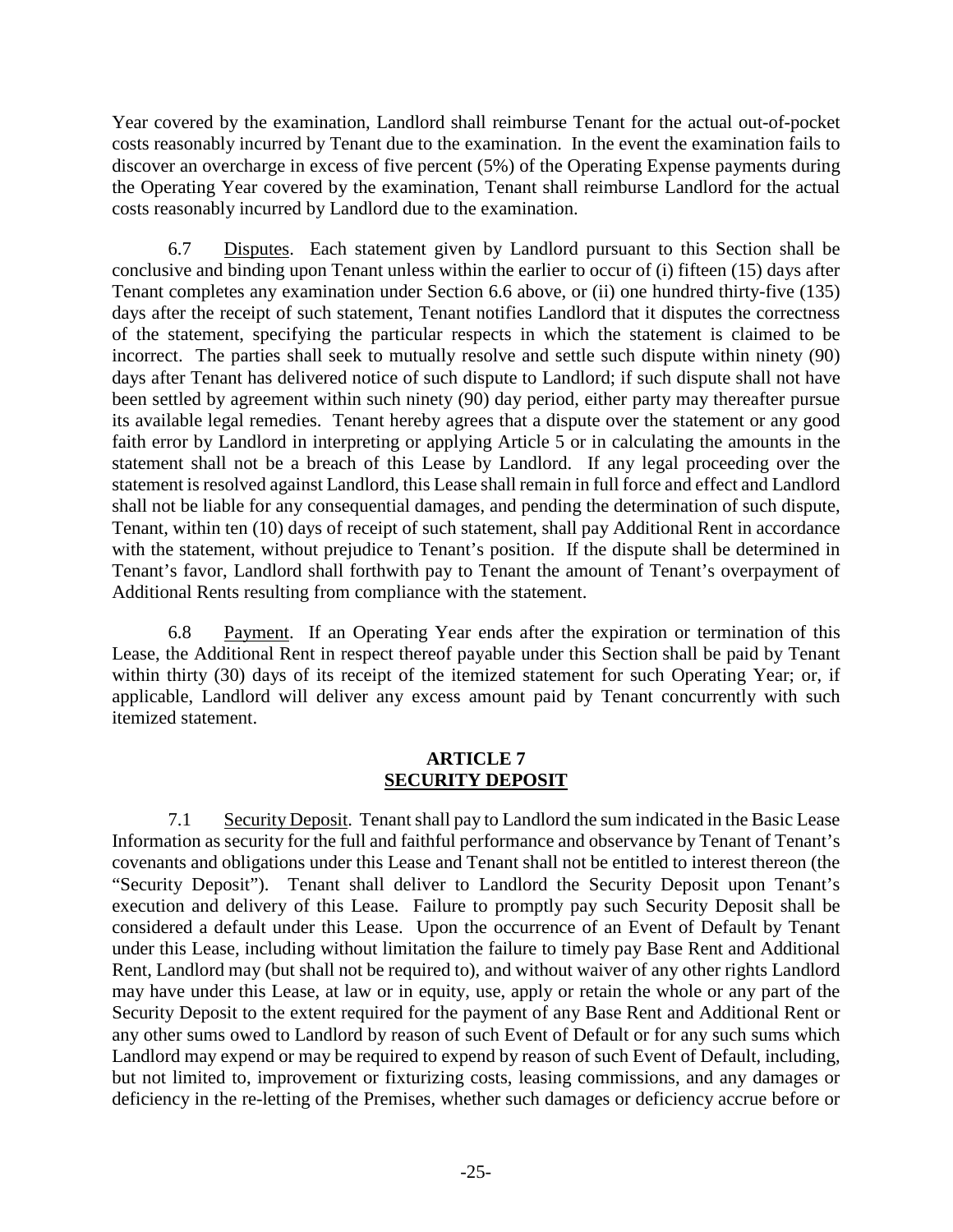after summary proceedings or other re-entry by Landlord. To the full extent permitted by thenapplicable California law, Tenant hereby waives any restriction on the uses to which the Security Deposit may be applied as contained in California Civil Code Section 1950.7(c) and/or any similar or successor statute. In addition, subject to the rights of Tenant under Section 7.2 below, if Tenant is in default under this Lease (but an Event of Default has not yet occurred), Landlord may apply, in its sole discretion, all or any part of the Security Deposit to the payment of all prepaid expenses by Landlord for which Tenant would be required to reimburse Landlord under this Lease following an uncured Event of Default, including without limitation any unamortized Allowance, cost of Landlord's Work hereunder and leasing commissions; provided, however, that Tenant shall not be required to replenish the Security Deposit as described in Section 7.2, below, unless and until an Event of Default has actually occurred. Landlord shall not be required to keep the Security Deposit separate from its general funds and Tenant shall not be entitled to interest on the Security Deposit.

7.2 Disposition of Security Deposit. If Landlord shall so use, apply or retain the whole or any part of the Security Deposit as provided in Section 7.1 following an Event of Default, Tenant shall upon demand immediately deposit with Landlord a sum equal to the amount so used, applied or retained, as security. If Tenant shall fully and faithfully comply with all of Tenant's covenants and obligations under this Lease, including without limitation Tenant's obligations upon expiration or earlier termination of this Lease, the Security Deposit or any balance thereof shall be returned or paid over to Tenant within the time period prescribed under then-applicable California law after the date on which this Lease expires or sooner terminates. In the event of any sale of Landlord's interest in the Building or any master lease of the Building by Landlord to a third party, whether or not in connection with a sale or leasing of the Land, Landlord shall either transfer the Security Deposit to the vendee or master lessee and the vendee or master lessee shall assume Landlord's obligations under this Lease in respect of the Security Deposit. Upon transfer of the Security Deposit to the vendee or master lessee, Landlord shall thereupon be released by Tenant from all liability for the return or payment thereof; and if the vendee or master lessee expressly assumes Landlord's obligations in respect of the Security Deposit, Tenant shall look solely to the new landlord for the return or payment of the same. Further, the provisions hereof shall apply to every transfer or assignment made of the same to a new landlord. Tenant shall not assign or encumber or attempt to assign or encumber the monies deposited herein as security and neither Landlord nor its successors or assigns shall be bound by any such assignment, encumbrance, attempted assignment or attempted encumbrance.

# **ARTICLE 8 SUBORDINATION, NOTICE TO SUPERIOR LESSORS AND MORTGAGEES**

8.1 Subordination. At the election of Landlord, or any mortgagee of the Project or the Building, or any deed of trust beneficiary encumbering the Project or the Building (each hereinafter singularly or collectively a "Mortgagee"), this Lease shall be subject and subordinate at all times to any such ground lease, mortgage or deed of trust which may now exist or hereafter be executed (each hereafter a "Mortgage"). Landlord or any Mortgagee shall have the right, at its election, to subordinate or cause to be subordinated any Mortgage to this Lease. This Section shall be selfoperative upon the written election of Landlord or any Mortgagee, and no further instrument of subordination shall be required; however, in confirmation of any such subordination, Tenant shall execute, acknowledge and deliver an instrument that Landlord or any Mortgagee may reasonably request to evidence such subordination within fifteen (15) days after written demand therefor,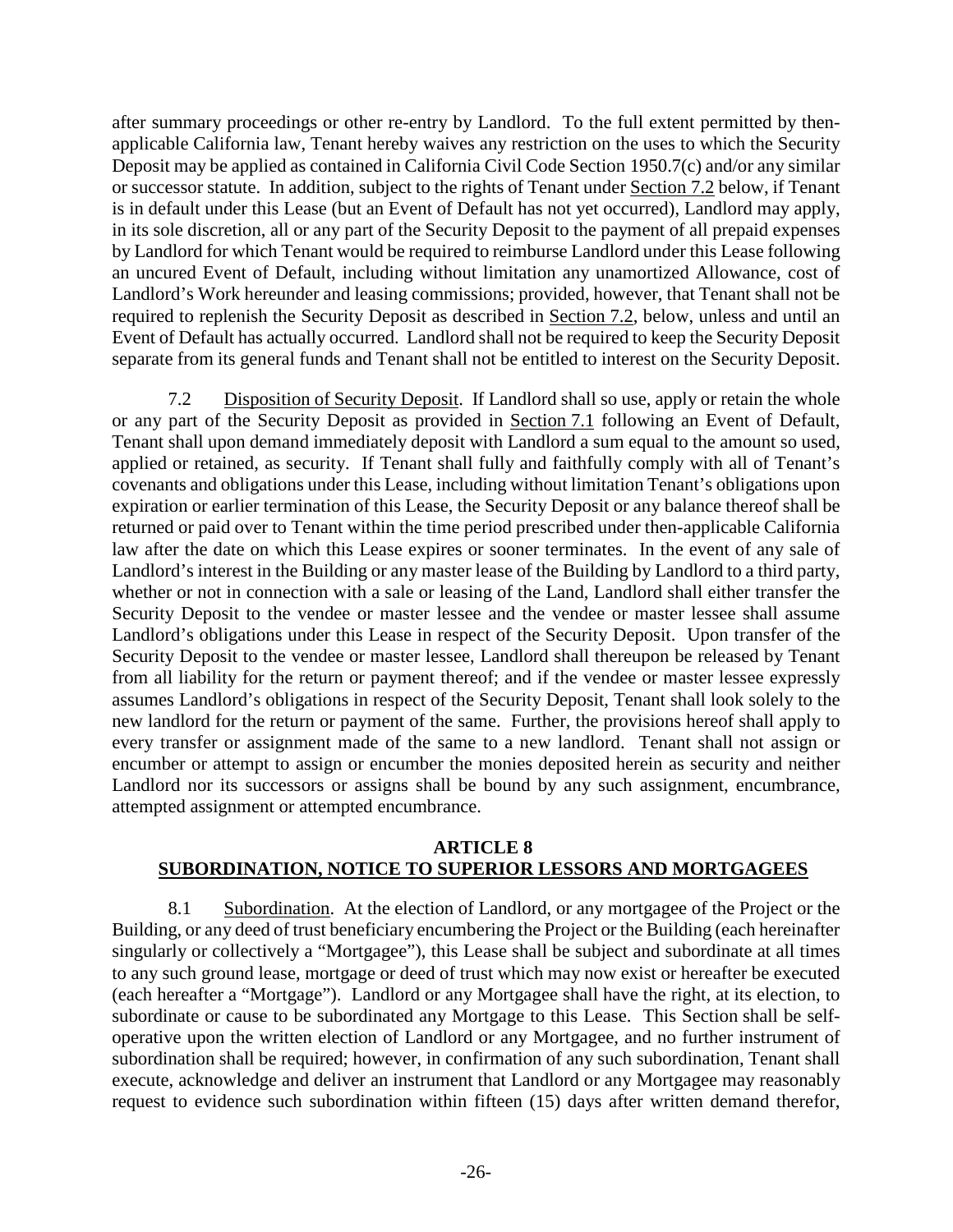provided that such subordination further confirms the attornment and non-disturbance protection set forth in Section 8.2 below.

8.2 Non-disturbance and Attornment. If Landlord's interest in the Premises is acquired by any Mortgagee or the Master Lessor, Tenant shall, notwithstanding any subordination, attorn to and become the Tenant of the successor-in-interest to Landlord and recognize such successorin-interest as the Landlord under this Lease. No subordination or attornment shall permit material interference with Tenant's rights under this Lease, and any Mortgagee, Master Lessor or successorin-interest to Landlord shall recognize Tenant and its permitted successors and assigns as the tenant of the Premises and shall not disturb Tenant's right to quiet possession of the Premises during the Lease Term so long as no Event of Default has occurred and is continuing under this Lease. In the event that a Mortgagee, Master Lessor or any successor-in-interest to Landlord notifies Tenant of a default under the Mortgage or Ground Lease and demands that Tenant pay Rent and all other sums due under this Lease to the Mortgagee, Master Lessor or successor-in-interest to Landlord, Tenant shall honor such demand without inquiry and pay its Rent and all other sums due under this Lease directly to the Mortgagee, Master Lessor or successor-in-interest to Landlord pursuant to such notice and shall not thereby incur any obligation or liability to Landlord in connection with any such payments made. This Section shall be self-operative, and no further instrument of attornment or non-disturbance shall be required; provided, however, in confirmation of any attornment, Tenant shall execute, acknowledge and deliver an instrument that Landlord, Master Lessor or any Mortgagee may reasonably request to evidence such attornment within fifteen (15) days after written demand therefor, provided that such attornment further confirms the nondisturbance protection set forth herein. **[Upon request of Tenant and reimbursement of all costs** incurred by Landlord in connection therewith together with a fee in the amount of \$1,500.00, Landlord shall use commercially reasonable and diligent efforts to provide Tenant with a commercially reasonable non-disturbance agreement from any existing Mortgagee, Master Lessor or other security holder regarding the Premises. For purposes of the Ground Lease, such form shall be in the form attached hereto as Exhibit "I".]

8.3 Mortgagee Protections. Once Tenant has received written notice identifying the name and address of any Mortgagee, and immediately with respect to the Master Lessor (whose address for purposes of this provision is initially c/o CEO/ Real Estate, ATTN: Chief Real Estate Officer, 333 W. Santa Ana Blvd, 3rd Floor, Santa Ana, CA 92701, Facsimile: 714/834-6166, subject to change in the event the County offices are relocated), Tenant agrees to notify such Mortgagee and Master Lessor by certified mail, return receipt requested, with postage prepaid, of any default on the part of Landlord under this Lease, and Tenant further agrees that, notwithstanding any provisions of this Lease, no cancellation or termination of this Lease and no abatement or reduction of the Rent payable hereunder shall be effective unless the Mortgagee and Master Lessor has received notice of the same and shall have failed within the period of time provided under this Lease after receipt of such notice to commence to cure such default and thereafter diligently prosecute such cure to completion, and if the Mortgagee or Master Lessor needs to obtain possession of the Premises to cure such default, to allow the Mortgagee or Master Lessor to obtain possession of the Premises, provided the Mortgagee or Master Lessor commences judicial or nonjudicial proceedings to obtain possession within such period and thereafter diligently prosecutes such efforts and cure to completion. It is understood that the Mortgagee and Master Lessor shall have the right, but not the obligation, to cure any default on the part of Landlord. Tenant agrees that if a Mortgagee or Master Lessor shall succeed to the interest of Landlord under this Lease,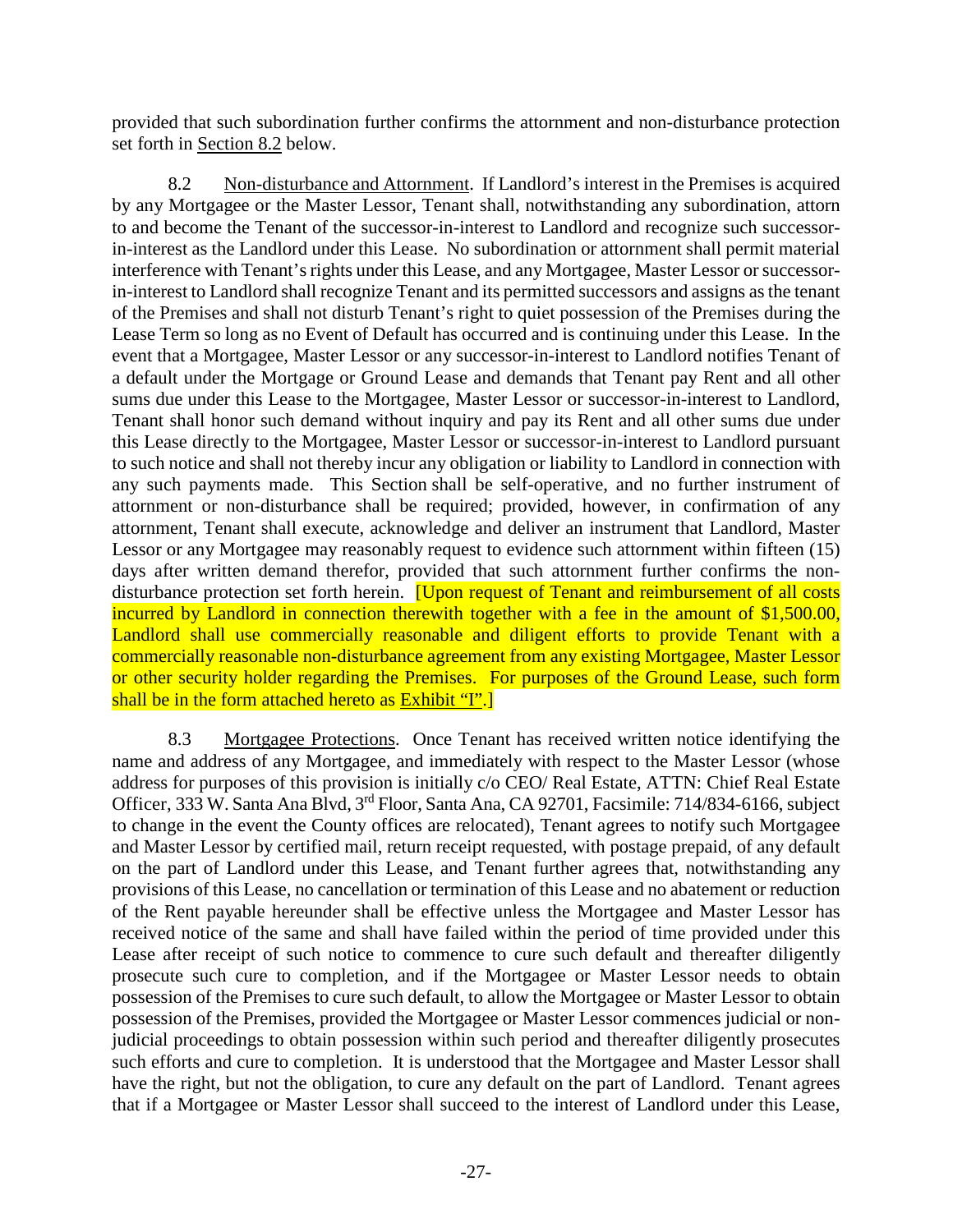neither the Mortgagee, Master Lessor nor its successors or assigns shall be: liable for any prior act or omission of any prior landlord (including Landlord); subject to any claims, offsets, credits or defenses which Tenant might have against any prior landlord (including Landlord) (except that Mortgagee or Master Lessor shall not be relieved from the obligation to cure any defaults which are non-monetary, continuing in nature and reasonably susceptible to being cured); bound by any assignment (except as otherwise expressly permitted hereunder), surrender, release, waiver, amendment or modification of this Lease made without such Mortgagee's or Master Lessor's prior written consent; or obligated to make any payment to Tenant or liable for refund of all or any part of any Security Deposit or other prepaid charge to Tenant held by any prior landlord (including Landlord) for any purpose unless the Mortgagee or Master Lessor shall have come into exclusive possession of such deposit or charge.

8.4 Modifications for Mortgagee. If any Mortgagee or Master Lessor shall reasonably require any modification(s) of this Lease, Tenant upon fifteen (15) days prior written notice of Landlord's request, shall execute and deliver to Landlord such instruments effecting such modification(s) as Landlord shall reasonably require, provided that such modification(s) do not increase any of Tenant's material obligations or diminish any of Tenant's material rights under this Lease.

#### **ARTICLE 9 QUIET ENJOYMENT**

So long as Tenant pays all of the Base Rent and Additional Rent and performs all of Tenant's other obligations hereunder, Tenant shall peaceably and quietly have, hold and enjoy the Premises and its non-exclusive rights in the Common Areas without hindrance, ejection or molestation by Landlord or any person lawfully claiming by, through or under Landlord, subject nevertheless, to the provisions of this Lease and to any Mortgage.

# **ARTICLE 10 ASSIGNMENT AND SUBLETTING**

10.1 Generally. Tenant shall not sell, assign, sublet, or otherwise transfer by operation of law or otherwise this Lease or any interest herein, or the Premises, its rights in the Common Areas, or any portion of any of them (collectively a "Transfer") without the prior written consent of Landlord (which Landlord shall not unreasonably withhold, condition or delay), nor shall Tenant encumber any of the same, nor shall Tenant permit any lien to be placed on the Tenant's interest by operation of law or otherwise. Any change in effective control of a corporation, partnership, limited partnership, limited liability company, or other entity which is Tenant shall be deemed a transfer of this Lease. Regardless of Landlord's consent, no transfer hereunder by Tenant shall release or discharge Tenant from its obligations or liability under this Lease. This Lease shall bind any assignee, transferee or sublessee. Any sale, assignment, encumbrance, subletting, occupation, lien or other transfer of this Lease which does not comply with the provisions of this Article 10 shall be void. Consent to one transfer, assignment or sublease shall not be deemed consent to a subsequent transfer, assignment or sublease. Any listing on Building directories or other signage using a name other than Tenant's in conjunction with the Premises will not be deemed and it will not substitute for, Landlord's consent, as required by this Lease, to any sublease, assignment or other occupancy of the Premises or any portion thereof.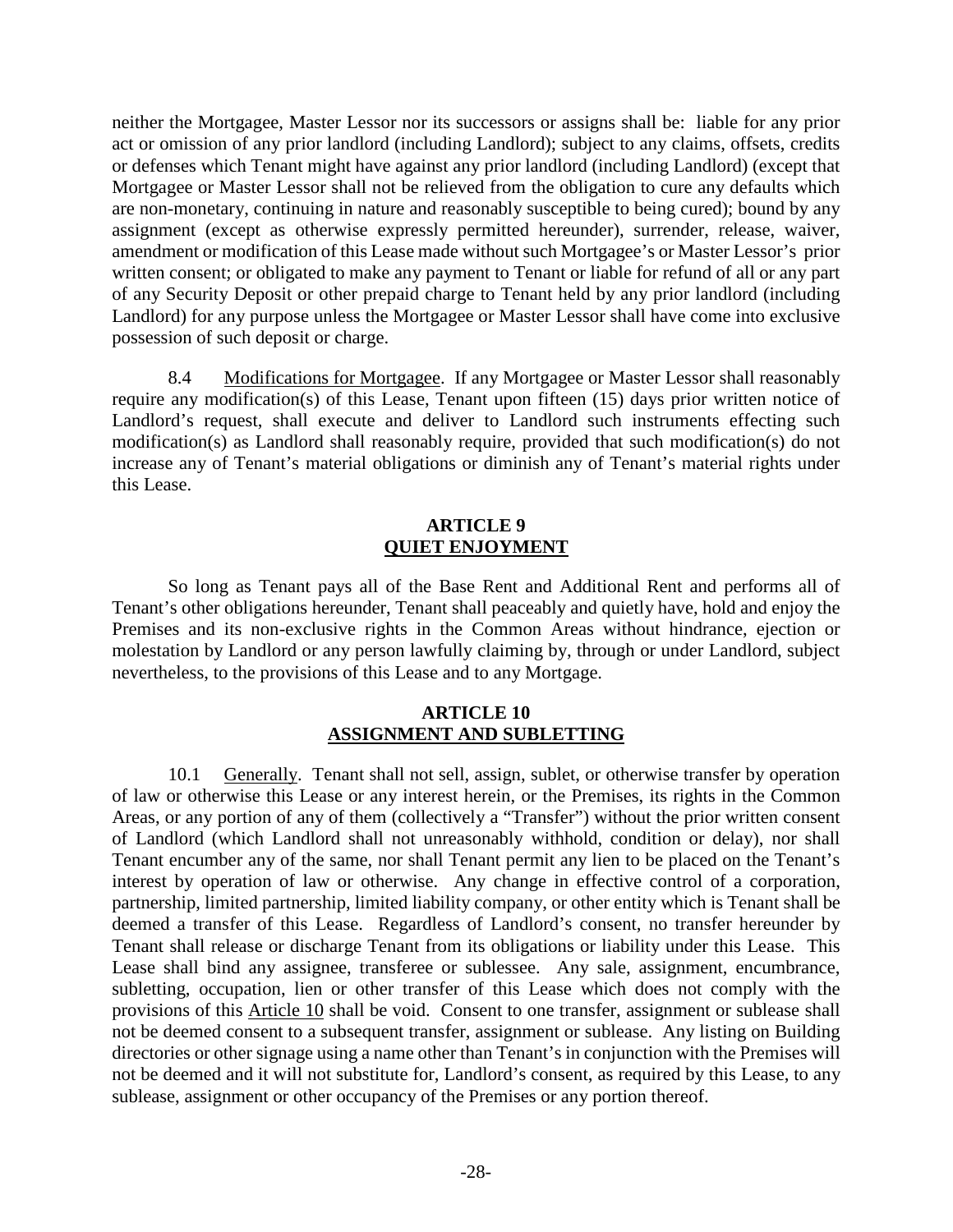10.1.1 Tenant shall, by written notice, advise Landlord of its desire from and after a stated date (which shall not be less than thirty (30) days after the date of Tenant's notice), to transfer its interest in the Premises or any portion thereof for any part of the term hereof; and such notice by Tenant shall state the name and address and business of the proposed transferee, and include with said notice a true, complete counterpart of the proposed transfer instrument, financial statements of the proposed transferee, the intended use of the Premises and such other information as the Landlord may reasonably request.

10.1.2 Upon any request by Tenant to transfer all or any part of the Premises, Landlord shall have the right to either: (i) permit the transfer on the conditions referred to in Section 10.2 and any other reasonable conditions Landlord may impose; (ii) reasonably deny Tenant's request, in which event this Lease shall continue in full force and effect and unmodified; or (iii) for an assignment of this Lease or subletting of the Premises in its entirety for the remainder of the Lease Term only, terminate this Lease within thirty (30) days unless Tenant withdraws its proposed transfer within ten (10) days after the date of Landlord's written notice of its intent to terminate. If Tenant fails to timely withdraw its proposed transfer, Landlord may then terminate this Lease with respect to the entire Premises or the portion of the Premises described in Tenant's notice and if Landlord desires, Landlord may then lease such space to any party, including the transferee identified in Tenant's notice, at whatever terms Landlord establishes.

10.1.3 Notwithstanding the foregoing provisions of this Article 10, Landlord's consent shall not be required for (a) the subleasing of all or any portion of the Premises to an entity owned and controlled by Tenant or which owns or controls Tenant, so long as (i) Tenant shall provide to Landlord, prior to such sublease, written notice of such sublease and such sublease documentation and other information as Landlord may request in connection therewith, and (ii) all of the other terms and requirements of this Article 10 shall apply with respect to such sublease, or (b) the assignment or effective transfer of this Lease as a result of a sale of a controlling interest in the stock of Tenant, a sale of substantially all of the assets of Tenant, or a merger by Tenant with or into another entity, so long as (i) the net worth and liquidity of the successor entity of such sale or merger immediately following the sale or merger is at least equal to the greater of the net worth and liquidity of Tenant as of the date of this Lease and the net worth and liquidity of Tenant immediately prior to the sale or merger, evidence of which, reasonably satisfactory to Landlord, shall be presented to Landlord prior to such sale or merger, (ii) Tenant shall provide to Landlord, prior to such sale or merger, written notice of such sale or merger and such assignment documentation and other information as Landlord may reasonably request in connection therewith, and (iii) all of the other terms and requirements of this Article 10 shall apply with respect to such assignment or transfer.

10.2 Conditions of Landlord's Consent. As a condition to Landlord's prior written consent as provided for in this Article 10, Tenant shall pay to Landlord a nonrefundable review fee of \$1,500.00 plus Landlord's reasonable legal fees and costs incurred due to the request to transfer; (ii) the transferee(s) shall agree in writing to comply with and be bound by all of the terms, covenants, conditions, provisions and agreements of this Lease; and (iii) Tenant shall deliver to Landlord, promptly after execution, an executed copy of each transfer instrument and an agreement of said compliance by each transferee. Tenant agrees, by way of example and without limitation, that it shall not be unreasonable for Landlord to withhold its consent to a proposed assignment or subletting if (a) Landlord determines that the proposed assignee's or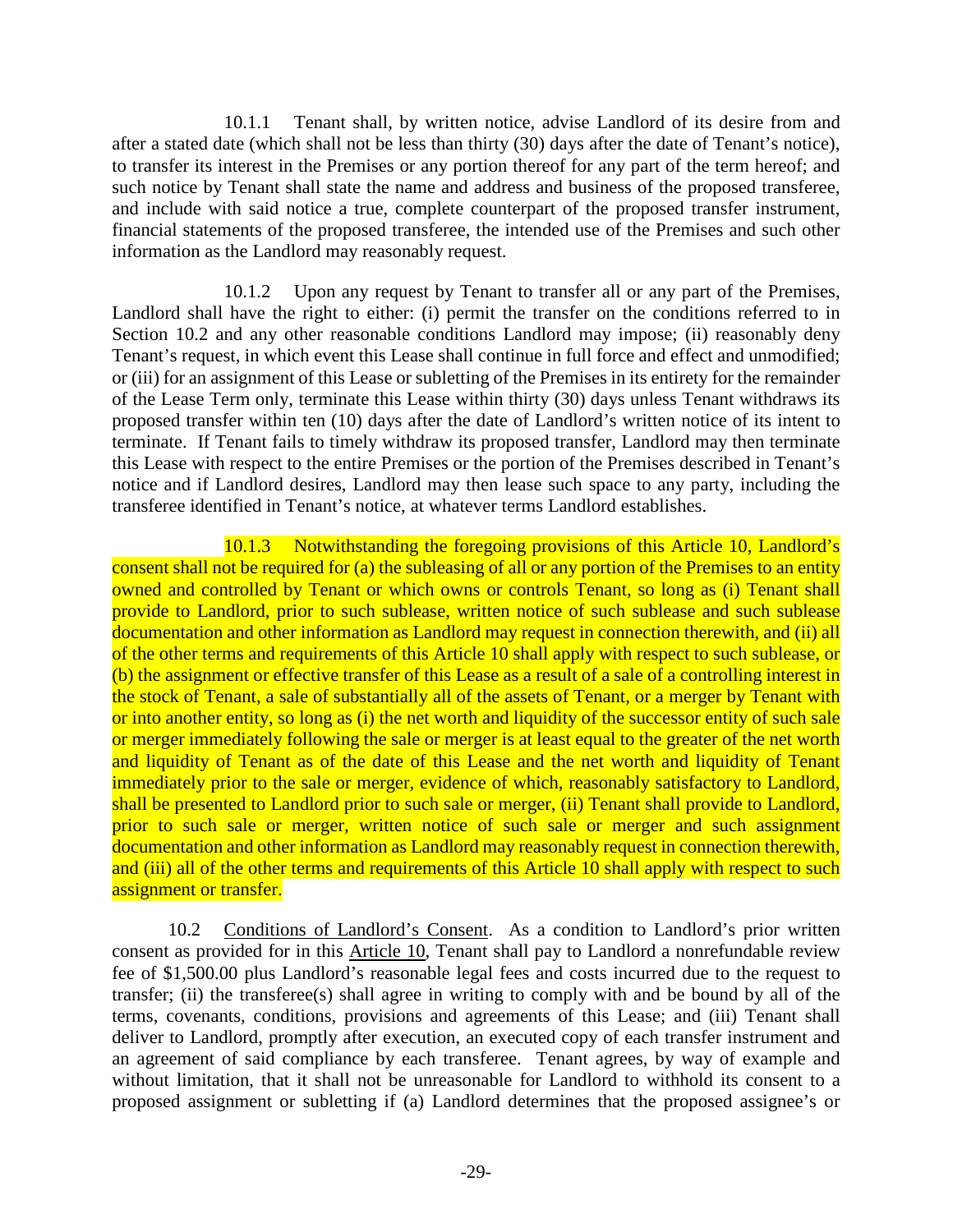sublessee's use of the Premises conflicts with Article 3 or conflicts with any other provision under this Lease; (b) Landlord determines that the proposed assignee or sublessee lacks sufficient business reputation or experience to conduct on the Premises a business of a type and quality equal to that conducted by Tenant measured at the time of signing this Lease; (c) Landlord determines that the proposed assignment or subletting would breach (i) a covenant respecting radius, location, use or exclusivity in any other lease, financing agreement or other agreement relating to the Project, or (ii) a covenant, condition or restriction in any encumbrance, financing agreement or other agreement relating to the Project or this Lease; (d) the proposed assignee or sublessee is an existing or prospective tenant of Landlord; (e) Landlord determines that the proposed assignee's or sublessee's reputation would have an adverse effect upon the reputation of the Project or other business located therein; or (f) an Event of Default under Article 21 has occurred and is continuing at the time of Tenant's request for Landlord's consent, or as of the effective date of such assignment or subletting. Tenant acknowledges that if Tenant has any exterior sign rights under this Lease, such rights are personal to Tenant and may not be transferred to any sublessee of all or any portion of the Premises without Landlord's prior written consent, which consent may be withheld in Landlord's sole discretion. Landlord may further require as a condition of granting consent to a transfer that the amount and adjustment structure of Base Rent be changed to reflect current market conditions, or alternatively require Tenant to pay to Landlord all profits from the transfer determined by deducting from the total consideration paid directly or indirectly to or for the benefit of Tenant or its designee for the transferred interest and the reasonable costs of the transfer incurred by the Tenant, and subtracting the remaining rent obligation of the Tenant at such time under this Lease. For purposes of determining all profits from the transfer, substance shall control over form such that Landlord may ignore any attempt by Tenant to inflate the purchase price of any other assets transferred in an attempt to conceal the profit on the transfer of the Tenant's interest in this Lease. Sums payable hereunder shall be paid to Landlord as and when paid by the transferee to Tenant. Notwithstanding any contrary provisions of law, including without limitation California Civil Code Section 1995.310, Tenant shall have no right, and Tenant hereby waives and relinquishes any right, to cancel or terminate this Lease in the event Landlord is determined to have unreasonably withheld or delayed its consent to a proposed transfer.

#### **ARTICLE 11 INSURANCE**

11.1 Insurance Requirements; Commercial General Liability Insurance. Tenant at its expense, shall maintain at all times during the term of this Lease, commercial general liability insurance, contractual liability insurance and property damage liability insurance in respect of the Premises and the conduct or operation of business therein or in the Project, with Landlord, its asset manager and property manager, if any, Master Lessor and any Mortgagee whose name and address shall previously have been furnished to Tenant, as additional insureds, with minimum limits of coverage (per occurrence) and maximum deductibles in the amounts set forth in the Basic Lease Information. Tenant shall have the right to satisfy such minimum insurance coverage requirements through umbrella or excess coverage policies. The limits of such insurance shall not limit the liability of Tenant. All such insurance shall insure the performance by Tenant of the indemnity provisions of Article 18 as to liability for injury to, illness of, or death of persons and damage to property. For insurance required to be maintained by Tenant under Sections 19.1 and 11.2, (i) all such insurance shall be primary and shall provide that any insurance of Landlord, Master Lessor or any Mortgagee shall be noncontributing, and (ii) Tenant shall deliver to Landlord and any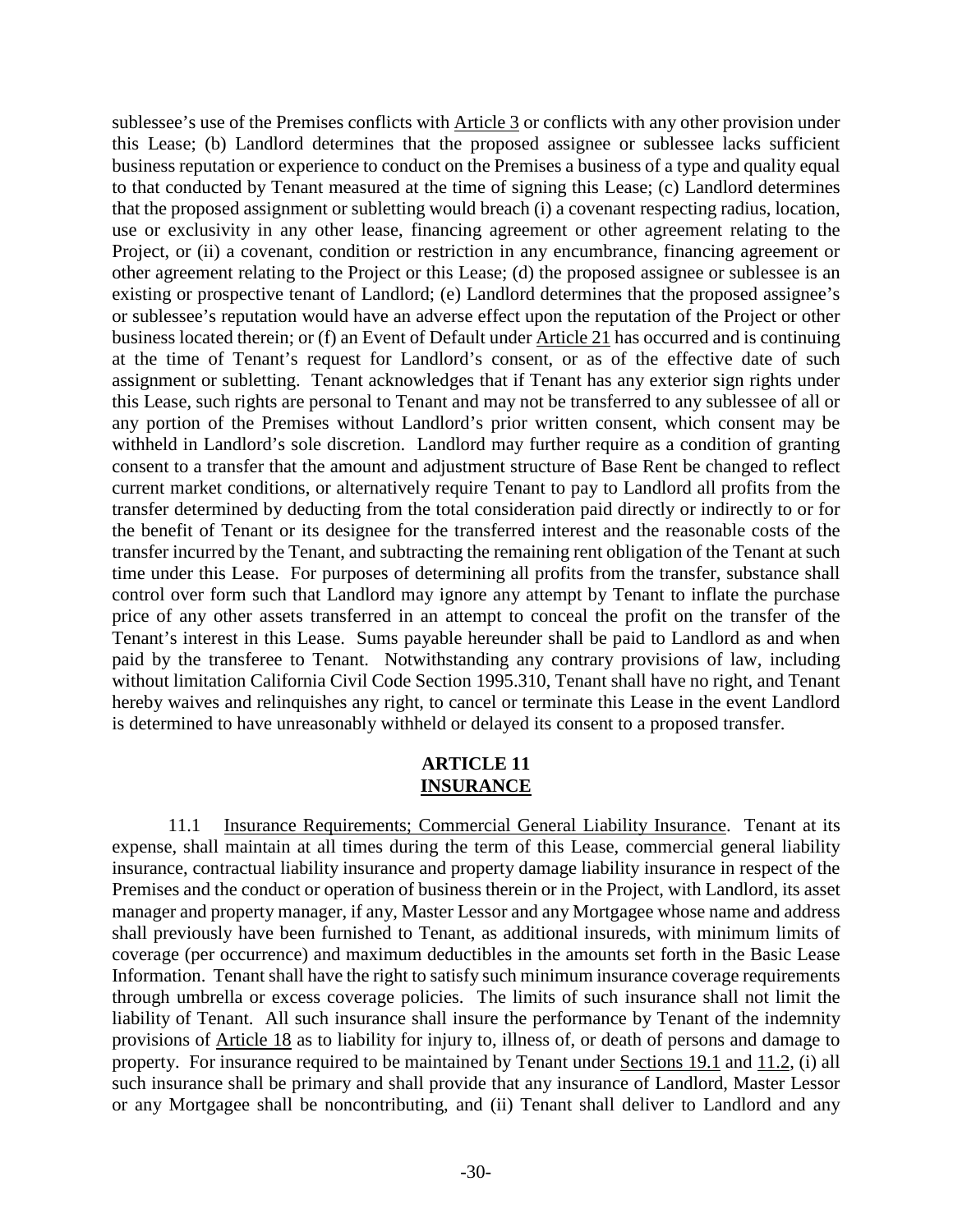additional insured ACORD Form 27 evidence of insurance, or any other form reasonably requested by Landlord, issued by the insurance company or its authorized agent, at least ten (10) days before Tenant commences occupancy of any portion of the Premises. Tenant shall procure and pay for renewals of such insurance from time to time before the expiration thereof, and Tenant shall deliver to Landlord and any additional insured such renewal certificate at least thirty (30) days before the expiration of any existing policy. For insurance required to be maintained by Tenant pursuant to Sections 11.1 through 11.5, all such policies shall provide that they shall not be amended in any way that would materially adversely affect the interests of Landlord, Master Lessor or any such additional insureds, or cancelled, without at least thirty (30) days prior written notice to Landlord, Master Lessor and such additional insureds.

11.2 Property Insurance. Landlord shall maintain fire and extended coverage insurance on the Project subject to such reasonable deductibles as Landlord may establish. Landlord shall have the right to place on all or any portion of the Project any other insurance Landlord reasonably deems necessary, including without limitation earthquake, flood, and loss of rents not exceeding two (2) years. Tenant shall obtain and bear the expense of casualty insurance insuring (i) Tenant's Property, fixtures, equipment, inventory, merchandise and any other property for which Tenant is responsible on the Premises, (ii) any Alterations constructed by Tenant under Article 13 below, (iii) Tenant's Work, and (iv) plate glass on the Premises, against such risks. Such casualty insurance shall be in an amount not less than one hundred percent (100%) of their full replacement cost, providing protection against any peril included within the classification of "All Risks," including, without limitation, coverage for earthquake, sprinkler and flood damage (including earthquake sprinkler leakage) and theft. As part of the Operating Expenses for the Premises, Tenant shall reimburse Landlord for Tenant's Pro Rata Share of the cost of all insurance maintained by Landlord with respect to the Project as set forth in Section 5.2.1.

11.3 Workers' Compensation. Tenant at its expense shall maintain at all times during the term of this Lease workers' compensation insurance as required by law, including employer's liability coverage.

11.4 Commercial Automobile Liability Insurance. Tenant at its expense shall maintain at all times during the term of this Lease Commercial Automobile Liability Insurance, including the ownership, maintenance and operation of any automotive equipment owned, hired and nonowned in the following minimum amounts: Bodily Injury and Property Damage, each occurrence, combined single limit of One Million Dollars (\$1,000,000).

11.5 Business Interruption Insurance. Tenant at its expense shall maintain at all times during the term of this Lease business interruption insurance in amounts sufficient to cover Base Rent and Additional Rent for twelve (12) months naming Landlord as loss-payee.

11.6 Acceptable Insurance Companies. All insurance policies required to be carried by Tenant hereunder shall be issued by responsible insurance companies authorized to issue insurance in the State of California rated A-:VIII or higher by Best's Insurance Rating Service.

11.7 Increase in Coverage. Landlord may from time to time, but not more frequently than once every three (3) years, require that the amount of insurance to be maintained by Tenant under this Article 11 be increased so that the amount thereof adequately protects the Landlord's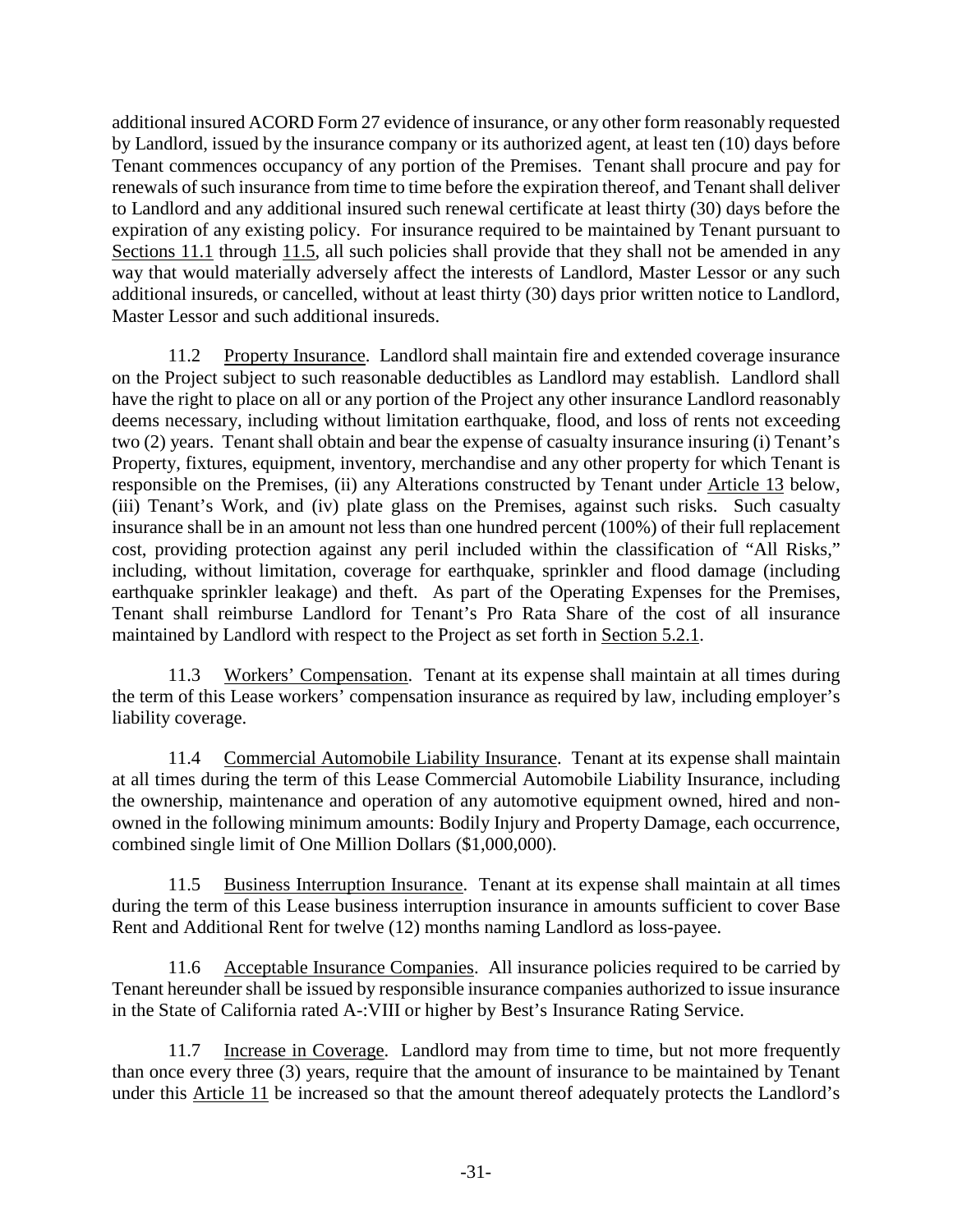interest based on amounts of coverage required of comparable tenants in comparable buildings, in Landlord's reasonable discretion.

11.8 Waiver of Subrogation. The insurance coverage required by this Article 11 shall contain a clause pursuant to which the insurance carriers waive all rights of subrogation against Landlord, Master Lessor or Tenant, as the case may be, with respect to losses payable under such policies. Tenant and Landlord each waives any and all right of recovery against the other, or against the partners, members, officers, directors, shareholders, employees and representatives of the other, for loss of or damage to such waiving party or its property or the property of others under its control, if and to the extent that such loss or damage is insured against under any insurance policy in force at the time of such loss or damage, or which is required to be insured against under the terms of this Lease. Any applicable deductible amount or co-insurance amount shall be treated as though it were recoverable under such policies. Notwithstanding the foregoing, it is agreed that in the event that any loss is due to the act, omission or negligence or willful misconduct of Landlord or any of Landlord Parties, or Tenant or any of Tenant Parties, the applicable party's liability insurance shall be primary and shall cover all losses and damages prior to any other insurance hereunder. The provisions of this Section shall not limit the indemnification provisions elsewhere contained in this Lease.

### **ARTICLE 12 RULES AND REGULATIONS**

Tenant shall faithfully observe and comply and shall cause all Tenant Parties to faithfully observe and comply with the Rules and Regulations and all reasonable and non-discriminatory modifications thereof and additions thereto from time to time established by Landlord by written notice to Tenant. Landlord shall not be responsible for the nonperformance by any other tenant or occupant of the Building of the Rules and Regulations but Landlord shall use commercially reasonable and diligent efforts to enforce the Rules and Regulations applicable to any other Building occupant upon Tenant's written request. Notwithstanding the foregoing, Landlord shall incur no liability in connection with any act or omission of enforcement of the Rules and Regulations applicable to any other Building occupant. Tenant hereby waives and releases any and all claims against Landlord in connection therewith, and Tenant agrees that the provisions of Article 18 shall apply with respect to the foregoing. One or more waivers by Landlord of any breach of the Rules and Regulations by Tenant or any other tenant(s) of the Project shall not be a waiver of any subsequent breach of that rule or any other noncompliance.

### **ARTICLE 13 ALTERATIONS**

13.1 Requirements. Tenant shall not make or suffer to be made any alterations, additions, or improvements ("Alterations") in, on, or to the Project or any part thereof without the prior written consent of Landlord. Subject to the remaining provisions of this Article 13, Tenant shall have the right, without the need of written consent from (but with prior written notice to) Landlord, to make Alterations provided (i) the Alterations are nonstructural, do not impair the strength of the Building or any part thereof, are not visible from the exterior of the Premises, and do not affect the storefront, exterior walls or roof of the Premises; (ii) the Alterations do not affect the proper functioning of the HVAC systems, mechanical, electrical, sanitary or other utilities,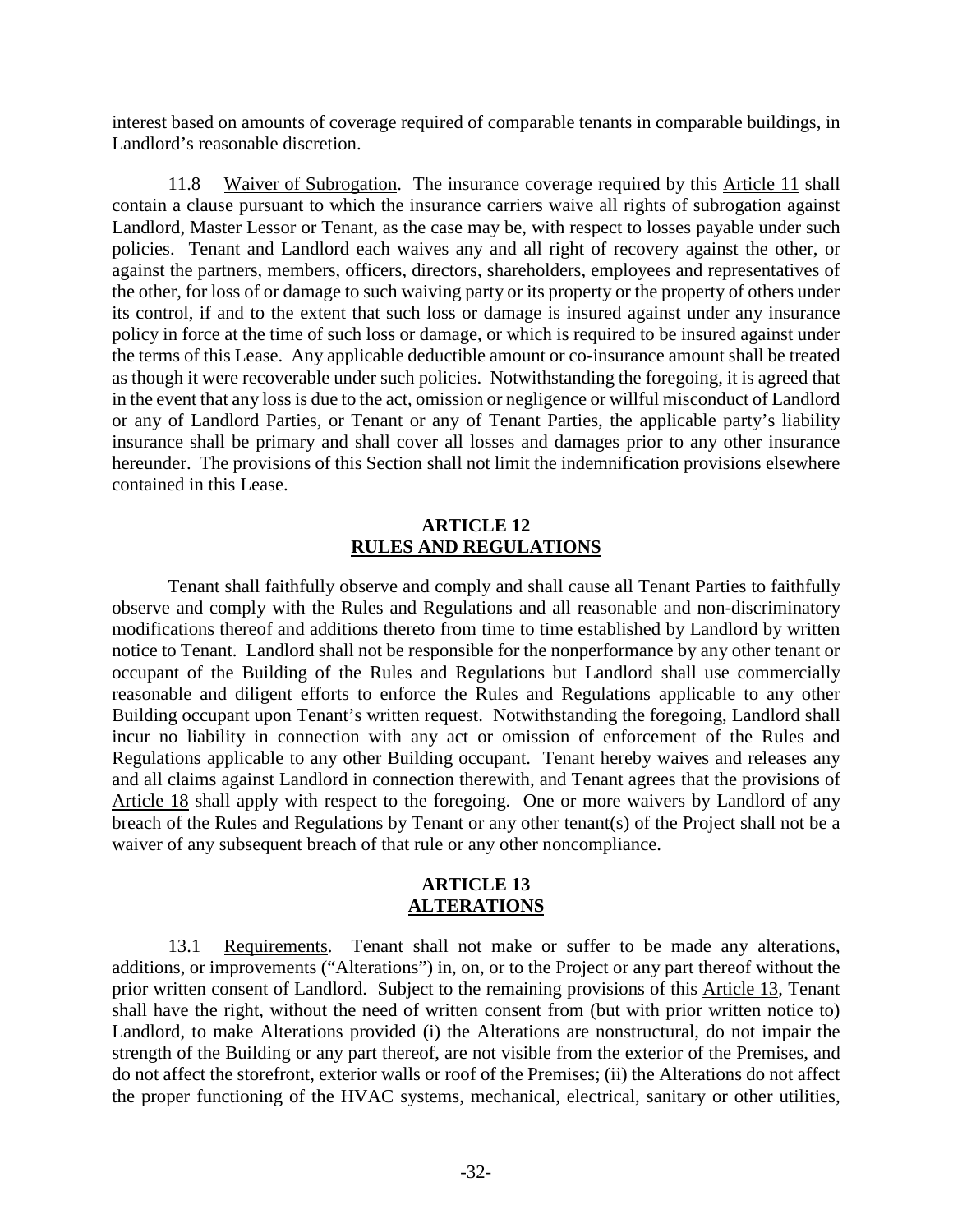systems and services of the Building; (iii) materials used are consistent with the existing materials in the Premises and comply with Building standards as established by Landlord, and do not include any Hazardous Materials; and (iv) the cost of any such individual Alteration does not exceed \$10,000.00.

Whether or not Landlord's consent is required for any Alterations, (a) Tenant shall provide to Landlord final plans and specifications for the Alterations and (with respect to Alterations for which Landlord has the right of consent) Landlord shall have approved in writing such plans and specifications and all contractors who will perform the Alterations (and, to the extent that such contractors are licensed and bondable, such consent shall not be unreasonably withheld, conditioned or delayed); (b) Tenant pays to Landlord a fee for Landlord's indirect costs, field supervision or coordination in connection with the Alterations equal to a reasonable hourly fee for the time spent on such matters; (c) if requested by Landlord, Tenant shall provide for added security (including without limitation increasing the Security Deposit) as Landlord may reasonably require for any obligations of Tenant to remove such Alterations and repair any damage and accomplish any restoration caused thereby at the expiration or earlier termination of the Lease Term; and (d) before proceeding with any Alteration which will cost more than \$50,000.00, at Landlord's option, Tenant shall obtain and deliver to Landlord a performance bond and/or a labor and materials payment bond for the benefit of Landlord, issued by a corporate surety licensed to do business in California in an amount equal to one hundred twenty-five percent (125%) of the estimated cost of the Alterations and in form satisfactory to Landlord. Unless all of the foregoing conditions are satisfied, Tenant shall not have the right to make such Alterations, and Landlord shall have the right to withhold its consent to the Alterations in Landlord's sole and absolute discretion.

If any governmental entity requires, as a condition to any proposed Alteration, that improvements be made to other portions of the Building or the Common Areas, and if Landlord consents to such other improvements, then Tenant shall, at Tenant's sole expense, make such required improvements in such manner, utilizing such materials, and with such contractors (including, if required by Landlord, Landlord's contractors) as Landlord may require in its sole discretion.

13.2 Removal and Restoration. Upon the expiration or sooner termination of the Lease Term and upon demand by Landlord, in Landlord's sole discretion, either (i) Tenant shall surrender the Premises with any or all of such Alterations and Tenant's Work as Landlord shall determine, in which case, such Alterations and Tenant's Work shall become the property of Landlord, or (ii) Tenant shall remove any or all Alterations and Tenant's Work, as Landlord shall determine, made by or for the account of Tenant, and Tenant shall repair and restore the Premises to their original condition, subject to ordinary wear and tear. Such removal, repair and restoration work shall be done promptly and with all due diligence at Tenant's sole cost and expense.

13.3 Compliance. All Alterations shall comply with Applicable Laws in effect at the time they are made, the other terms of this Lease, the plans and specifications approved by Landlord, and any Landlord standard specifications for improvements to the Project. Landlord shall have no duty to Tenant with respect to the safety, adequacy, construction, efficiency or compliance with Applicable Laws with regard to the design of the Alterations, the plans or specifications therefor, or any other matter related to the Alterations, nor shall the approval by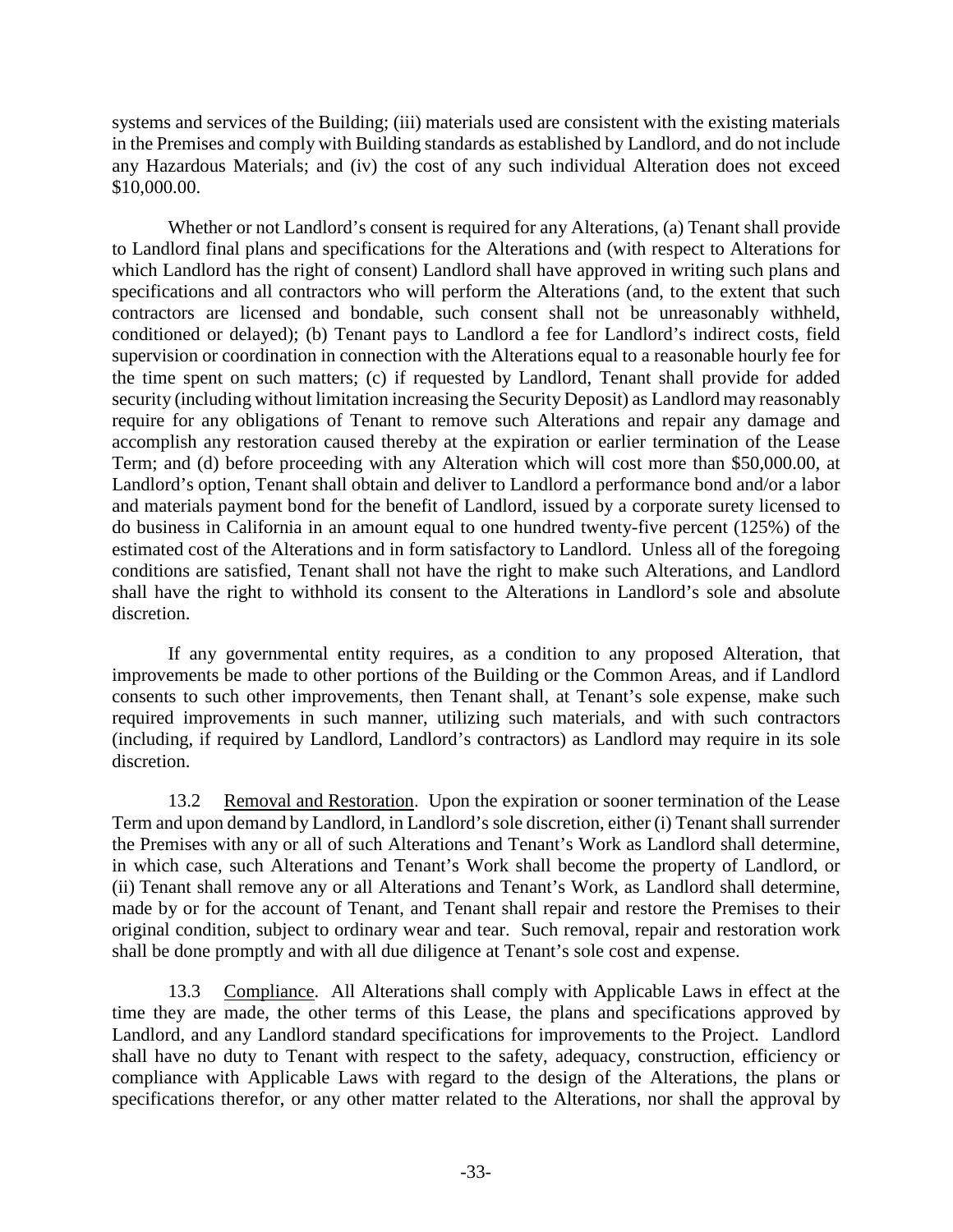Landlord of any Alterations be deemed to be a representation as to the safety, adequacy, construction, efficiency or compliance of said Alterations. Tenant shall obtain, at Tenant's sole cost and expense, all permits and approvals required in connection with all Alterations and, upon completion of the installation and construction thereof, shall provide to Landlord "as built" plans and specifications which shall conform to the plans and specifications approved by Landlord, or the approved plans and specifications field-marked to show changes.

13.4 No Liens; Equipment Financing. Tenant, at its expense, and with diligence and dispatch, shall procure the cancellation or discharge of all notices of violation arising from or otherwise connected with Alterations, or any other work, labor, services, equipment, or materials done for or supplied to Tenant, or any other person claiming through or under Tenant, which shall be issued by any public authority having or asserting jurisdiction. Tenant shall notify Landlord of, and shall defend, indemnify and save harmless Landlord and any Mortgagee from and against, any and all construction and other liens and encumbrances filed in connection with Alterations, or any other work, labor, services or materials done for or supplied to Tenant, or any person claiming through or under Tenant, including, without limitation, security interests in any materials, fixtures, equipment, or articles so installed in and constituting part of the Premises and against all costs, expenses and liabilities incurred in connection with any such lien or encumbrance or any action or proceeding brought thereon. Tenant, at its expense, shall procure the satisfaction or discharge of record of all such liens and encumbrances within thirty (30) days after the filing thereof. Nothing herein contained shall prevent Tenant from contesting, in good faith and at its own expense, any notice of violation or lien provided Tenant posts for the protection of Landlord security acceptable to Landlord. Notwithstanding anything in this Lease to the contrary, Tenant shall have the right to obtain financing secured by its furniture, fixtures and equipment in the Premises, and Landlord shall sign a commercially reasonable consent and waiver of Landlord's interest in such furniture, fixtures and equipment expressly agreeing to the removal of such items in the event of a Tenant default under such financing, subject to reimbursement for all reasonable costs incurred in connection with reviewing and processing such waiver.

# **ARTICLE 14 LANDLORD'S AND TENANT'S PROPERTY**

14.1 Landlord's Property. All fixtures and equipment (other than those described in Section 14.2 below), carpeting, equipment, improvements and appurtenances attached to or built into the Premises at the commencement of or during the Lease Term, whether or not by or at the expense of Tenant, shall upon the expiration or earlier termination of the Lease be and remain a part of the Premises, shall be deemed the property of Landlord, and shall not be removed by Tenant, except as provided in Sections 13.2 and 14.2 of this Lease or in Exhibit C, provided that at Landlord's written request, Tenant shall, at its sole expense and upon the expiration or earlier termination of the Lease, remove those items specified by Landlord, including any or all fixtures, equipment, improvements, appurtenances and other personal property, which are deemed herein the property of Landlord, but not including the initial Landlord's Work provided by Landlord pursuant to Exhibit C of this Lease. Tenant's covenant to remove property specified by Landlord shall survive the expiration or earlier termination of this Lease.

14.2 Tenant's Property. All unattached business and trade fixtures, machinery and equipment, computer and communications equipment and office equipment which are installed in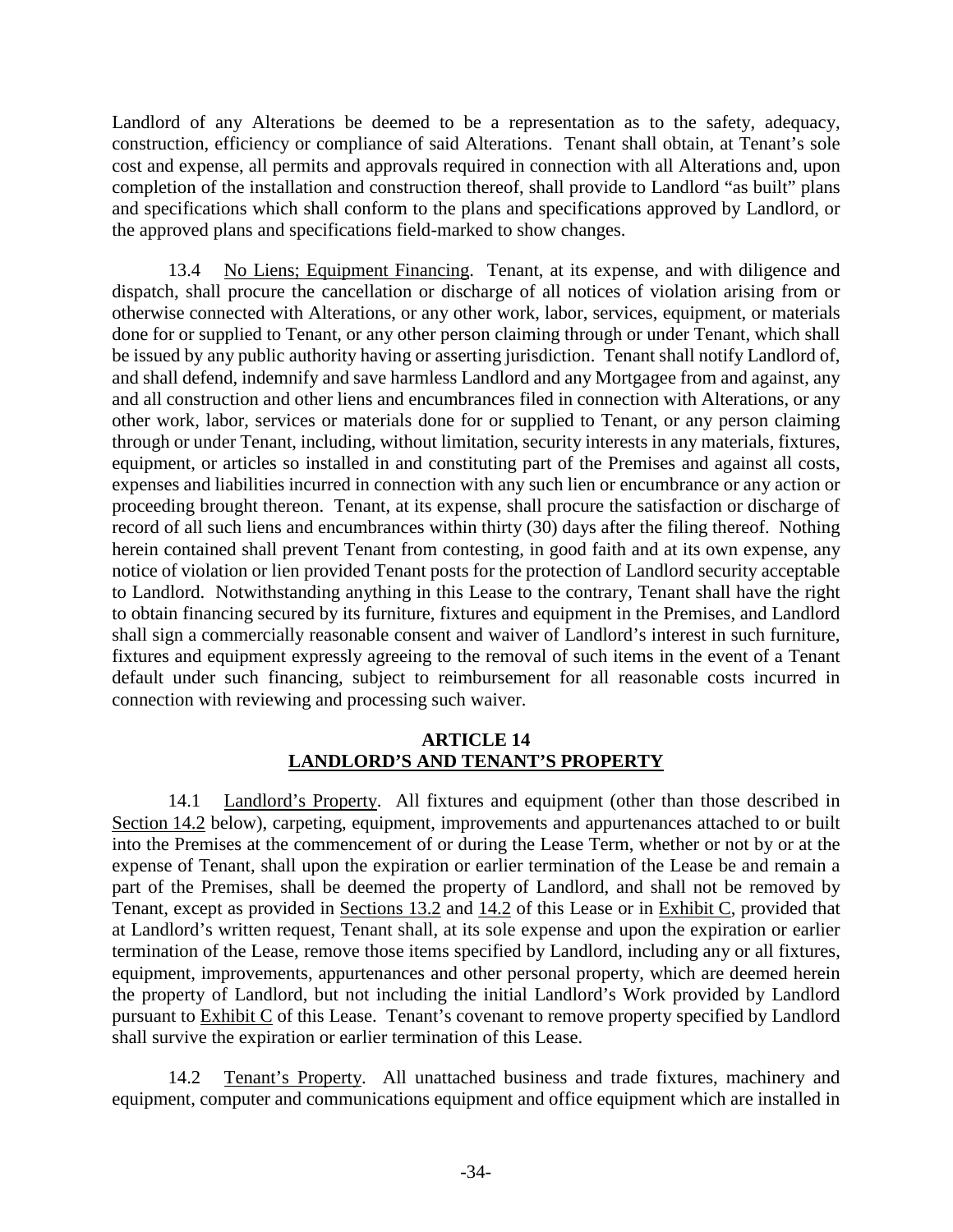the Premises by or for the account of Tenant without expense to Landlord and which can be removed without structural damage to the Building and all furniture, furnishings (excluding window coverings), signs, inventory, merchandise and other articles of movable personal property owned by Tenant and located in the Premises (herein collectively called "Tenant's Property") shall be and remain the property of Tenant and may be removed by Tenant at any time during the term of this Lease; provided, that if any of Tenant's Property is removed, Tenant shall repair or pay the cost of repairing any damage to the Premises or any other portion of the Project resulting from the installation and/or removal thereof. In addition, any equipment or other property for which Landlord shall have granted any allowance, credit or other type of accommodation to Tenant shall be deemed not to have been installed by or for the account of Tenant without expense to Landlord and shall be removed by Tenant at the expiration or earlier termination of the Lease Term, provided that Tenant shall repair or pay the cost of repairing any damage to the Premises or any other portion of the Project resulting from the removal of such equipment or property. Tenant shall also remove prior to the expiration or earlier termination of the Lease Term, at Tenant's sole cost and expense, all telephone, computer and other electronic wiring and cabling installed for the benefit of Tenant within the Premises and within the common ducts and shafts of the Building. Such removal shall be accomplished by a properly licensed and certified company reasonably approved by Landlord and, at Landlord's election, shall be subject to the oversight and supervision of Landlord. Tenant shall use all necessary care in removing such wires and cables in order to avoid any damage to other tenant's wiring and cabling or any disruption of services and Tenant agrees to be solely liable for any such damage or disruption of service caused by its removal. If Tenant fails to remove such wiring and cabling prior to the expiration or earlier termination of the Lease Term, Landlord may remove such wires and cables and Tenant shall pay the cost of such removal within ten (10) days after delivery of a bill therefor.

14.3 Abandonment. Any items of Tenant's Property may be deemed, at the option of Landlord, to have been abandoned if left in the Premises or at the Project after the Abandonment Deadline (as defined herein), and in such case such items may be retained by Landlord, without accountability, in such a commercially reasonable manner as Landlord shall determine at Tenant's expense. The "Abandonment Deadline" means the earlier of the expiration date of this Lease, or five (5) days following an earlier termination date, or three (3) business days following entry of an order of possession for restoration of the Premises to Landlord; subject however, to the provisions and requirements of any applicable California laws relating to abandoned property in a leasehold.

#### **ARTICLE 15 SERVICES; BUILDING SYSTEMS AND UTILITIES**

15.1 Utilities. Landlord agrees that initially it will make available to the Premises facilities for removal of sewage and trash and for delivery of electricity, telephone service and water. The removal of sewage and trash, and delivery of water, electricity (and gas, if provided, in Landlord's sole discretion) and telephone service are collectively referred to herein as "Utilities." Landlord shall provide Tenant with access to the Building's main utility room and fire riser/roof access room to the extent reasonably necessary for Tenant to conduct its obligations hereunder and to monitor utility usage. Tenant shall be responsible, as a part of Tenant's Work and at Tenant's sole cost and expense, for (i) all Utilities hook-up and connection charges and any similar charges (including, without limitation, any sewage hook-up and connection charges and/or front footage charges), and (ii) the distribution of Utilities throughout the Premises. If a separate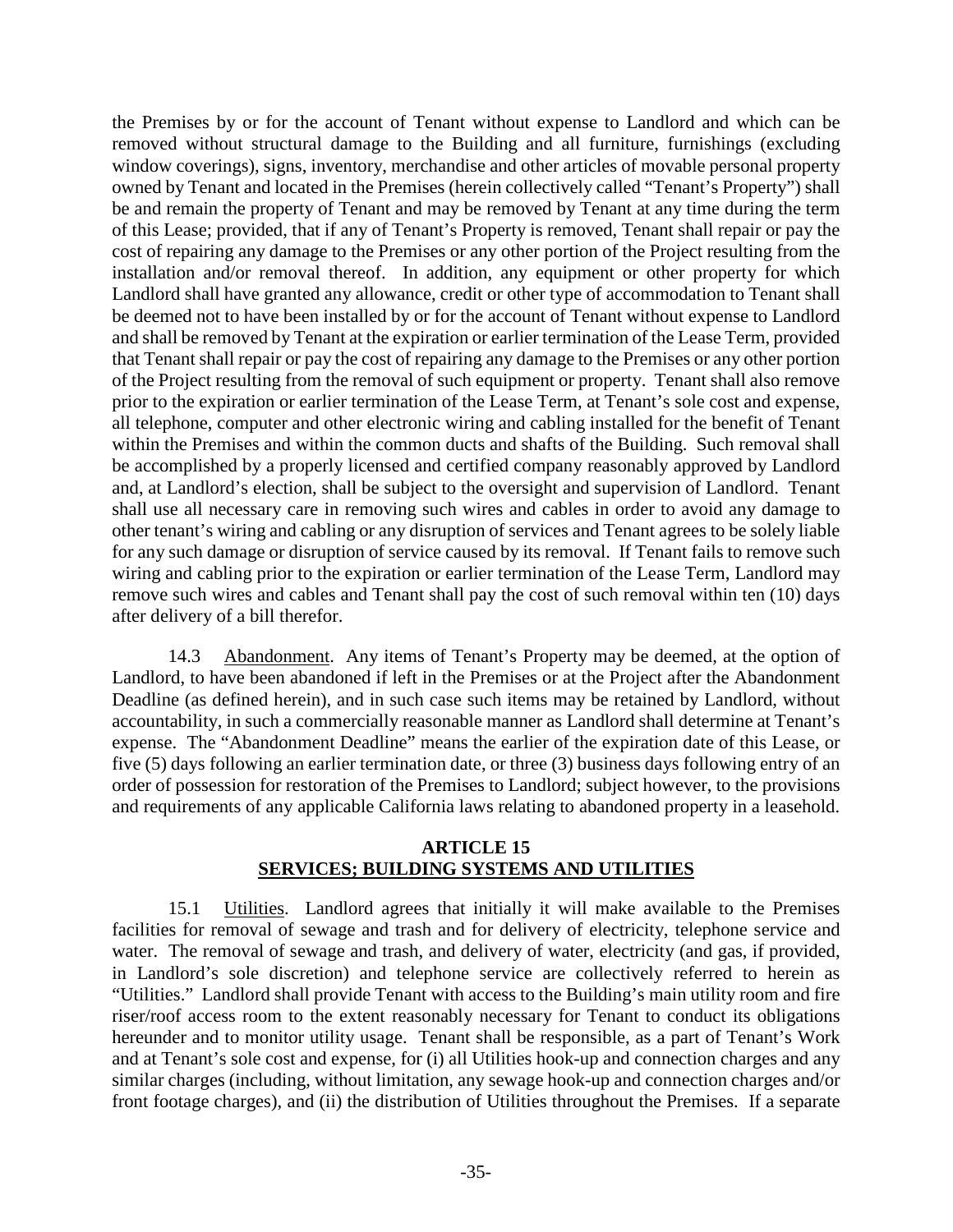meter is provided or required by Tenant for any Utilities, it shall be installed as a part of Tenant's Work and maintained at Tenant's expense throughout the Lease Term. Landlord shall maintain and replace, to the extent reasonably necessary, at Tenant's sole cost and expense, all fire protection systems, fire-life-safety systems, automatic sprinkler systems, lighting systems, and any other utility systems (excepting such systems as Tenant may expressly be required to maintain under the terms of this Lease) servicing the Premises and Building ("Building Systems"). Tenant shall bear all electrical costs in connection therewith, costs of maintenance and replacement, and costs to address or comply with any governmental requirements or reporting requirements regarding energy use and or Building Systems generally, as well as the cost of any maintenance contract for such Building Systems. Landlord shall have the right to allocate the costs pertaining to the operation, maintenance, repair and replacement of such Building Systems in Landlord's reasonable discretion, including but not limited to allocating such costs solely to the Premises to the extent such costs relate to the Building Systems solely serving the Premises, among the tenants within the Building, among all of the tenants in the Project or on such other pooling basis provided that Landlord is consistent in such allocation and the costs are allocated among the tenants benefitting from such usage, maintenance or replacement. Such costs allocated to the Building shall be borne as a percentage, the numerator of which is the number of rentable square feet of the Premises and the denominator of which is the total number of rentable square feet of the Building or such portion of the Building served by such Building System(s). Landlord shall have the right to require Tenant to bear the cost of its own trash removal directly. In the event Landlord elects to construct new or additional utility facilities (such as solar panels) intended to reduce the cost of utilities, Tenant shall either bear its pro rata share of the cost of such improvements, amortized over the useful life of such improvements (not to exceed 15 years) or the amount of the reduction in the utility costs attributable to the Premises as a result of such improvements at the election of Landlord. From and after the Commencement Date, Tenant shall be responsible for the maintenance of the heating and air conditioning system exclusively serving the Premises in good condition, order and repair, and shall contract for such heating and air-conditioning maintenance using a service contract with a heating and air-conditioning contractor reasonably approved by Landlord and meeting any warranty requirements of Landlord. Tenant shall supply Landlord with a copy of such contract prior to the Commencement Date, and, upon request at any time, evidence that such contract or other contract remains in effect. Landlord shall have the right to elect to obtain such maintenance contract at Tenant's sole cost and expense upon thirty (30) days' notice to Tenant. In the event any of the foregoing maintenance or inspections are made on a regular ongoing basis, such as through a maintenance or service contract, Landlord shall have the right to collect such amounts in advance on a monthly basis, in which event Landlord shall furnish Tenant with a written statement setting forth Tenant's Pro Rata Share of the estimated maintenance and service costs on a calendar year basis. Thereafter, Tenant shall pay to Landlord as Additional Rent on the first day of each calendar month, an amount equal to one-twelfth of the amount of Tenant's Pro Rata Share of such annual maintenance and service costs, until Landlord provides a recalculation of such amount to Tenant. In such event, the procedures set forth in Sections 6.4 – 6.8 regarding the treatment of estimating and reconciling Operating Expenses shall apply to the foregoing estimated payments.

15.2 Payment for Utilities. Landlord and Tenant agree that Landlord shall not furnish any Utilities to the Premises and Tenant agrees to directly pay to the appropriate utility company the cost of all such Utilities used upon the Premises from and after Landlord's delivery of the Premises to Tenant. However, in the event any or all Utilities are furnished by Landlord or are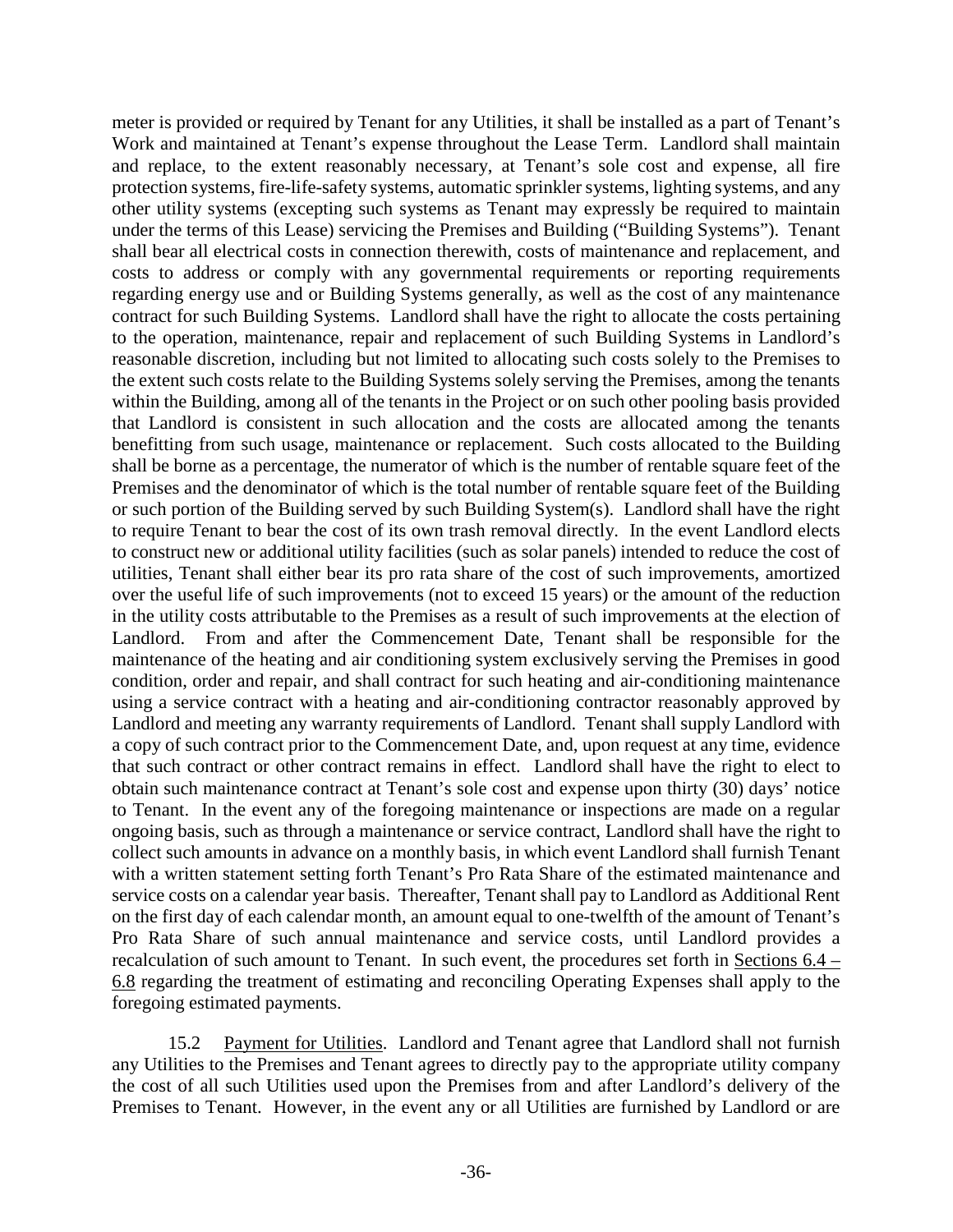privately metered, Tenant shall pay concurrently with payment of installments of all other rental, monthly (or quarterly at Landlord's election) in advance as Additional Rent, a "Utilities Charge" to reimburse Landlord for Utilities furnished by Landlord, if any, to the Premises, including but not limited to all costs for Utilities, if any, used to operate any Building System In such event, Landlord shall initially estimate the amount of the Utilities Charge on the basis of a typical store layout comparable to Tenant's proposed use of the Premises and shall thereafter adjust such estimate from time to time as necessary, based on Landlord's experience and reasonably anticipated costs. At the end of each calendar or partial calendar year or quarter during the Lease Term, at Landlord's reasonable discretion, Landlord shall compare the total of all estimated Utilities Charges paid by Tenant during said year or quarter with the total expenses incurred by Landlord in supplying Utilities to the Premises during said year or quarter. If said total expenses, which shall constitute Tenant's actual Utilities Charge, exceed Tenant's total estimated payments thereof, Tenant shall pay Landlord the deficiency within ten (10) days after notice from Landlord. If Tenant's total estimated payments exceed Tenant's actual Utilities Charge, Landlord shall, at its election, return to Tenant the amount of such overpayment or credit such amount against the next Utilities Charge installment(s) coming due. Landlord shall have the right to create different pools of such Building System and expenses based upon services provided to multiple buildings in the Project, in which event Tenant's Percentage shall be adjusted for purposes of any pool of such Building expenses in which Tenant is included based on the total Floor Area of the tenants or occupants in the Project included in such pool. In addition, in the event a maintenance contractor is called for a repair or maintenance applicable and charged to a particular premises, Landlord shall have the right to require such tenant (including Tenant) to bear such expense directly.

15.3 Disclaimer. Landlord shall not be in default hereunder or be liable for any damages directly or indirectly resulting from, or by reason of (i) the installation, use or interruption of use of any equipment in connection with the furnishing of the foregoing Utilities and services, (ii) failure of any such Utilities or services, or (iii) the limitation, curtailment, rationing or restriction on use of water or electricity, gas or any other form of energy or any other service or utility whatsoever serving the Premises or the Project. Furthermore, Landlord shall be entitled to cooperate voluntarily in a reasonable manner with the efforts of national, state or local governmental agencies or utilities suppliers in reducing energy or other resource consumption. Tenant acknowledges that the functioning of HVAC systems is subject to variation from time to time, that such functioning can be affected by, among other things, outside temperature conditions, sunlight through windows at various times during the day, and heat-generating machines, lighting and equipment, and that Landlord cannot be responsible for room temperatures and is not responsible for maintaining any particular temperature in all or any portion of the Premises or Project. Tenant hereby further acknowledges that Landlord shall have no obligation whatsoever to provide guard service or other security measures for the benefit of the Premises or the Project. Tenant waives and releases all claims of responsibility by Landlord for the protection of Tenant, all Tenant Parties and the property of Tenant and of all Tenant Parties from acts of third parties.

15.4 Operation and Maintenance of Common Areas. Without limiting the scope of such discretion, Landlord shall have the full right and authority to employ all personnel and to establish, modify and enforce reasonable rules and regulations necessary for the proper operation and maintenance of the Common Areas. Landlord shall have the right to close from time to time all or any portion of the Common Areas to such extent as, in the opinion of Landlord's legal counsel, may be legally sufficient to prevent a dedication thereof or the accrual of any rights to any person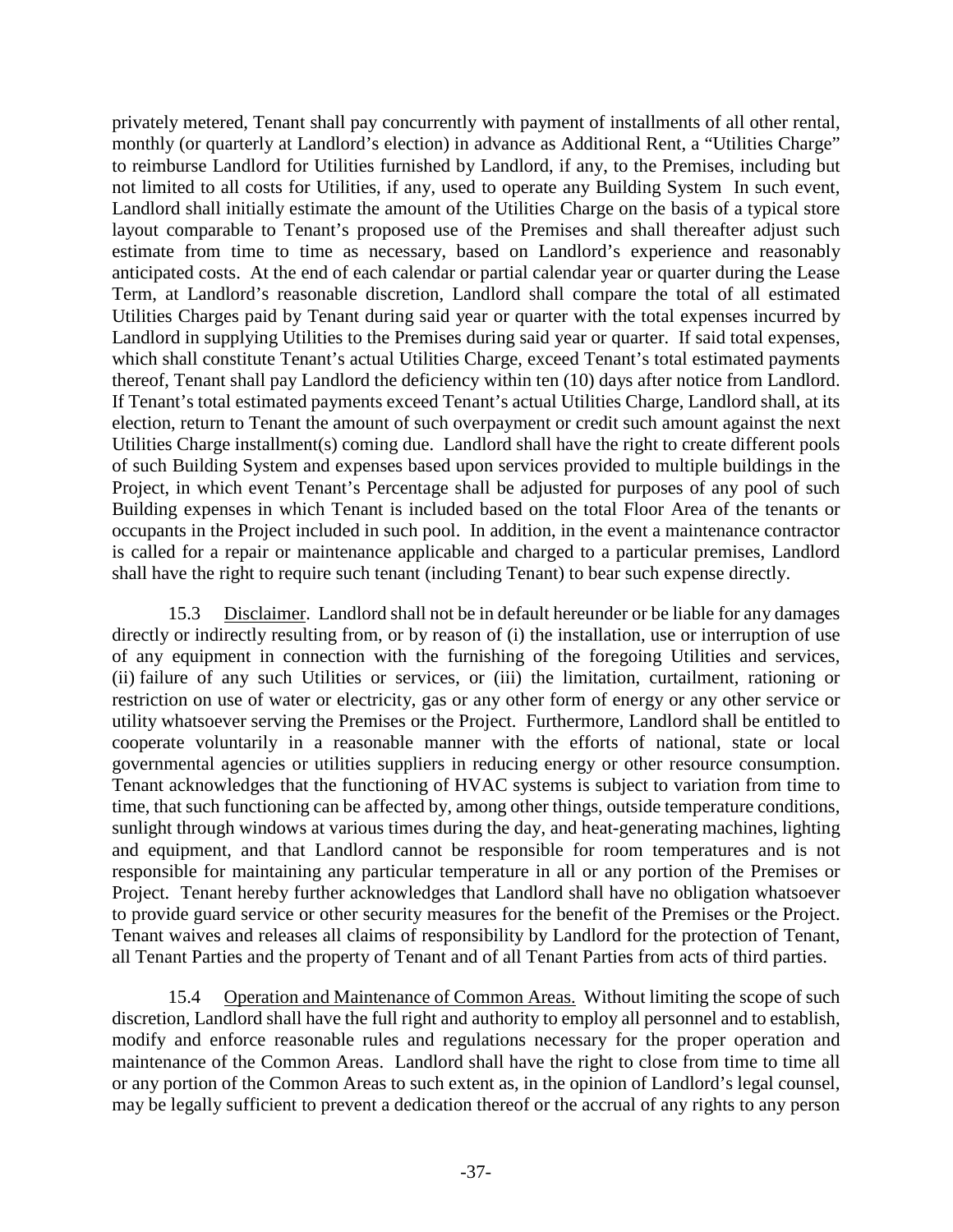(other than Tenant) or the public therein; provided at all times Tenant shall be provided with reasonable access to the Premises, the Building and Tenant's parking to be provided herein. So long as Landlord does not unreasonably impede access to and from the Premises for Tenant and Tenant Parties, Landlord shall also have the right at any time, to modify the Common Areas, to change the arrangement and/or location of entrances, lobbies, parking facilities, passageways, doors and doorways, corridors, elevators, stairs, toilets or other public parts of the Project or Building and to change the name, number or designation by which the Building or Project is commonly known. If the amount of such Common Areas is diminished, Landlord shall not be subject to any liability nor shall Tenant be entitled to any compensation or diminution or abatement of Rent, nor shall such diminution of such Common Areas be deemed constructive or actual eviction, Tenant shall have the right throughout the Lease Term to use non-reserved parking spaces, on a non-exclusive basis jointly with other tenants of the Building, and their employees, agents and invitees, subject to reasonable rules and regulations which may be changed from time to time, which Landlord may from time to time designate for use by patrons of the Project. If Tenant permits or allows any of the prohibited activities described above, then Landlord shall have the right, in addition to such other rights and remedies that Landlord may have, to remove or tow away the vehicle involved and charge the cost to Tenant, which cost shall be immediately payable upon demand by Landlord.

15.5 Signage. Unless Landlord directs otherwise, Tenant shall, at Tenant's sole cost and expense, erect, install and maintain (with an installation and maintenance contractor approved by Landlord) Tenant's standard building identification signage on the exterior of the Premises prior to the Commencement Date which complies with Landlord's signage program for the Project (the "Project Sign Program"). Tenant shall not have any monument or pylon signage. Except as set forth above, Tenant shall not install or keep any signs in, on or about the Building, Project or Premises which are visible from any public areas, without the prior written consent of Landlord, which Landlord in its sole discretion may give or withhold. Any such sign request shall be made in accordance with the application process in place at the time of the request, and all such signs shall be in compliance with Landlord's Project Sign Program, any covenants and restrictions encumbering the Project, and all conditions and requirements of all applicable governmental authorities. Tenant shall not attach any signage or other materials to the interior or exterior of the windows and acknowledges that the window warranty is voided by the attachment of items or materials to the windows. Tenant shall be responsible for any damages resulting from such unauthorized use and the negation of any window warranty as a result thereof. Prior to Landlord's approval, Tenant shall submit to Landlord all plans and specifications for the installation of any signage. Tenant covenants and agrees to indemnify, defend and hold harmless Landlord against any loss, cost or expense (including reasonable attorneys' fees) which may be sustained or incurred by it, and assume all liability for any property damage or bodily injuries in any manner, related to Tenant's installation, maintenance, operation or removal of any signage. Tenant agrees to pay all taxes, permit fees, insurance premiums, and repairs to the area where any signage has been installed resulting from the installation of such signage. If any sign is placed on or about the Premises or Project without the consent of Landlord, Landlord may remove any such signs and Tenant shall pay Landlord the cost of removal together with interest as set forth in Section 22.2 from date of expenditure until payment is made in full. Tenant shall pay promptly after Landlord invoices Tenant for such costs. Tenant shall pay all costs of permitted signs and all costs and expenses of installation and maintenance of such signs. Tenant shall repair any damage which alteration, renovation or removal of its signs may cause during the Lease Term. Tenant, at its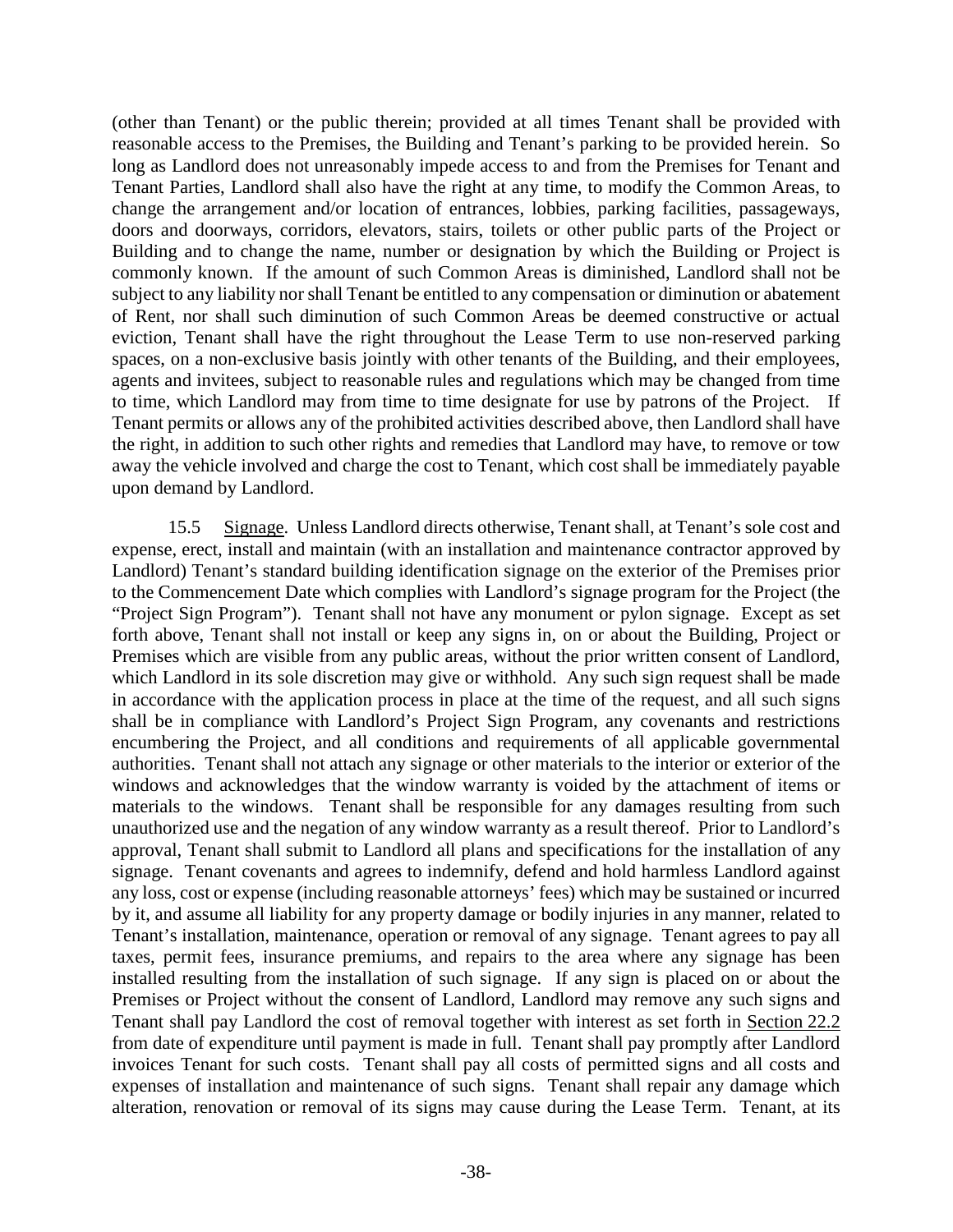expense, shall remove its signs from the Premises or Project at the termination or expiration of this Lease and repair any damage and restore the Premises or Project.

15.6 Displays. Tenant shall not without Landlord's prior written consent display or sell merchandise outside the defined exterior walls and permanent doorways of the Premises.

15.7 Nonresidential Building Energy Use Disclosure Requirement Compliance. Tenant hereby acknowledges that Landlord may be required to obtain from utility providers and disclose certain information concerning the energy performance of the Premises' recent historical energy use data (collectively, the "Energy Disclosure Requirements"). Landlord shall not be liable to Tenant for the accuracy or content of the information provided by utility providers pursuant to the Energy Disclosure Requirements. If and to the extent not prohibited by Applicable Laws, Tenant hereby waives any right Tenant may have to receive the Energy Disclosure Information, including, without limitation, any right Tenant may have to terminate the Lease as a result of Landlord's failure to disclose such information. Further, Tenant hereby releases Landlord from any and all losses, costs, damages, expenses and/or liabilities relating to, arising out of and/or resulting from the Energy Disclosure Requirements, including, without limitation, any liabilities arising as a result of Landlord's failure to disclose the Energy Disclosure Information to Tenant prior to the execution of this Lease. Tenant further acknowledges that pursuant to the Energy Disclosure Requirements, Landlord may be required in the future to disclose information concerning Tenant's energy usage to certain third parties, including, without limitation, prospective purchasers, lenders and tenants of the Premises (the "Tenant Energy Use Disclosure"). Tenant hereby (A) consents to all such Tenant Energy Use Disclosures, (B) acknowledges that Landlord shall not be required to notify Tenant of any Tenant Energy Use Disclosure, and (C) agrees that upon request from Landlord, Tenant shall provide Landlord with any energy usage data for the Premises, including, without limitation, copies of utility bills for the Premises. Further, Tenant hereby releases Landlord from any and all losses, costs, damages, expenses and liabilities relating to, arising out of and/or resulting from any Tenant Energy Use Disclosure. The terms of this Section 15.7 shall survive the expiration or earlier termination of the Lease.

### **ARTICLE 16 ACCESS**

Landlord reserves, and shall at all times have, the right to enter the Premises upon 24 hours' prior written notice to Tenant (except in an emergency, for janitorial services, or for repairs needed to avoid or correct a situation which results in or could lead to damage to property, injury to persons, or inability to use portions of the Premises or Project, and following an Event of Default, in which cases, no notice shall be necessary) to inspect the same, to perform any service to be provided by Landlord to Tenant under this Lease, to show the Premises to prospective purchasers, mortgagees or tenants, to post notices of non-responsibility, and to alter, improve or repair the Premises and any other portion of the Project, without abatement of Rent. For such purpose, Landlord may erect, use and maintain temporary scaffolding, pipes, conduits and other necessary structures in and through the Premises and the Project where reasonably required by the character of the work to be performed, provided that entrance to the Premises shall not be blocked thereby, and further provided that the business of Tenant shall not be interfered with unreasonably. Tenant hereby waives any claim for damages for any injury or inconvenience to or interference with Tenant's business, any loss of occupancy or quiet enjoyment of the Premises and any other loss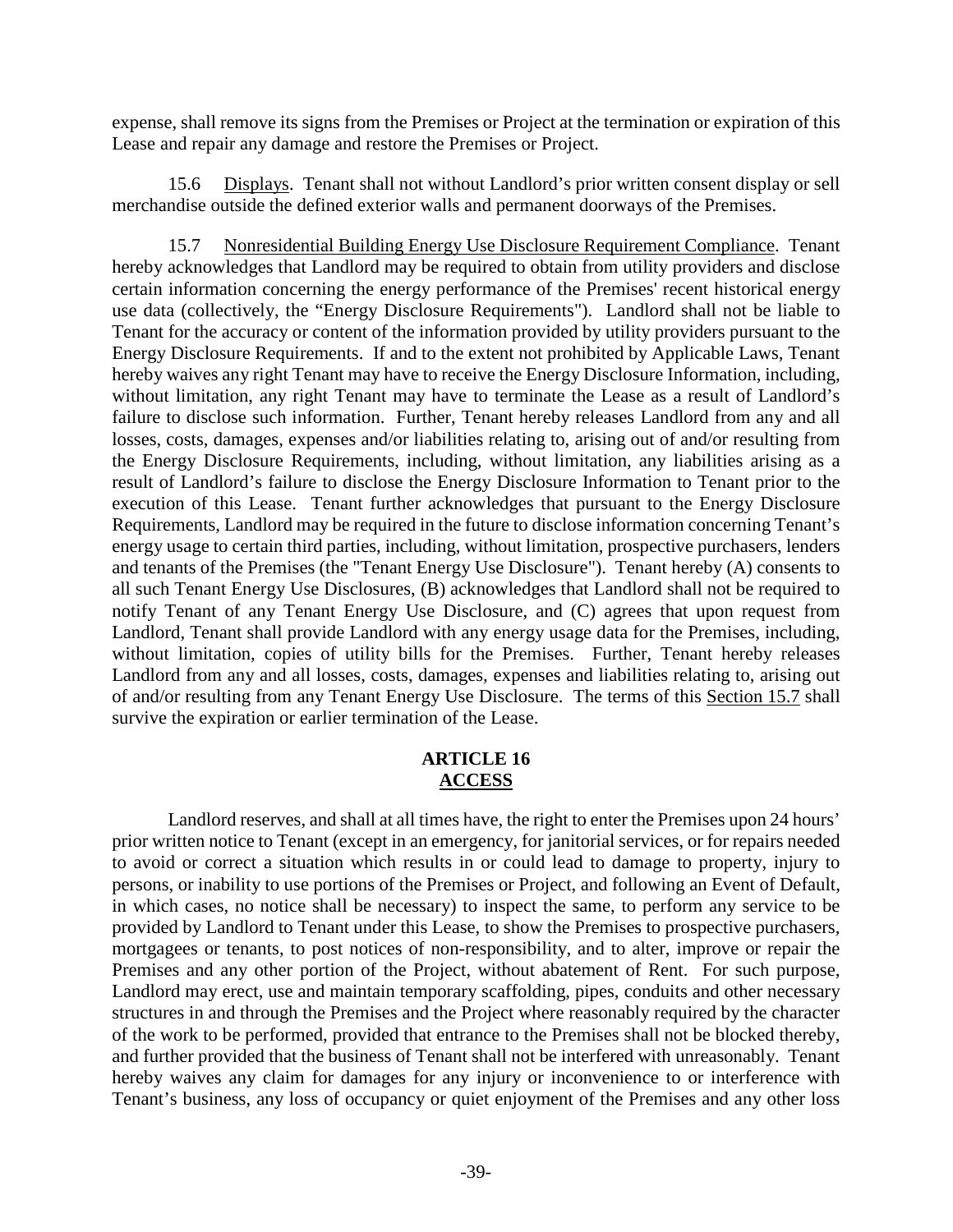occasioned by Landlord's conduct pursuant to and in compliance with this Section. Landlord shall have the right to use any and all means which Landlord may deem necessary or proper to open all doors in an emergency, in order to obtain entry to any portion of the Premises, and any entry to any portion of the Premises obtained by Landlord by any such means, or otherwise shall not under any circumstances be construed or deemed to be forcible or unlawful entry into, or a detainer of, the Premises, or an eviction, actual or constructive, of Tenant from all or part of the Premises.

### **ARTICLE 17 NOTICE OF OCCURRENCES**

Tenant shall give prompt written notice to Landlord of: (i) any known occurrence in or about the Project for which Landlord might be held liable; (ii) any known fire or other casualty in the Premises or the Project; (iii) any known damage to or defect in the Project, the repair of which Landlord might be responsible; and (iv) known damage to or defect in any part or appurtenances of the Building's sanitary, electrical, heating, ventilating, air-conditioning, elevator or other systems.

### **ARTICLE 18 NON-LIABILITY AND INDEMNIFICATION**

18.1 Waiver. Neither Landlord, Master Lessor nor any Landlord Parties shall be liable to Tenant for any loss, injury or damage to Tenant or to any other person, or to its or their property, irrespective of the cause of such injury, damage or loss except to the extent caused by or resulting from the intentional torts or willful misconduct of such parties, it being the intent of the parties that it be Tenant's obligation to carry and look to its own insurance policies for coverage of any such item resulting from an accident even if caused by the negligence of Landlord, Master Lessor or any Landlord Party. Further, neither Landlord, Master Lessor nor any Landlord Party shall be liable: (i) for any such injury, damage or loss in, upon or about the Project, or caused by operations in construction of any private, public or quasi-public work; or (ii) in any event for consequential damages, including lost profits, of Tenant or any person claiming through or under Tenant or any Tenant Parties.

Tenant further acknowledges that Landlord has no obligation to provide any security at the Premises, Building or Project, and if any security is so provided at the Building or Project it shall be for the needs and purposes of Landlord only and Landlord may at any time, in Landlord's sole discretion, delete, add or change the type of security, if any, provided to the Building and the Project, and Landlord, Master Lessor and the Landlord Parties shall not be liable for Landlord's failure to provide any security. Tenant shall have no claim against Landlord, Master Lessor or the Landlord Parties for any damage to its business or damage to, loss of and/or theft of any of Tenant's property nor for any death or personal injury to any individual, all as may arise as a result of Landlord's provision or failure to provide any security to the Building and the Project. Neither party shall be liable for any consequential, punitive or special damages of the other.

18.2 Indemnification. Tenant shall defend, indemnify and hold harmless Landlord, Master Lessor and all Landlord Parties and/or Mortgagees for, from and against any and all (i) third party claims for bodily injury and/or property damage arising from or in connection with any accident, injury or damage whatsoever occurring in, at or upon the Premises and Common Area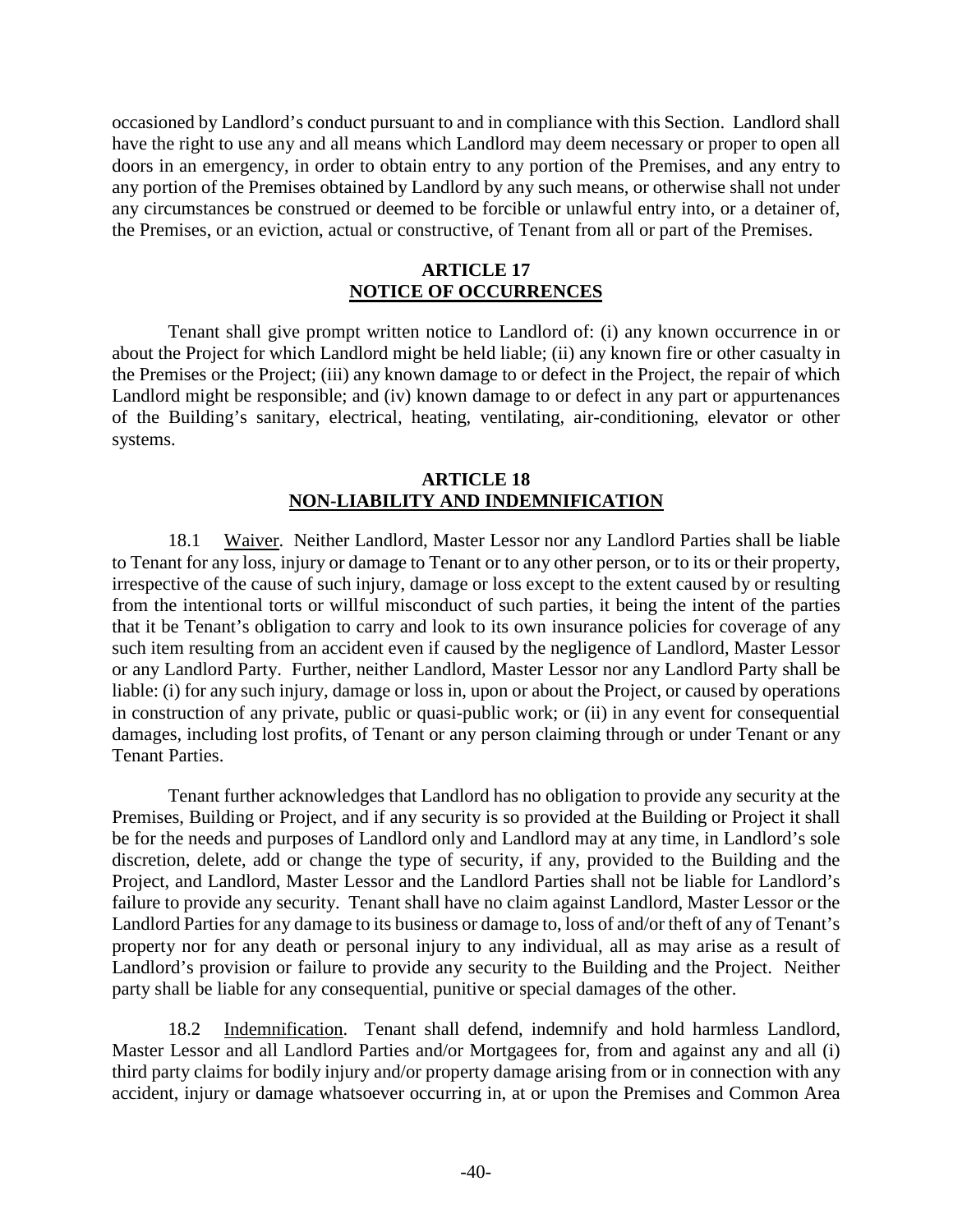(except to the extent caused by the intentional torts or willful misconduct of the party seeking indemnity hereunder), and (ii) claims arising from Tenant's or any Tenant Parties' acts, omissions or breach of this Lease; together with all costs, expenses and liabilities incurred or in connection with each such claim or action or proceeding brought thereon, including, without limitation, all attorneys' fees and expenses at trial and upon appeal. Landlord shall defend, indemnify and hold harmless Tenant and all Tenant Parties for, from and against any and all (i) third party claims for bodily injury and/or property damage arising from or in connection with any accident, injury or damage whatsoever occurring in, at or upon the Premises if caused by Landlord or any Landlord Party, and (ii) claims arising from Landlord's or any Landlord Parties' gross negligence or breach of this Lease; together with all costs, expenses and liabilities incurred or in connection with each such claim or action or proceeding brought thereon, including, without limitation, all attorneys' fees and expenses at trial and upon appeal.

18.3 Duty to Defend. In case any action or proceeding is brought against Landlord, Master Lessor and/or any Landlord Parties and/or any Mortgagee and such claim is a claim from which Tenant is obligated to indemnify pursuant to Section 18.2, Tenant, upon notice from Landlord, Master Lessor or such Mortgagee, shall resist and defend such action or proceeding (by counsel reasonably satisfactory to Landlord). The obligation of Tenant under this Article 18 shall survive termination of this Lease.

### **ARTICLE 19 DAMAGE OR DESTRUCTION; CONDEMNATION**

19.1 Casualty. If the Premises are damaged by fire or other casualty, Landlord shall forthwith repair the same unless this Lease is terminated as permitted herein. During repair, this Lease shall remain in full force and effect, except the Rent shall be equitably abated during the period of Landlord's repair based on that portion of the Floor Area of the Premises not reasonably useable by Tenant. Landlord shall not be required to repair any damage by fire or other cause to Tenant's Property, any Alterations, Tenant's Work or any specialized improvements of Tenant. If (i) Landlord reasonably determines that the cost of repair is not covered by Landlord's fire and extended coverage insurance or any other applicable insurance coverage of Landlord maintained under Section 11.2 above, plus such additional amounts Tenant elects, at its option, to contribute (which may be the entire cost of repair), excluding however Tenant's Pro Rata Share of any insurance deductible (for which Tenant shall be responsible); (ii) Landlord reasonably determines that the Premises cannot, with reasonable diligence, be fully repaired by Landlord (or cannot be safely repaired because of the presence of hazardous factors, including without limitation Hazardous Materials, earthquake faults, and other similar dangers) within three hundred (300) days after the date of the damage; (iii) an Event of Default by Tenant has occurred and is continuing at the time of such damage; or (iv) the damage occurs during the final nine (9) months of the Term and Tenant has not previously exercised any available option to extend the Lease Term, then Landlord may elect to terminate this Lease. Should Landlord elect not to repair the damage for one of the preceding reasons, Landlord shall so notify Tenant in writing within sixty (60) days after the damage occurs and this Lease shall terminate sixty (60) days after the date of that notice.

19.2 Condemnation. If more than twenty-five percent (25%) of the Premises shall be taken or appropriated under the power of eminent domain or conveyed in lieu thereof, Landlord shall have the right to terminate this Lease. If this Lease is terminated, Landlord shall receive (and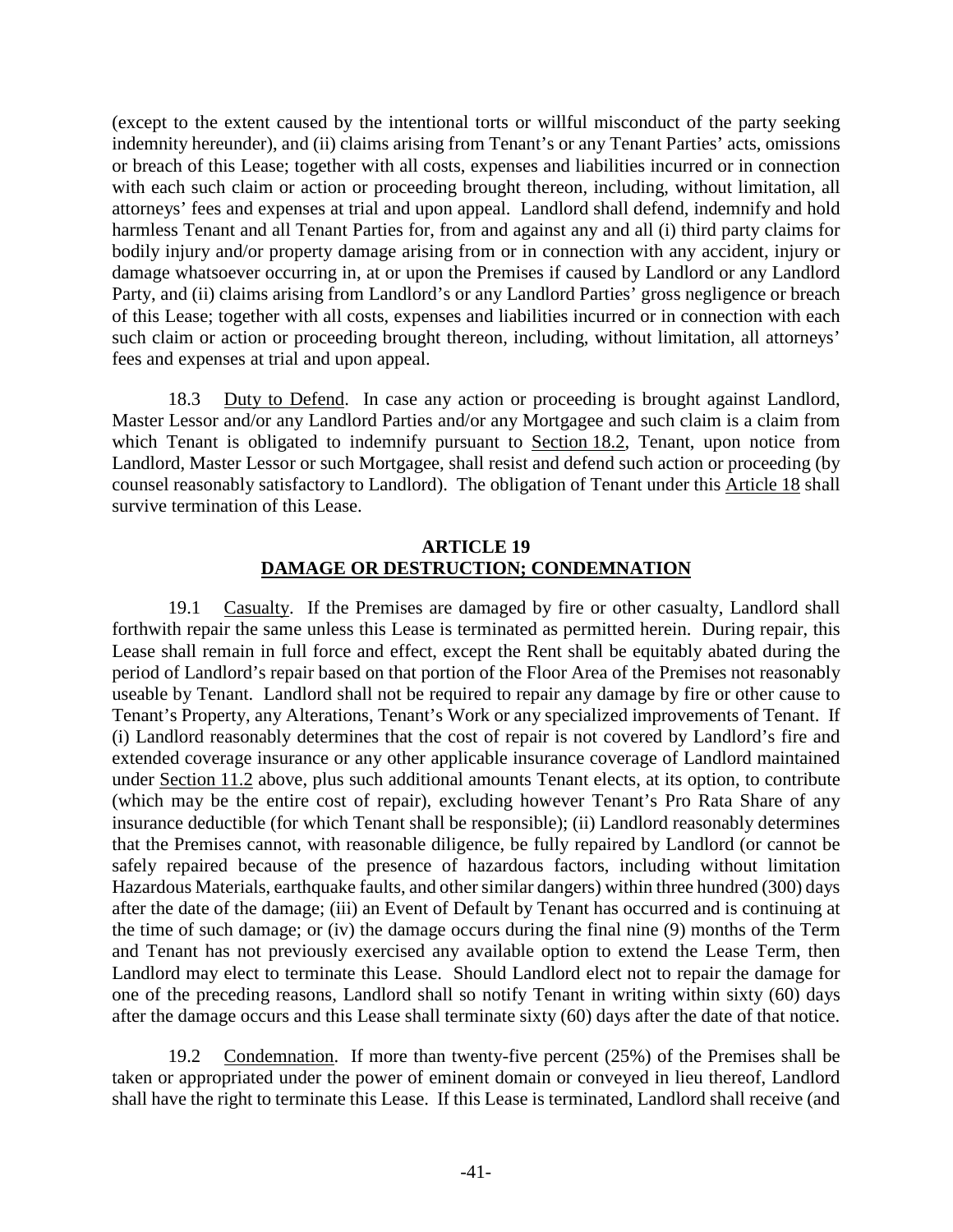Tenant shall assign to Landlord upon demand from Landlord) any and all income, rent, award or any interest thereon which may be paid or owned in connection with the exercise of such power of eminent domain or conveyance in lieu thereof, and Tenant shall have no claim against the agency exercising such power or receiving such conveyance, for any part of such sum paid by virtue of such proceedings, whether or not attributable to the value of the unexpired term of this Lease. So long as Tenant is entitled to a separate award and Landlord's award is not diminished thereby, nothing contained herein shall be deemed to prevent Tenant from seeking any award against the taking authority for the taking of personal property and fixtures belonging to Tenant, for relocation or business interruption expenses recoverable by Tenant directly from the taking authority, or for loss of Tenant's goodwill. If a part of the Land and/or Building shall be so taken or appropriated or conveyed and Landlord hereto shall elect not to terminate this Lease, Landlord shall nonetheless receive (and Tenant shall assign to Landlord upon demand from Landlord) any and all income, rent, award or any interest thereon paid or owed in connection with such taking, appropriation or conveyance; and if the Premises have been damaged as a consequence of such partial taking or appropriation or conveyance, Landlord shall restore the Premises and this Lease shall remain in full force and effect except that the Rent shall be equitably adjusted according to the remaining rentable area of the Premises. Notwithstanding the foregoing, Landlord's obligation to restore the Premises if this Lease is not terminated shall be limited to the extent of available condemnation proceeds. Landlord will not be required to repair or restore any injury or damage to the property of Tenant or any Tenant Alterations.

#### **ARTICLE 20 SURRENDER AND HOLDING OVER**

20.1 General. On the last day of the term of this Lease, or upon re-entry by Landlord upon the Premises, Tenant shall quit and surrender the Premises to Landlord "broom-clean" and in good order, condition and repair, except for ordinary wear and tear, and in accordance with the restoration provisions of Articles 13 and 14, and Exhibit C of this Lease.

20.2 Surrender. No agreement relating to the surrender of the Premises by Tenant shall be valid unless in writing and signed by Landlord.

20.3 Holding Over. This Lease shall terminate without further notice upon the expiration of the Term, and any holding over by Tenant after the expiration shall not constitute a renewal or extension of this Lease, or give Tenant any rights under this Lease, except when in writing signed by both parties. If Tenant holds over for any period after the expiration (or earlier termination) of the Lease Term without the prior written consent of Landlord, such possession shall constitute a tenancy at sufferance only; such holding over with the prior written consent of Landlord shall constitute a month-to-month tenancy commencing on the first (1st) day following the termination of this Lease. In either of such events, possession shall be subject to all of the terms of this Lease, except that the monthly Base Rent shall be equal to one hundred fifty percent (150%) of the Base Rent for the month immediately preceding the date of termination. If Tenant fails to surrender the Premises upon the expiration of this Lease despite demand to do so by Landlord, Tenant shall indemnify and hold Landlord harmless from all loss or liability, including without limitation, any claims made by any succeeding tenant relating to such failure to surrender. Acceptance by Landlord of Rent after the termination shall not constitute consent to a holdover or result in a renewal of this Lease. The foregoing provisions of this Section are in addition to and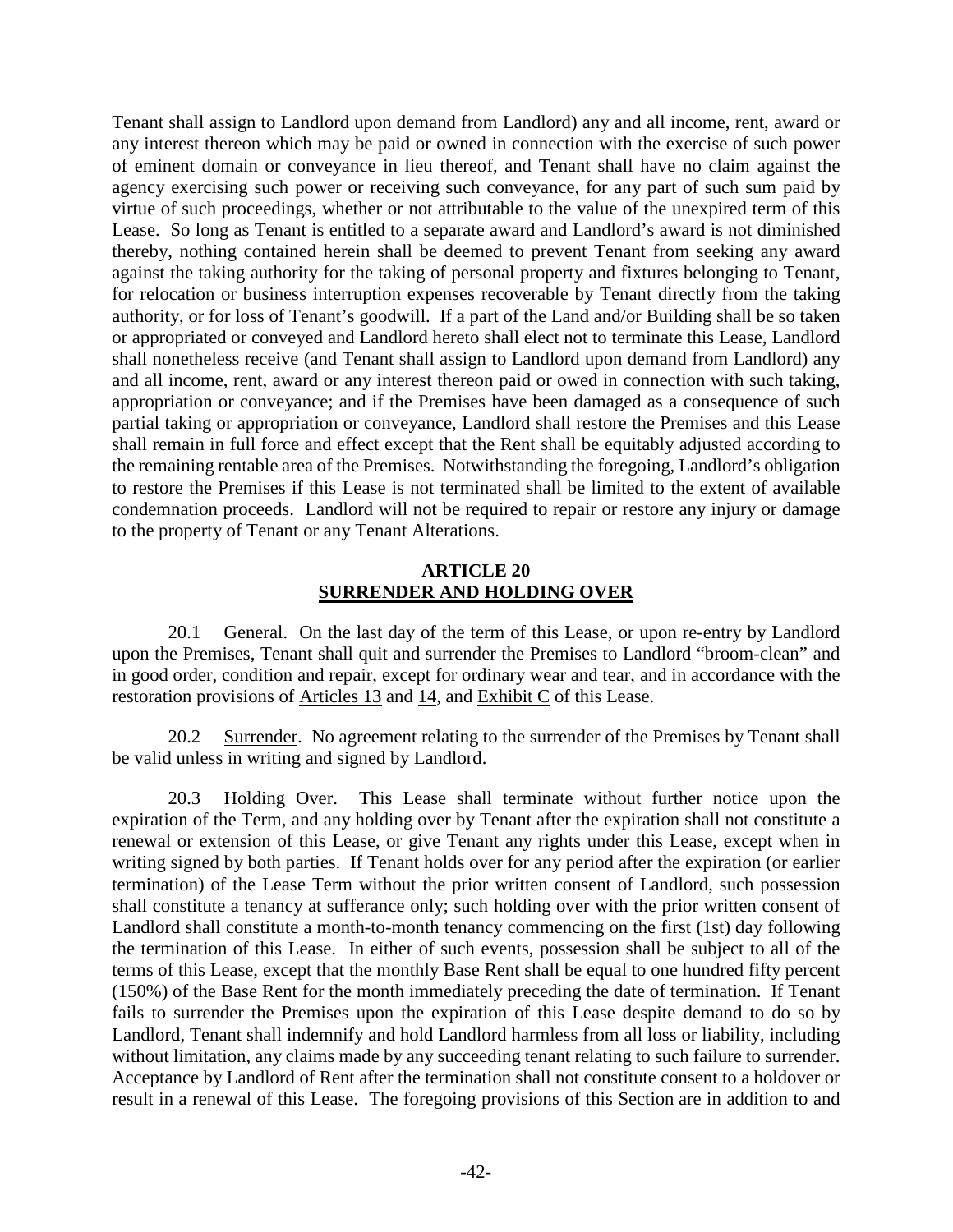do not affect Landlord's right of re-entry or any other rights of Landlord under this Lease or at law.

#### **ARTICLE 21 EVENTS OF DEFAULT**

21.1 Events of Default. The occurrence of any one or more of the following events of default ("Events of Default") shall constitute a breach of this Lease by Tenant:

21.1.1 If Tenant shall default in the payment of any Security Deposit, Base Rent or Additional Rent, and such default shall continue for five (5) days after the date of delivery of written notice that such payment was not received when due;

21.1.2 If Tenant shall fail to comply with the provisions of Section 8.1 regarding execution and delivery of subordination agreements, Section 8.2 regarding execution and delivery of attornment agreements, Section 8.4 regarding modifications for Mortgagees, Section 11.1 regarding delivery of insurance certificates, or Section 28 regarding completion and delivery of executed estoppel certificates and/or financials, within the time periods required in each respective Section therefor;

21.1.3 If Tenant shall, whether by action or inaction, be in default of any of its obligations under this Lease (other than under Sections 21.1.1 or 21.1.2 hereof) and such default shall continue and not be remedied within thirty (30) days after Landlord shall have given to Tenant a notice specifying the same, or, in the case of a default which cannot with due diligence be cured within such time period and the continuance of which for the period required for cure will not subject Landlord or any Mortgagee to prosecution for a crime or termination or foreclosure of any Mortgage, if Tenant shall not, (i) within such time period advise Landlord of Tenant's intention to take all steps necessary to remedy such default; (ii) duly commence within such time period, and thereafter diligently prosecute to completion all steps necessary to remedy the default; and (iii) complete such remedy within a reasonable time after the date of said notice of Landlord not exceeding ninety (90) days from the original default;

21.1.4 If any event shall occur whereby this Lease or the estate hereby granted or the unexpired balance of the term hereof would, by operation of law or otherwise, be transferred to any person, firm or corporation, except as expressly permitted by Article 10;

21.1.5 If Tenant or any guarantor of Tenant's obligations shall make a general assignment for the benefit of creditors, or shall be unable to pay its debts as they become due, or shall file a petition in bankruptcy, or shall be adjudicated as bankrupt or insolvent or have entered an order for relief under any insolvency or bankruptcy laws, or shall file a petition seeking any reorganization, arrangement, composition, readjustment, liquidation, or dissolution, or shall fail timely to contest the material allegations of a petition filed against it in any such proceeding, or shall seek or consent to or acquiesce in the appointment of any trustee, receiver or liquidator of Tenant or any material part of its properties;

21.1.6 If within thirty (30) days after the commencement of any proceeding against Tenant seeking any reorganization, arrangement, composition, readjustment, liquidation, dissolution or similar relief under any present or future statute, law or regulation, such proceeding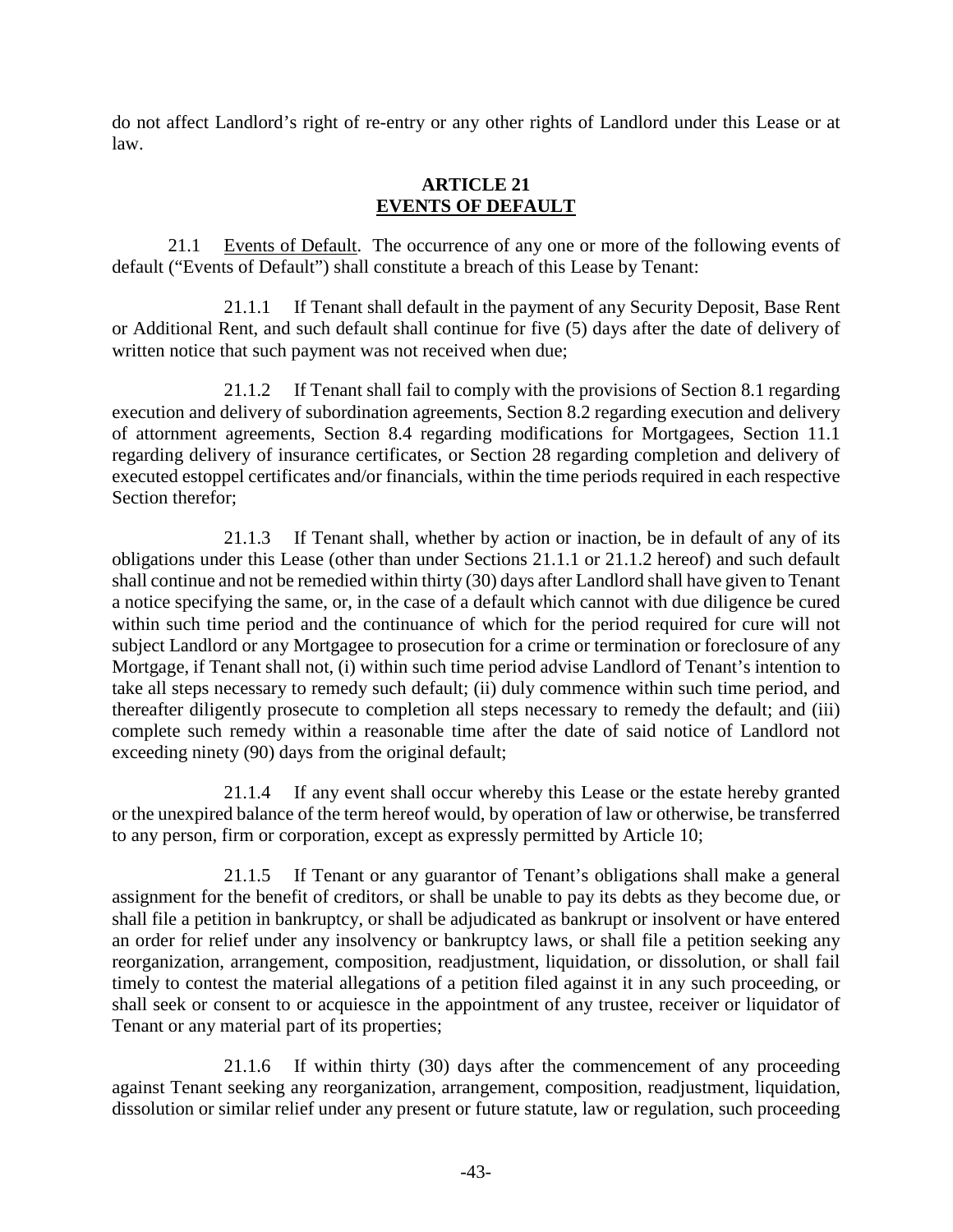shall not have been dismissed or if, within thirty (30) days after the appointment without the consent or acquiescence of Tenant of any trustee, receiver or liquidator of Tenant or of any material part of its properties, such appointment shall not have been vacated; or

21.1.7 If this Lease or any estate of Tenant hereunder shall be levied upon under any attachment or execution and such attachment or execution is not vacated within ten (10) days.

Any written notice given under this Section 21.1 shall be in lieu of, and not in addition to, the notice requirements of Section 1161 et seq. of the California Code of Civil Procedure, any amendment or restatement thereof, or any other or similar statute or law.

21.2 Landlord's Breach of Lease. Landlord shall not be in default unless Landlord fails to perform obligations required of Landlord under this Lease within thirty (30) calendar days after written notice by Tenant to Landlord specifying wherein Landlord has failed to perform such obligations; provided, however, that if the nature of Landlord's obligation is such that more than thirty (30) calendar days are required for performance, then Landlord shall not be in default if Landlord commences performance within such thirty (30) calendar day period and thereafter diligently prosecutes the same to completion. If Landlord shall default in the performance of any of its obligations under the Lease (after notice and an opportunity to cure as provided herein), Tenant shall have the right to pursue any and all remedies available to it as set forth in this Lease, at law, or in equity, subject however to the limitation contained in Section 30.4.

#### **ARTICLE 22 REMEDIES UPON DEFAULT**

22.1 Remedies. Upon the occurrence of an Event of Default constituting a breach of this Lease under Article 21, Landlord may exercise any one or more of the remedies set forth in this Article 22 or in Article 25, or any other remedy available under Applicable Laws or contained in this Lease.

22.1.1 Terminate this Lease, in which event Tenant shall immediately surrender the Premises to Landlord, and if Tenant fails to do so, Landlord may, without prejudice to any other remedy which it may have for possession or arrearages in rent, enter upon and take possession of the Premises and expel or remove Tenant and any other person who may be occupying the Premises or any part thereof, without being liable for prosecution or any claim or damages therefor; and Landlord may recover from Tenant the following:

(i) The worth at the time of award of any unpaid rent which has been earned at the time of such termination; plus

(ii) The worth at the time of award of the amount by which the unpaid rent which would have been earned after termination until the time of award exceeds the amount of such rental loss that Tenant proves could have been reasonably avoided; plus

(iii) The worth at the time of award of the amount by which the unpaid rent for the balance of the Lease Term after the time of award exceeds the amount of such rental loss that Tenant proves could have been reasonably avoided; plus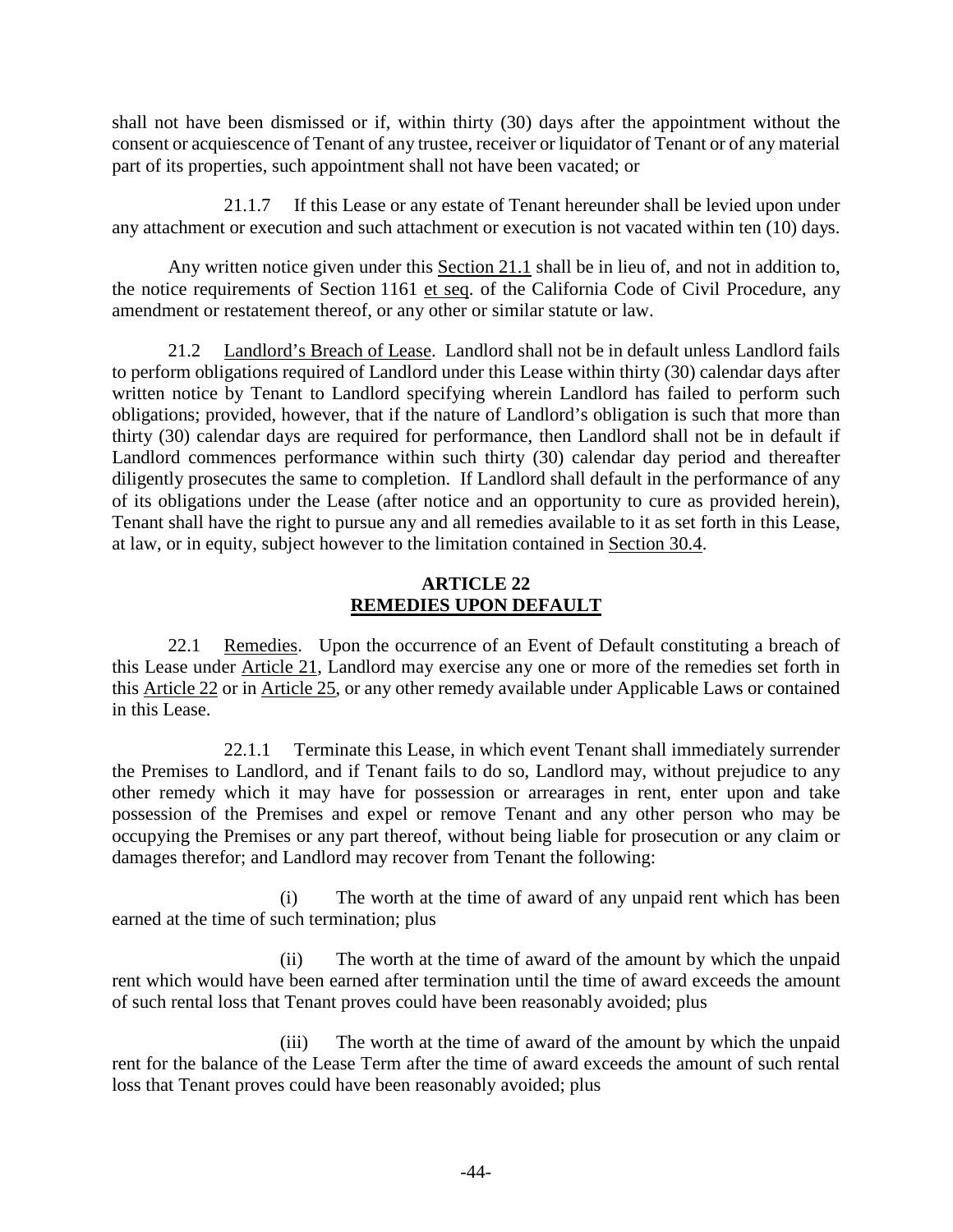(iv) Any other amount necessary to compensate Landlord for all the detriment proximately caused by Tenant's failure to perform its obligations under this Lease or which in the ordinary course of things would be likely to result therefrom, specifically including, but not limited to, brokerage commissions and advertising expenses incurred, expenses of remodeling the Premises or any portion thereof for a new tenant, whether for the same or a different use, and any special concessions made to obtain a new tenant; and

(v) At Landlord's election, such other amounts in addition to or in lieu of the foregoing as may be permitted from time to time by Applicable Law.

The term "rent" as used in this Section 22.1 shall be deemed to be and to mean all sums of every nature required to be paid by Tenant pursuant to the terms of this Lease, whether to Landlord or to others. As used in Paragraphs 22.1.1(i) and (ii), above, the "worth at the time of award" shall be computed by allowing interest at the Interest Rate, but in no case greater than the maximum amount of such interest permitted by law. As used in Paragraph 22.1.1(iii) above, the "worth at the time of award" shall be computed by discounting such amount at the discount rate of the Federal Reserve Bank of San Francisco at the time of award plus one percent (1%).

22.1.2 Landlord shall have the remedy described in California Civil Code Section 1951.4 (lessor may continue lease in effect after lessee's breach and abandonment and recover Rent as it becomes due, if lessee has the right to sublet or assign, subject only to reasonable limitations). Accordingly, if Landlord does not elect to terminate this Lease on account of any default by Tenant, Landlord may, from time to time, without terminating this Lease, enforce all of its rights and remedies under this Lease, including the right to recover all rent as it becomes due.

22.1.3 To seize and dispose of Tenant's Property (as that term is defined in Section 14.2) in any manner permitted by law.

22.2 Interest on Damages. In addition to any other remedies Landlord may have under this Lease, and without reducing or adversely affecting any of Landlord's rights and remedies under this Article 22, if any Base Rent, Additional Rent or other amounts payable hereunder by Tenant to Landlord are not paid within ten (10) days after demand therefor, the same shall bear interest at the Interest Rate.

22.3 Cumulative Remedies. The remedies provided for in this Lease are cumulative and are not intended to be exclusive of any other remedies to which Landlord may lawfully be entitled at any time.

22.4 Tenant Inducements. Tenant acknowledges that Landlord has granted certain inducements to Tenant in consideration for Tenant's commitment to perform for the entire Term of this Lease, including *[the granting of free rent for portions of the Lease pursuant to Section 1.13* and] the providing of the Allowance pursuant to  $\overline{\text{Exhibit C}}$  (the "Tenant Inducements"). If Tenant defaults hereunder, in addition to all other remedies to which Landlord may be entitled under law or in equity, Tenant shall reimburse Landlord an amount equal to the unamortized Tenant Inducements amortized over a 150-month period commencing on the Commencement Date.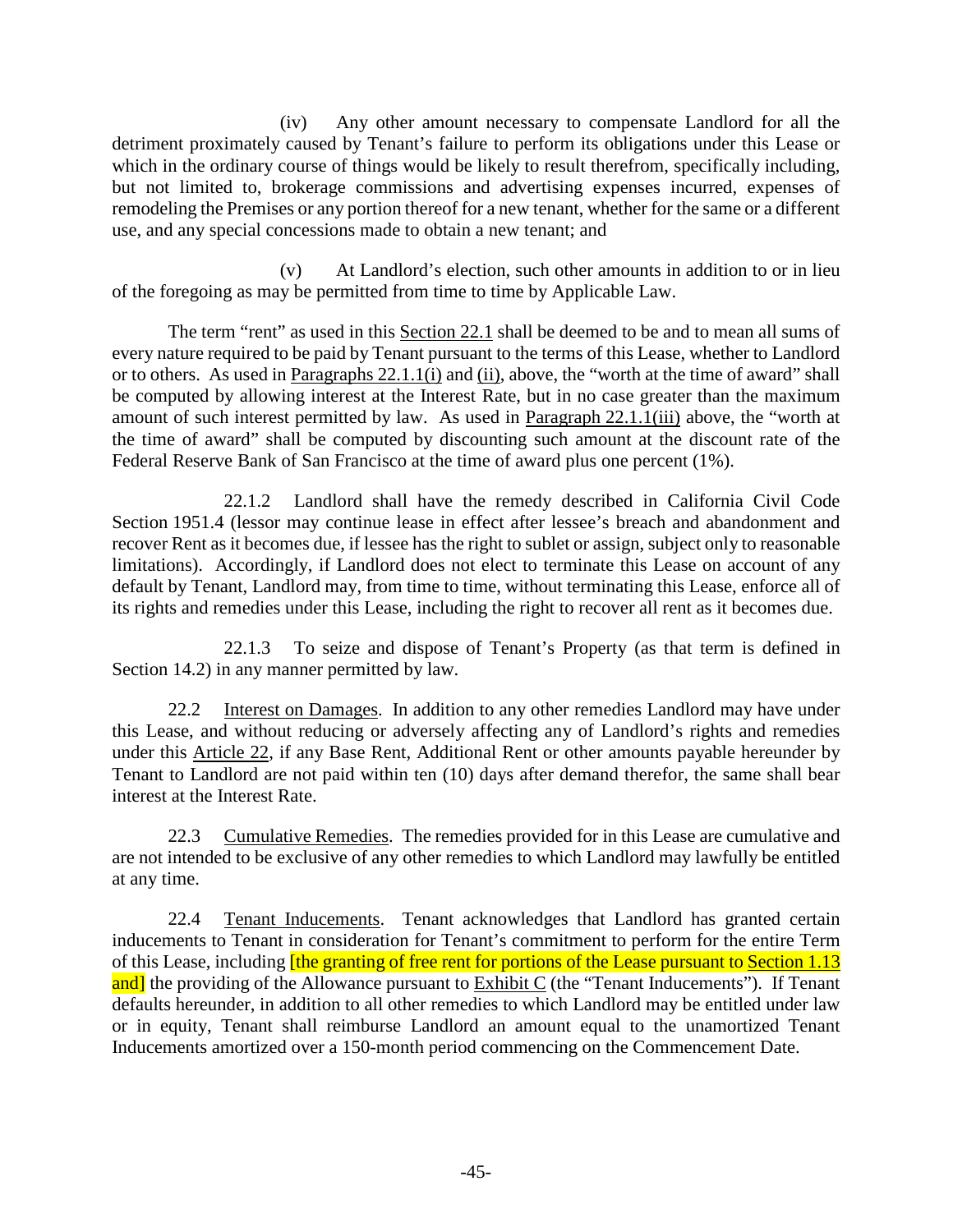#### **ARTICLE 23 TENANT'S CONDUCT OF BUSINESS**

23.1 Operating Covenants. Tenant covenants and agrees that it will, continuously and uninterruptedly from and after ninety (90) days after the delivery of the Premises, open the entire Premises, fully stocked and staffed for the Permitted Use, and remain open and operating for the full term of the Lease, except while the Premises are untenantable by reason of casualty, renovation or force majeure, (ii) maintain within the Premises an adequate stock of merchandise together with sufficient personnel and personal property to service and supply the usual and ordinary requirements of its customers, (iii) keep the Premises in a neat, clean and orderly condition, and (iv) maintain and operate its business within the Premises in a first-class manner. In the event that Tenant is not open for business within the Premises for sixty (60) consecutive days, subject to casualty, renovation or force majeure, then Landlord shall have the right to terminate the Lease. In the event of such termination, Tenant shall promptly reimburse Landlord the unamortized portion of the Allowance.

23.2 Operating Days and Hours. Recognizing that it is in the interests of both Tenant and Landlord to have regulated hours of business for all of the Project, Tenant agrees that Tenant shall open for business no later than the expiration of the Fixturization Period after Landlord tenders possession of the Premises to Tenant and that, commencing with the Commencement Date and for the remainder of the Lease Term, Tenant shall be open for business continuously with its window displays, exterior signs and exterior advertising displays adequately illuminated during all hours on all days on which the Landlord, in its sole discretion, determines to open the Project for business to the public. During all periods during which it is open, Tenant agrees (i) to keep the Premises fully stocked with merchandise, and with sufficient sales personnel to care for the patronage and (ii) to maximize Gross Sales. In the event Tenant is open beyond the normal hours of business for the majority of the remaining businesses in the Project and the foregoing hours of operation and requires lighting of the parking area in connection therewith, Tenant shall bear the cost of such after-hours lighting as reasonably allocated and calculated by Landlord. Tenant acknowledges and agrees that, in addition to other reasons Landlord is requiring Tenant to agree to the provisions of this Article: (a) that Tenant being open for business in turn helps increase the amount of business being done by other tenants in the Project and (b) that a closed store has a detrimental effect on the Project and the business of other tenants in the Project. Accordingly, should Tenant fail to operate its business as required by this Article, the Base Rent shall be increased by an amount equal to fifteen percent (15%) of the Base Rent otherwise payable hereunder during the time period that the Tenant shall fail to conduct its business as herein provided. In the event Tenant fails to open for business later than the expiration of the Fixturization Period after Landlord tenders possession of the Premises to Tenant and this Lease grants Tenant any rights of abatement or reduction of Base Rent during the initial months of the Lease Term, Tenant shall pay Base Rent of one hundred fifteen percent (115%) of the Base Rent payable after the expiration of the abatement or reduction commencing upon the Commencement Date through the date Tenant opens for business fully stocked and staffed. Subsequent increases in Base Rent shall continue as scheduled thereafter. The increase in Base Rent shall in no way excuse Tenant from its breach of this Lease nor deprive Landlord of the remedies it may have at law or in equity for such breach. In the event Tenant shall fail to comply with any of the requirements of this Section 23.2, Landlord shall be entitled to a mandatory injunction requiring Tenant to operate continuously as herein provided. It is agreed that the foregoing provisions shall be subject to the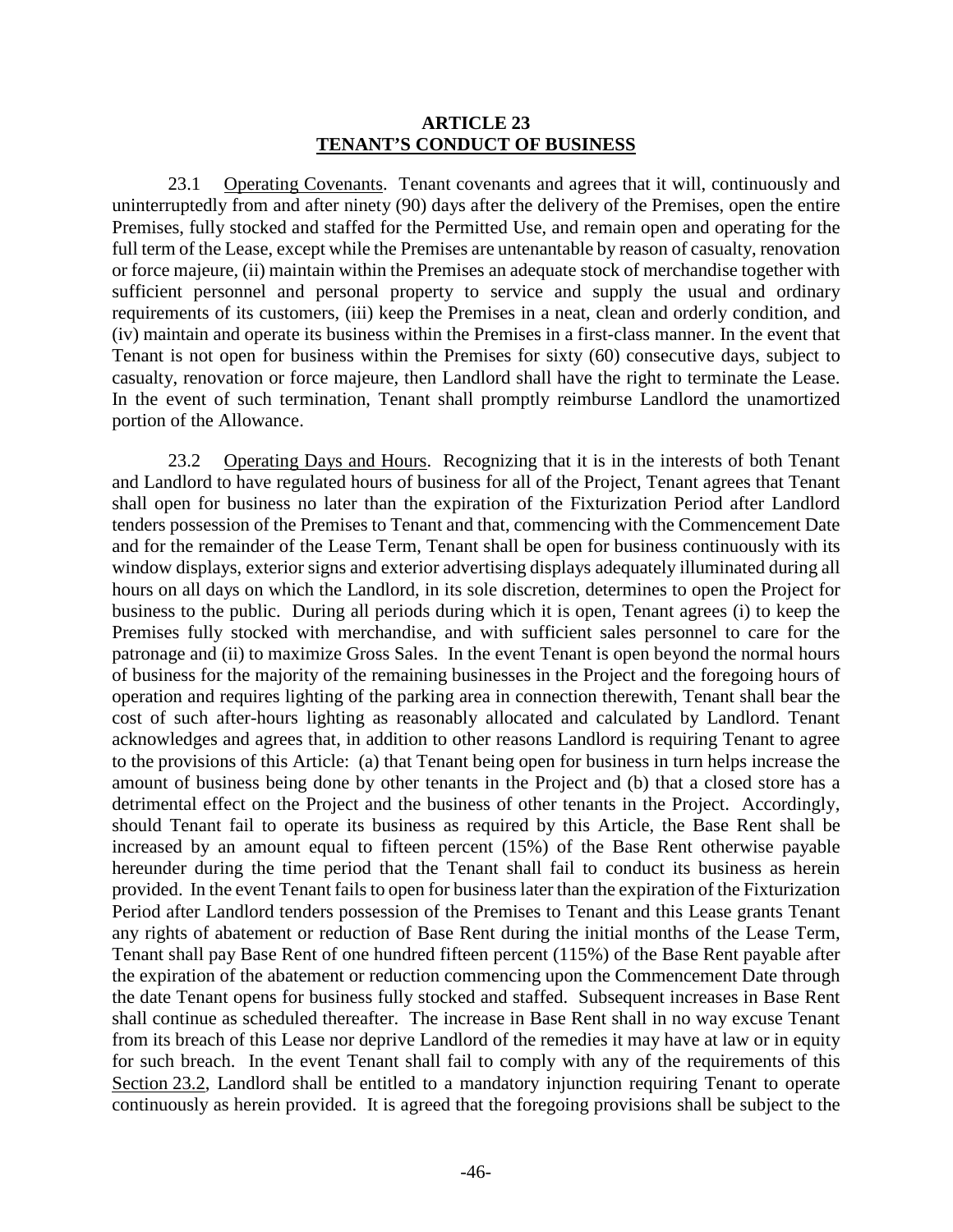hours of operation prescribed by the Declaration and/or any governmental regulations or labor union contracts which may govern the operation or business of Landlord or Tenant.

23.3 Auctions and Liquidation Sales. Tenant shall not conduct, nor permit to be conducted, either voluntarily or involuntarily, any auction upon the Premises or any liquidation sale, whether said auction be voluntary, involuntary, pursuant to any assignment for the payment of creditors, or pursuant to any bankruptcy or other insolvency proceeding. Tenant shall not conduct a fire, bankruptcy or going out of business sale upon the Premises. Any auction or liquidation sale permitted by Landlord in its sole discretion shall in all events comply with Applicable Laws and Other Requirements, including without limitation, any limitations or restrictions contained in the Declaration.

23.4 Reporting of Gross Sales. In the event Tenant is not required to report gross sales in connection with the payment of percentage rent hereunder, Tenant shall be required to report Gross Sales in accordance with this Section 23.4. Within fifteen (15) days after the end of each calendar month of the term hereof, commencing with the fifteenth (15th) day of the month following the Commencement Date, and ending with the fifteenth (15th) day of the month next succeeding the last month of the Lease Term, Tenant shall furnish to Landlord a statement in writing in a form approved by Landlord, certified by Tenant to be correct, showing the total gross sales made in, upon, or from the Premises during the preceding calendar month (or fractional month at the beginning of the term if the Commencement Date is other than the first (1st) day of a month). Tenant agrees that each such statement shall be and is hereby certified to be true and correct. The term "Gross Sales" as used herein means the total gross receipts of all goods, wares and merchandise sold and leased, including the actual charges for all services performed by Tenant and fees charged by Tenant and by anyone, including any subtenant, licensee or concessionaire in, at, from, or arising out of the use of the Premises, whether wholesale or retail, whether for cash or credit, or otherwise, and including the value of all consideration other than money received for any of the foregoing, without reserve or deduction or inability or failure to collect, including, but not limited to, sales, leases and services: (i) where the orders therefor originate in, at, from, or arising out of the use in whole or in part of any portion of the Premises, whether delivery or performance is made from the Premises or from some other place and regardless of the place of bookkeeping for, payment of, or collection of any accounts; or (ii) made or performed by mail, telephone, or telegraph orders received or filled in, at, or from the Premises; or (iii) made or performed by means of mechanical or other vending machines in the Premises; or (iv) which Tenant, or any subtenant, licensee or concessionaire, in the normal and customary course of its business, would credit or attribute to its operations at the Premises, or any part thereof. [DELETE IF PERCENTAGE RENT PROVISION IS INCLUDED.]

23.5 Records for Ground Lease. Tenant shall at all times during the Term of this Lease, and for thirty six (36) months thereafter, keep, or cause to be kept, locally, true, accurate, and complete records for the current and five (5) prior Lease Years, such records to show all transactions relative to the conduct of operations, and to be supported by data of original entry. Such records shall detail transactions conducted on or from the Property separate and apart from those in connection with Tenant's other business operations, if any. The foregoing records shall include all money (including, without limitation, "alternative" currencies, such as cryptocurrency and its equivalent), cash payments, or other things of value paid or provided by Tenant to Landlord, whether for cash or credit, including but not limited to gross charges, sales, rentals, common area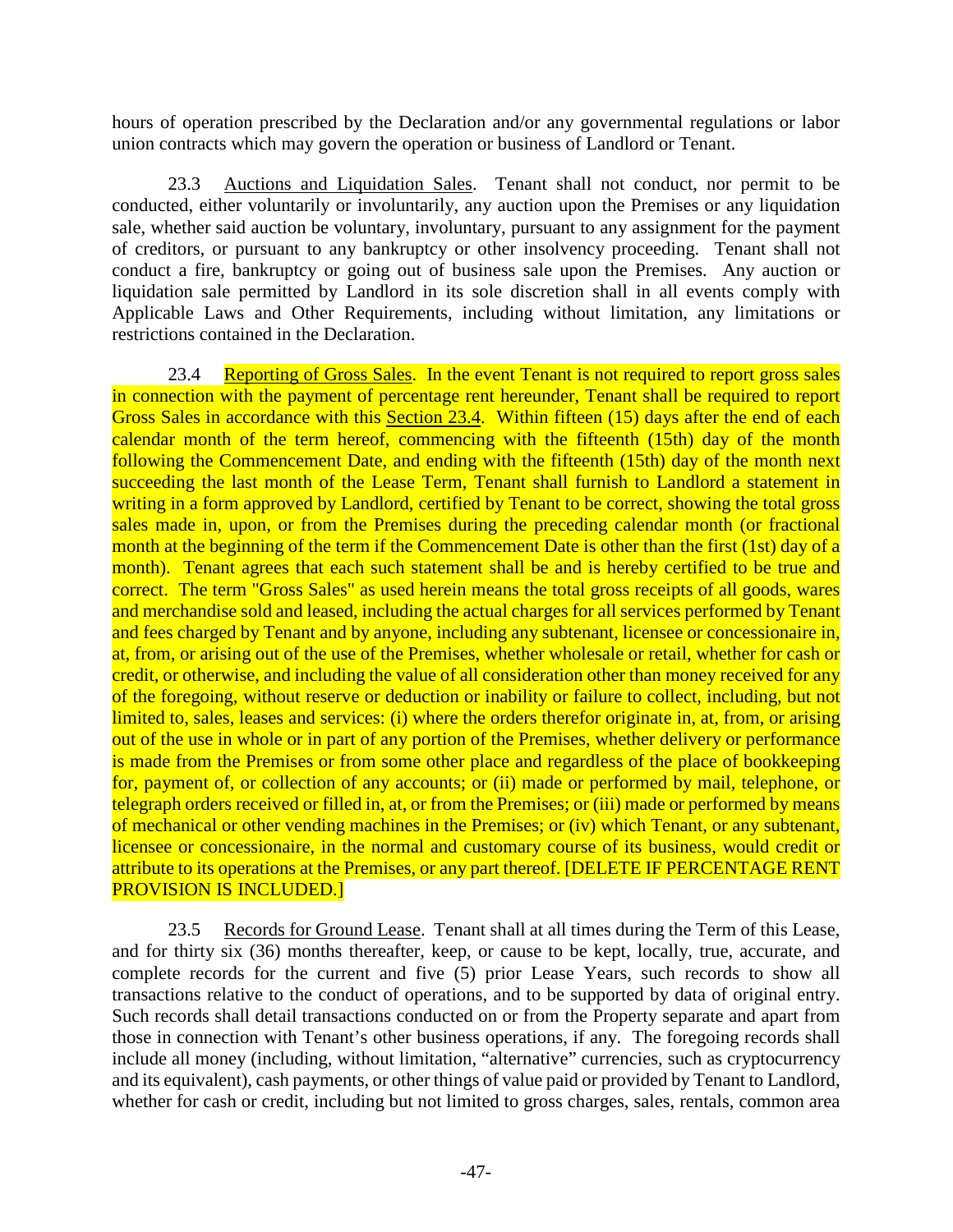maintenance payments, operating expense or real property tax reimbursements, percentage rent payments, lease payments and fees and commissions paid to Landlord hereunder.

#### **ARTICLE 24 NO WAIVERS OF PERFORMANCE**

The failure of either party to insist in any one or more instances upon the strict performance of any one or more of the obligations of the other party under this Lease, or to exercise any election herein contained, shall not be construed as a waiver or relinquishment for the future of the performance of such one or more obligations or any other obligations of such other party under this Lease or of the right to exercise such election, but the same shall continue and remain in full force and effect with respect to any subsequent breach, act or omission. The receipt by Landlord of Rent with knowledge of a breach by Tenant of any obligation of this Lease shall not be deemed a waiver of such breach.

#### **ARTICLE 25 CURING TENANT'S DEFAULTS**

All covenants and agreements to be performed by Tenant under any of the terms of this Lease shall be performed by Tenant at Tenant's sole cost and expense and without any abatement of Rent except as otherwise expressly provided in this Lease. If Tenant shall fail to pay any sum of money, other than Rent, required to be paid by it hereunder or shall fail to perform any other act on its part to be performed hereunder, and such failure shall continue beyond the periods referred to in Article 21 hereof, Landlord may make any such payment or perform any such act on Tenant's part to be made or performed as in this Lease provided but shall not be obligated so to do. Any such payment or performance shall not be a waiver or release of Tenant's obligations. All sums so paid by Landlord and all necessary incidental costs together with interest thereon at the rate specified in Section 22.3 from the date of such payment by Landlord until repaid shall be payable as Additional Rent to Landlord on demand, and Tenant covenants to pay any such sums, and Landlord shall have, in addition to any other right or remedy of Landlord, the same rights and remedies in the event of the nonpayment thereof by Tenant as in the case of default by Tenant in the payment of Rent. Except in an emergency or to prevent imminent threat of injury to persons or damage to the Premises, as reasonably determined by Landlord, Landlord shall provide Tenant with written notice and the appropriate cure period provided in this Lease before performing any act on behalf of Tenant, and will in all events provide Tenant with a written request for any reimbursement payable under this Article 25.

#### **ARTICLE 26 BROKER**

Tenant and Landlord each covenants, warrants and represents that no broker except as provided in the Basic Lease Information (collectively the "Broker") was instrumental in bringing about or consummating this Lease and that neither party has had conversations or negotiations with any broker except the Broker concerning the leasing of the Premises. Landlord and Tenant agree to indemnify and hold each other harmless against and from any claims for any brokerage commissions and all costs, expenses and liabilities in connection therewith, including without limitation, attorneys' fees and expenses, arising out of any conversations or negotiations had by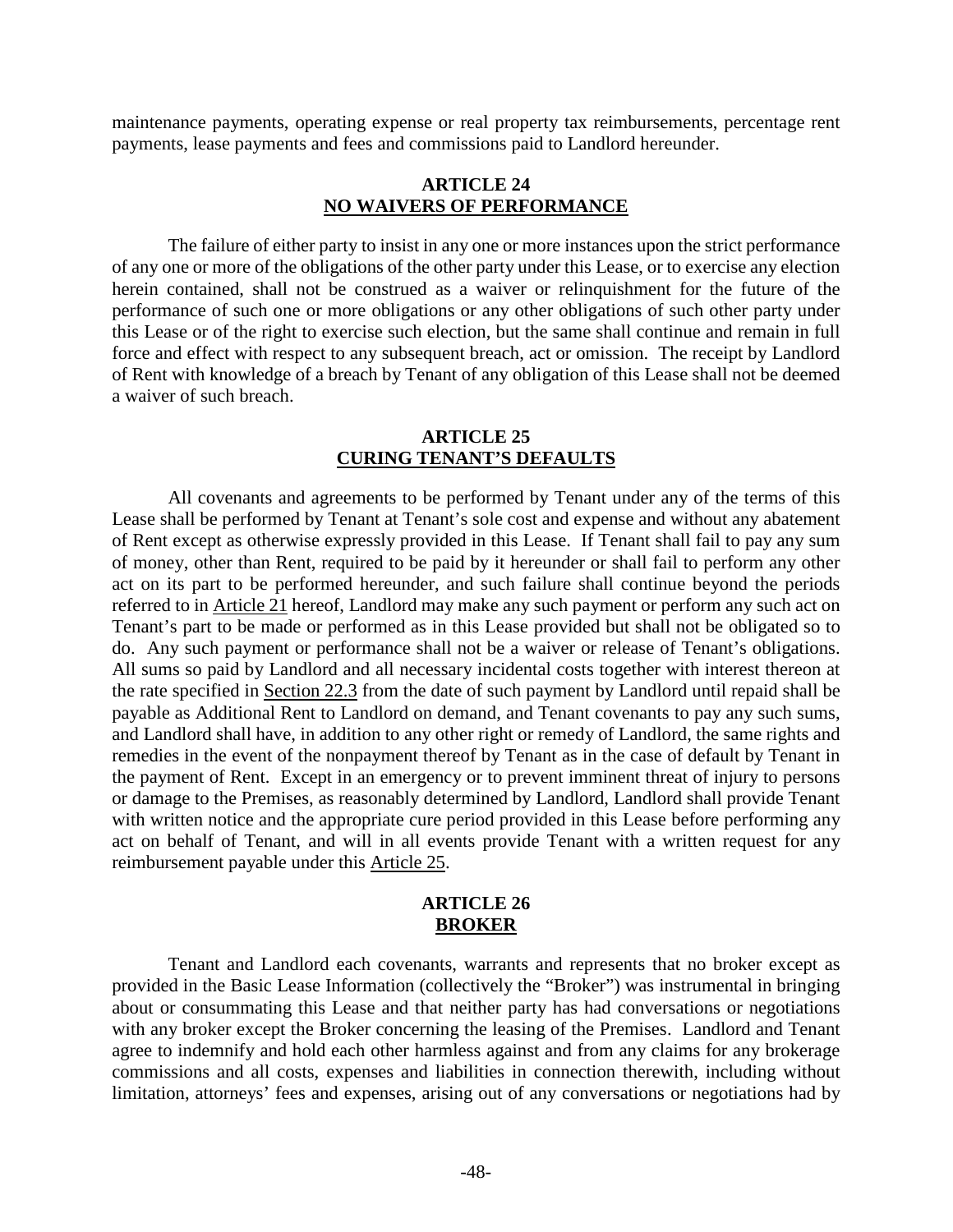Landlord or Tenant with any broker other than the Broker. Landlord shall pay any brokerage commissions due the Broker as per a separate agreement between Landlord and the Broker.

# **ARTICLE 27 NOTICES**

Any notice, statement, demand, consent, approval or other communication required or permitted to be given, rendered or made by either party to the other, pursuant to this Lease or pursuant to any Applicable Law, shall be in writing (whether or not so stated elsewhere in this Lease). Notices shall be deemed to have been properly given, rendered or made: upon delivery if delivered in person or by a recognized reputable overnight delivery service to the Landlord or Tenant or if sent postage prepaid by certified mail, return receipt requested, effective upon the earlier of that date actually received or refused as indicated by the attached return receipt, addressed to the other party at the address designated by the party. Either party may, by notice as aforesaid, designate a different address or addresses for notices, statements, demands, consents, approvals or other communications intended for it.

### **ARTICLE 28 ESTOPPEL CERTIFICATES; FINANCIALS**

28.1 Estoppel Certificates. Tenant agrees, at any time and from time to time, within ten (10) days following request from Landlord, to execute and deliver to Landlord or Landlord's designee a statement certifying that this Lease is unmodified and in full force and effect (or if there have been modifications, that the same is in full force and effect as modified and stating the modifications), certifying the dates to which the Base Rent and Additional Rent have been paid, stating whether or not, to the best knowledge of the Tenant, the Landlord is in default in performance of any of its obligations under this Lease, and, if so, specifying each such default of which the Tenant shall have knowledge, and stating whether or not, to the best knowledge of Tenant, any event has occurred which with the giving of notice or passage of time, or both, would constitute such a default, and, if so, specifying each such event, it being intended that any such statement delivered pursuant hereto shall be deemed a representation and warranty to be relied upon by the Landlord and by others with whom Landlord may be dealing, regardless of independent investigation. Tenant also shall include in any such statement such other information concerning this Lease as Landlord may reasonably request. If Tenant fails to respond within ten (10) days of the giving to Tenant of a written request for such a statement, such failure shall constitute an Event of Default and Tenant shall be deemed to have given such statement and shall be deemed to have admitted the accuracy of any information contained in the request for such statement and that the Lease is unmodified and in full force and effect, that there are not uncured defaults in Landlord's performance, and that not more than one (1) month's Rent has been paid in advance.

28.2 Financials. Tenant shall deliver to Landlord, prior to the execution of this Lease, and within ten (10) days following written request therefor by Landlord at any time during the Lease Term, Tenant's current tax returns and financial statements and, if not previously requested by Landlord, Tenant's tax returns and financial statements for the two (2) years prior to Tenant's current fiscal year, certified to be true, accurate and complete by the chief financial officer of Tenant, including a balance sheet and profit and loss statement (collectively the "Statements"),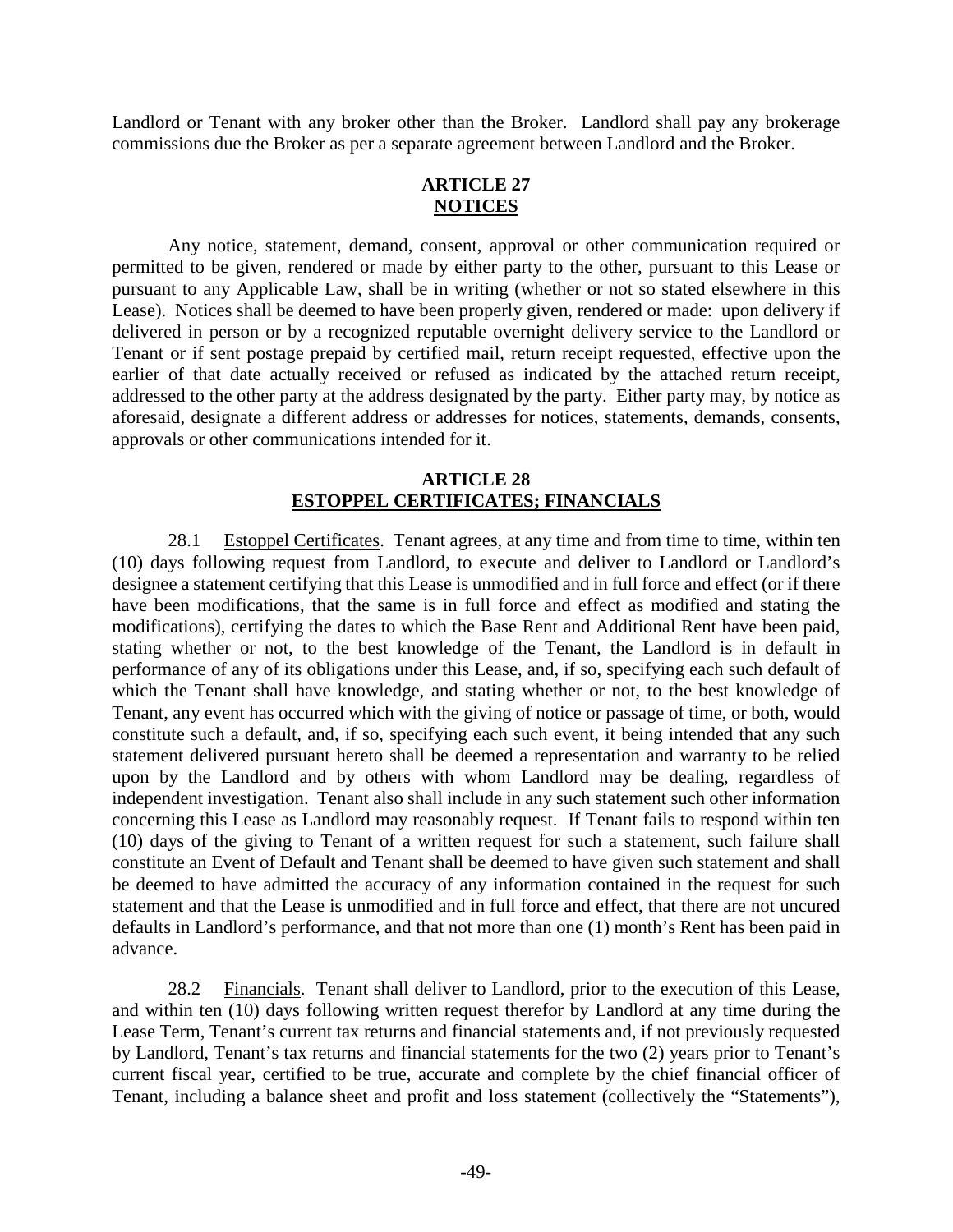which Statements shall accurately and completely reflect the financial condition of Tenant. If Tenant is a publicly traded corporation, the Statements may be in the form of Tenant's two (2) most recent public Form 10-Q Securities and Exchange Commission filings. Landlord agrees that it will keep the Statements confidential, except that Landlord shall have the right to deliver the same to any proposed purchaser of the Building, the Project or any portion thereof, and to any Mortgagee of Landlord or such purchaser or to the Master Lessor. All Statements delivered by Tenant pursuant to this Section are represented and warranted by Tenant to be correct and to accurately and fully reflect Tenant's true financial condition as of the date of submission.

#### **ARTICLE 29 MEMORANDUM OF LEASE**

Tenant shall not record this Lease or any memorandum hereof. If requested by Landlord, Tenant shall execute, acknowledge and deliver to Landlord a memorandum of lease in respect of this Lease sufficient for recording. Such memorandum shall not be deemed to change or otherwise affect any of the obligations or provisions of this Lease.

### **ARTICLE 30 MISCELLANEOUS**

30.1 Merger. All understandings and agreements heretofore had between the parties are merged in this Lease, which alone fully and completely expresses the agreement of the parties and which is entered into after full investigation, neither party relying upon any statement or representation not embodied in this Lease.

30.2 Modifications. No agreement shall be effective to change, modify, waive, release, discharge, terminate or effect an amendment of this Lease, in whole or in part, unless such agreement is in writing, refers expressly to this Lease and is signed by the party against whom enforcement is sought.

30.3 Successors and Assigns. Except as otherwise expressly provided in this Lease, the obligations of this Lease shall bind and benefit the successors and permitted assigns of the parties hereto.

30.4 Nonrecourse Lease. Tenant shall look only to Landlord's estate and property in the Land and the Building (including the rent, issues and profits therefrom) for the satisfaction of Tenant's remedies for the collection of a judgment (or other judicial process) requiring the payment of money by Landlord in the event of any default by Landlord hereunder, and no other property or assets of Landlord or any Landlord Parties, disclosed or undisclosed, shall be subject to levy, execution or other enforcement procedure for the satisfaction of Tenant's remedies under or with respect to this Lease, the relationship of Landlord and Tenant hereunder or Tenant's use or occupancy of the Premises or Project. Notwithstanding anything to the contrary contained herein, Master Lessor shall not be liable in any way or to any extent to Tenant under this Lease, including but not limited to in connection with any breach by Landlord hereunder.

30.5 Force Majeure. The obligations of Landlord or Tenant, as the case may be, hereunder shall be in no way affected, impaired or excused, nor shall such party have any liability whatsoever to the other party, because: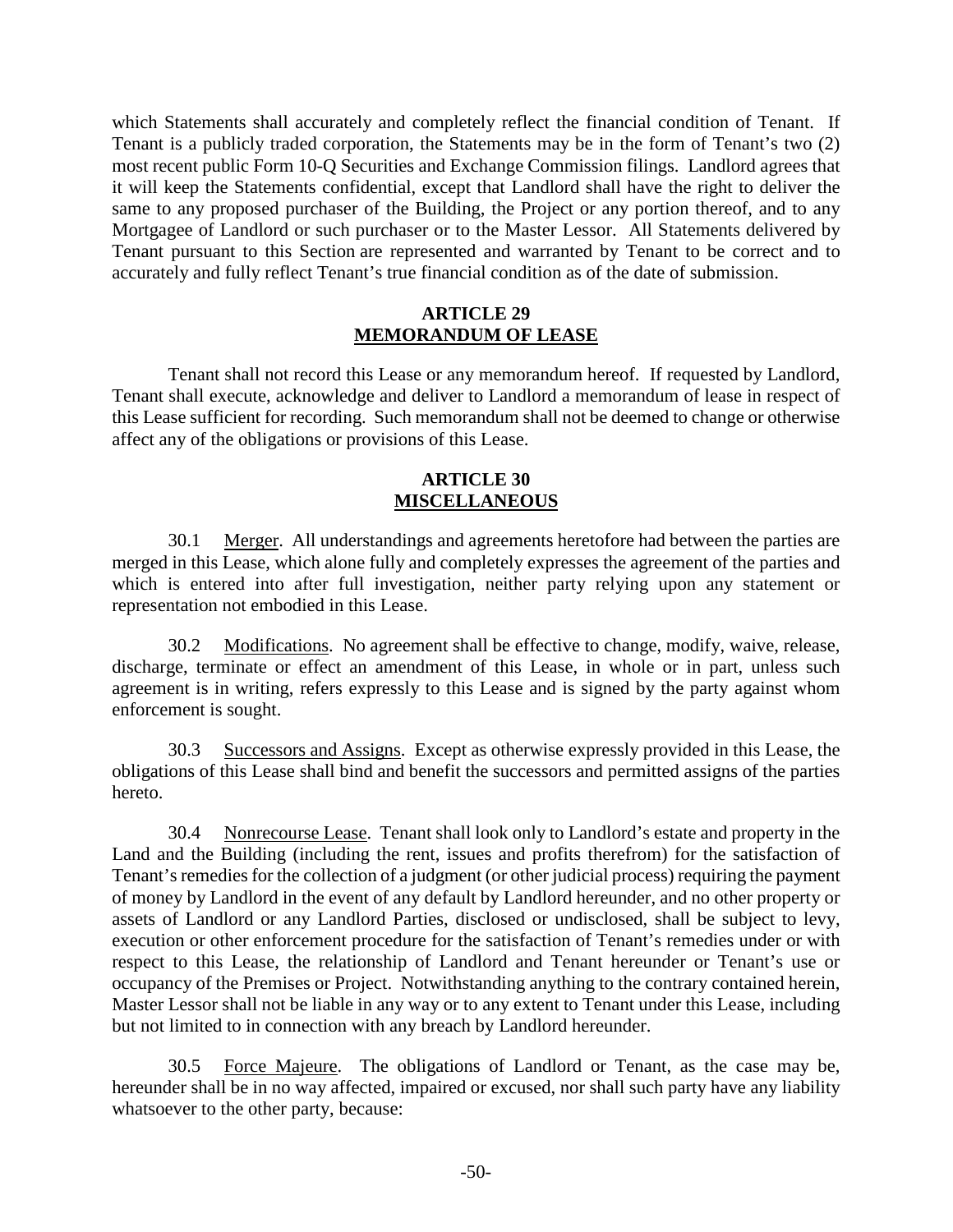30.5.1 such party is unable to fulfill, or is delayed in fulfilling, any of its obligations under this Lease by reason of strike, other labor trouble, governmental pre-emption of priorities or other controls in connection with a national or other public emergency or shortages of fuel, supplies or labor resulting therefrom, terrorism (whether local, regional or national), inclement weather, national disasters or acts of God, unavailability of materials, delays in governmental processing and issuance of permits and/or inspections, or any other cause, whether similar or dissimilar, beyond such party's reasonable control; or

30.5.2 of any failure or defect in the supply, quantity or character of electricity, water or other utilities furnished to the Project, by reason of any requirement, act or omission of the public utility or others serving the Project with electric energy, steam, oil, gas or water, or for any other reason, whether similar or dissimilar, beyond Landlord's or Tenant's, as the case may be, reasonable control.

The foregoing force majeure provision shall not apply to any payment of any amounts owed by either party to the other.

30.6 Effect of Failure to Consent. Except where a different standard is expressly provided in this Lease, the Landlord may grant or refuse to consent or approve any item in its sole discretion. Where this Lease states that a consent or approval may not be unreasonably withheld, and a party unreasonably withholds or conditions such consent, the other party shall not be entitled to any termination of this Lease for such withholding, it being intended that the sole remedies shall be either (i) to obtain an injunction compelling such consent or approval, or (ii) in connection with a final determination by a court of competent jurisdiction that Landlord unreasonably withheld its consent to a requested subletting or assignment under Article 10 of this Lease only, to obtain such damages as Tenant proves arose solely out of such unreasonable withholding of consent to a requested subletting or assignment, provided however, that in no event shall such damages exceed an amount equal to six (6) months of the Base Rent in effect at the time of such unreasonable withholding of consent.

30.7 Effect of Expiration. Upon the expiration or other termination of this Lease, neither party shall have any further obligation or liability to the other except as otherwise expressly provided in this Lease (including without limitation any indemnity obligations which shall expressly survive such expiration or termination) and except for such obligations as by their nature or under the circumstances can only be, or by the provisions of this Lease may be, performed after such expiration or other termination; and, in any event, unless otherwise expressly provided in this Lease, any liability for a payment (including, without limitation, Additional Rent, herein) which shall have accrued to or with respect to any period ending at the time of expiration or other termination of this Lease shall survive the expiration or other termination of this Lease.

30.8 Prorations. Any prorations of Base Rent or Additional Rent to be made under this Lease shall be computed on the basis of a three hundred sixty five (365) day year, or the actual number of days in an applicable month, as the case may be.

30.9 Governing Law; Severability. Regardless of the place of execution or performance, this Lease shall be governed by and construed in accordance with the laws of the State of California. If any provision of this Lease or the application thereof to any person or circumstances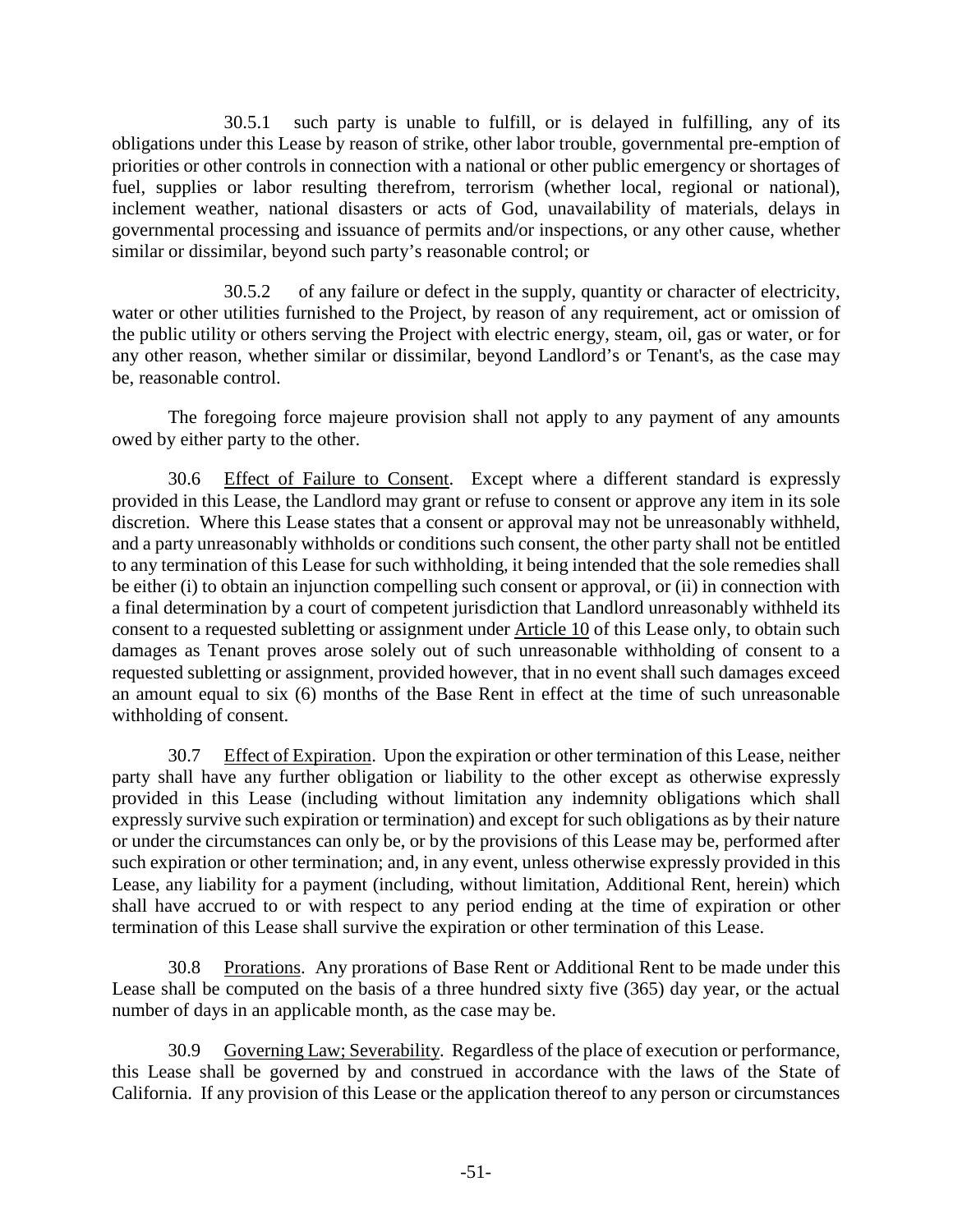shall, for any reason and to any extent, be invalid or unenforceable, the remainder of this Lease and the application of that provision to other persons or circumstances shall not be affected but rather shall be enforced to the fullest extent permitted by law. The table of contents, captions, heading and titles in this Lease are solely for convenience or reference and shall not affect its interpretation. Each covenant, agreement, obligation or other provision of this Lease on Tenant's part to be performed, shall be deemed and construed as a separate and independent covenant of Tenant, not dependent on any other provision of this Lease. All terms and words used in this Lease, regardless of the number or gender in which they are used, shall be deemed to include any other number and any other gender as the context may require. Time is of the essence of this Lease and all of its provisions.

30.10 Light, Air and View. Any diminution or shutting off of light, air or view by any structure which may be erected on lands adjacent to or near the Premises shall in no way affect this Lease or impose any liability on Landlord.

30.11 Project Construction. Landlord is contemplating the commencement of construction on portions of the Project to refurbish and reconfigure portions of the Project, which may or may not include the Building, including, but not limited to, making interior and/or exterior repairs; restoring, repairing and/or replacing the exterior stucco; repairing, replacing and/or modifying doors and windows, reconfiguring portions of the Project landscaping and Common Areas, and such other repairs, replacements and/or construction on the Project as Landlord elects in its sole and absolute discretion (the "Work"). Landlord hereby reserves the right to access the Premises to conduct the Work and Tenant hereby grants Landlord and its contractors, subcontractors and materialmen the right to access the Premises to perform such Work as necessary. Tenant also acknowledges that such Work may be disruptive and noisy, may negatively impact Tenant's quiet enjoyment of the Premises, may impair Tenant's access to the Premises, may impair access by customers to the Premises, may produce dust typical of commercial rehabilitation and construction and may have other negative impacts on Tenant, the Premises and Tenant's invitees during the course of such Work. Tenant waives any and all claims against Landlord, its contractors, subcontractors and material men relating to such Work and the impact of such Work on Tenant, the Premises, Tenant's invitees, and Tenant's quiet enjoyment of the Premises and portions of the Project. Landlord shall conduct the Work in such a manner as to mitigate interference with Tenant's business operations in the Premises.

30.12 Tenant Representations. If Tenant is an entity other than an individual, each person executing this Lease on behalf of Tenant does hereby covenant and warrant that:

30.12.1 Tenant is duly organized and validly existing under the laws of its state of formation, and, if such entity is existing under the laws of a jurisdiction other than California, qualified to transact business in California;

30.12.2 Tenant has full right and authority to enter into this Lease and to perform all Tenant's obligations hereunder; and

30.12.3 Each person signing this Lease on behalf of Tenant is duly and validly authorized to do so.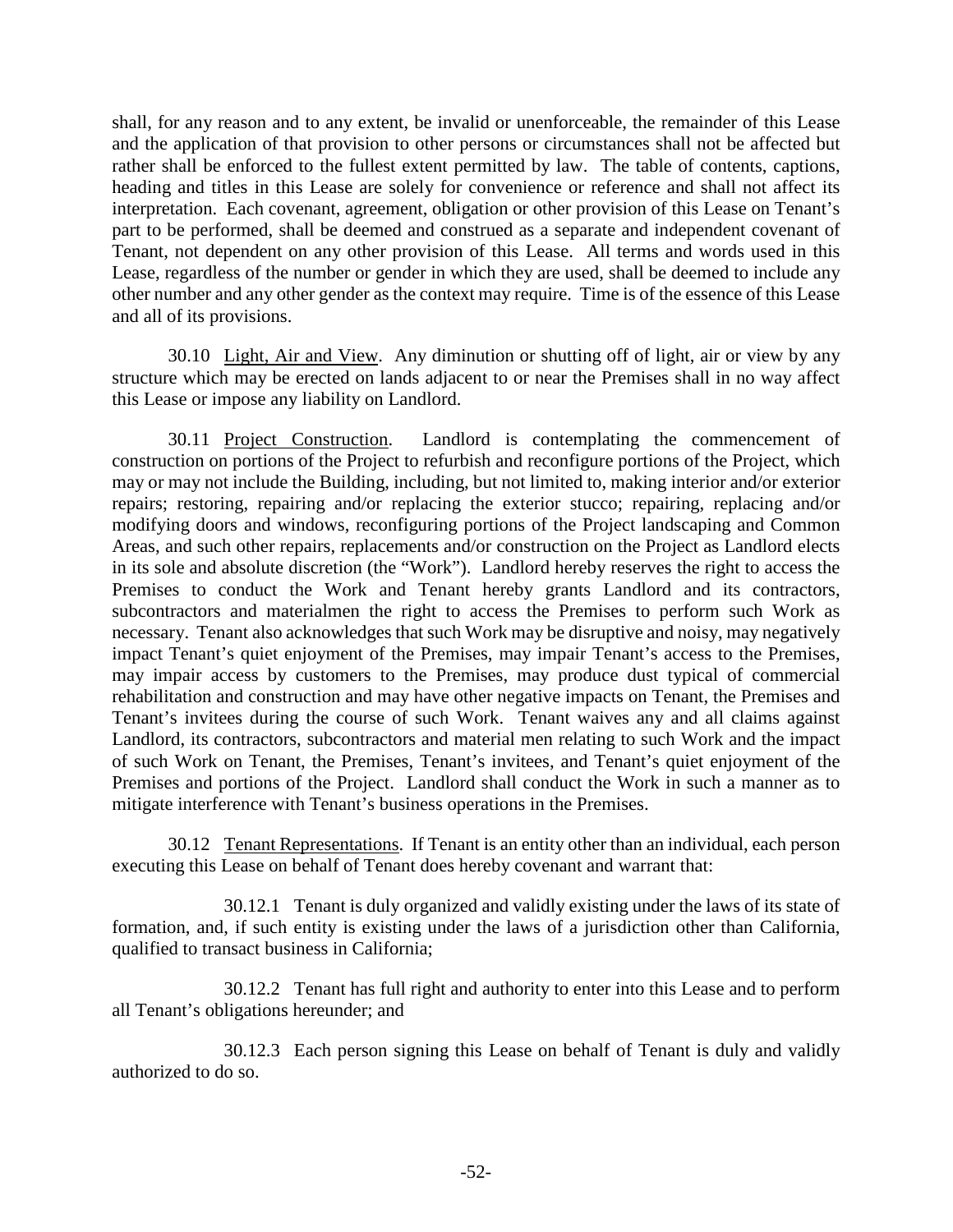30.13 Defined Terms. Words capitalized other than as the first word of a sentence are defined terms and have the meaning, throughout this Lease, given to them as identified in the Glossary or, if not so identified, then when they are first used with an initial capital or when used in quotation marks.

30.14 Counterparts. This Lease may be executed in one or more counterparts by separate signature, each of which shall be deemed an original, but all of which together shall constitute one and the same instrument, binding on all parties hereto, even though all parties are not signatories to the original or to the same counterpart. Any counterpart of this Lease that has attached to it separate signature pages, which together contain the signatures of all parties, shall for all purposes be deemed a fully-executed instrument, and in making proof of this Lease, it shall not be necessary to produce or account for more than one such counterpart.

## 30.15 Costs and Attorney Fees.

30.15.1 Legal Action. If legal action is instituted to enforce or interpret any of the terms of this Lease or if legal action is instituted in a Bankruptcy Court for a United States District Court to enforce or interpret any of the terms of this Lease, to seek relief from an automatic stay, to obtain adequate protection, or to otherwise assert the interest of Landlord in a bankruptcy proceeding, the party not prevailing shall pay the prevailing party's costs and disbursements, the fees and expenses of expert witnesses in determining reasonable attorney fees, and such sums as the court may determine to be reasonable for the prevailing party's attorney fees connected with the trial and any appeal and by petition for review thereof.

30.15.2 No Suit or Action Filed. If this Lease is placed in the hands of an attorney due to a default in the payment or performance of any of its terms, the defaulting party shall pay, immediately upon demand, all of the other party's costs and expenses associated with enforcing the Lease, including reasonable attorney fees and collection costs even though no suit or action is filed thereon, and any other fees or expenses incurred by the non-defaulting party.

30.15.3 Landlord's Consents. Wherever in this Lease or otherwise the consent of Landlord is required or requested, Tenant shall pay to Landlord its actual reasonable costs and expenses (including but not limited to architects', attorneys', engineers' or other consultants' fees) incurred in consideration of, or in response to, the granting or withholding of such consent, including without limitation, consents to an assignment or subletting, waivers or approvals to Tenant equipment or other financing, and the like, Tenant shall pay such costs and expenses to Landlord immediately upon demand; provided, however, that as a condition to considering any request for consent, Landlord may require that Tenant deposit with Landlord an amount reasonably calculated by Landlord to represent the estimated costs and expenses Landlord will incur in considering and responding to such request, and in such event any unused portion of such deposit shall be refunded to Tenant without interest. The foregoing payment of costs and expenses shall be in addition to, and not in lieu of, any other fees or amounts which Landlord may be entitled to under this Lease or at law with respect to its response to or consideration of any request for consent.

30.15.4 Definitions. For purposes of this Lease, the term "attorney fees" includes all reasonable charges of the prevailing party's attorneys and their staff (including without limitation legal assistants, paralegals, and other support personnel) and any post-petition fees in a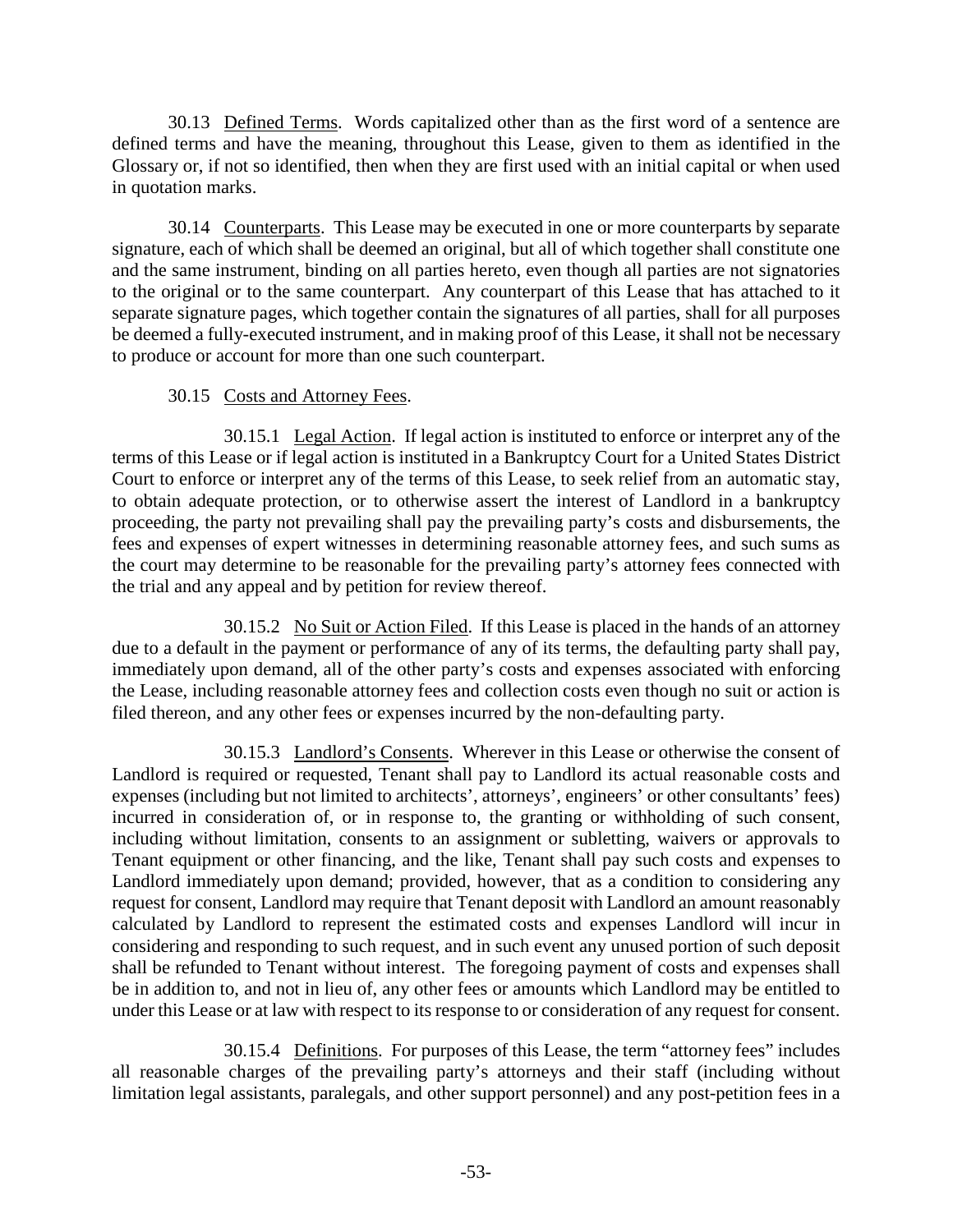bankruptcy court. For purposes of this Lease, the term fees and expenses includes but is not limited to long-distance telephone charges; expenses of facsimile transmission; expenses for postage (including costs of registered or certified mail and return receipts), express mail, or parcel delivery; mileage and all deposition charges, including but not limited to court reporters' charges, appearance fees, and all costs of transcription; and costs incurred in searching records.

30.16 [OPTIONAL – NOT TYPICALLY ACCEPTABLE TO TENANTS.] Substitute Premises. At any time during the term of this Lease, Landlord shall have the right to elect to require Tenant to move to a substitute Premises situated within the Project. The substitute Premises shall contain the same approximate square footage as the Premises as described herein. Landlord shall have the right to relocate the Premises to a substitute Premises in accordance with the following:

30.16.1 The substitute Premises shall be substantially the same in size, dimensions, configuration, decor and nature as the Premises described herein and shall be placed in that condition by Landlord at Landlord's sole cost;

30.16.2 The physical relocation of Tenant's furniture, fixtures and equipment shall be accomplished by Tenant at its sole cost;

30.16.3 Landlord shall give Tenant at least ninety (90) days' prior written notice of Landlord's intention to relocate the Premises as described above;

30.16.4 All incidental costs incurred by Tenant as a result of the relocation, including, but without limitation, costs incurred in changing addresses on stationery, business cards, directories, advertising and other such items shall be paid by Landlord in an amount not to exceed One Thousand Dollars (\$1,000.00);

30.16.5 If the substitute Premises are smaller than the Premises as they existed before the relocation, the Base Rent shall be reduced to a sum computed by multiplying the Base Rent by a fraction, the numerator of which shall be the total number of square feet in the substitute Premises and the denominator of which shall be the total number of square feet in the Premises before relocation; and

30.16.6 The parties shall immediately execute an amendment to this Lease specifying the location of the substitute Premises, the reduction of the Base Rent, if any, and the date the amendment becomes effective. From and after the effective date of the amendment, the term "Premises" as used in this Lease shall mean the substitute Premises.

30.17 Antenna. Unless contrary to applicable California or federal law and unless an exemption has been specifically approved in writing by the Landlord, no antenna or other device for the transmission or reception of television signals or any other form of electromagnetic radiation shall be erected, used or maintained outdoors above ground by Tenant on any portion of the Project, whether attached to a Building or otherwise, where such antenna, other device or other form of electromagnetic radiation that is greater than 18" in diameter and/or is visible from any street or Common Area.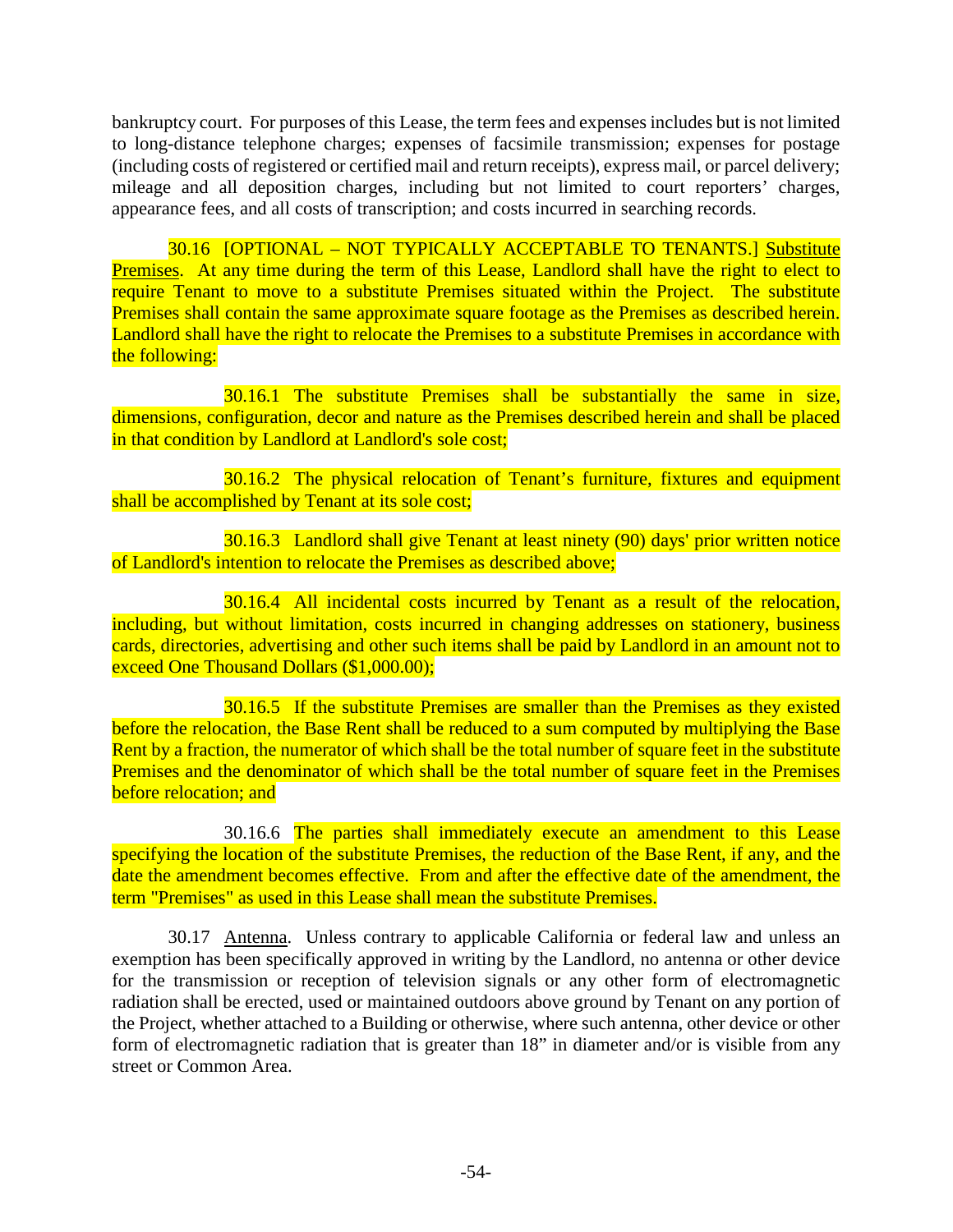IN WITNESS WHEREOF, Landlord and Tenant have duly executed this Lease Agreement as of the date and year first above written.

| <b>LANDLORD</b>                                                                                                                                                                                                                                                                                                                                                                          | <b>TENANT</b>                                                                                                                                                                                                                  |
|------------------------------------------------------------------------------------------------------------------------------------------------------------------------------------------------------------------------------------------------------------------------------------------------------------------------------------------------------------------------------------------|--------------------------------------------------------------------------------------------------------------------------------------------------------------------------------------------------------------------------------|
| DANA POINT HARBOR PARTNERS,<br>LLC, a California limited liability company                                                                                                                                                                                                                                                                                                               |                                                                                                                                                                                                                                |
| By: $\qquad \qquad$                                                                                                                                                                                                                                                                                                                                                                      | By: $\qquad \qquad$                                                                                                                                                                                                            |
| Name (print): $\frac{1}{\sqrt{1-\frac{1}{2}}}\left\{ \frac{1}{2} + \frac{1}{2} \frac{1}{2} + \frac{1}{2} \frac{1}{2} + \frac{1}{2} \frac{1}{2} + \frac{1}{2} \frac{1}{2} + \frac{1}{2} \frac{1}{2} + \frac{1}{2} \frac{1}{2} + \frac{1}{2} \frac{1}{2} + \frac{1}{2} \frac{1}{2} + \frac{1}{2} \frac{1}{2} + \frac{1}{2} \frac{1}{2} + \frac{1}{2} \frac{1}{2} + \frac{1}{2} \frac{1}{2$ |                                                                                                                                                                                                                                |
|                                                                                                                                                                                                                                                                                                                                                                                          | Title: The Commission of the Commission of the Commission of the Commission of the Commission of the Commission of the Commission of the Commission of the Commission of the Commission of the Commission of the Commission of |
|                                                                                                                                                                                                                                                                                                                                                                                          |                                                                                                                                                                                                                                |
|                                                                                                                                                                                                                                                                                                                                                                                          | By: $\overline{\phantom{a}}$                                                                                                                                                                                                   |
|                                                                                                                                                                                                                                                                                                                                                                                          | Name (print):                                                                                                                                                                                                                  |
|                                                                                                                                                                                                                                                                                                                                                                                          |                                                                                                                                                                                                                                |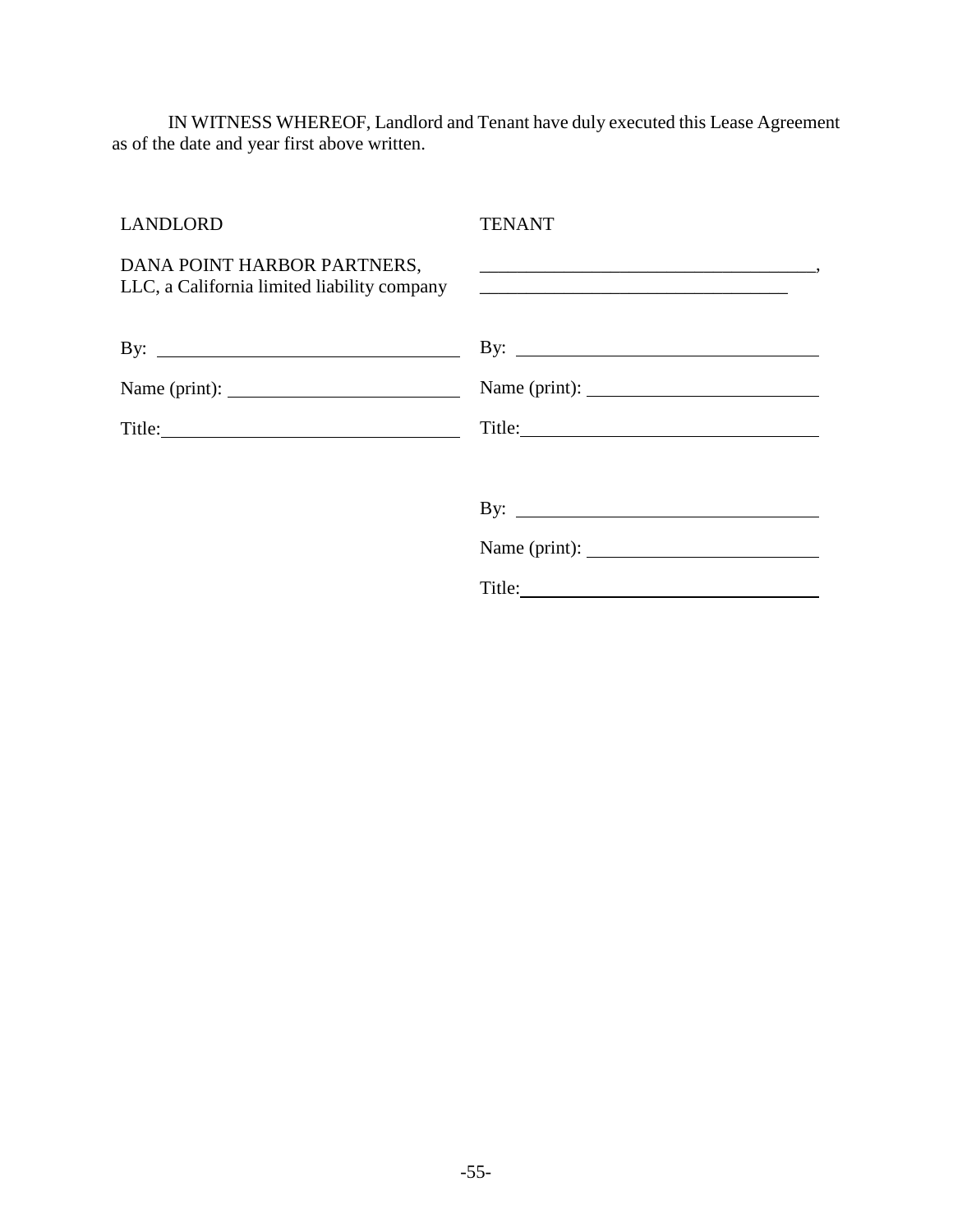# GLOSSARY

"Abandonment Deadline" is defined in Section 14.3.

"ADA" is defined in Section 3.3.

"Additional Rent" is defined in Section 2.5.

"Allowance" is defined in Exhibit C.

"Alterations" is defined in Section 13.1.

The term "and/or" when applied to two or more matters or things shall be construed to apply to any one or more or all thereof as the circumstances warrant at the time in question.

"Anticipated Commencement Date" is defined in Section 1.11.

"Applicable Laws" shall mean laws and ordinances of any or all of the federal, state, regional, city, and other applicable governments and rules, regulations, orders and directives of any and all departments, subdivisions, bureaus, agencies or offices thereof, and of any other governmental, public or quasi-public authorities having jurisdiction over the Land, Building, Common Areas and/or Premises, and the direction of any public officer pursuant to law, whether now or hereinafter in force.

"Attorney fees" is defined in Section 30.15.4.

"Base Rent" is defined in Sections 1.13 and 2.5.

"Broker(s)" is defined in Section 1.18 and in Article 26.

"Building" is defined in Sections 1.7 and 2.1.

"Declaration" is defined in Section 3.5.

"Commencement Date" is defined in Section 2.3.

"Common Areas" is defined in Section 1.8.

"Environmental Laws" is defined in Section 3.4.5.

"Events of Default" is defined in Section 21.1.

"Extension Term" is defined in Section 2.3(d).

"Floor Area" means the square footage of a space measured from the outside of exterior walls and the centerline of demising walls (approximately \_\_\_\_\_ square feet) and a pro rata share of the Building's main utility room and fire riser/roof access room (approximately \_\_\_\_\_ square feet) as outlined on the exhibit attached hereto as Exhibit B , if any.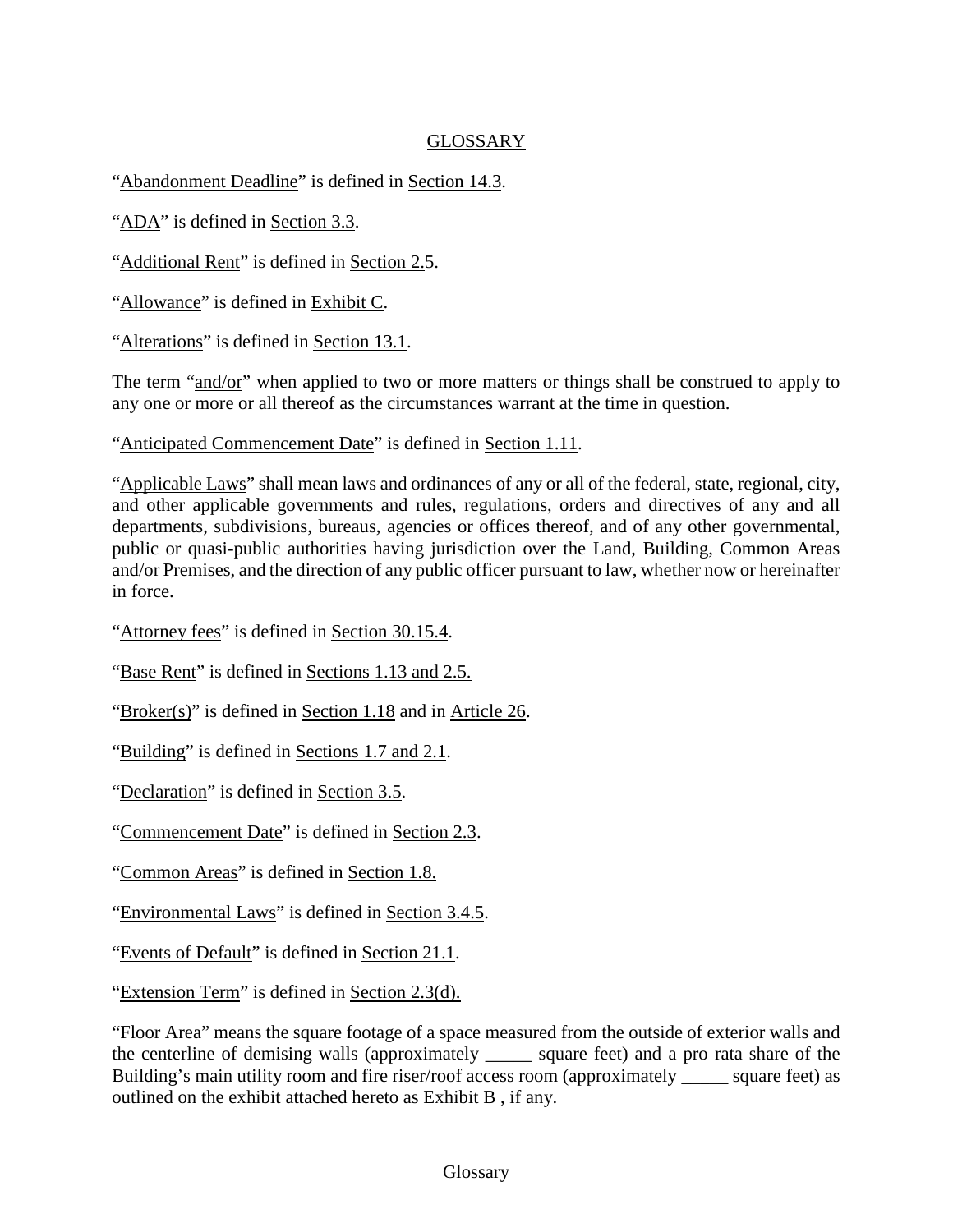"Guarantors" is defined in Section 1.17.

"Hazardous Materials" is defined in Section 3.4.5.

The terms "herein", "hereof" and "hereunder", and words of similar import, shall be construed to refer to this Lease as a whole, and not to any particular Article, Section or subsection, unless expressly so stated.

"Interest Rate" shall mean ten percent (10%) per annum.

"Land" is defined in Section 2.1.

"Landlord" is defined in Section 1.2. "Landlord" shall mean only the owner at the time in question of the Building, so that in the event of any transfer or transfers of title to the Building, the transferor shall be and hereby is relieved and freed of all obligations of Landlord under this Lease accruing after such transfer, and it shall be deemed without further agreement that such transferee has assumed and agreed to perform and observe all obligations of Landlord herein during the period it is the holder of the Landlord's interest under this Lease.

"Landlord Parties" is defined in Section 3.4.

"Landlord's Address" is defined in Section 1.3.

"Landlord's Work" is defined in Section 4.4 and in Exhibit C.

"Lease" is defined in Section 2.1.

"Lease Term" is defined in Sections 1.12 and 2.3.

"Mortgage" is defined in Section 8.1.

"Mortgagee" is defined in Section 8.1.

"Operating Expenses" is defined in Section 5.2.

"Operating Year" is defined in Section 6.1.

"Other Requirements" is defined in Section 3.1.

"Payment Request" is defined in Exhibit C.

The term "person" shall mean a natural person or persons, a partnership, a corporation, a limited liability company, a trust, and any other form of business or legal association or entity.

"Premises" is defined in Sections 1.6 and 2.2.

"Project" is defined in Section 1.1.

"Promotion Fund" is defined in the Declaration.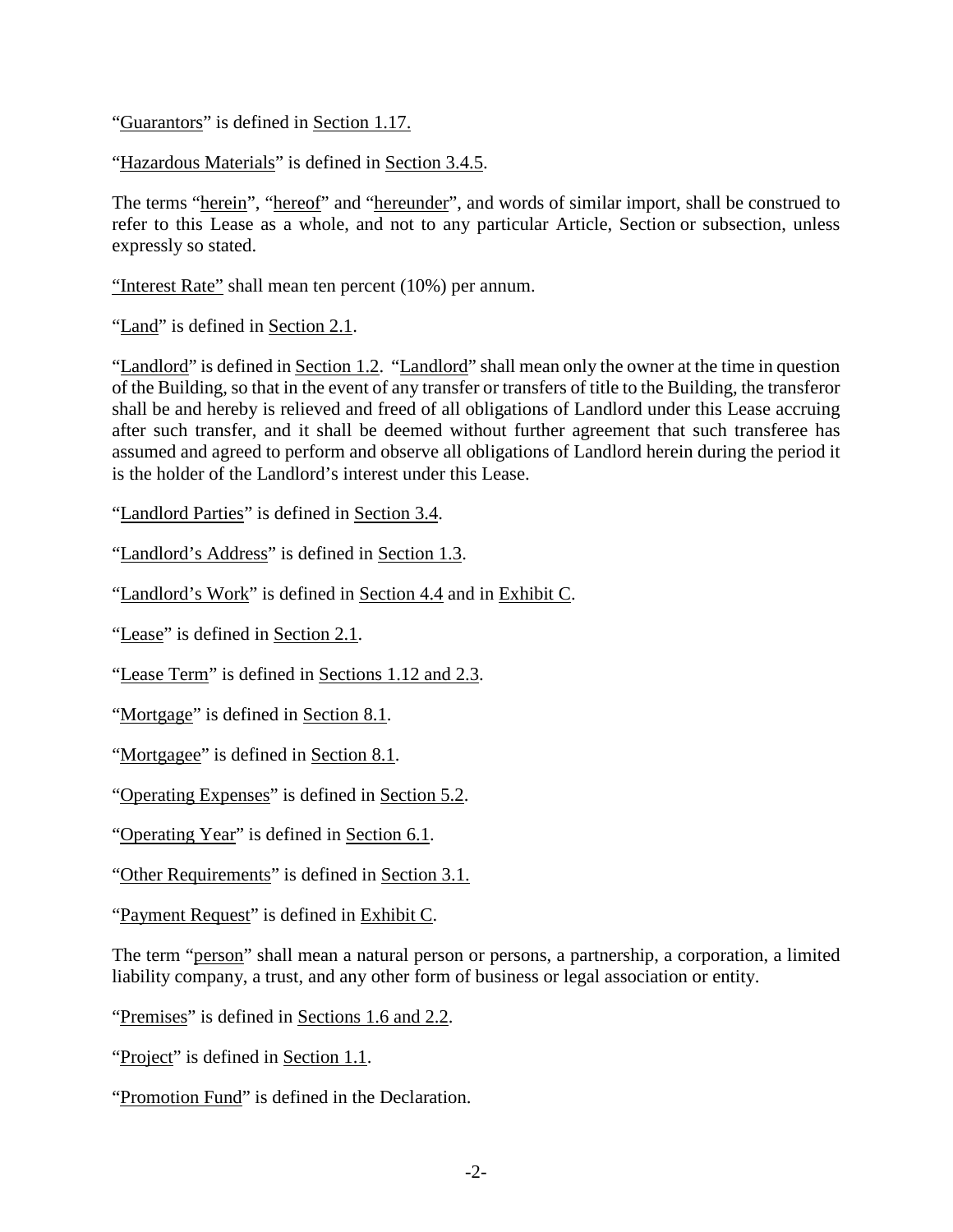"Promotion Fund Charge" is defined in the Declaration.

"Rent" is defined in Section 2.5.

"Required Coverage" is defined in Exhibit C.

"Rules and Regulations" is defined in Section 2.1 and in Exhibit E.

"Security Deposit" is defined in Sections 1.16 and 7.1.

"Statements" is defined in Section 28.2.

"Substantial Completion of Landlord's Work" is defined in Section 2.3(b).

"Taxes" is defined in Section 5.4.

"Tenant" is defined in Section 1.4. "Tenant" shall mean the Tenant herein named or any assignee or other successor-in-interest (immediate or remote) of Tenant herein named, which at the time in question is the owner of Tenant's estate and interest granted by this Lease; but shall not be construed to permit any assignment of this Lease or to relieve Tenant herein named or any assignee or other successor in interest (whether immediate or remote) of Tenant herein named from the full and prompt payment, performance and observance of the covenants, obligations and conditions to be paid, performed and observed by Tenant under this Lease.

"Tenant Delays" is defined in Exhibit C.

"Tenant Improvements" is defined in Section 4.4.

"Tenant Parties" is defined in Section 3.1.

"Tenant's Address" is defined in Section 1.5.

"Tenant's Percentage" is defined in Section 6.2.

"Tenant's Percentage of Operating Expenses" is defined in Section 1.15.

"Tenant's Pro Rata Share" is defined in Section 6.2.

"Tenant's Property" is defined in Section 14.2.

"Tenant's Work" is defined in Exhibit C.

"Utilities" is defined in Section 15.1.

"Utilities Charge" is defined in Section 15.2.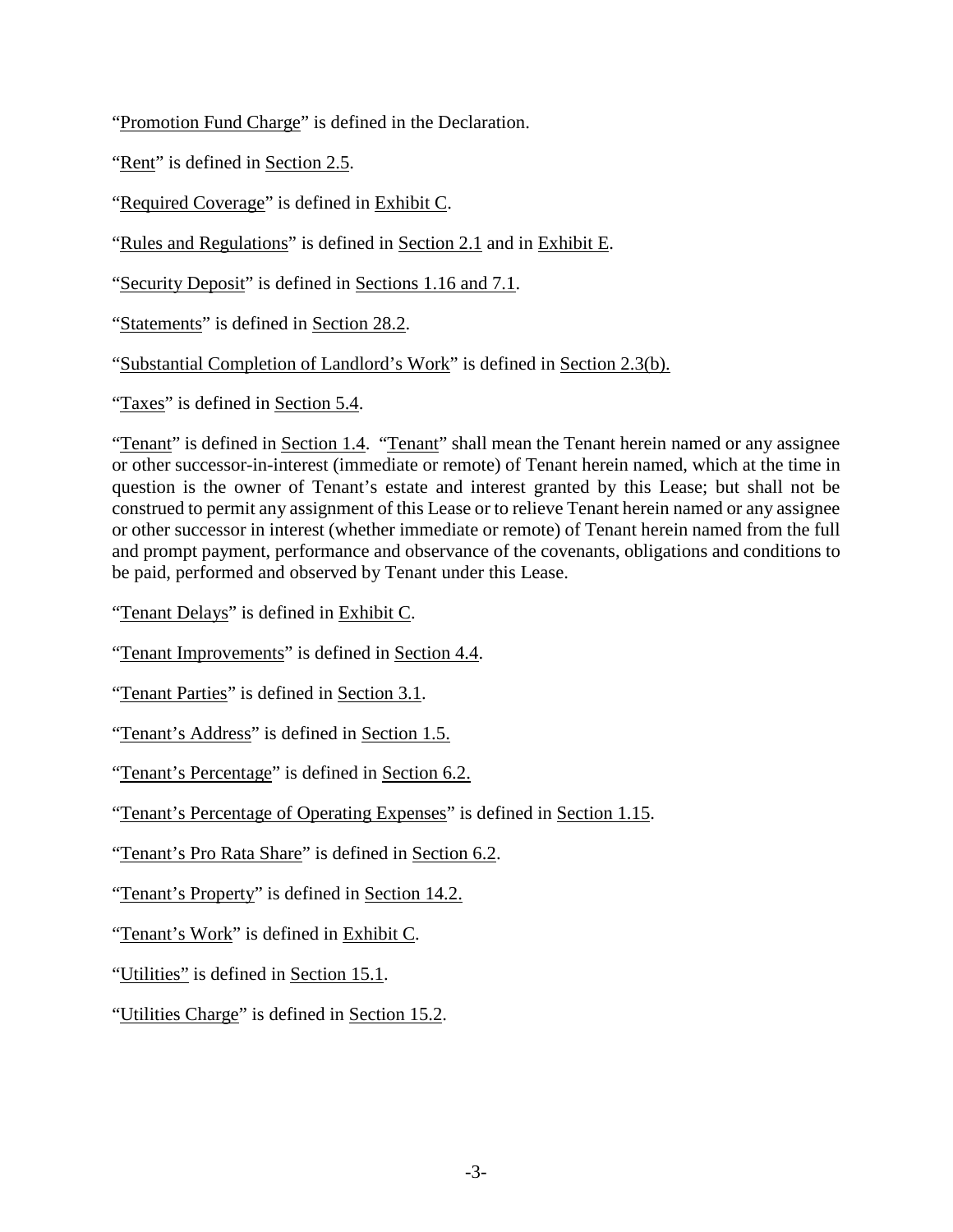# EXHIBIT A

## PROJECT SITE PLAN

This exhibit is for reference only and is not a representation as to size, dimension, or location of any tenant in the Project. All buildings, improvements, their occupants and the uses as shown on this site plan are subject to modification at Landlord's sole discretion without notice.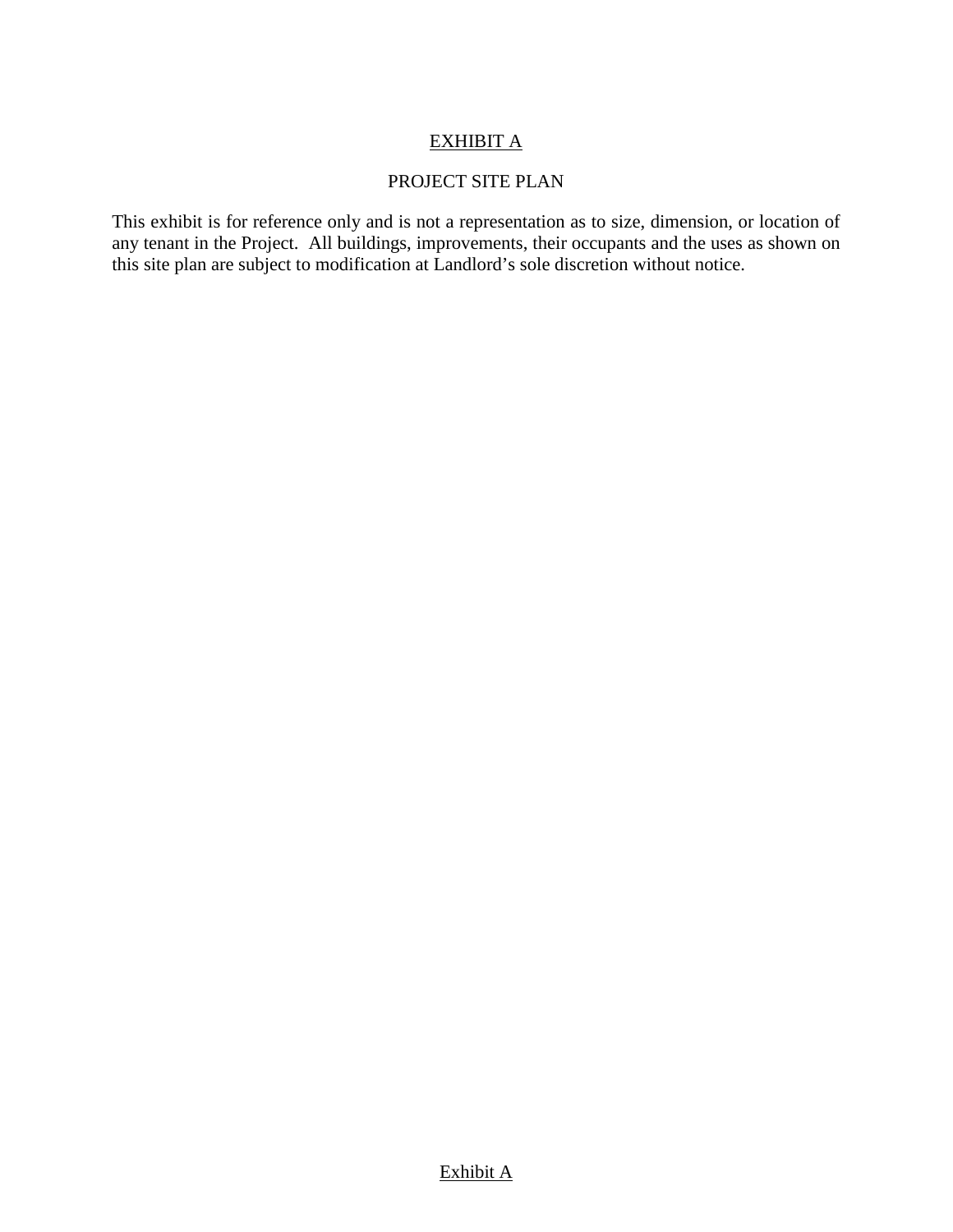# EXHIBIT B

# BUILDING AND PREMISES

Exhibit B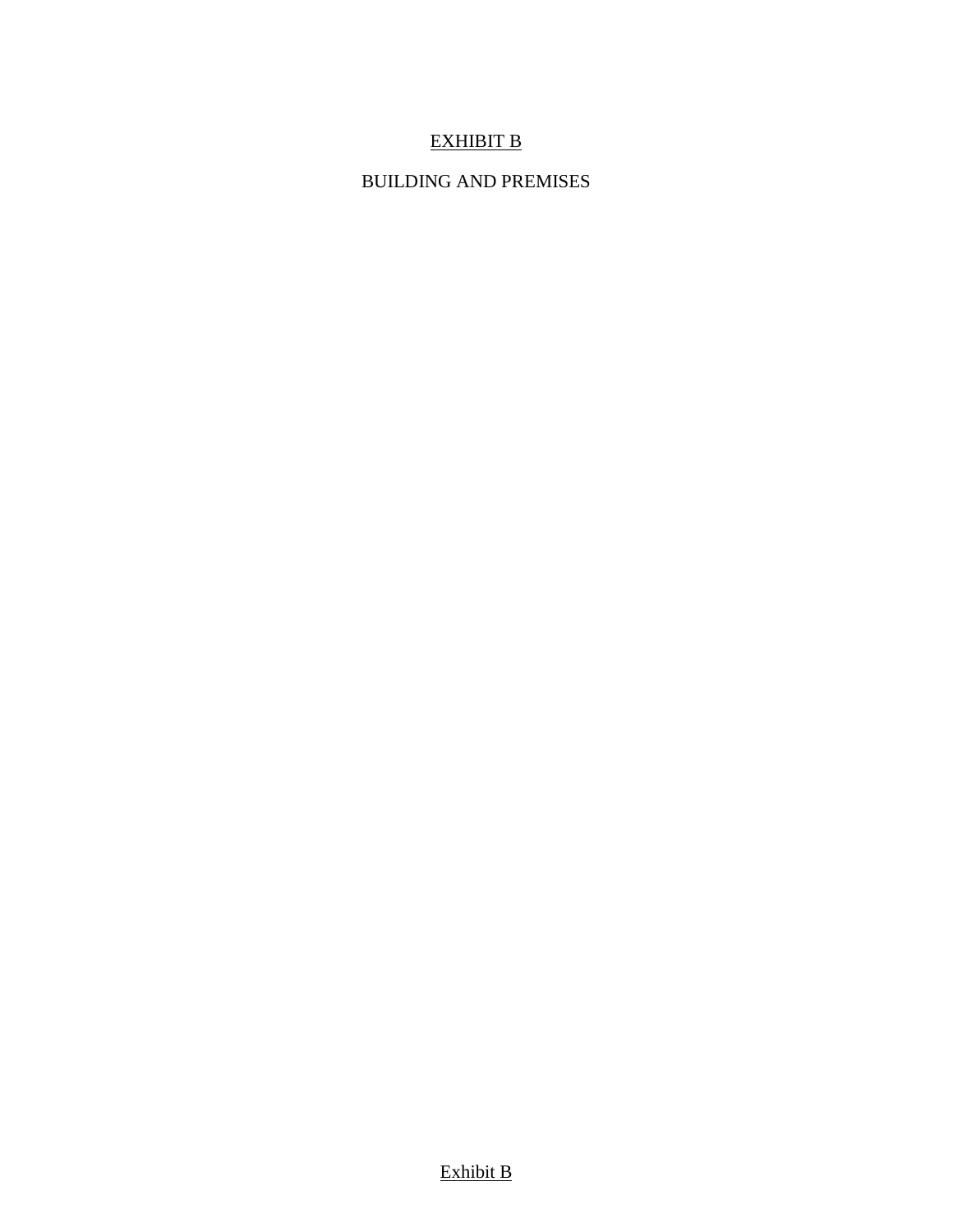### EXHIBIT C

#### CONSTRUCTION PROVISIONS

#### **[Highlighted language is replacement language and used for Restaurants only**

LANDLORD AGREES to complete the following in the Premises ("Landlord's Work"):

- **1. STOREFRONT:** Exterior storefronts shall include storefront door(s) with lock. All doors will be provided with closures and cylinder lock keys. The storefront shall be delivered in its "as-is" condition.
- **2. FLOOR:** As-is. Slab is already in place.
- **3. WALLS:** Demising walls to be metal studs shall be in gauge required to span floor to bottom of structure above.
- **4. HEATING, VENTILATING AND AIR CONDITIONING:** None. Tenant to provide.

#### **5. PLUMBING:**

(a) 1-1/2" domestic cold water line, with sub-meter at Landlord's discretion, stubbed within the Tenant space. This size restricts the Tenant to install "flush tank" type water closets with either conventional or pressure assist features ("flush valve" type water closets are not permitted). If Landlord determines in its sole and absolute discretion, Landlord may install a remote reading water submeter in a location within the Premises or the main utility room that can be easily read by Landlord.

(b) Access to existing 4" sanitary sewer within the Premises; connection by Tenant per Tenant's Plans as approved by Landlord.

(c) Landlord shall install a 4" grease line, to within the Premises, terminating into a common use grease trap located by Landlord in a Landlord approved location.

**6. FIRE PROTECTION:** As-is. Tenant shall make modifications as required to adjust heads to specific interior space requirements. If required by code, the Landlord shall install a fire alarm system for the shell space. Tenant shall make any necessary modifications as required to provide protection for the interior space modifications. Tenants are responsible for fire alarm compatible with shell design.

**7. ELECTRICAL:** Landlord shall provide empty conduits for electrical power lines extending from the main utility room into the Premises. Landlord shall provide a meter socket, as may be separately metered by Landlord's installation of an Emon Demon meter for purposes of spaces which are not separately metered, for a maximum service of 200  $\frac{1}{2}$  amps, 3 phase, 4 wire, 277/480 volts. Tenant shall provide all necessary cabling extending from the main utility room within the Landlord supplied conduits into the space and place

#### Exhibit C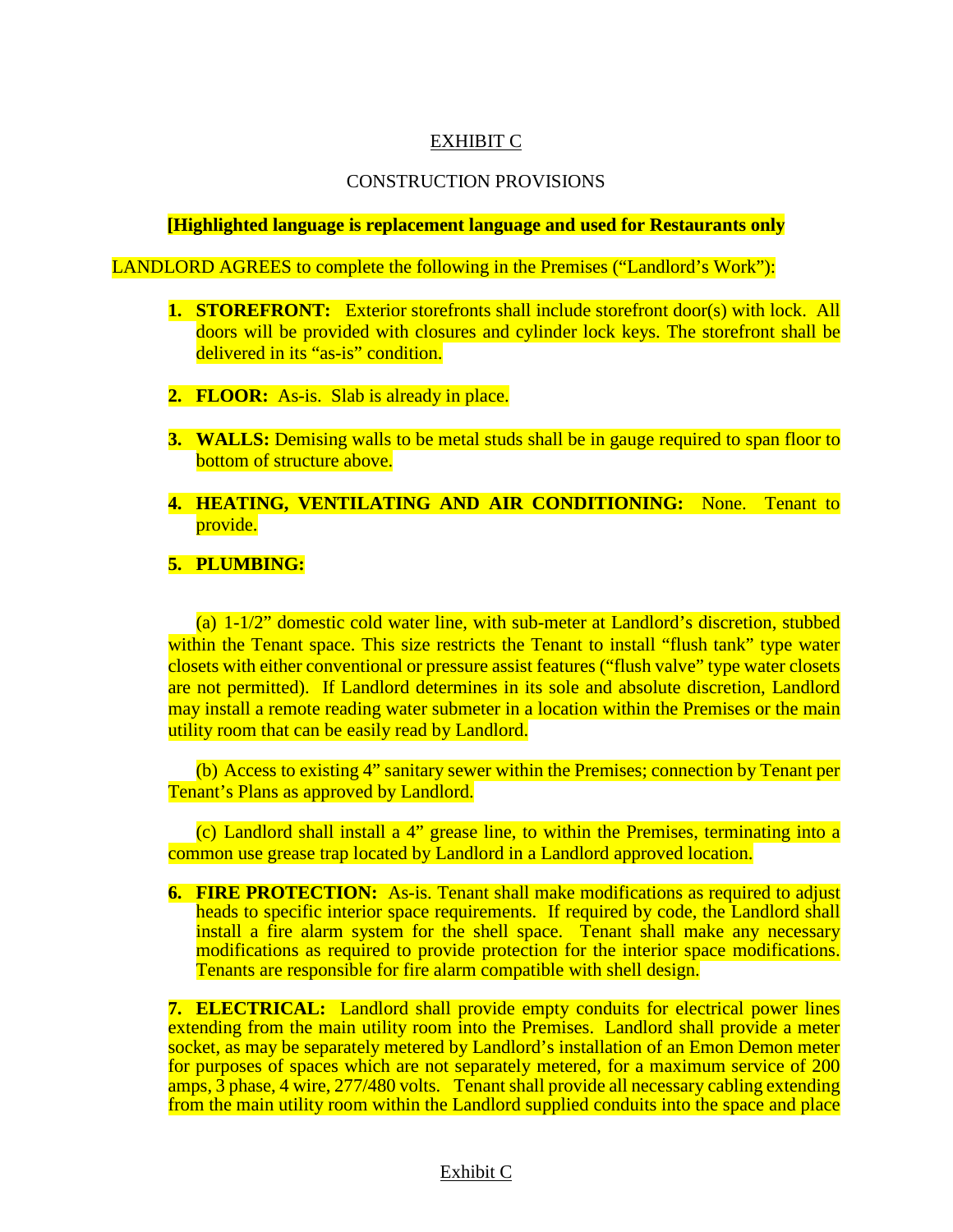Tenant's own electrical panel within the space. Tenant shall make arrangements with the local utility to provide an electrical meter for the space within the main utility room, at Tenant's sole cost and expense. Tenant shall be responsible for all electrical distribution within the Premises. Tenant shall be responsible for providing temporary power until such time that its meter is set. Tenant is responsible for timing of and cost of setting of meters.

- **8. FIRE ALARM:** If required by code, the Landlord shall install a fire alarm system for the shell space. Tenant shall make any necessary modifications as required to provide protection for the interior space modifications.
- **9. TRASH ENCLOSURE**: Landlord will provide a non-exclusive trash enclosure for the tenant and other occupants of the Building.
- **10. LANDSCAPING:** Landlord will be responsible for installation of all Landscaping and Hardscapes for the surrounding area of the space.
- **11. GAS:** Landlord will provide a 2½"natural gas line stubbed to the Premises). Notwithstanding the foregoing, should gas service be provided, it shall be at Tenant's sole cost and responsibility to procure its respective gas meter.
- **12. TELEPHONE/INTERNET:** Landlord shall provide an empty conduit and pull-string for telephone and internet from the main utility room to the boundary of the Premises per Landlord's plans. Landlord will provide the main telephone backboard for the building. Tenant shall be responsible for all telephone and internet cabling from the main telephone backboard into and throughout the Premises. Communication for data and phone is \_\_\_\_\_\_\_ provided by \_\_\_\_\_\_\_\_\_\_\_\_\_\_\_\_\_\_\_\_\_ with a max speed of 500/500. Cable is not available and is exempt from Landlord provisions.
- **13. MISCELLANEOUS**: Tenant shall arrange for all service including any assessments, connection or usage fee, hook-up, etc. all at Tenant's expense, except that the Landlord will be responsible for all base building connection charges.

TENANT AGREES to complete the Premises in the following manner ("Tenant's Work"):

- **1.** To contract for the construction of (and pay for) all work not set forth as part of Landlord's Work above and to also pay for any additional expenses (e.g., revisions to plans to architect, changes to Building occasioned by Tenant or governmental codes, etc.) not included as part of Landlord's original contract cost for said Building of which Tenant's Premises are a part.
- **2.** To provide fixtures for the Premises in a manner comparable with stores of a similar nature, including installation of all interior fixtures and appropriate floor covering and wall treatment.
- **3.** To provide, install, connect and maintain all signs at Tenant's expense prior to the Rent Commencement Date. Said sign plans shall be approved by Landlord prior to fabrication and installation and shall conform to the sign criteria of the Shopping Center provided by Landlord.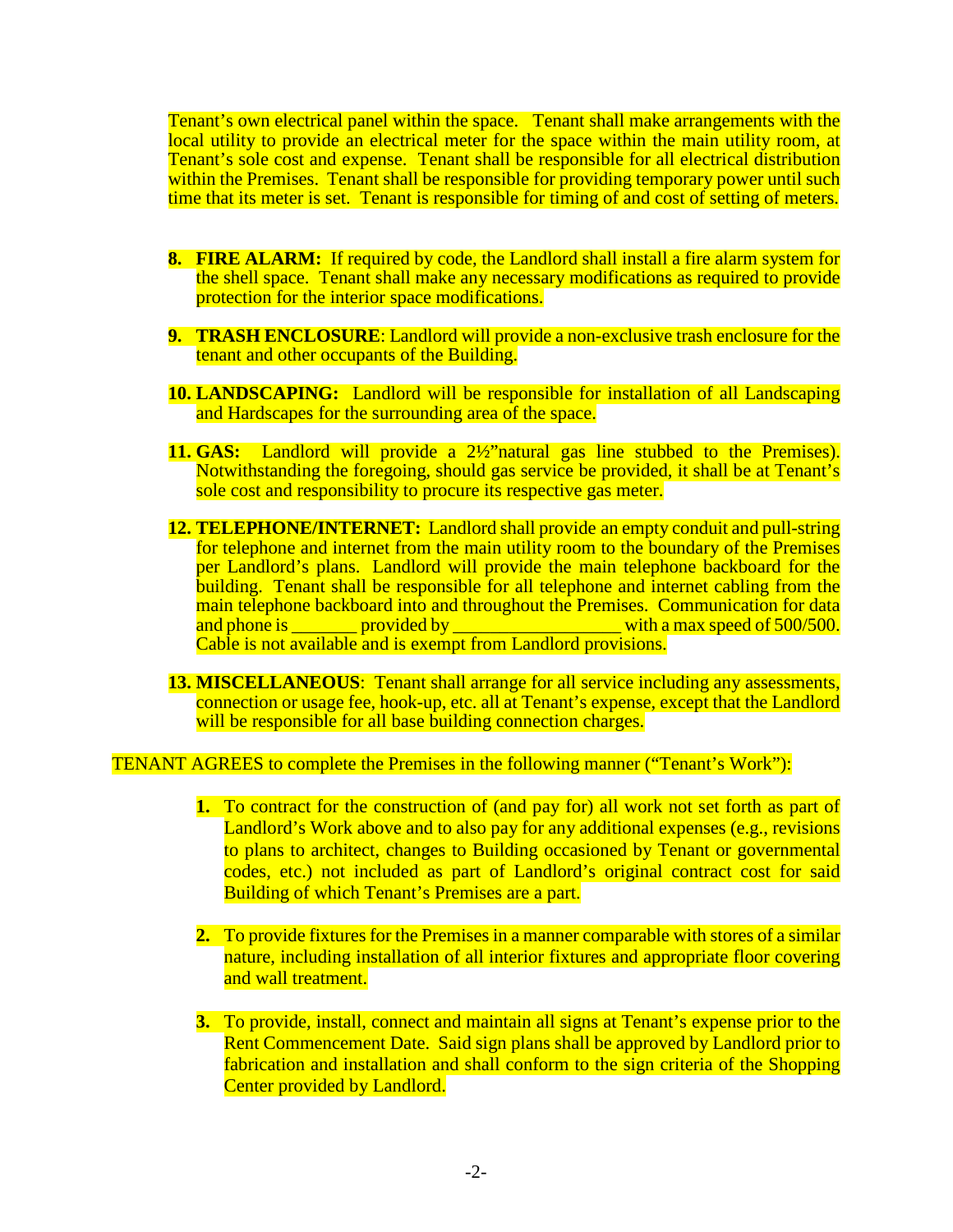- **4.** To meet all other requirements necessary to open said Premises for the business herein authorized.
- **5.** Plan approvals.
	- i. Landlord's Construction Drawings.
		- 1. *Preliminary Construction Drawings*. By no later than (date-tbd), Landlord will provide Tenant with a copy of the preliminary construction drawings for Landlord's Work (the "**Landlord's Preliminary Construction Drawings**"). Within ten (10) days after Tenant's receipt of the Landlord's Preliminary Construction Drawings, Tenant shall either approve or disapprove the same in writing (provided, however, that Tenant shall only have the right to disapprove the same to the extent that they are inconsistent with the specifications set forth in this Exhibit "C").
		- 2. *Final Construction Drawings*. Once Tenant has approved (or is deemed to have approved) the Landlord's Preliminary Construction Drawings, Landlord shall issue final construction drawings (the "**Landlord's Final Construction Drawings**"). Within ten (10) days after Tenant's receipt of the Landlord's Final Construction Drawings, Tenant shall either approve or disapprove the same in writing (provided, however, that Tenant shall only have the right to disapprove the same to the extent that they are inconsistent with the Landlord's Preliminary Construction Drawings).

## ii. Tenant's Plans and Drawings.

- 1. *Preliminary Plans*. Within forty-five (45) days after the receipt of Final Construction Drawings, Tenant shall submit its preliminary, schematic or design development level plans for Tenant's Work (the "**Tenant's Preliminary Plans**") to Landlord for review and approval. Within ten (10) days after Landlord's receipt of the Tenant's Preliminary Plans, Landlord shall either approve or disapprove the same in writing.
- 2. *Construction Drawings*. Within twenty (20) days after Tenant's receipt of Landlord's approval of the Tenant's Preliminary Plans, Tenant shall submit construction drawings and any other supplementary documents reasonably required by Landlord for the Tenant's Work (collectively, the "**Tenant's Construction Drawings**") to Landlord for Landlord's review and approval. The Tenant's Preliminary Plans and the Tenant's Construction Drawings shall be prepared in conformance with the Tenant's Design Criteria, as defined, described and illustrated in the Tenant Criteria Manual, dated July 2008, previously provided to Landlord. Within ten (10)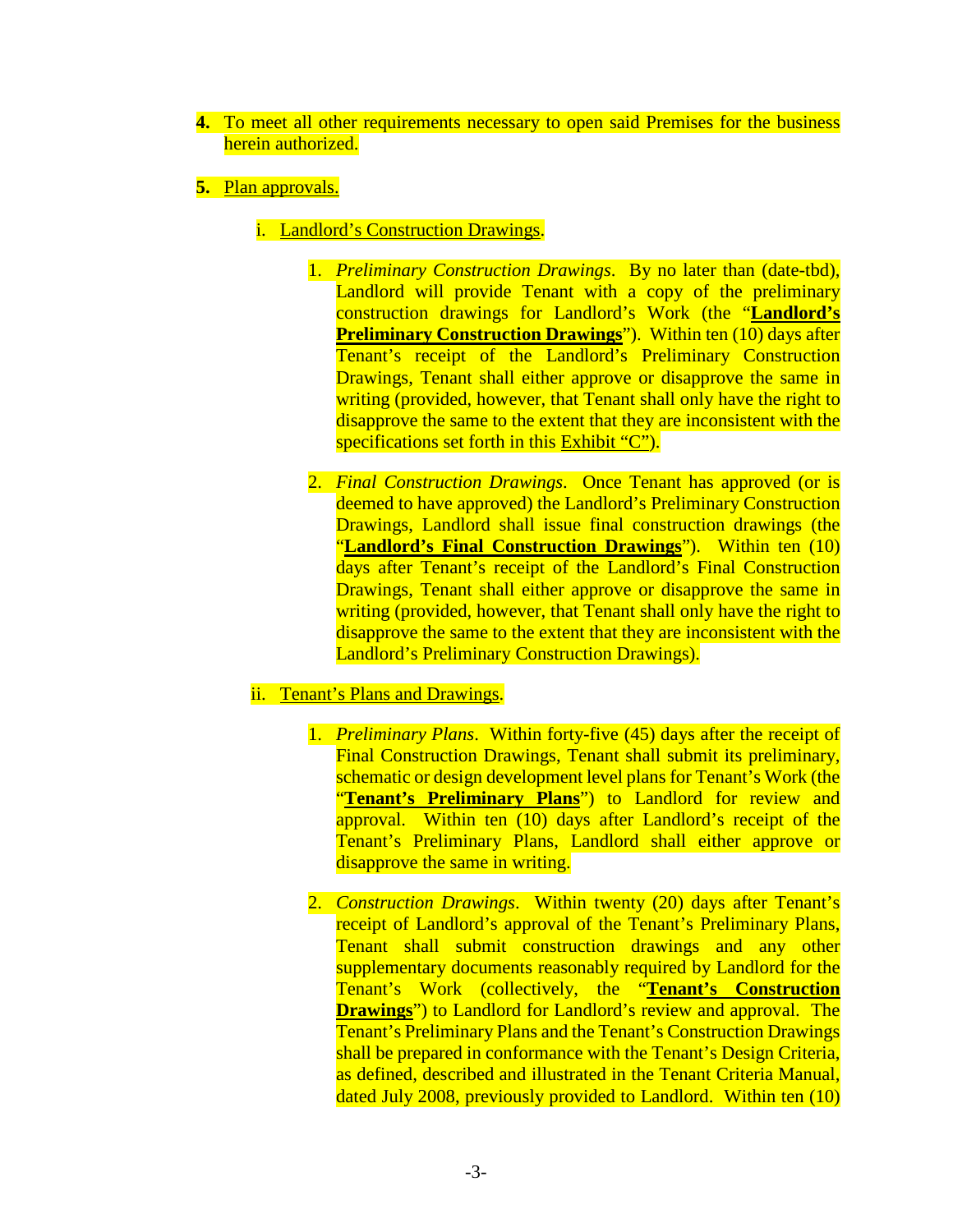days after Landlord's receipt of the Tenant's Construction Drawings, Landlord shall either approve or disapprove the Tenant's Construction Drawings in writing. Tenant shall not commence Tenant's Work until: (1) Landlord has completed Landlord's Work; and (2) Tenant has provided to Landlord a copy of its building permit.

- iii. Deemed Approval. Landlord's and Tenant's approvals as contemplated in subparagraphs (i) and (ii) above shall not be unreasonably withheld or conditioned. If Landlord or Tenant fails to approve or disapprove the applicable plans or drawings within the timeframes set forth in subparagraphs (i) and (ii) above, then the applicable plans or drawings shall be deemed approved by such party.
- **6.** Tenant agrees to execute a contract(s) for Tenant's Work (the "Contract") with contractors and subcontractors reasonably satisfactory to Landlord (collectively, the "Tenant's Contractors"). Prior to execution of the Contract, Tenant will provide a copy to Landlord for its review and approval. Landlord will review the Contract for compliance with the requirements of this Exhibit "C" (the "Requirements") within five (5) business days after receipt thereof and advise Tenant of any objections thereto. If Landlord objects to the Contract, Tenant will cause the same to be corrected, so that it is in compliance with the Requirements and resubmit the same to Landlord for approval. The parties will continue the procedure set forth above until Landlord's approval is obtained. Following such approval, Tenant will promptly commence and proceed diligently to complete Tenant's Work.
- **7.** Landlord has no obligation to Tenant or Tenant's Contractors in connection with Tenant's Work except as set forth herein.
- **8.** Tenant will cause Tenant's Contractors to: (i) cooperate with contractors employed by Landlord who are completing work anywhere in the Shopping Center ("Landlord's Contractors") so as to not interfere with Landlord's Contractors, (ii) conduct work so as not to unreasonably interfere with other tenants in the Shopping Center, (iii) reach agreement with Landlord or Landlord's Contractors as to the terms and conditions for hoisting, systems interfacing, and use of temporary utilities; and (iv) deliver to Landlord such evidence of compliance with the provisions of this paragraph as Landlord may reasonably request.
- **9.** Tenant assumes full responsibility for Tenant's Contractors' performance of all work including, without limitation, compliance with all Applicable Laws and for all Tenant's Contractors' property, equipment, materials, tools or machinery placed or stored in the Premises during the completion thereof. All such work is to be performed in a good and workmanlike manner consistent with first class standards. Tenant shall require its general contractor to place a refundable security deposit in the amount of Five Thousand and No/100 (\$5,000.00) with the Landlord. Such deposit shall be used only to repair any damage done by the Tenant's contractors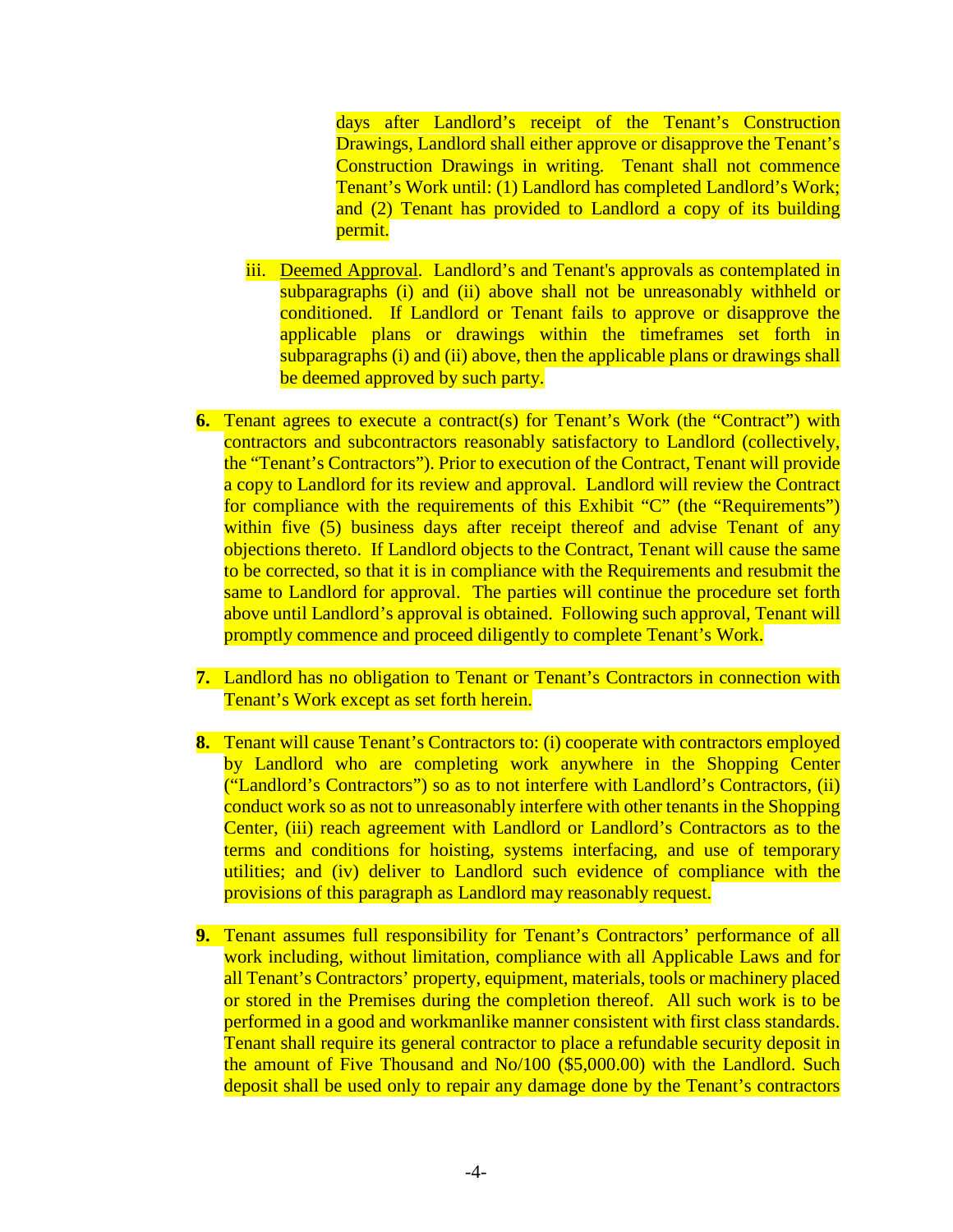to the Landlord's property, or, to complete any Landlord issued punch-list items not completed by Tenant.

- **10.** In the event Tenant's Work includes any work involving in any manner the roof, fire sprinkler and/or fire alarm, Tenant agrees to only use Landlord's Contractors for any such work, at Tenant's cost.
- **11.** Tenant will indemnify, defend and hold harmless Landlord, Landlord's mortgagee, Shopping Center and/or Building manager, and Landlord's Contractors from and against any and all liabilities, claims, demands, damages, expenses, fees (including, without limitation, attorney's fees), fines, penalties, suits, proceedings, actions and causes of action of any and every kind or nature arising out of, or resulting from the performance of Tenant's Work, including, but not limited to, mechanics' or other liens or claims (and all costs associated therewith). Notwithstanding the preceding and without diminishing Tenant's obligations set forth above, Landlord reserves the right to select its own counsel in defending any such lien, claim, action or proceeding, and Tenant shall immediately reimburse Landlord upon demand for all fees and expenses incurred in connection therewith. Tenant will also immediately repair or cause to be repaired at its expense all damage caused to the Premises and/or the Shopping Center by Tenant's Contractors. Further, Landlord shall have the right to post and maintain any notices of non-liability.
- **12.** Following construction of the Tenant's improvements, Tenant will submit PDF "As-Built" drawings, certified by the architect, to the Landlord for its records.
- **13.** Tenant shall require Tenant's Contractors to execute lien waivers acceptable to Landlord, as further described in the Tenant Criteria Handbook, contemporaneously with their receipt of payment, copies of which will be immediately delivered to Landlord.
- **14.** Tenant designates and authorizes \_\_\_\_\_\_\_\_\_\_\_\_\_\_\_\_\_\_\_\_, E-Mail: Phone #: to act for Tenant in connection with construction matters concerning this Exhibit C.
- **15.** Tenant designates and authorizes **and authorizes 15.** Tenant designates and authorizes Phone #: to act for Tenant in connection with architectural matters concerning this Exhibit C.
- **16.** Landlord designates and authorizes \_\_\_\_\_\_\_ and \_\_\_\_\_\_\_\_ to act for Landlord in connection with matters concerning this Exhibit C.
- **17.** All notices required hereunder will be in writing in accordance with the terms and provisions for notices set forth in the Lease.
- 18. Capitalized terms used but not defined herein shall have the respective meanings assigned to them in the Lease.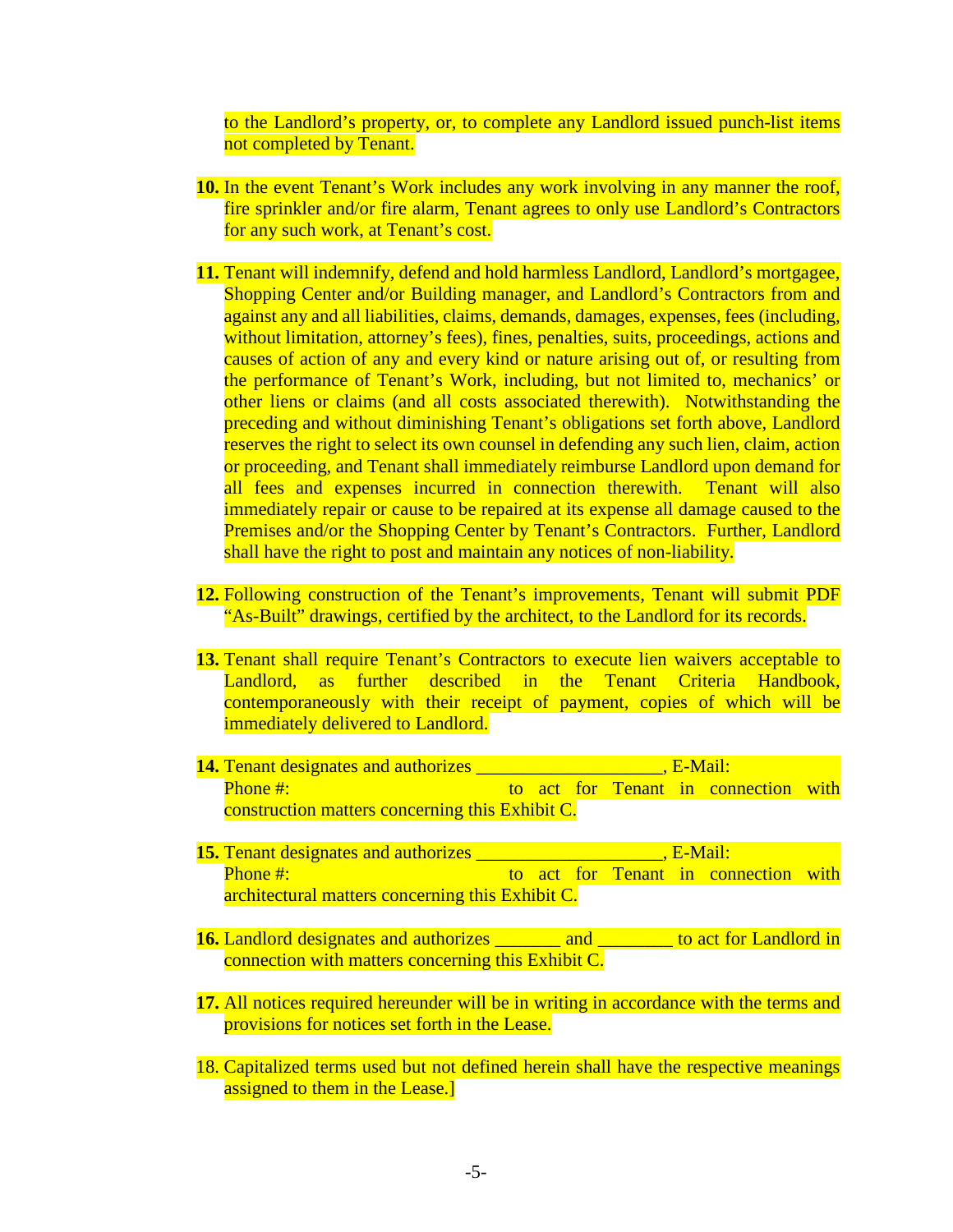The capitalized terms used and not otherwise defined herein shall have the same definitions as set forth in the Lease. The provisions of this Exhibit shall supersede any inconsistent or conflicting provisions of the Lease.

2. LANDLORD'S WORK. Except as herein provided, the Premises are leased to Tenant on an "as-is" basis. The Premises shall be delivered by Landlord to Tenant in Standard Shell Condition, as defined below. The cost and installation of all other improvements to the Premises shall be the sole responsibility of Tenant. If an improvement or work to be done is not specifically identified below as part of the Standard Shell Condition, then Tenant, not Landlord, is solely responsible for the same and the definition of Standard Shell Condition shall be construed in favor of Landlord to specifically limit the improvements to be constructed or installed by Landlord. Without limiting any provision in this Lease, upon the delivery of the Premises in Standard Shell Condition to Tenant, or upon the commencement of Tenant's Work, Tenant shall be deemed to have accepted the Premises in "as is" condition.

For purposes of this Lease, the "Standard Shell Condition" of the Premises shall be as follows:

- 1. Building shell. Landlord shall provide the structural frame of the building, exterior walls, roof structures and membrane, concrete slab, glass storefront and front entrances. Exterior storefronts shall include storefront door(s) with lock. All doors will be provided with closures and cylinder lock keys. The storefront shall be delivered in its "as is" condition.
- 2. Demising Walls. Interior demising walls between tenants shall be metal studs. All demising walls shall be minimum 6" metal studs in gauge to span floor to structure above. Tenant to install 5/8" GWB full height on existing metal studs and shall install 6" sound batt insulation within wall cavity Tenant to provide all finishes including taping and sanding (if required) on these walls. Optional plywood or steel mesh is allowed at no additional cost to Landlord.
- 3. Fire Protection. As-is. Tenant shall make modifications as required to adjust heads to specific interior space requirements. If required by code, the Landlord shall install a fire alarm system for the shell space. Tenant shall make any necessary modifications as required to provide protection for the interior space modifications. Tenant is responsible for fire alarm compatible with shell design.
- 4. HVAC. Landlord shall provide refrigerated air conditioning per Landlord's building design, adequate for a typical retail business at a standard rate of one (1) ton for each 300 sf of interior space. Landlord shall place the electrical (or gas, if applicable, in Landlord's sole discretion) air conditioning unit(s) with duct main only and provide conduit penetration through roof membrane, Tenant to supply power, disconnect switch, controls and all interior ducting.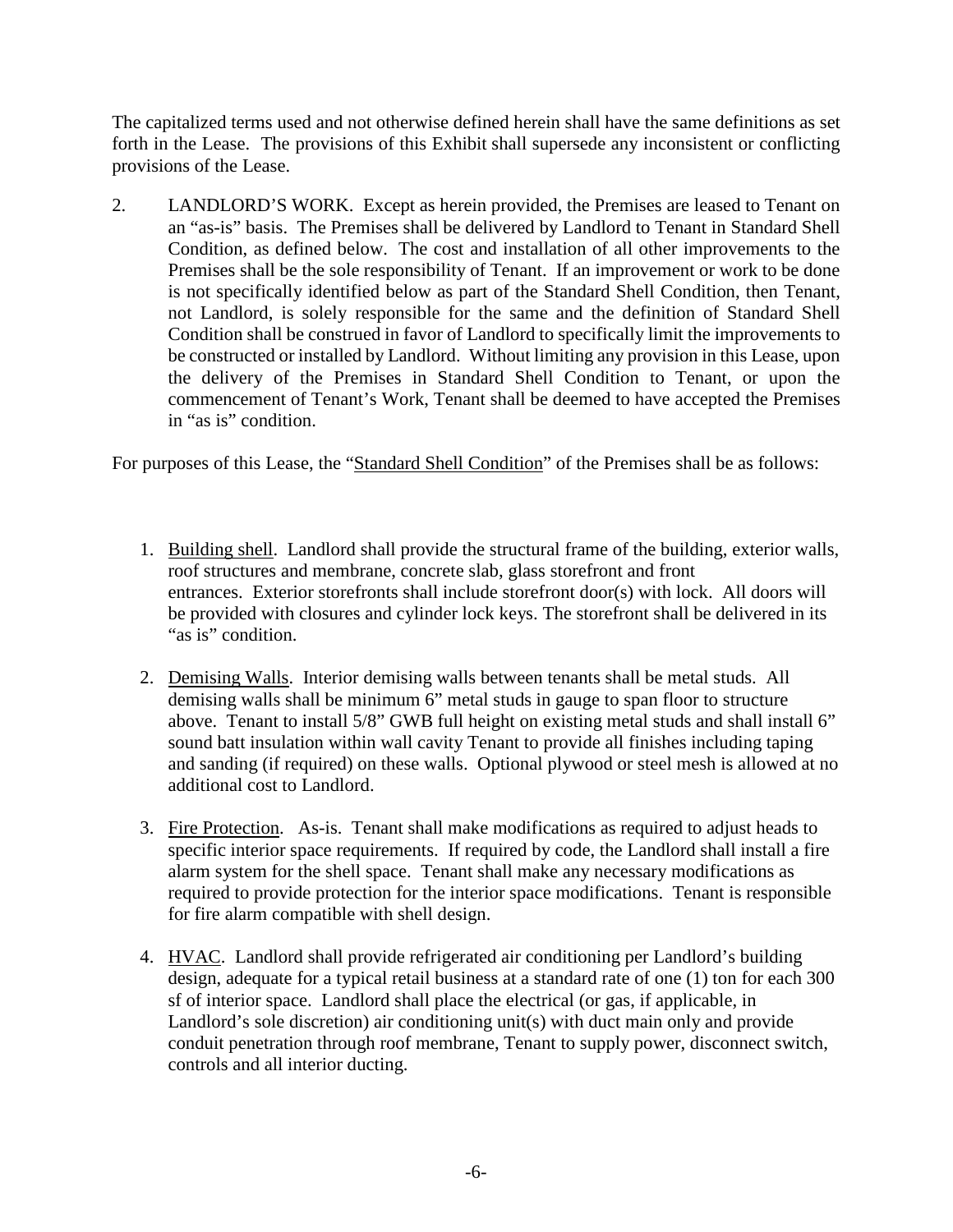- 5. Water and Sewer. Landlord shall provide 4" minimum sewer line and a 1" minimum water line to the Premises to be confirmed pursuant to Landlord's as-built plans. If Landlord determines, in its sole and absolute discretion, Landlord may install a remote reading water submeter in a location within the Premises or the main utility room that can be easily read by Landlord. Should Tenant require a grease trap interceptor, Tenant shall install an appropriately sized grease trap interceptor to the Premises in a Landlord approved location.
- 6. Electrical Service Main: Landlord shall provide empty conduits for electrical power lines extending from the main utility room into the Premises. Landlord shall provide a meter socket, as may be separately metered by Landlord's installation of an Emon Demon meter, for a maximum service of 200 amps, 3 phase, 4 wire, 277/480 volts. Tenant shall provide all necessary cabling extending from the main utility room within the Landlord supplied conduits into the space and place Tenant's own electrical panel within the space. Tenant shall make arrangements with the local utility to provide an electrical meter for the space within the main utility room, at Tenant's sole cost and expense.
- 7. Electrical Service Distribution: Tenant shall be responsible for all electrical distribution within the Premises. Tenant shall be responsible for providing temporary power until such time that Tenant's meter is set. Tenant shall be responsible for the timing of and cost for setting of the meter.
- 8. Lighting Fixtures: Not included within the Premises. Tenant shall provide breaker/circuiting to exterior lighting other than that indicated to Landlord house panel.
- 9. Telephone / Internet: Landlord shall provide an empty conduit and pull-string for telephone and internet from the main utility room to the boundary of the Premises per Landlord's plans. Landlord will provide the main telephone backboard for the building. Tenant shall be responsible for all telephone and internet cabling from the main telephone backboard into and throughout the demised space. Cable is not available.
- 10. Gas service: No gas service provided (unless otherwise determined by Landlord in Landlord's sole discretion); all mechanical services provided are electric.
- 11. Miscellaneous. Landlord shall provide an address sign and trash enclosure as depicted on the Site Plan. Tenant shall arrange for all service including any assessments, connection or usage fee, hook-up, etc. all at Tenant's expense, except that the landlord will be responsible for all base building connection charges.

## 3. TENANT'S WORK

"Tenant's Work" as used in this Lease, shall mean all work, other than Landlord's Work specified in Section 1 of this Exhibit C, which shall be necessary to complete the Premises to a finished condition from which business can be conducted. Tenant will be required to build Tenant's most current design prototype in a good and workmanlike manner, consistent with Tenant's flagship or "A" level stores, in accordance with this Exhibit C, the provisions of the Lease, the Project's architectural standards, and all federal, state and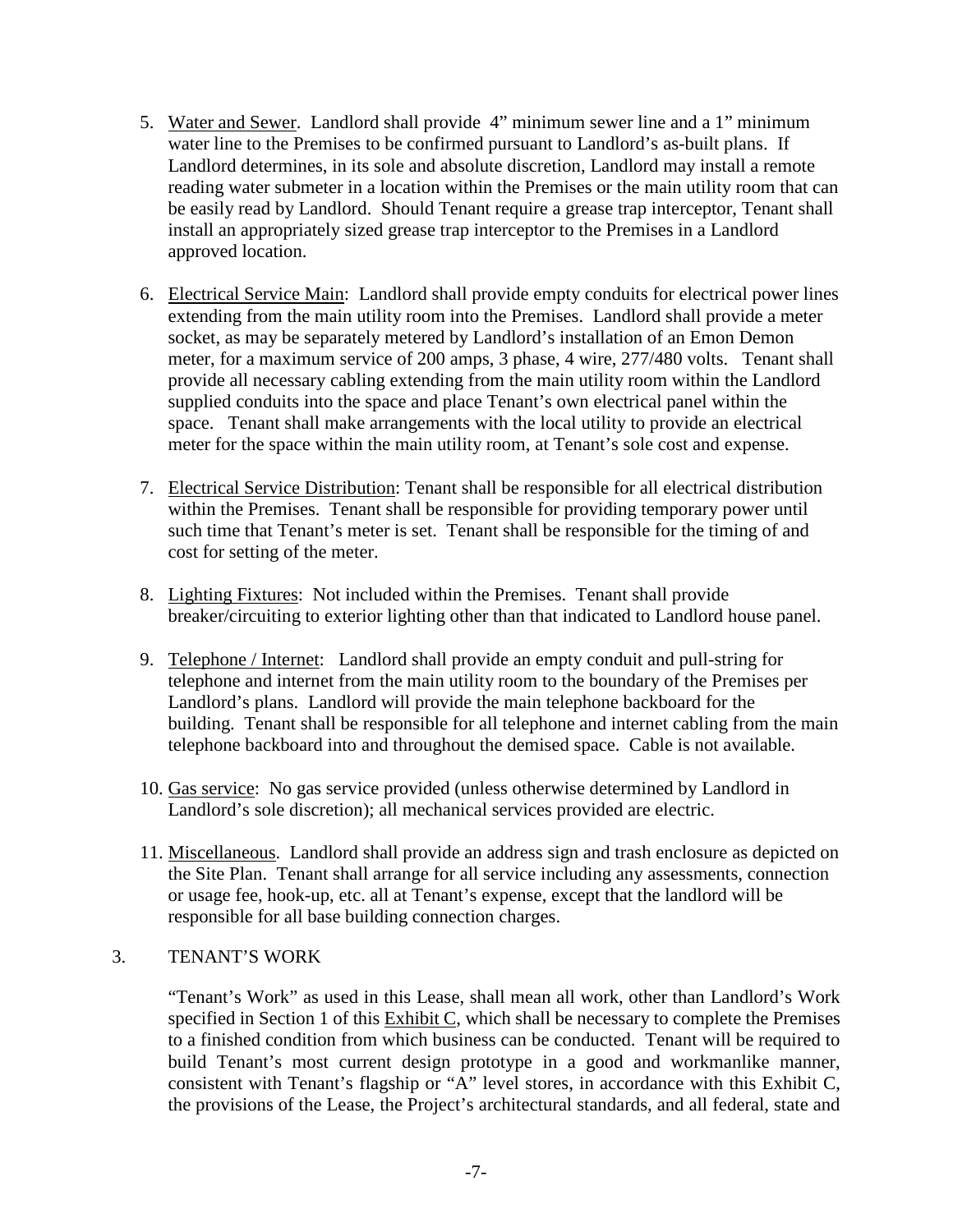local codes. Tenant acknowledges receipt of a space outline plan for the Premises and the Tenant Sign Program adopted by Landlord for the Dana Point Harbor retail project. All of Tenant's Work shall be performed in accordance with the provisions of the "Final Working Drawings" (as hereinafter described) for Tenant's Work. Tenant shall perform or cause to be performed Tenant's Work at Tenant's expense.

Tenant's Work shall include, but not be limited to, the following:

- 1. To contract for the construction of (and pay for) all work not set forth as part of Landlord's Work above and to also pay for any additional expenses (e.g., revisions to plans to architect, changes to building occasioned by Tenant or Applicable Laws, etc.) not included as part of Landlord's original contract cost for said Building of which Tenant's Premises are a part.
- 2. To provide fixtures for the Premises in a manner comparable with stores of a similar nature, including installation of all interior fixtures and appropriate floor covering and wall treatment.
- 3. To provide, install, connect and maintain all signs at Tenant's expense prior to the Rent Commencement Date. Said sign plans shall be reasonably approved by Landlord prior to fabrication and installation of signs and shall conform to the sign criteria set forth in Landlord's Project Sign Program.
- 4. To meet all other requirements necessary to open said Premises for the business herein authorized.

| (a) | Floors:     | Tenant shall provide all floor coverings in the Premises.<br>Floor and/or wall penetrations may require prior review<br>and x-rays, the cost of which shall be borne by Tenant. No<br>penetrations into or through any shelf building walls,<br>floors and/or structural grade beams shall be made without<br>Landlord's prior written approval. All floor slab and shell<br>building wall reinstatement work must be performed by<br>Tenant in strict accordance with Landlord's specifications. |
|-----|-------------|---------------------------------------------------------------------------------------------------------------------------------------------------------------------------------------------------------------------------------------------------------------------------------------------------------------------------------------------------------------------------------------------------------------------------------------------------------------------------------------------------|
| (b) | Walls:      | Tenant is to provide all interior partitions and wall<br>coverings in the Premises.                                                                                                                                                                                                                                                                                                                                                                                                               |
| (c) | Ceiling:    | Penetrations through and/or attachments to roof structure<br>must have prior written approval from Landlord and<br>comply with all of Landlord's roof specifications and<br>installation procedures.                                                                                                                                                                                                                                                                                              |
| (d) | Electrical: | Any additional electrical work shall be at Tenant's cost,<br>and shall not be performed without Landlord's prior<br>written approval.                                                                                                                                                                                                                                                                                                                                                             |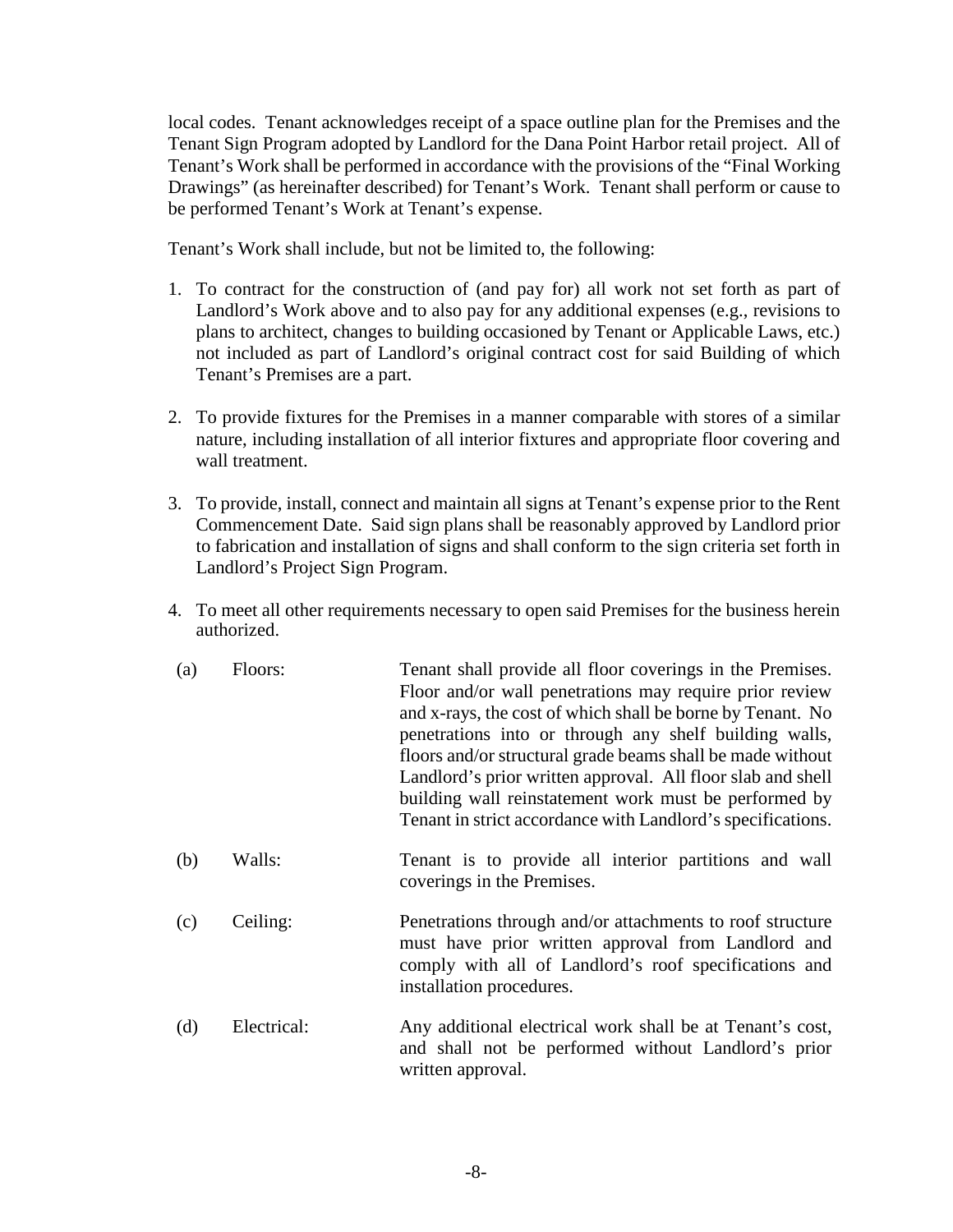- (e) Plumbing: No penetrations of the foundation shall be made for plumbing lines without Landlord's prior written approval.
- (f) Signs: Tenant shall provide signs in accordance with the Tenant Sign Program, including all structural modifications, electrical connections to Landlord provided J-box, attachment to Landlord's building and all patching, sealing and repainting. Tenant shall provide appropriate access and/or temporary catwalks for Tenant's sign installation.
- (g) Service/Fire Exit Doors: If required by Applicable Laws (including code requirements and/or changes or additions to Landlord's Work triggered by Tenant's use or exiting requirements, or Tenant's interior floor plan layout), Tenant shall provide additional service doors and/or fire exit doors which shall conform with Landlord's requirements and state and local codes.
- (h) Code-Related Items: Tenant shall be responsible for complying with any code requirements applicable to its type of business or its operation in the Premises, including code requirements and/or changes or additions to Landlord's Work triggered by Tenant's use or exiting requirements or Tenant's interior floor plan layout
- (i) Fire Alarm System: If Tenant is required or desires to have a fire alarm monitoring system or life safety system, Tenant shall be responsible for all hook-ups and connections to Landlord's fire alarm monitoring and life-safety systems, including the installation of designated phone lines and monitoring equipment, as required by Landlord, Landlord's designated fire alarm contractor and state and local codes.
- (j) Compactors: For restaurant premises only, Tenant shall provide within Tenant's Premises wet/dry trash compactor(s) with capacity adequate to service Tenant's daily trash output. Any required floor mat wash down area shall be contained within the Premises. Wet trash or debris generated from the preparation of food or general restaurant operations, must be stored in sealed containers within Tenant's Premises and disposed of in accordance with Landlord, waste disposal and sewer district requirements.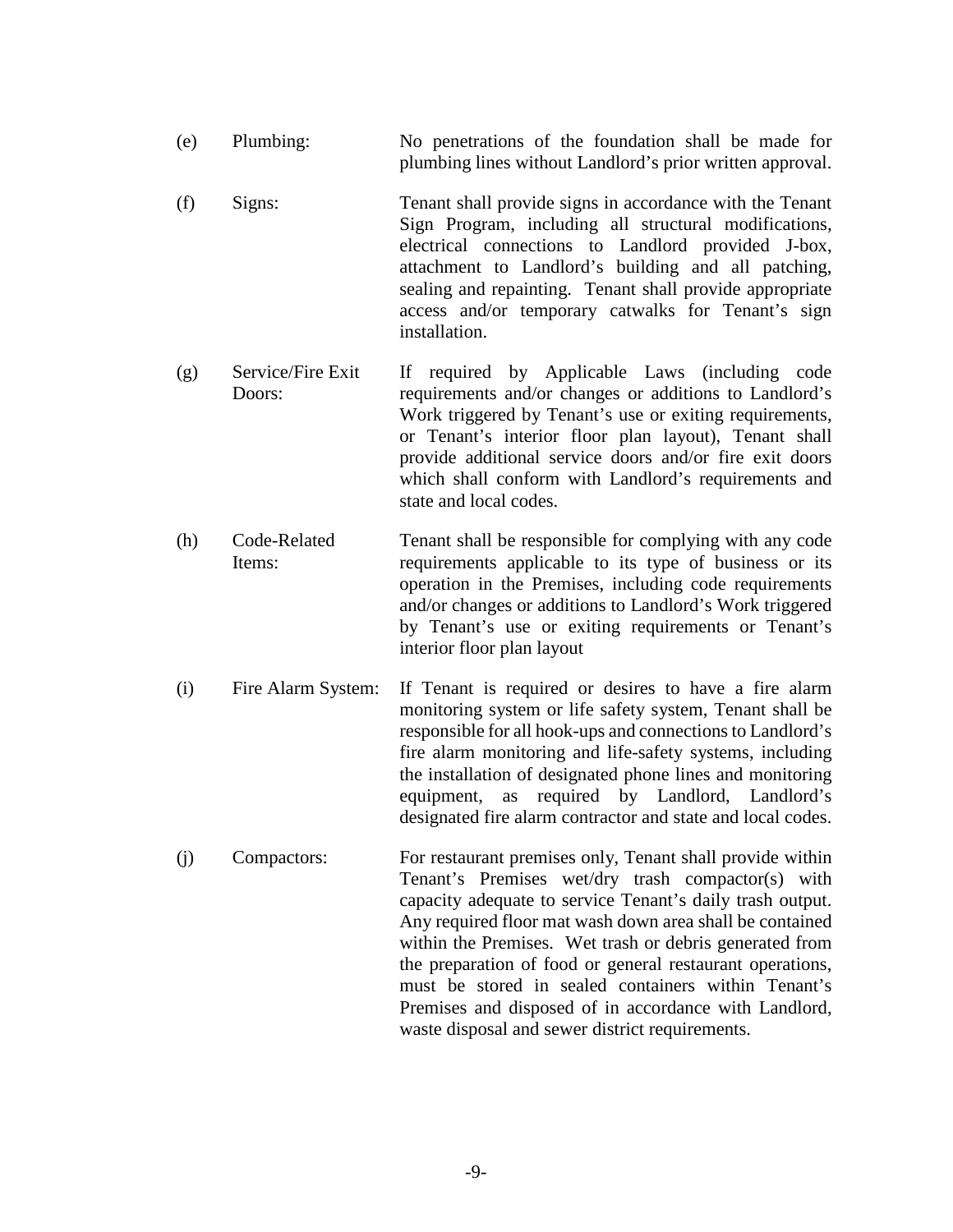| (k) | Exhaust and | For restaurant premises only, Tenant's kitchen exhaust       |
|-----|-------------|--------------------------------------------------------------|
|     | Makeup Air  | and make up air duct systems must be constructed in fire     |
|     | Systems:    | rated shaft enclosures in accordance with all governmental   |
|     |             | and local code requirements. Any proposed shaft              |
|     |             | enclosures penetrating adjacent tenant or Common Area        |
|     |             | spaces, either above or next to the Premises, are subject to |
|     |             | Landlord's prior written approval of Tenant's detailed       |
|     |             | plans and equipment specifications for such penetrating      |
|     |             | shaft enclosures. At Landlord's option, Landlord may         |
|     |             | designate dedicated shaft locations for Tenant's exhaust     |
|     |             | and make up air systems. Tenant shall be responsible for     |
|     |             | bringing all necessary ductwork and fire rated enclosures    |
|     |             | for its equipment to the designated shaft location, as well  |
|     |             | as completing its ductwork and the shaft enclosure at the    |
|     |             | designated location.                                         |
|     |             |                                                              |

- (l) Rooftop Equipment: For restaurant premises only, Landlord, at its option, may allow Tenant to install additional rooftop mechanical and/or kitchen equipment on the roof area above the Premises, subject to Landlord's prior written approval of Tenant's detailed plans and equipment specifications (which approval may be given or withheld in Landlord's sole discretion). Any rooftop penetrations and/or roof repairs required shall be made using Landlord's designated subcontractor and complying with all of Landlord's roof specifications. Tenant must engage Landlord's roofing consultant for all Tenant roof penetrations. Any necessary roof structure modifications to accommodate Tenant's rooftop equipment will be performed by Landlord, with all associated engineering and construction costs being at Tenant's expense (which costs shall be paid by Tenant within thirty (30) days following Tenant's receipt from Landlord of reasonable evidence of such costs). The location of Tenant's rooftop equipment will be subject to Landlord's requirements for equipment screening and kitchen exhaust air purification systems, as deemed necessary in Landlord's sole discretion.
- (m) Outdoor Dining Areas: For restaurant premises only, if Tenant's Premises includes the use of an Outdoor Dining Area, Tenant may at Tenant's sole cost and expense, install heaters with Landlord's prior written approval. Such heaters shall be connected to Landlord's provided point of connection (POC), all in compliance with Landlord's criteria. All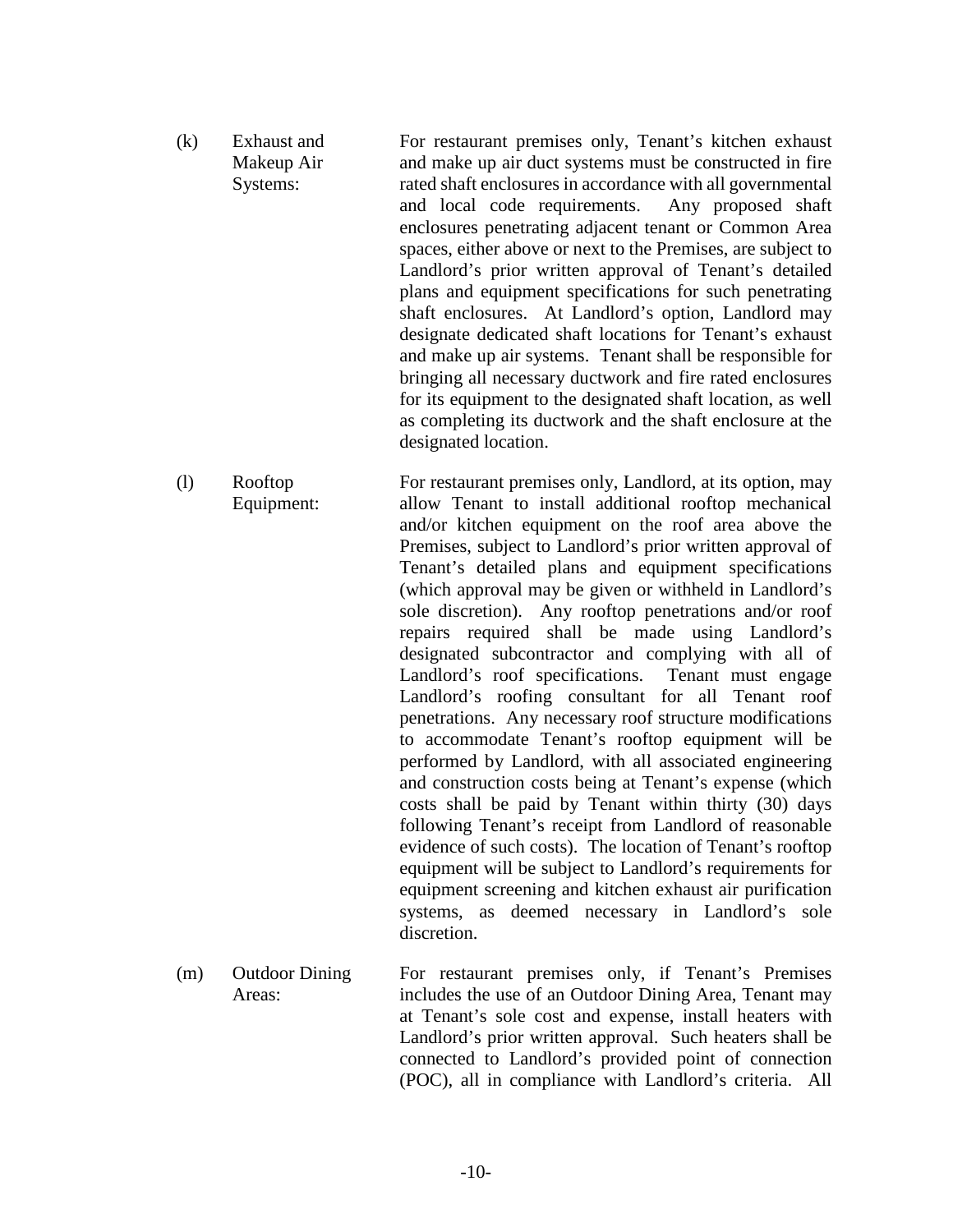work shall be performed using Landlord's approved contractor.

# 4. DESIGN APPROVAL PROCEDURE

- (a) Preliminary Drawings:
	- (i) Due to the special nature of the Project, prior to preparing any drawings, Tenant's architect shall perform a field inspection of the conditions onsite and in and around the Premises prior to submittal of the "Preliminary Drawings" (as hereinafter defined).
	- (ii) Within sixty (60) days following written notice from Landlord, Tenant shall submit to Landlord's representative three (3) sets of blueline prints and one (1) set of reproducible prints showing intended design character and finishes of the Premises ("Preliminary Drawings").
	- (iii) Preliminary Drawings shall include the following:
		- (1) Key plan showing location of the Premises within the Project.
		- (2) Preliminary floor and reflected ceiling plans (scale  $1/4$ " =  $1^{\circ}$ -0") indicating interior design concept.
		- (3) Typical interior elevations (scale  $1/4$ " = 1'-0").
		- (4) Storefront elevation and section, including any graphics, lighting and signage and indicating all materials and finishes (scale  $1/4$ " = 1'-0"). Elevations shall be rendered in color. Elevations should include existing context (i.e., partial elevations of retail spaces) and should be drawn full height to top of building.
		- (5) Preliminary finish schedule including all colors and materials to be used.
		- (6) All exterior signage is considered integral to the design and is required to be submitted with preliminary elevations.
	- (iv) Within fifteen (15) days after receipt of the Preliminary Drawings, Landlord's representative will return to Tenant's architect/designer one (1) set of prints of the Preliminary Drawings with any required modifications or with approval. If Tenant wishes to take exception to any required modifications, Tenant may do so only by written notice received by Landlord within ten (10) days from the date of receipt by Tenant's architect/designer of the required modifications. Unless exception is so taken, it will be deemed that all comments are acceptable to and approved by Tenant.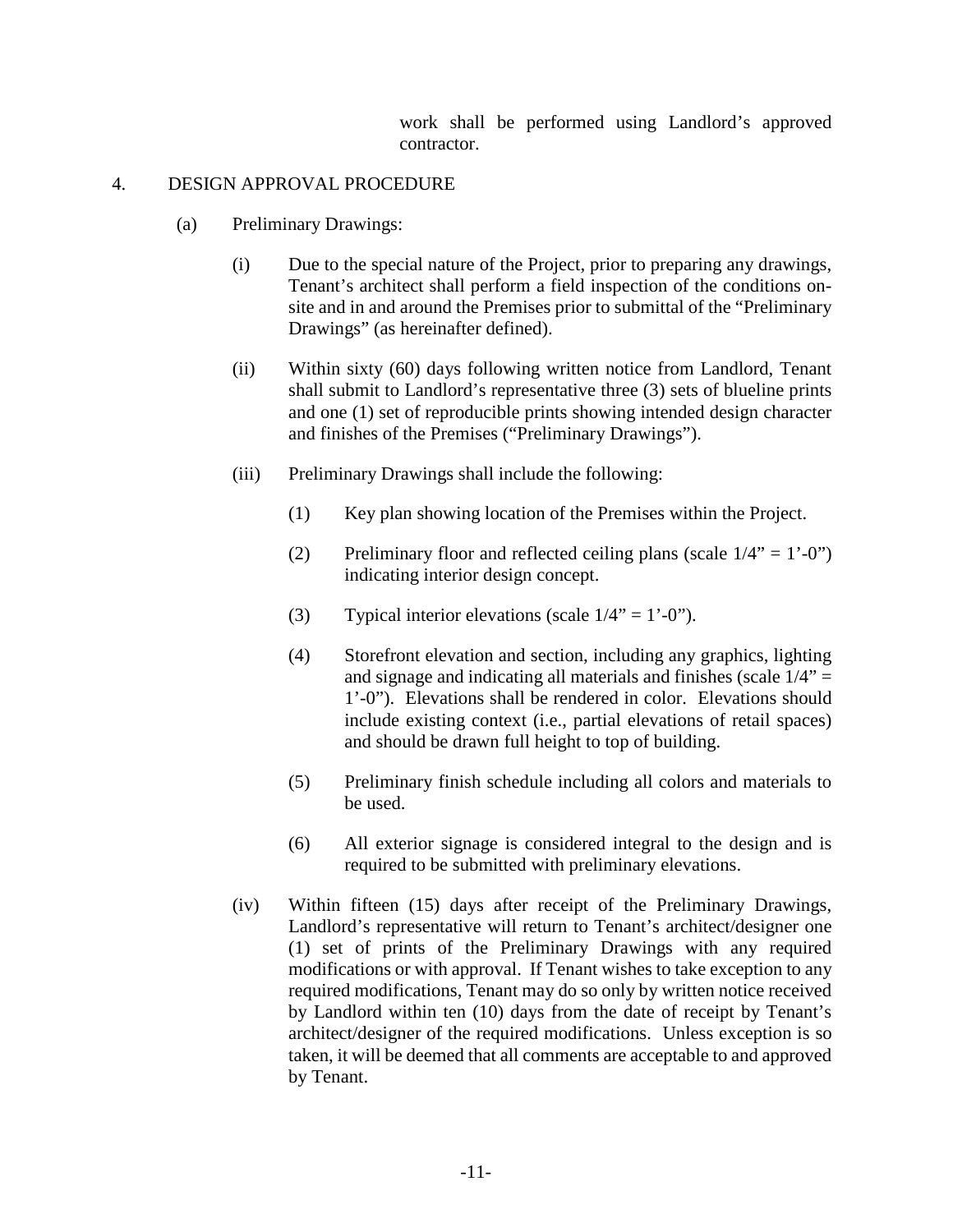- (v) If the Preliminary Drawings are returned to Tenant with required modifications and Tenant does not take (or is deemed not to have taken) exception to such modifications as provided above, the Preliminary Drawings must be revised and resubmitted to Landlord for approval within thirty (30) days of their receipt by Tenant's architect/designer.
- (vi) If Tenant properly takes exception to any required modifications as provided above, Landlord will discuss the objections with Tenant and will work with Tenant to achieve Final Working Drawings that are acceptable to Landlord. If Tenant and Landlord are unable to agree on Preliminary Drawings, Landlord may terminate this Lease.
- (vii) If the Preliminary Drawings are returned "Approved as Noted" and Tenant does not take exception, Tenant's architect shall incorporate Landlord's modifications into the Final Working Drawings.
- (b) Final Working Drawings:
	- (i) Tenant must engage an architect licensed in the State of California for the purpose of preparing the Final Working Drawings. Final Working Drawings must adhere to the Preliminary Drawings as approved by Landlord.
	- (ii) Final Working Drawings shall be prepared in a CADD reproducible format and shall include, but not be limited to, the following:
		- (1) Key plan showing location of the Premises within the Project.
		- (2) Floor plans (scale  $1/4$ " = 1'-0") indicating storefront construction materials, colors and finishes as well as sliding door track location (if required), location of partitions and type of construction, placement of merchandising fixtures and toilet room locations indicating placement of plumbing and fixtures.
		- (3) Storefront elevation and section, including any graphics, lighting and signage. Indicate all materials and finishes (scale  $1/4$ " =  $1^{\prime}$ -0").
		- (4) Interior elevations, sections and details sufficient for construction (scale  $1/4$ " = 1'-0").
		- (5) Complete interior finish schedule.
		- (6) Samples and color chips of the actual materials or charts firmly attached to illustration boards and clearly labeled.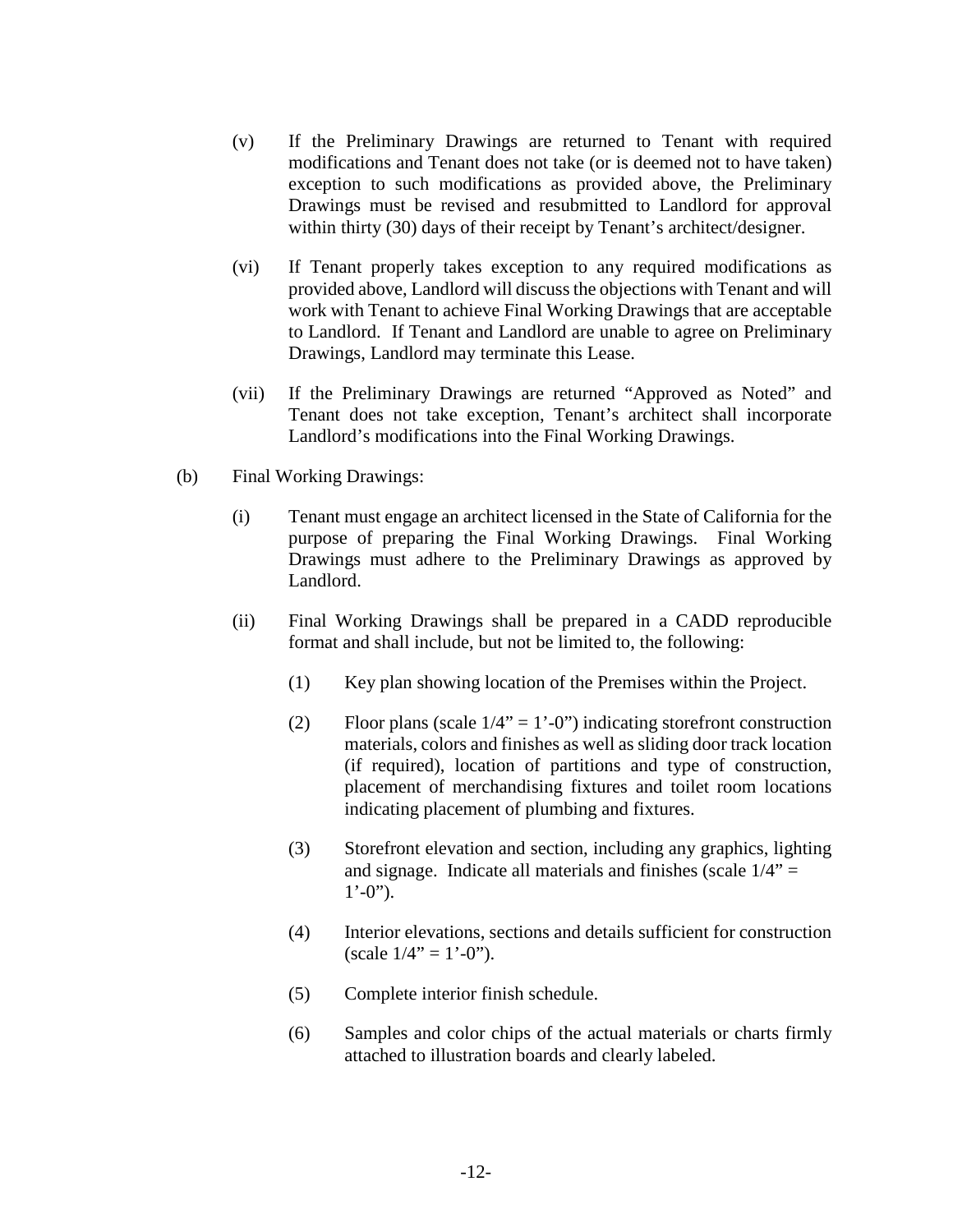- (7) Sign details (scale  $1-1/2$ " = 1'-0"), indicating elevation and section views, letter style and size, all colors and materials, methods of illustration, color of illuminate and voltage requirements.
- (8) Electrical and/or mechanical drawings must indicate total connected electrical loads and panel schedules, AC cooling requirements, water service capacity requirements and natural gas service requirements (if needed). Mechanical plans must indicate the operating weights and locations of any additional Tenant provided rooftop mechanical equipment.
- (9) Specifications not shown on drawings should be submitted on  $6-1/2$ " x 11" paper, four sets.
- (10) Landlord reserves the right to require mock-ups of any materials, finishes, colors, special signs or lighting.
- (iii) The Final Working Drawings must be submitted in the form of one (1) set of reproducible prints and three (3) sets of black or blue line prints to Landlord's representative for approval within thirty (30) days from Landlord's approval of the Preliminary Drawings. Final Working Drawings with incomplete or inadequate information or dimensional discrepancies will be rejected.
- (iv) Within fifteen (15) days after receipt of the Final Working Drawings, Landlord's representative will return to Tenant's architect/designer one (1) set of prints of the Final Working Drawings with any required modifications or with approval. If Tenant wishes to take exception to any required modifications, Tenant may do so only by written notice received by Landlord within ten (10) days from the date of receipt by Tenant's architect/designer of the required modifications. Unless exception is so taken, it will be deemed that all comments are acceptable to and approved by Tenant.
- (v) If the Final Working Drawings are returned to Tenant with comments and Tenant does not take exception to the comments as provided above, the Final Working Drawings must be revised and resubmitted to Landlord for approval within fifteen (15) days of their receipt by Tenant's architect/designer.
- (vi) If Tenant properly takes exception to any required modifications as provided above, Landlord will discuss the objections with Tenant and will work with Tenant to achieve Final Working Drawings that are acceptable to Landlord. If Tenant and Landlord are unable to agree on Final Working Drawings, Landlord may terminate this Lease.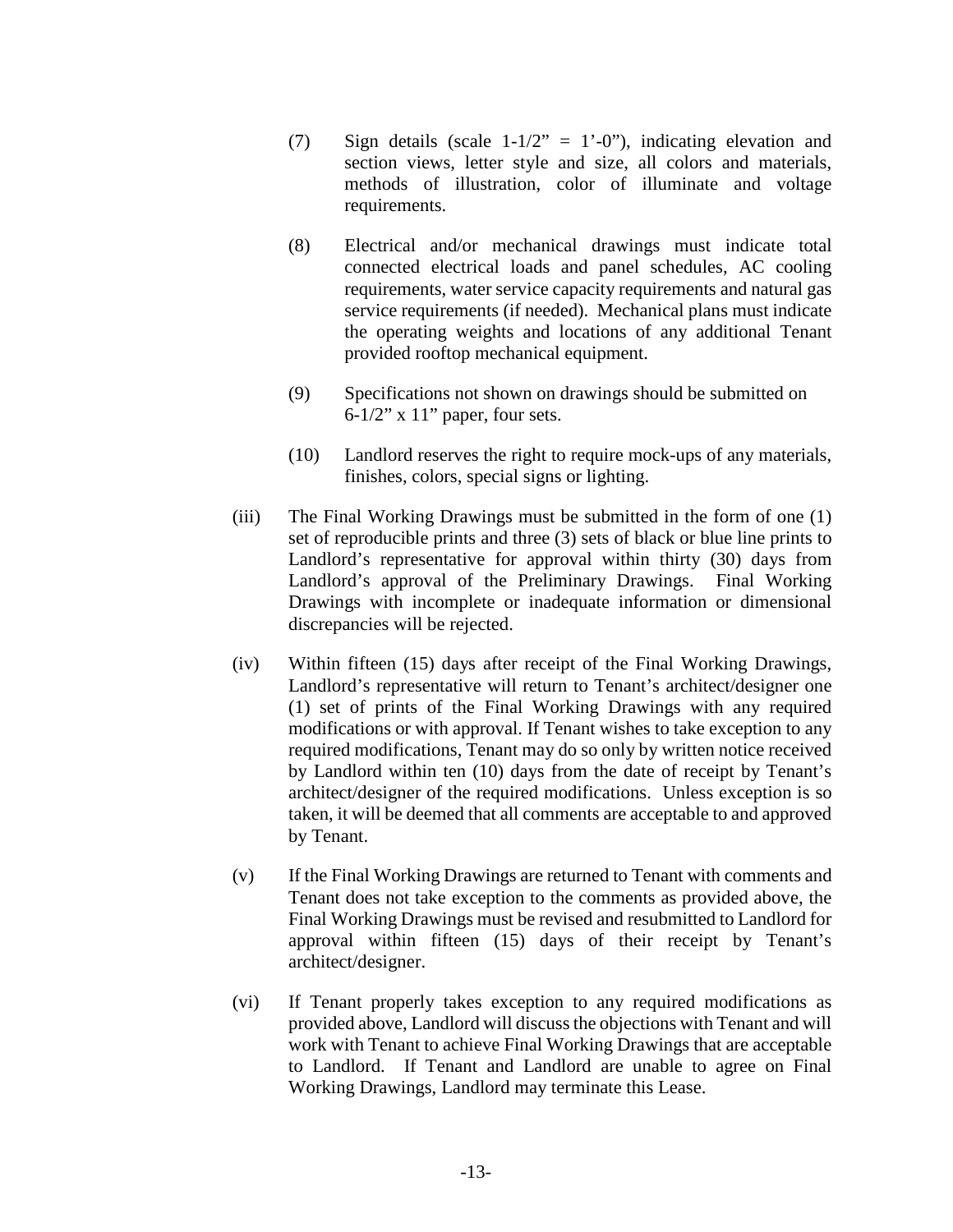- (vii) Approved Final Working Drawings will be so stamped and returned to Tenant's architect/designer who made the submittal.
- (c) Final Plans: The approved Final Working Drawings will be considered the "Final Plans." All construction on the Premises must be in conformity to the Final Plans. The improvements may be inspected by Landlord or its architect who shall have the right to require all work which does not comply with the Final Plans to be corrected by Tenant, or by Landlord at Tenant's cost. Construction may not begin until Final Plans are at the job site. No changes, modifications or alterations to the Final Plans may be made without the written consent of Landlord.
- (d) Failure to Submit Plans: If Tenant fails to submit Preliminary Drawings or Final Working Drawings or revisions thereto as and when required, the period allowed for construction of the Premises as set forth in this Lease as "Time to Complete Tenant's Work" will be reduced by the total number of days equal to the number of days the Preliminary Drawings or Final Working Drawings or the revisions thereto were delivered after they were required to be delivered. In addition, Landlord, at its option, may elect to terminate this Lease.
- (e) Building Code Compliance and Non-Responsibility of Landlord: Landlord will not check Tenant's drawings for building code compliance. All Tenant drawings shall, however, be subject to the same engineering and safety review as described in Section 4 below respecting Tenant's Work, and such review shall be subject to the same limitations and other provisions set forth in Section 4. Approval of Final Working Drawings by Landlord is not a representation that the drawings are in compliance with the requirements of governmental authorities, and it shall be Tenant's responsibility to (i) meet and comply with all Federal, state and local code requirements, (ii) secure issuance of a building permit (and all other necessary permits) required to be obtained in connection with Tenant's Work, and (iii) pay for all fees assessed in connection with the permits obtained by Tenant in connection with Tenant's Work. Approval of Final Working Drawings does not constitute assumption of responsibility by Landlord for their accuracy, sufficiency or efficiency and Tenant shall be totally responsible for such matters. Tenant at all times shall maintain at the Premises the Final Plans as approved by the local governing agencies and Landlord, and all inspection cards with respect to Tenant's Work.
- (f) Design Fees: All of Tenant's design fees (including, without limitation, Tenant's architect and sign designer) must be paid by Tenant.
- (g) Changes to Landlord's Construction: In the event Tenant desires to make any changes to the shell building construction or any aspect of Landlord's Work as described in Section 1 of this Exhibit C or otherwise shown on Landlord's plans, Tenant shall first submit to Landlord for Landlord's review and approval plans and specifications as appropriate for the desired change prepared by Tenant's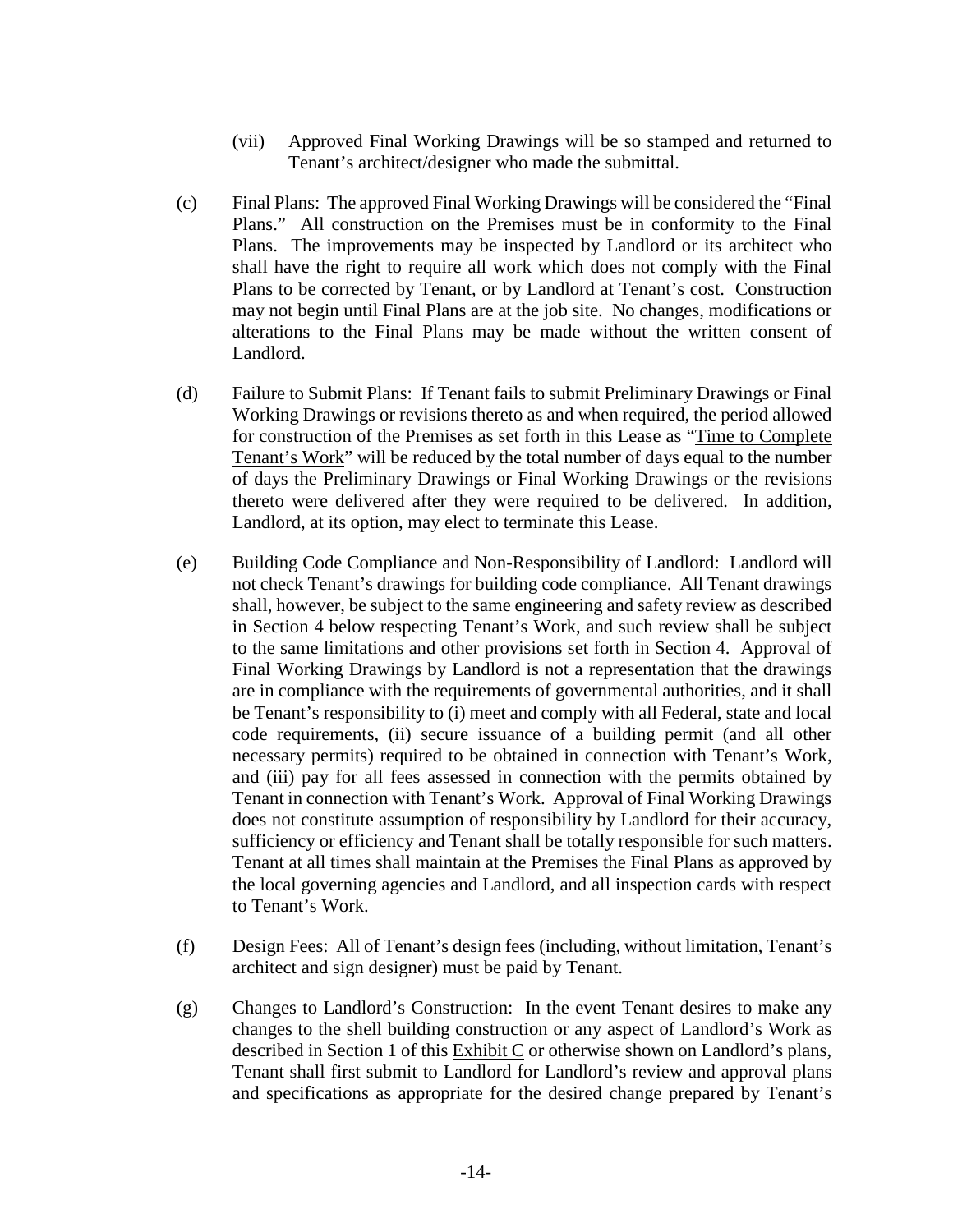architect and, if applicable, Tenant's engineer. Tenant shall reimburse Landlord for all necessary and reasonable architect's, engineer's and other consultants' fees incurred by Landlord in connection with the review of any such plans and specifications within thirty (30) days following receipt of an invoice therefor. Landlord may condition its review of any such changes on Tenant's agreement in writing to the estimated or, if known, actual reimbursement amount.

#### 5. CONSTRUCTION OF PREMISES

- (a) Commencement of Construction: Tenant shall commence construction of Tenants Work in accordance with the provisions of this Lease and shall carry such construction to completion with all due diligence.
	- (i) Prior to the commencement of Tenant's Work, Tenant shall cause an inspection of the Premises to confirm that Tenant's Plans have been prepared in accordance with the as-built condition of Landlord's building shell.
	- (ii) Tenant's contractor shall obtain and keep in full force throughout the construction of Tenant's Work general liability, worker's compensation and "all risks" builder's insurance as outlined below ("Required Coverage"). The Required Coverage shall be issued by insurance companies with general policy holder's rating of not less than A- and a financial rating of not less than Class X, as rated in the most current available "Best's Key Rating Guide," and which are qualified to do business in the State of California. Certificates evidencing said insurance shall be provided to Landlord at least five (5) days prior to the commencement of Tenant's Work. Tenant shall not commence construction of Tenant's Work until evidence that the Required Coverage is in place.
		- (A) general liability insurance with coverage limits of not less than Two Million Dollars (\$2,000,000.00) combined single limit for bodily injury, personal injury, death and property damage liability per occurrence;
		- (B) worker's compensation coverage as required by law, including employer's liability coverage; and
		- (C) "all risks" builder's risk insurance in an amount acceptable to Landlord.
- (b) General Requirements:
	- (i) Tenant shall only engage contractors who are bondable, licensed contractors, possessing good labor relations, capable of performing quality workmanship and working in harmony with Landlord and other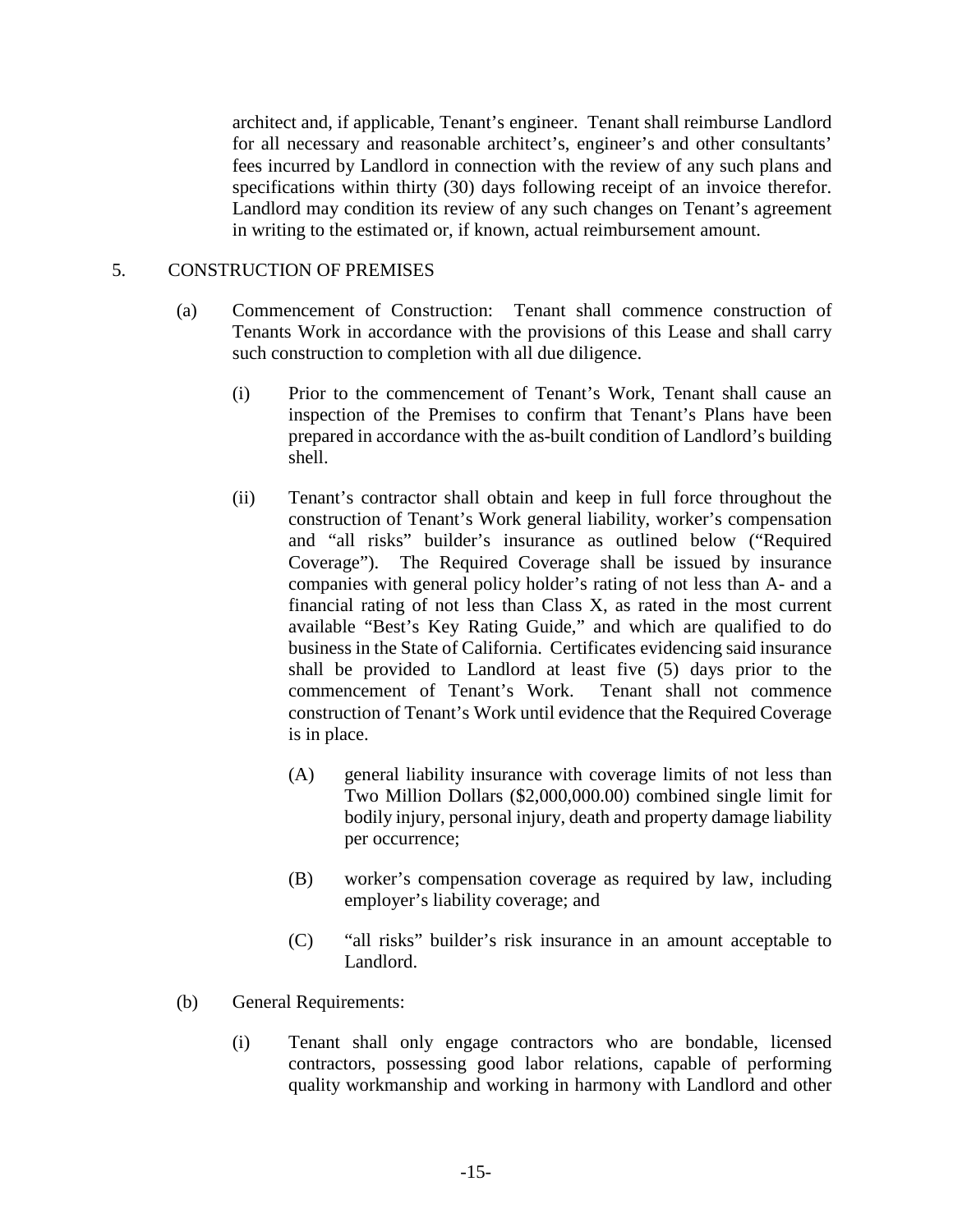contractors on the job. All work shall be coordinated with other Project work.

- (ii) Tenant shall perform or cause to be performed Tenant's Work in all respects with Applicable Laws. All required permits, approvals, licenses, authorizations and other permits in connection with the construction and completion of the Premises including, without limitation, building permits and conditional use permits, shall be obtained and all fees (both one-time and recurring) required in connection with the construction and completion of the Premises shall be paid for by Tenant.
- (iii) Tenant shall apply and pay for all utility services including, but not limited to, temporary utilities.
- (iv) Tenant shall cause its contractor to provide warranties for not less than one (1) year against defects in workmanship, materials and equipment, commencing upon Landlord's acceptance of Tenant's Work.
- (v) Tenant acknowledges that Tenant's Work shall be subject to (1) the inspection and approval of Landlord for the purpose of determining Tenants compliance with the Final Working Drawings, and (2) an engineering and safety review by Landlord for the purpose of making an assessment regarding the potential safety impact of Tenant's Work on other portions of the Project, which review may include, without limitation, the examination of (A) any penetrations through the roof or other structural elements of the Premises, (B) the transition points from the Common Areas to the Premises, and (C) any flooring, common walls or similar surfaces which may constitute a potential for leakage into other portions of the Project. Any such inspection, approval, or review shall not constitute an approval of architectural or engineering design, a review to determine the structural safety of Tenant's Work or Tenant's compliance with any building codes or other legal requirements, or otherwise constitute any assumption of liability or responsibility by Landlord or its agents or contractors. Tenant hereby expressly acknowledges that no such inspection, approval or review shall in any way limit the obligations of Tenant or the rights of Landlord under this Lease, and, without limitation on the foregoing, Tenant's obligations under that provision in the Lease regarding indemnity of this Lease shall apply to any claims, etc. (as more fully indicated in such indemnity provision) arising or alleged to have arisen in connection with the Premises, Tenants Work or the safety or structural integrity thereof. Tenant shall, at its sole cost and expense, perform any corrective measures required by Landlord or its agents or contractors in connection with any such inspection, approval or review.
- (vi) Tenant shall be responsible for having a superintendent from its general contractor's office on site during all Tenant's Work. Tenant's general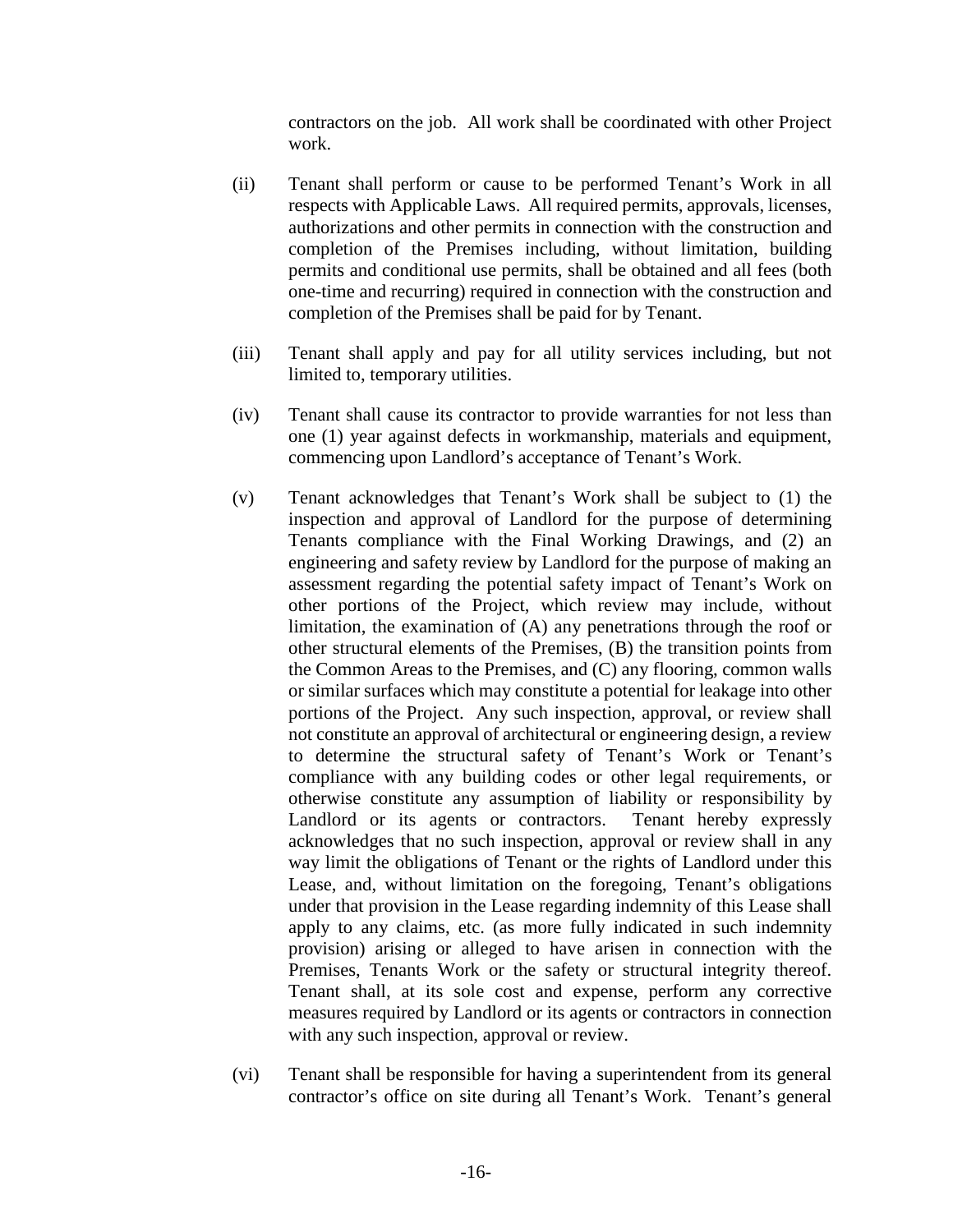contractor's superintendent or other responsible representative shall be on the job-site to receive all deliveries of materials, fixtures or merchandise. Landlord reserves the right to turn away any delivery arriving at the jobsite when Tenant's general contractor's superintendent or other responsible representative is not present. Tenant shall stage its construction equipment and materials only in the staging area designated for such purpose by Landlord.

(vii) Tenant shall cause its general contractor and subcontractors during the construction of Tenants Work to maintain the Premises and the job-site in a clean condition and to provide daily removal, cleanup and proper disposal of all trash, rubbish, refuse and construction debris and spoils generated by Tenant's general contractor and subcontractors in dumpsters and other appropriate facilities, and not by depositing any such trash, refuse and construction debris and spoils within other tenant spaces or the job-site common areas. If Landlord incurs costs to clean up the job-site and/or adjacent tenant spaces due to the failure of Tenant's general contractor and subcontractors to comply with the foregoing requirements, Landlord shall deduct such costs from the Allowance (defined in Section 6 below) in the event the costs of such work exceeds any remaining funds in the Allowance, Tenant agrees to promptly reimburse such costs (or Tenant's proportionate share of such costs, which Landlord shall determine as a flat per-square-foot rate based on the Floor Area of the Premises) upon receipt of an invoice reasonably detailing such costs.

Tenant and Tenant's general contractor and subcontractors shall be responsible for the daily removal, cleanup and proper disposal of their own rubbish, trash and construction debris, and for providing adequate dumpster(s) for such purpose (to be located in only areas designated by Landlord). Tenant shall contract with a disposal company to provide daily removal of its rubbish, trash and construction debris. if Landlord provides dumpsters for common use, or if Tenant's contractors use Landlord's dumpsters for disposal of rubbish, trash and/or construction debris, Tenant shall pay its proportionate share of the cost of such trash service, including dumpster rental and hauling fees and charges, which Landlord shall determine as a flat per-square-foot rate based on the Floor Area of the Premises.

(viii) Tenant shall at all times cause its general contractor and subcontractors to comply with the requirements of Landlord's general contractor and/or on-site construction manager with respect to protection of Landlord's construction work in the Project which has been completed or is in progress, including paths of access within the Project for construction materials, equipment and labor, and coordination of sequencing of work. Tenant shall be responsible for any and all damage done by Tenant's general contractor and/or subcontractors to any of Landlord's buildings, other tenant premises, or the Project Common Areas. Costs for such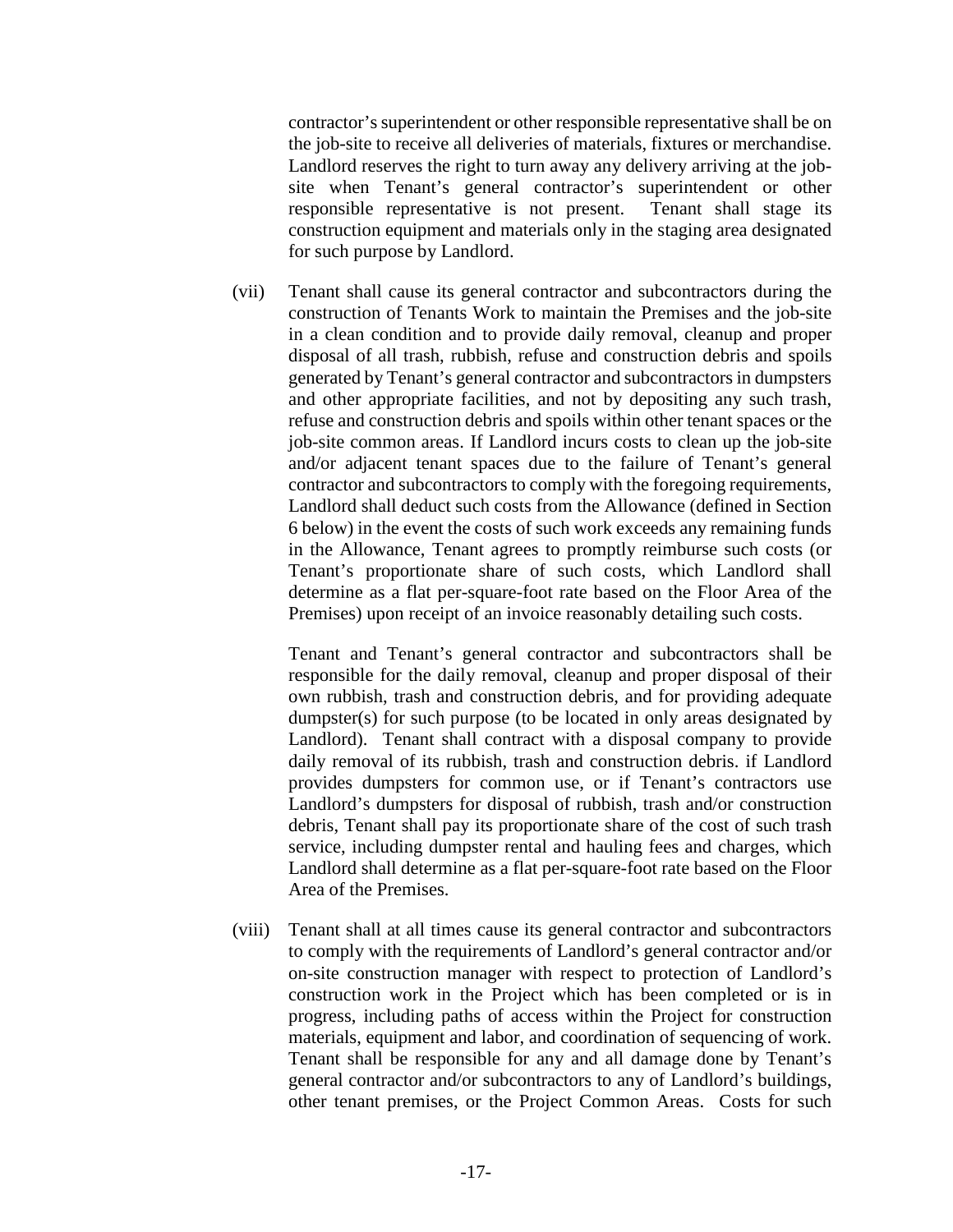repair shall be deducted from the Allowance (defined in Section 6 below). In the event the costs exceed any remaining funds in the Allowance, Tenant agrees to promptly reimburse Landlord for all costs incurred by Landlord to repair (including repatching and repainting) any and all damage done by Tenant's general contractor and/or subcontractors to any of Landlord's buildings, other tenant premises, or the Project Common Areas upon receipt of an invoice reasonably detailing such costs.

- (ix) Tenant's general contractor shall provide its own temporary toilets within the Premises or in an area designated by Landlord. Any temporary toilets located by Tenant or Tenant's general contractor or subcontractors other than in areas designated by Landlord may be removed at Tenant's expense. Temporary toilets placed on-site by Landlord's general contractor shall not be available for use by Tenant's general contractor, subcontractors or other personnel.
- (x) Tenant shall arrange and pay for its own temporary power and telephone services from locations designated by Landlord.
- (xi) Tenant and/or Tenant's general contractor shall be responsible for providing all security deemed necessary by Tenant to protect Tenant's Work, including furniture, fixtures and inventory, during the conduct of Tenant's Work. Neither Landlord nor Landlord's general contractor shall provide or be responsible for any such security or protection.
- (c) Landlord's Right to Perform Work: Landlord shall have the right, but not the obligation, to perform on behalf of and for the account of Tenant, subject to reimbursement of the cost thereof by Tenant, any and all of Tenant's Work which Landlord determines, in its sole discretion, should be performed immediately and on an emergency basis for the best interest of the Project, including, without limitation, work which pertains to structural components, mechanical, sprinkler and general utility systems, fire alarm systems, roofing and, removal of unduly accumulated construction materials and debris.
- (d) Notice of Completion: Within ten (10) days following the completion of Tenant's Work, Tenant shall deliver to the Landlord, a fully executed and recorded Notice of Completion in a form acceptable to Landlord. The Notice of Completion is to be executed by Tenant and Tenant's general contractor.
- (e) As-Built Drawings: Tenant, at its expense, shall have prepared a complete set of the Final Plans marked 'As-Built Drawings' which fully indicate Tenant's Work as constructed, such drawings delivered to Landlord no later than thirty (30) days after the completion of Tenant's Work.
- (f) Within ten (10) days after the approval of the Final Working Drawings in accordance with Section 3 above, Tenant shall submit to Landlord for its review and approval (i) copies of all proposed construction contracts between Tenant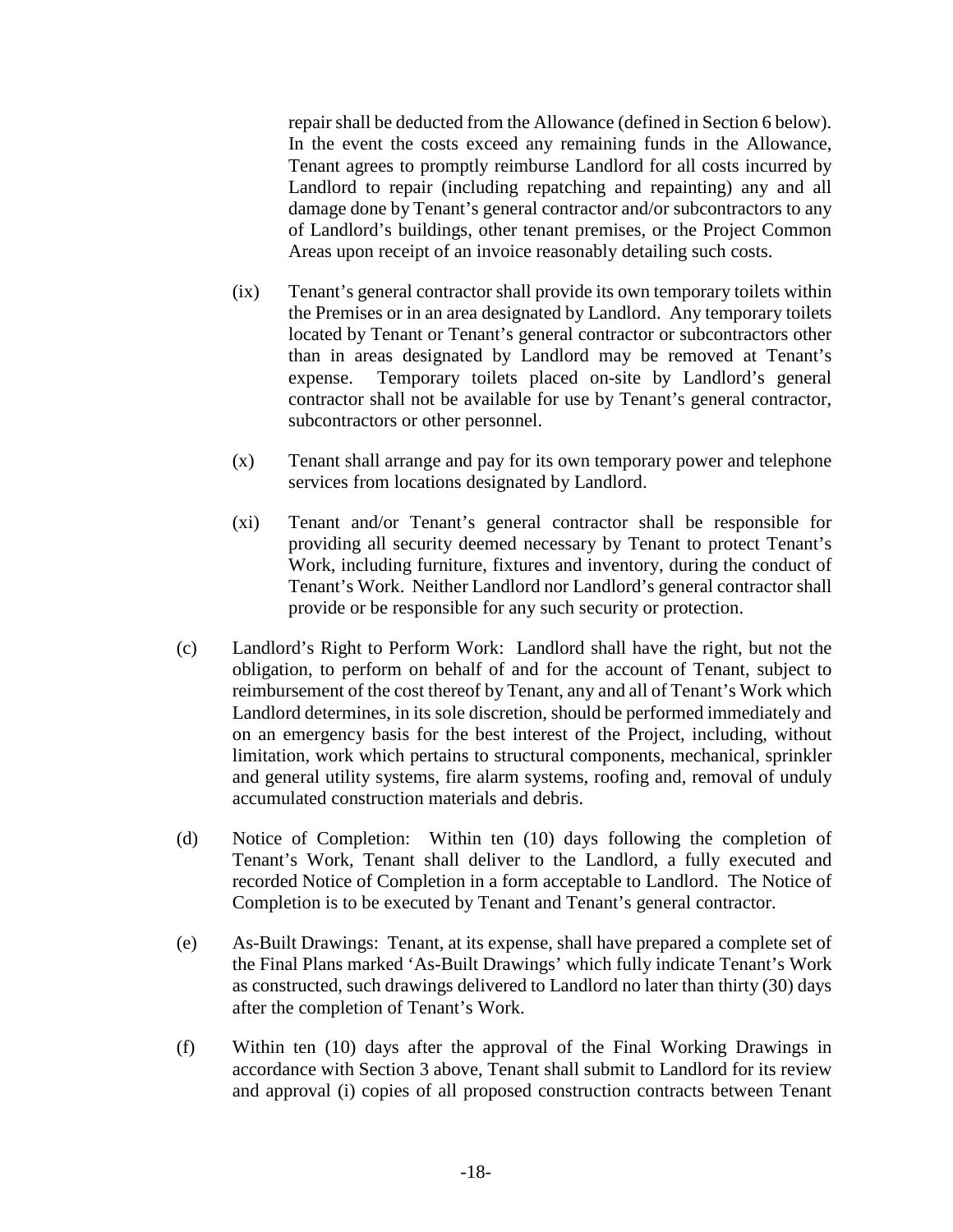and all contractors and between such contractors and all subcontractors for Tenant's Work, together with such background information on such contractors and subcontractors as Landlord may require; (ii) a listing of the make, model, type, grade and all other characteristics requested by Landlord, of all materials, equipment and fixtures which Tenant proposes to install in or use in connection with Tenant's Work; and (iii) a budget setting forth in itemized fashion the costs of all materials, equipment, fixtures, contractors, subcontractors, laborers, permits, fees, licenses, and all other costs and expenses Tenant proposes to incur in connection with the construction of Tenant's Work, specifically also including a construction management supervision fee described in Section 4(g) below to be paid to Landlord in connection with its review, oversight and related functions under this  $Exhibit C$  (hereafter collectively the "Tenant's Work Costs"). All such matters shall be subject to the approval of Landlord prior to the commencement of construction of Tenants Work, in Landlord's reasonable discretion.

(g) Tenant shall pay to Landlord an architectural review fee in the amount of One Thousand Five Hundred Dollars (\$1,500.00) together with Tenant's submission to Landlord's representative of the Preliminary Drawings. In addition, to the extent Tenant requests Landlord's supervision, assistance, administration or any other involvement in connection with Tenant's Work, Tenant shall pay Landlord the amount of One Hundred Seventy-Five and 00/100 Dollars (\$175.00) per hour spent by Landlord's personnel, plus reimbursement of all costs incurred by Landlord in connection with such involvement.

#### 6. ALTERATIONS

Tenant shall not perform any Alterations without the prior written approval of Landlord. Approval shall be obtained by using the procedure set forth in Part III above; provided, however, the initial date for delivery of the Preliminary Drawings shall not be thirty (30) days from the date of this Lease, but shall instead be thirty (30) days prior to the date Tenant desires to commence the Alterations. The Preliminary Drawings and the Final Working Drawings shall consist of the appropriate drawings in relation to the intended Alterations.

### 7. ALLOWANCE FOR TENANT'S WORK

(a) Landlord agrees to provide Tenant a tenant improvement allowance in the amount of **EXECULARE Calculate based on usable square footage and not** including pro rata share of utility rooms] (the "Allowance") for the construction of Tenant's Work. The Allowance shall be applied by Tenant against the Tenant's Work Costs incurred in the construction of Tenants Work which have been approved by the Landlord in Tenant's proposed budget pursuant to Section 4(f) above, and the provisions for disbursement set forth below. In no event shall any portion of the Allowance be used for any purpose other than the approved costs in the budget for Tenant's Work Costs. Any and all costs in excess of the Allowance required to complete the construction of Tenant's Work shall be the sole and exclusive obligation and responsibility of Tenant.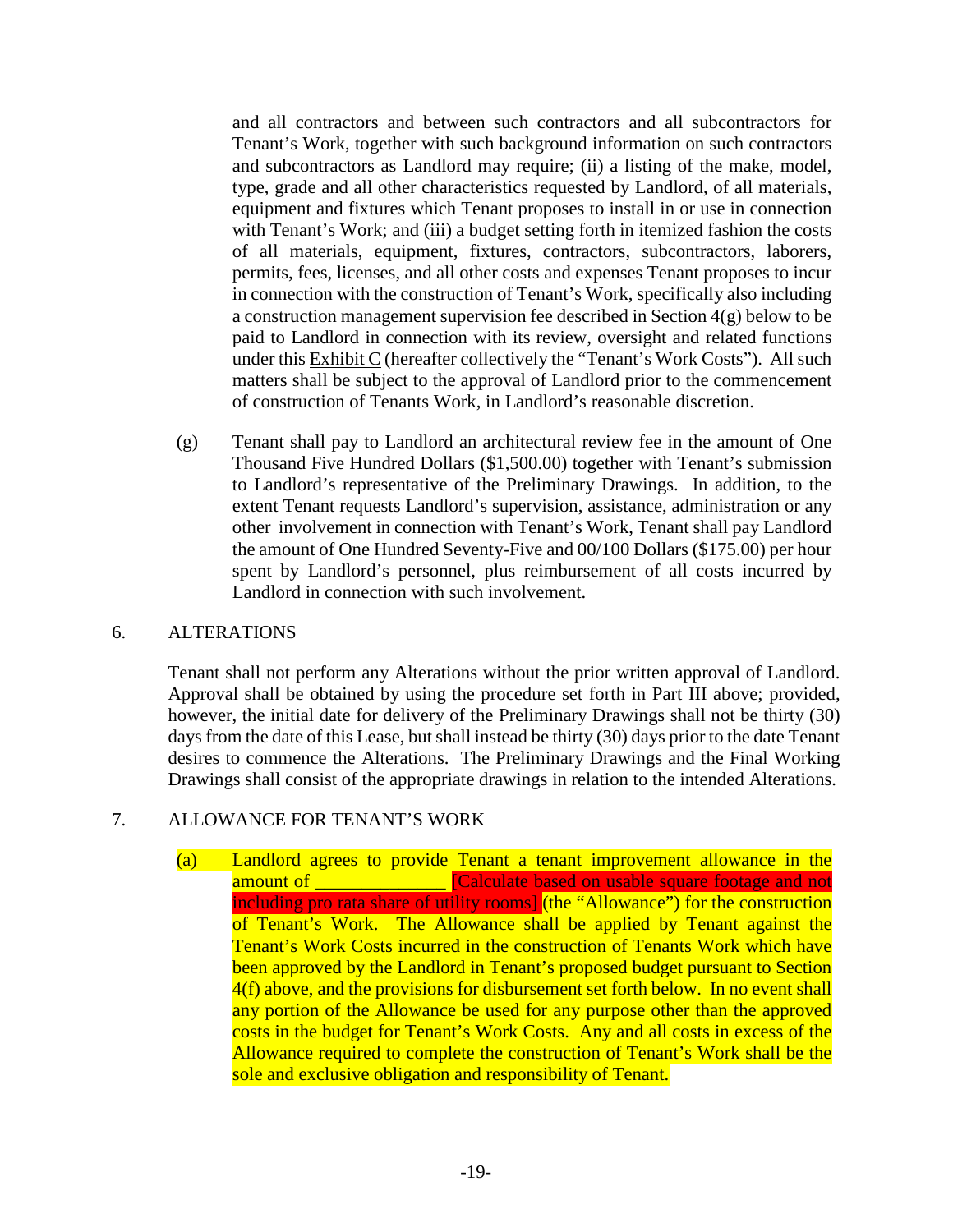Upon completion of Tenant's Work, Tenant shall submit to Landlord for its review and approval AIA Form No. G702 and No. G703 invoices (or comparable invoices acceptable to Landlord) for all work performed and materials furnished to the Premises in connection with the construction and completion of Tenant's Work ("Payment Request"). The Payment Request shall be accompanied by a certification signed by the Tenant's general contractor and the Tenant's architect showing that the work reflected in such Payment Request was performed in accordance with the approved Final Plans and the terms of all approved construction contracts; and the total Tenant's Work Costs. In addition, the Payment Request shall be accompanied by final lien release waivers from all contractors, subcontractors and materialmen to be paid through such Payment Request, all in form and content acceptable to Landlord. The Payment Request shall be approved or disapproved by Landlord within ten (10) business days after receipt by Landlord. If disapproved, Tenant shall correct the disapproved portions of the Payment Request and resubmit the revised Payment Request to Landlord for review. The foregoing process shall continue until the Payment Request has been approved by Landlord. Within ten (10) business days after the later to occur of (i) Landlord's approval of the Payment Request, (ii) the issuance of an unqualified Certificate of Occupancy for the Premises by the City of Dana Point and Tenant's opening for business at the Premises, (iii) the Commencement Date (including commencement of payment of Rent); and (iv) forty-five (45) days after completion of Tenant's Work and the presentation to Landlord of all final unconditional lien release waivers in statutory form and content from all such contractors, subcontractors and materialmen, and close-out documents, Landlord shall cause to be disbursed to Tenant the approved amount of the Payment Request; provided, however, such amount shall in no event exceed the amount of the Allowance.

#### 8. RIGHTS OF LANDLORD

Throughout the course of construction of Tenant's Work, Landlord shall have the unconditional right to review and inspect such construction by and through its agents and employees, including without limitation Landlord's Architect. If at any time Landlord disapproves of the materials or workmanship of Tenant's Work by Tenant, Landlord shall promptly give Tenant written notice thereof, specifying the deficiencies or defects therein. Upon receipt of any such notice, Tenant shall immediately commence correction of the defect or deficiency in a manner and to a condition acceptable to Landlord. Should Tenant fail to commence or complete any such correction as herein provided, or should Landlord deliver to Tenant three (3) or more such notices during the course of construction of Tenant's Work, Landlord shall have the immediate right to order the discontinuance of any further construction of Tenant's Work by or on behalf of Tenant, and Landlord may, but shall not be obligated to, complete the construction of such Tenant's Work in accordance with the Final Plans. Should Landlord elect to complete Tenant's Work as herein provided, Landlord shall be entitled to any and all funds remaining in the Allowance to pay for the costs of completing said construction, and any additional costs incurred in connection therewith shall be the obligation of and shall be paid by Tenant within ten (10) days after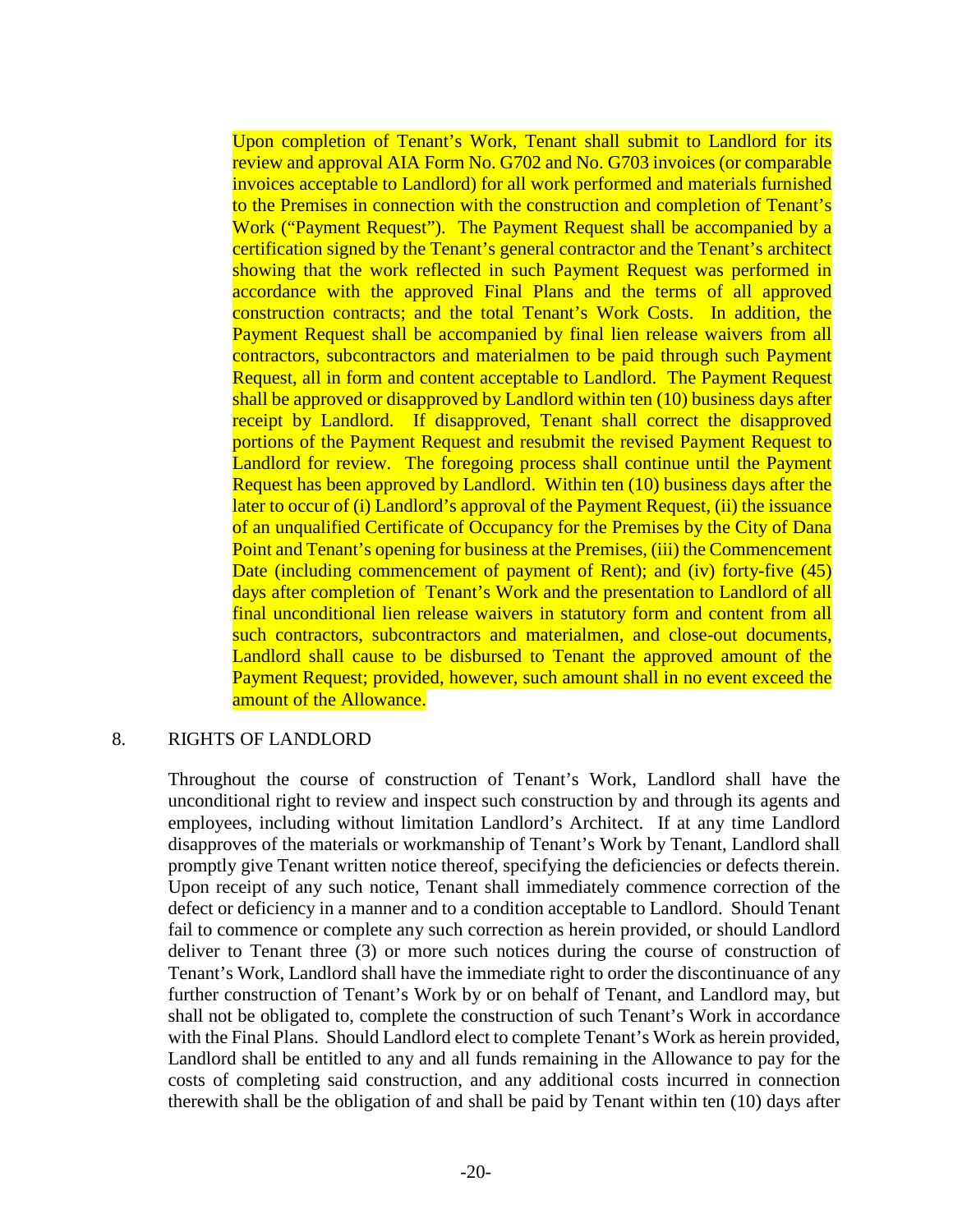written demand by Landlord. In addition, Landlord shall be entitled to a construction fee for the costs of administering and completing Tenant's Work in an amount equal to five percent (5%) of all costs incurred by Landlord in completing Tenant's Work, which fee shall not be part of the Allowance or the development review fee incorporated into the Tenant's Work Costs.

#### 9. CHANGE ORDERS

Tenant may from time to time request and obtain change orders during the course of construction of Tenant's Work provided that (i) each such request shall be reasonable, shall be in writing and signed by or on behalf of Tenant, and shall not result in any structural change in the Building, as reasonably determined by Landlord; (ii) all additional charges and costs, including without limitation architectural and engineering costs, construction and material costs, processing costs of any governmental entity, and increased construction, construction management and supervision fees, together with an administrative fee to Landlord to cover its change order processing costs of \$300.00 per occurrence, shall be the sole and exclusive obligation of Tenant; and (iii) any resulting delay in the completion of Tenant's Work or Landlord's Work shall be deemed a Tenant Delay (as defined below) and in no event shall extend the Commencement Date of the Lease. Upon Tenant's request for a change order, Landlord shall as soon as reasonably possible submit to Tenant a written estimate of the increased or decreased cost and anticipated delay, if any, attributable to such requested change. Within three (3) days of the date such estimated cost adjustment and delay are delivered to Tenant, Tenant shall advise Landlord whether it wishes to proceed with the change order, and if Tenant elects to proceed with the change order, Tenant shall remit, concurrently with Tenant's notice to proceed, the amount of the increased cost, if any, attributable to such change order. Election by Tenant to not proceed with any change order shall not relieve Tenant from its obligation to pay to Landlord its administrative processing charge of \$300.00. Unless Tenant includes in its initial change order request that the work in process at the time such request is made be halted pending approval and execution of a change order, Landlord shall not be obligated to stop construction of Landlord's Work, whether or not the change order relates to the work then in process or about to be started.

#### 10. TENANT DELAYS

In no event shall the Commencement Date of the Lease be extended or delayed due or attributable to delays due to the fault of Tenant ("Tenant Delays"). Tenant Delays shall include, but are not limited to, delays caused by or resulting from any one or more of the following:

- (a) Tenant's failure to promptly cooperate with the architects and furnish information for the preparation of the Preliminary Drawings and Final Working Drawings within the applicable time periods required under this Exhibit C;
- (b) Tenant's failure to timely review and reasonably approve the Preliminary Drawings and/or Final Working Drawings by the applicable approval dates;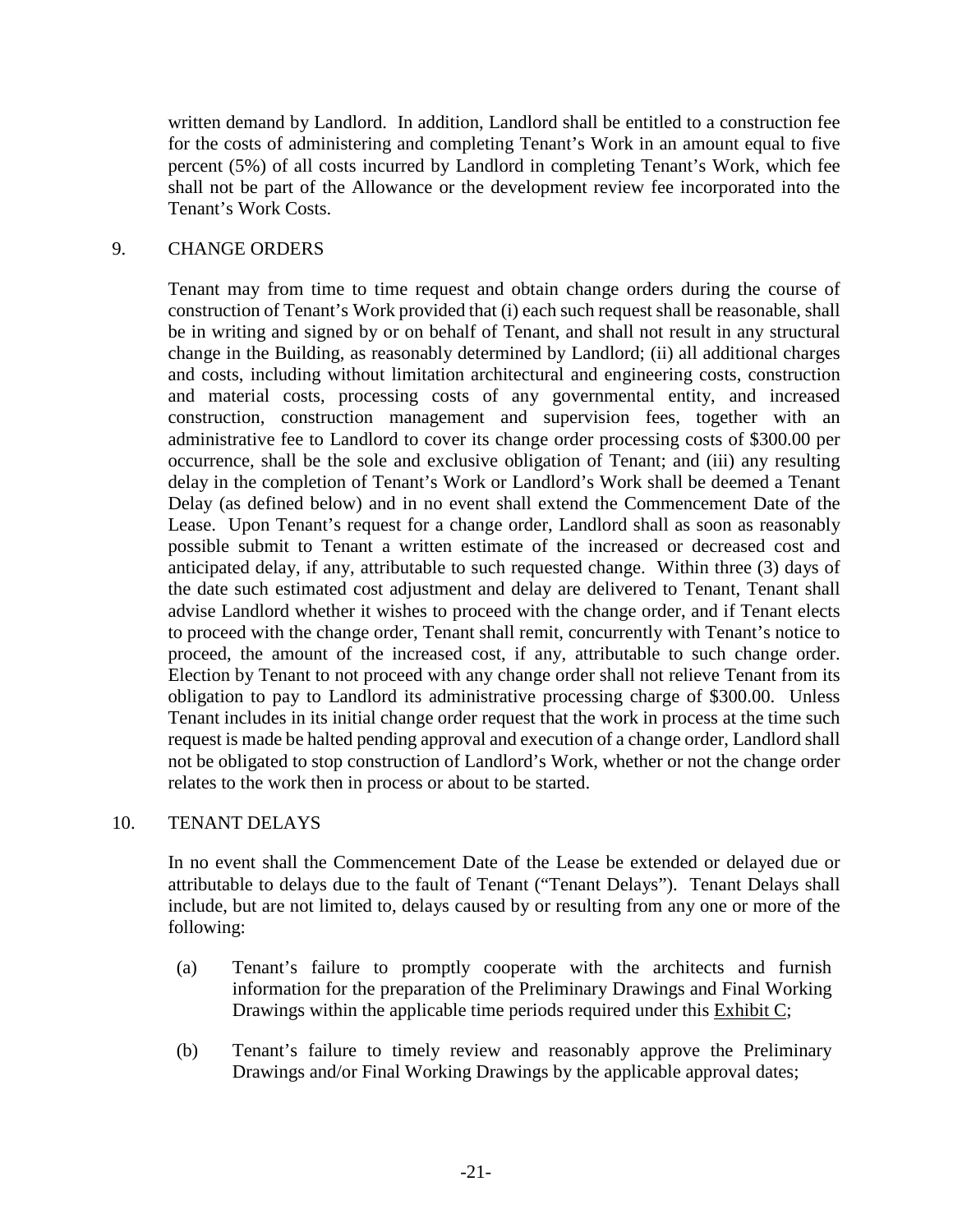- (c) Tenant's request for or use of special materials, finishes or installations which are not readily available, provided that Landlord shall notify Tenant in writing that the particular material, finish, or installation is not readily available promptly upon Landlord's discovery of same;
- (d) Change orders requested by Tenant;
- (e) Interference by Tenant or by any Tenant Parties with Landlord's construction activities;
- (f) Tenant's failure to approve any other item or perform any other obligation in accordance with and by the dates specified herein or in the Construction Contract;
- (g) Requested or required changes in the Preliminary Drawings, Final Working Drawings or any other plans and specifications after the approval thereof by Tenant or submission thereof by Tenant to Landlord;
- (h) Tenant's failure to approve written estimates of costs or to timely pay excess costs in accordance with this Exhibit C; and
- (i) Tenant's obtaining or failure to obtain any necessary governmental approvals, certificates or permits for Tenant's permitted use of the Premises.

If the Commencement Date of the Lease is delayed by any Tenant Delays, whether or not within the control of Tenant, then the Commencement Date of the Lease and the payment of Rent shall be accelerated by the number of days of such delay. Landlord shall give Tenant written notice within a reasonable time of any circumstance that Landlord believes constitutes a Tenant Delay.

Notwithstanding the foregoing rights of Landlord for a Tenant Delay, any failure of Tenant to comply with any of the provisions contained in this Exhibit C within the times for compliance herein set forth shall be deemed a default under the Lease. In addition to the remedies provided to Landlord in this Exhibit C upon the occurrence of such a default by Tenant, Landlord shall have all remedies available at law or equity to a landlord against a defaulting tenant pursuant to a written lease, including but not limited to those set forth in the Lease.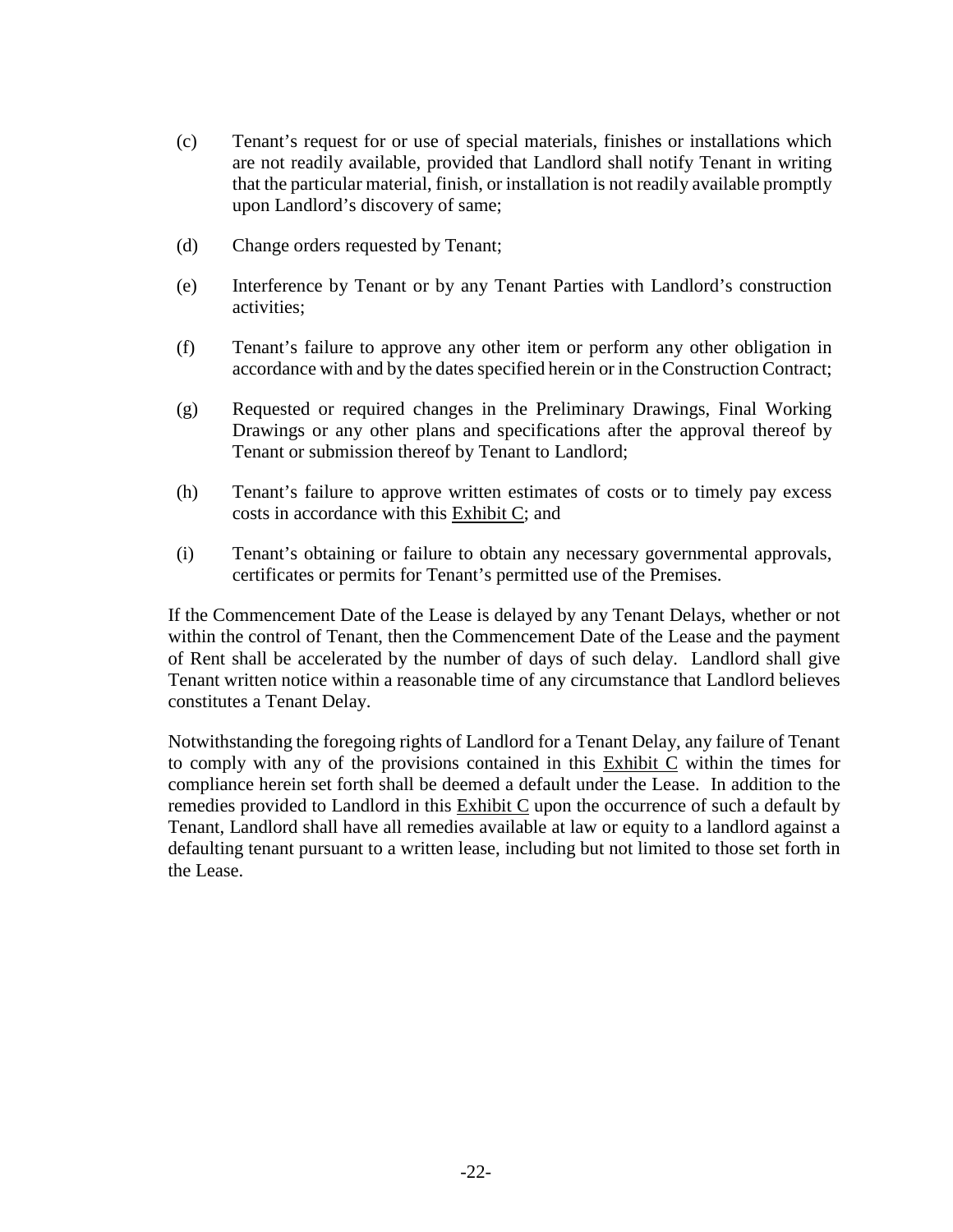### EXHIBIT D

#### COMMENCEMENT DATE MEMORANDUM

DATE: \_\_\_\_\_\_\_\_ \_\_\_, 2018

RE: Lease dated \_\_\_\_\_\_\_\_\_\_\_\_\_\_\_\_\_\_, 2018, by and between DANA POINT HARBOR PARTNERS, LLC, a California limited liability company, as "Landlord", and \_\_\_\_\_\_\_\_\_\_\_\_\_\_\_\_\_\_\_\_\_\_\_\_\_\_\_\_\_\_\_\_, as "Tenant", for the Premises known as Suite \_\_\_\_, Bldg. \_\_\_ of Dana Point Harbor, Dana Point, California,

#### Agreement

The undersigned hereby agree as follows:

1. The Tenant Improvements (as defined in the Lease) to the Premises have been substantially completed in accordance with the terms and conditions of the Lease, subject only to "punchlist" items agreed to by Landlord and Tenant pursuant to the terms of the Work Letter.

2. The Commencement Date, as defined in and determined in accordance with the Lease, is hereby stipulated for all purposes to be \_\_\_\_\_\_\_\_\_\_\_\_\_\_\_\_\_, 201\_. Unless sooner terminated pursuant to the terms of the Lease, the expiration date of the Lease is \_\_\_\_\_\_\_\_\_\_ \_\_\_, 202\_ (*i.e.*, the last day of the  $120<sup>th</sup>$  full calendar month following the Commencement Date).

3. Pursuant to Section 2.3 of the Lease, the last day for Tenant to exercise each option to extend the Term is  $\frac{1}{\sqrt{2}}$ , 202 for the first option,  $\frac{1}{\sqrt{2}}$ , 203 for the second option, \_\_\_\_\_\_\_\_\_\_\_,  $203$  for the third option, and \_\_\_\_\_\_\_\_\_\_,  $201$  for the fourth option.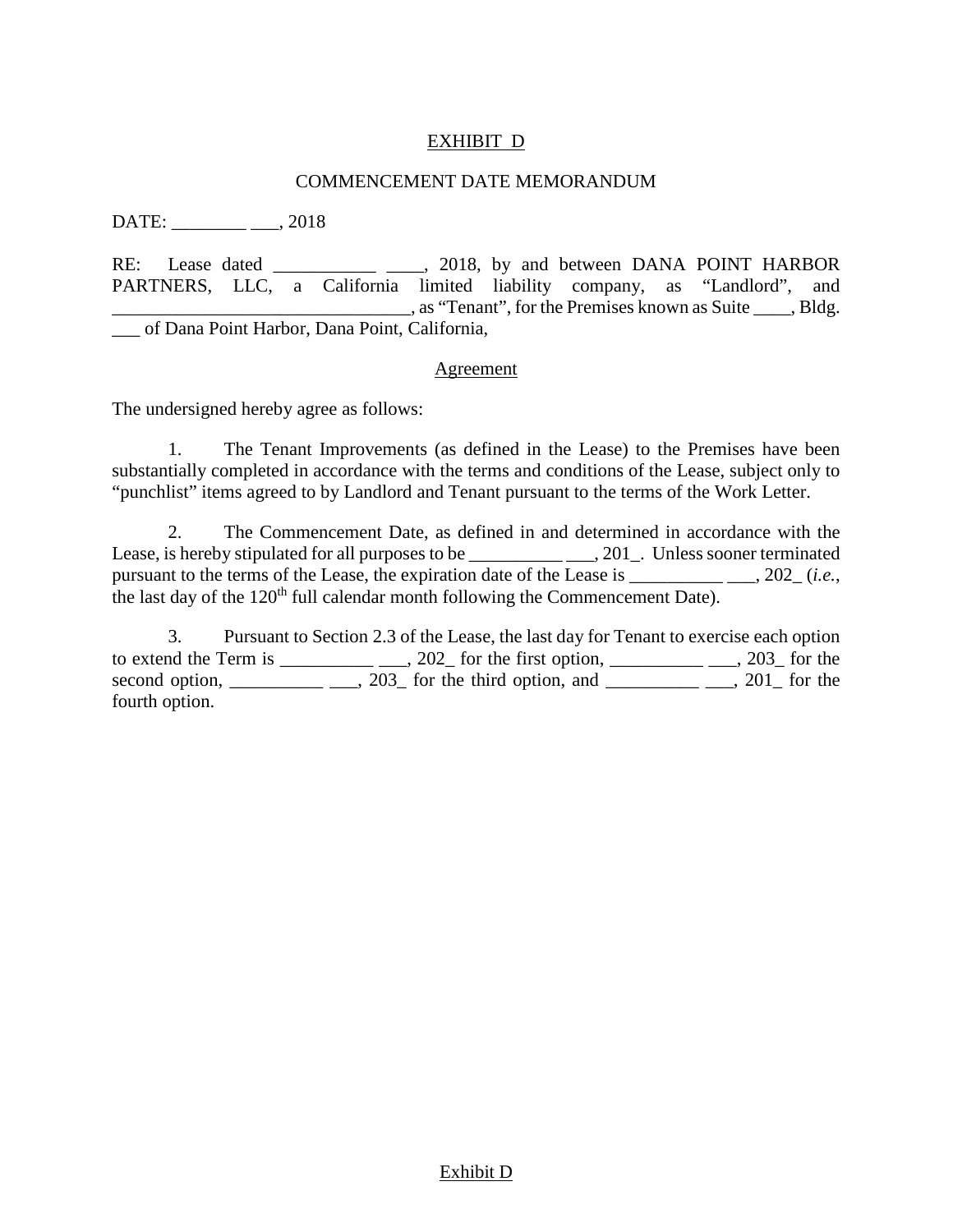"LANDLORD"

DANA POINT HARBOR PARTNERS, LLC, a California limited liability company

By:

Name (print):

Title: The contract of the contract of the contract of the contract of the contract of the contract of the contract of the contract of the contract of the contract of the contract of the contract of the contract of the con

Date:

"TENANT"

By:

Name (print):

Title: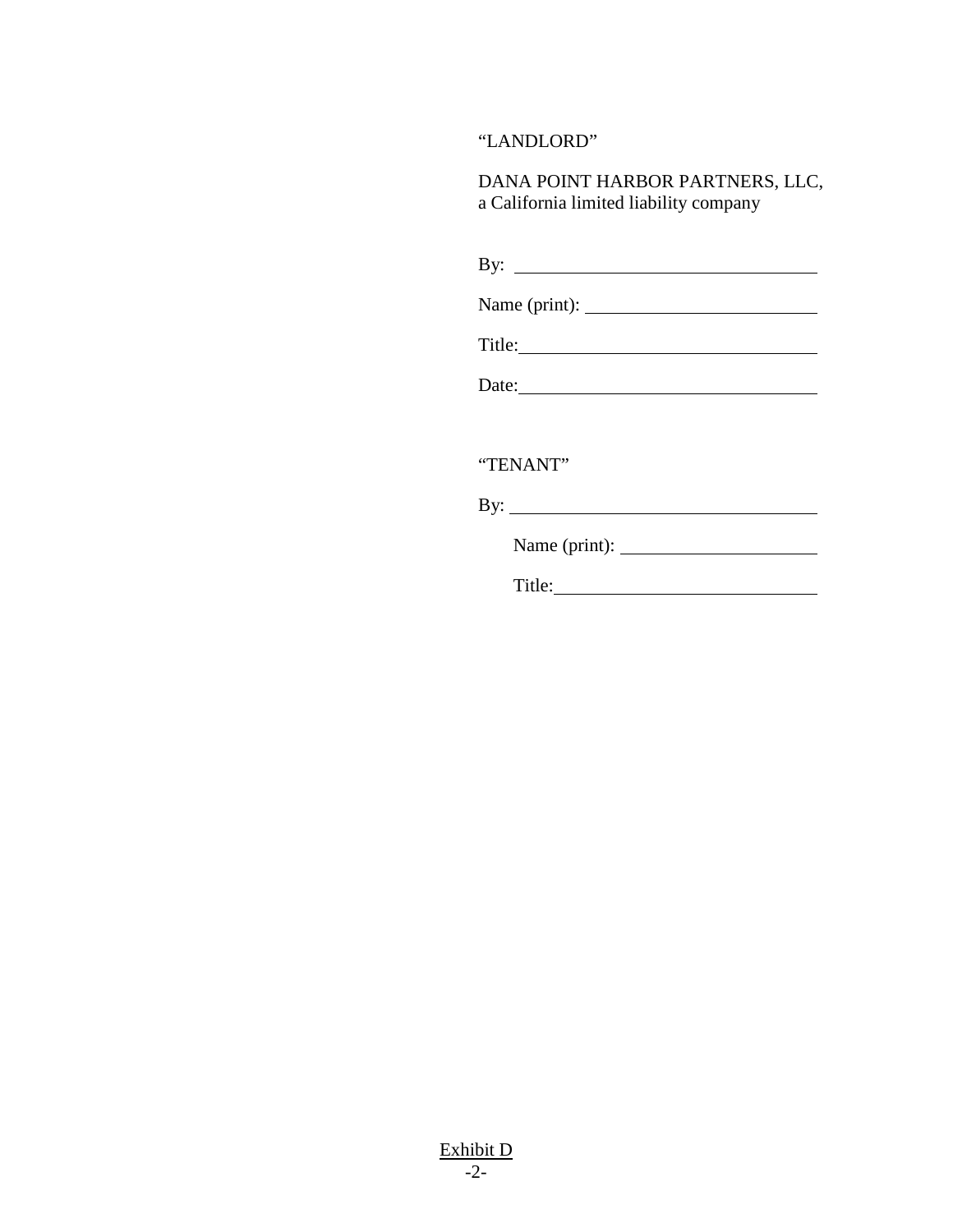### EXHIBIT E

#### LEASE

#### RULES AND REGULATIONS

The capitalized terms used and not otherwise defined herein shall have the same definitions as set forth in the Lease. The provisions of this Exhibit shall supersede any inconsistent or conflicting provisions of the Lease.

The following rules and regulations shall apply to the Project and the use and occupancy thereof. All capitalized terms used in these rules and regulations and in any amendments or additions thereto shall, unless otherwise defined, have the same meanings as given in the Lease to which these rules and regulations are attached.

A. The sidewalks, entries, passages, corridors and stairways of the Project shall not be obstructed or used for any purpose other than ingress or egress to and from the buildings in the Project. Further, Tenant shall not misuse or in any manner damage the landscaped or other Common Areas. No furniture, equipment, or picnic tables or chairs may be placed on such areas.

B. Furniture, equipment or supplies will be moved in or out of the Premises only via the facilities designated by Landlord. In the event Tenant or any Tenant Parties damage any parts of a Building or the Project during any such move, Tenant shall forthwith pay to Landlord the amount required to repair said damage.

C. No safe or article, the weight of which may, in the opinion of Landlord, constitute a hazard or damage to the Premises or a Building or its equipment, shall be moved into the Premises without the prior written consent of Landlord. If such consent is granted, such article may be moved into the Premises and located in the Premises only in the manner designated by Landlord.

D. Tenant shall not do or permit anything to be done in the Premises, or bring or keep anything therein which would in any way increase the rate of fire insurance on the Premises or on property kept therein, or constitute a nuisance or waste or conflict with the laws relating to fire, or with any regulations of the fire department or with any insurance policy upon the Premises or any part thereof, or conflict with any of the rules or ordinances of the Department of Health of the County in which the Premises is located.

E. Water closets and other water fixtures shall not be used for any purpose other than that for which the same are intended, and any damage resulting to the same from misuse on the part of Tenant or any Tenant Parties shall be paid for by Tenant. No person shall waste water by tying back or wedging the faucets or by any other means.

F. No person shall disturb the occupants of adjoining buildings or premises by the use of any radio, sound equipment or musical instrument or by making loud or improper noises.

#### Exhibit E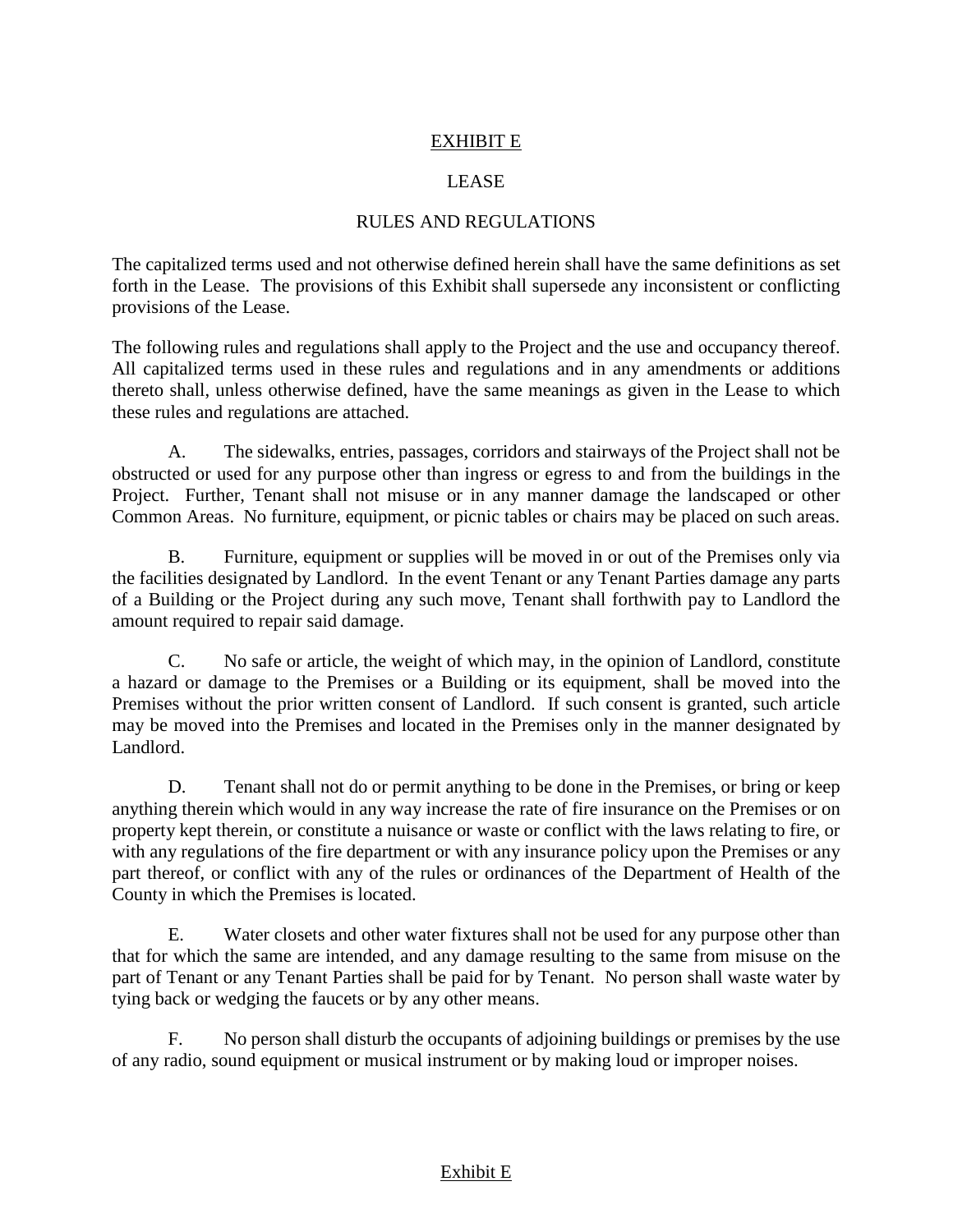G. There shall be no obstruction of sidewalks, entrances, common roadways or drives, or truck loading areas of the Common Areas. Further, no unlicensed vehicles may be parked in any common parking or drives, or truck loading areas of the Common Areas, and no vehicles or bicycles may be stored in any Common Areas, except where designated.

H. Tenant shall not allow anything to be placed on the outside of the Premises, other than permitted signs approved by Landlord, and then only to the extent expressly provided in the Lease, nor shall anything be thrown by Tenant or any Tenant Parties out of the windows or doors or down the corridors of any Building. Landlord shall have the right to remove all non-permitted signs, or any furniture, equipment or supplies located in any Common Areas without notice to Tenant and at the expense of Tenant.

I. No additional  $lock(s)$  shall be placed by Tenant on any exterior door in any Building unless expressly approved in writing by Landlord. A reasonable number of keys to the Premises will be furnished to Tenant by Landlord, and neither Tenant nor any Tenant Parties shall have any duplicate keys made. Additionally, Tenant shall not alter any existing lock(s) without the prior written approval of Landlord. At the termination of the Lease, Tenant shall promptly return to Landlord all keys to offices, warehouse space or vaults.

J. No awning shall be placed over the windows, except with the prior written consent of Landlord.

K. If any tenant desires telegraphic, telephonic, heavy equipment or other electric connections utilizing other than standard 110-volt connections, Landlord or its representatives will direct the electricians as to where and how the wires may be introduced, and without such directions, no boring or cutting for wires will be permitted. Any such installation and connection shall be made at Tenant's expense.

L. Landlord shall at all times have the right, by its officers or representatives, to enter the Premises and show the same to persons wishing to lease them, and may at any time within nine (9) months immediately preceding the termination of this tenancy place upon the Project the notice "For Rent", which notice shall not be removed by Tenant.

M. Tenant shall comply with all Applicable Laws affecting the Project or the use thereof, and correct at Tenant's expense any failure to comply created through Tenant's or any Tenant Party's fault or by reason of Tenant's or any Tenant Party's use.

N. Except with the prior written consent of Landlord, Tenant shall not conduct any retail sales in or from the Project, or any business other than that specifically provided for in the Lease.

O. Landlord reserves the right to prohibit personal goods and services vendors from access to the Project except upon reasonable terms and conditions, including but not limited to the payment of a reasonable fee and provision for insurance coverage, as are related to the safety, care and cleanliness of the Project, the preservation of good order thereon, and the relief of any financial or other burden on Landlord occasioned by the presence of such vendors or the sale by them of personal goods or services to Tenant or any Tenant Parties. If reasonably necessary for the accomplishment of these purposes, Landlord may exclude a particular vendor entirely or limit the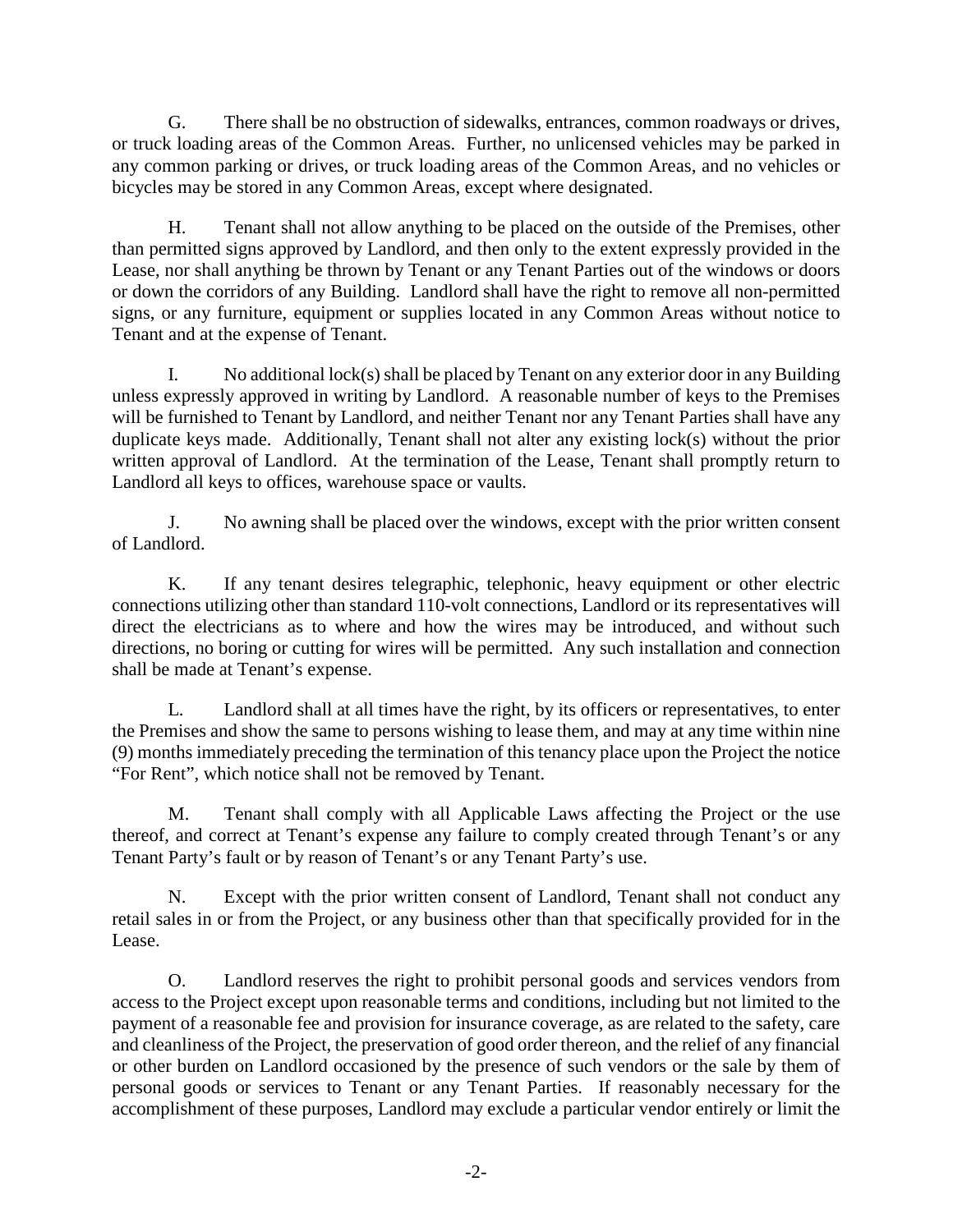number of vendors who may be present at any one time in the Project. The term "personal goods or services vendors" means persons who periodically enter the Project for the purpose of selling goods or services to Tenant or any Tenant Parties, other than goods or services which are used by Tenant only for the purpose of conducting its business on the Premises. "Personal goods or services" include, but are not limited to, drinking water and other beverages, food, barbering services, and shoe shining services.

P. The sashes, sash doors, windows, glass lights, and any lights or skylights that reflect or admit light into the halls or other places of the Buildings shall not be covered or obstructed. The toilet rooms, water and wash closets and other water apparatus shall not be used for any purpose other than that for which they were constructed, and no foreign substances of any kind whatsoever shall be thrown therein, and the expense of any breakage, stoppage or damage resulting from the violation of this rule shall be borne by Tenant.

Q. In order to maintain the outward professional appearance of the Project, all window coverings to be installed at the Premises shall be subject to Landlord's prior approval. If Landlord, by a notice in writing to Tenant, shall object to any curtain, blind, shade or screen attached to, or hung in, or used in connection with, any window or door of the Premises, such use of such curtain, blind, shade or screen shall be forthwith discontinued by Tenant.

R. No cooking shall be done or permitted by Tenant on the Project other than (i) in a cafeteria operated in compliance with law and applicable covenants affecting the Premises, or (ii) the use of a microwave oven for food or Underwriter's Laboratory approved equipment for brewing coffee, tea, and similar beverages, provided that the use is in compliance with law. Offices in the Premises shall not be used for lodging.

S. Tenant shall not lay linoleum or other similar floor covering so that the same shall be affixed to the floor of the Premises in any manner except by a paste or other material which may easily be removed with water, the use of cement or other similar adhesive materials being expressly prohibited. The foregoing shall not apply to ceramic tile or hardwood flooring so long as the same is installed in a typical commercial manner. The method of affixing any such linoleum or other similar floor covering to the floor, as well as the method of affixing carpets or rugs to the Premises, shall be subject to reasonable approval by Landlord. The expense of repairing any damage resulting from a violation of this rule shall be borne by Tenant

T. Tenant shall see that the windows and doors of the Premises are closed and securely locked before leaving the Project.

U. Smoking is prohibited in all areas of the Buildings, and smoking will be permitted only in those outdoor areas of the Project specified as smoking areas by Landlord from time to time.

Landlord may reasonably amend, modify, delete or add new and additional rules and regulations regarding the use and care of the Premises and Project. Tenant and Tenant Parties shall comply with all such rules and regulations upon notice thereof to Tenant from Landlord. Any breach by Tenant or Tenant Parties of any rules and regulations herein set forth or any amendments, modifications or additions thereto, shall, after expiration of applicable notice and cure periods,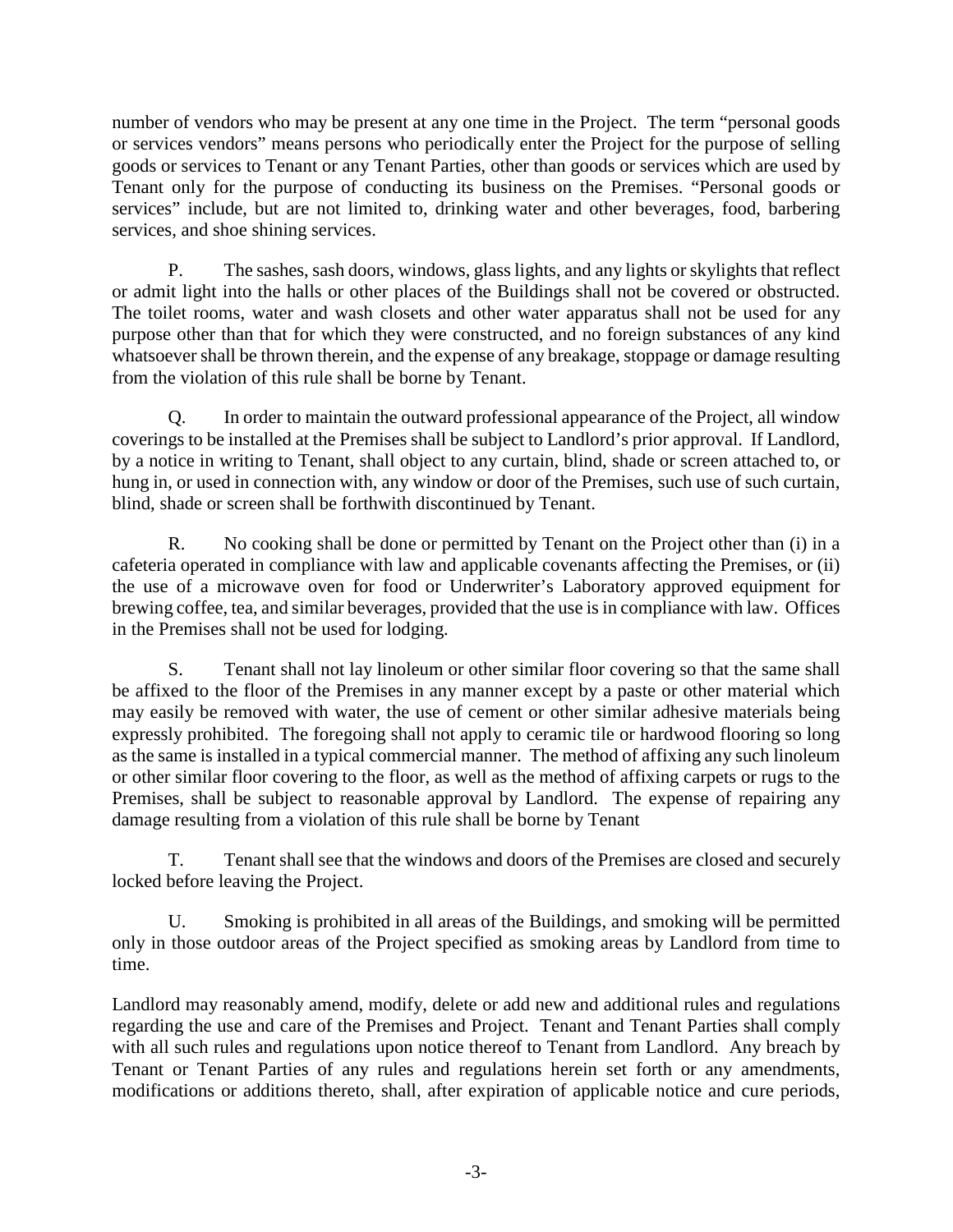constitute a default by Tenant under the Lease and Landlord shall have all rights and remedies set forth therein.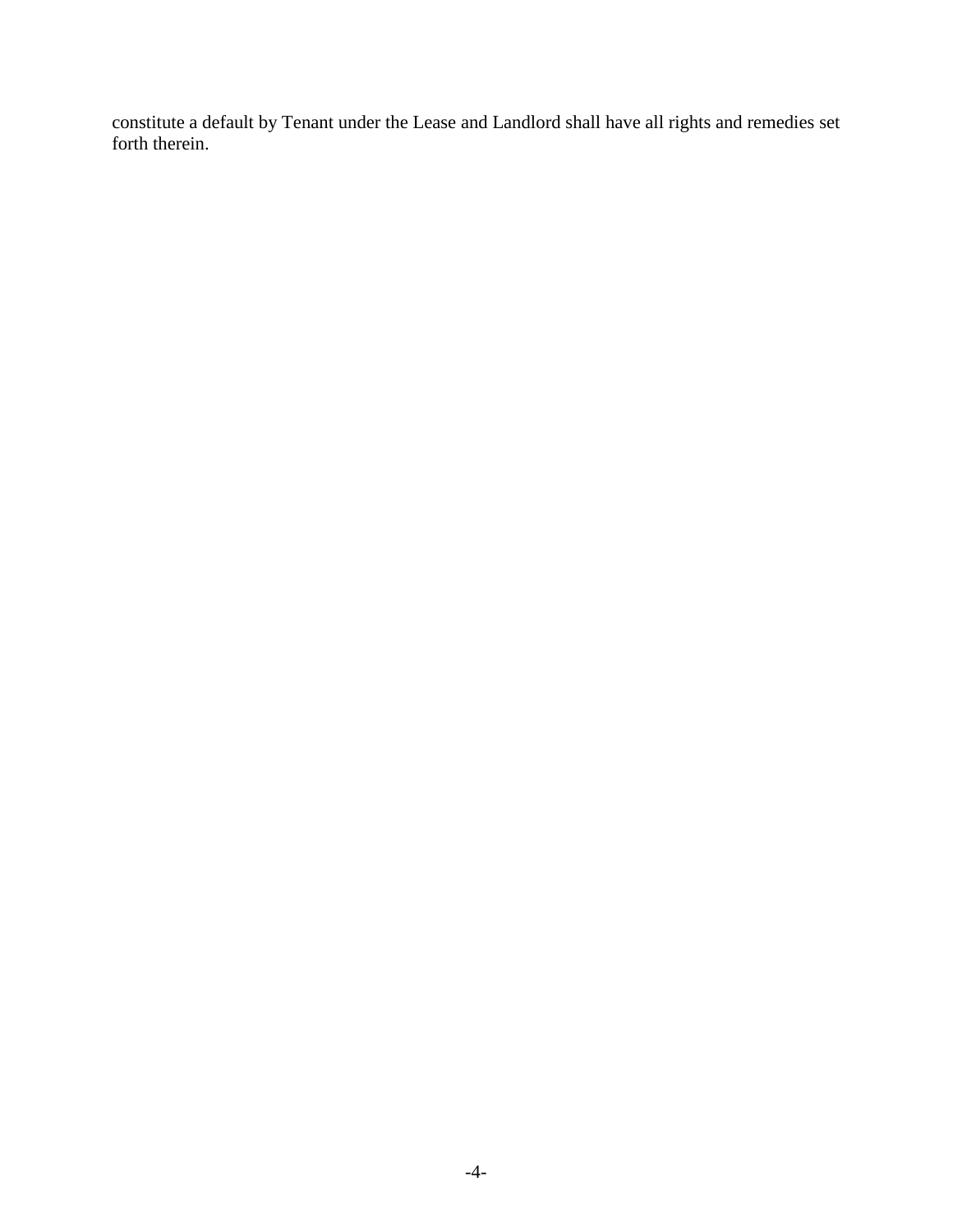#### EXHIBIT F

# FORM OF STATEMENT OF GROSS SALES ANNUAL GROSS SALES VOLUME REPORT ANNUAL GROSS SALES VOLUME REPORT FOR \_\_\_\_\_\_\_\_\_

| Month                  | <b>Sales</b>                                        |                                                                                                                                                                                                                                                                                                                                                                                               |                    |
|------------------------|-----------------------------------------------------|-----------------------------------------------------------------------------------------------------------------------------------------------------------------------------------------------------------------------------------------------------------------------------------------------------------------------------------------------------------------------------------------------|--------------------|
| <b>JANUARY</b>         | \$                                                  | \$                                                                                                                                                                                                                                                                                                                                                                                            | \$                 |
| <b>FEBRUARY</b>        | \$<br><u> 1999 - John Barnett, fransk politiker</u> | \$                                                                                                                                                                                                                                                                                                                                                                                            | \$                 |
| <b>MARCH</b>           | \$                                                  | \$                                                                                                                                                                                                                                                                                                                                                                                            | \$                 |
| <b>APRIL</b>           | $\mathbf{\hat{S}}$                                  | \$                                                                                                                                                                                                                                                                                                                                                                                            | \$                 |
| <b>MAY</b>             | \$                                                  | \$                                                                                                                                                                                                                                                                                                                                                                                            | \$                 |
| <b>JUNE</b>            | $\frac{1}{2}$                                       | $\frac{1}{2}$                                                                                                                                                                                                                                                                                                                                                                                 | $\sim$             |
| <b>JULY</b>            | $\frac{1}{2}$                                       | $\frac{1}{2}$                                                                                                                                                                                                                                                                                                                                                                                 | $\sim$             |
| <b>AUGUST</b>          | \$                                                  | $\frac{1}{2}$                                                                                                                                                                                                                                                                                                                                                                                 | $\sim$             |
| <b>SEPTEMBER</b>       | \$                                                  | $\mathbf{\hat{S}}$                                                                                                                                                                                                                                                                                                                                                                            | \$                 |
| <b>OCTOBER</b>         | \$                                                  | \$                                                                                                                                                                                                                                                                                                                                                                                            | $\mathbf{\hat{S}}$ |
| <b>NOVEMBER</b>        | \$                                                  | \$                                                                                                                                                                                                                                                                                                                                                                                            | \$                 |
| <b>DECEMBER</b>        | \$                                                  | \$<br>$\label{eq:2} \mathcal{L} = \left\{ \begin{aligned} \mathcal{L}^{(1)}(x) &= \mathcal{L}^{(1)}(x) \mathcal{L}^{(1)}(x) \mathcal{L}^{(1)}(x) \\ &= \mathcal{L}^{(1)}(x) \mathcal{L}^{(1)}(x) \mathcal{L}^{(1)}(x) \mathcal{L}^{(1)}(x) \mathcal{L}^{(1)}(x) \mathcal{L}^{(1)}(x) \mathcal{L}^{(1)}(x) \mathcal{L}^{(1)}(x) \mathcal{L}^{(1)}(x) \mathcal{L}^{(1)}(x) \mathcal{L}^{(1)}(x$ | $\frac{1}{2}$      |
| TENANT:                |                                                     |                                                                                                                                                                                                                                                                                                                                                                                               |                    |
| <b>SIGNATURE:</b>      |                                                     |                                                                                                                                                                                                                                                                                                                                                                                               |                    |
| DATE:                  |                                                     |                                                                                                                                                                                                                                                                                                                                                                                               |                    |
| <b>ACCOUNT NUMBER:</b> |                                                     | <u> 1989 - Johann Barn, amerikansk politiker (d. 1989)</u>                                                                                                                                                                                                                                                                                                                                    |                    |

NOTE: Signature constitutes certification that the information contained in this statement is true, accurate and complete. If Tenant is a corporation, this statement must be signed by an authorized officer of Tenant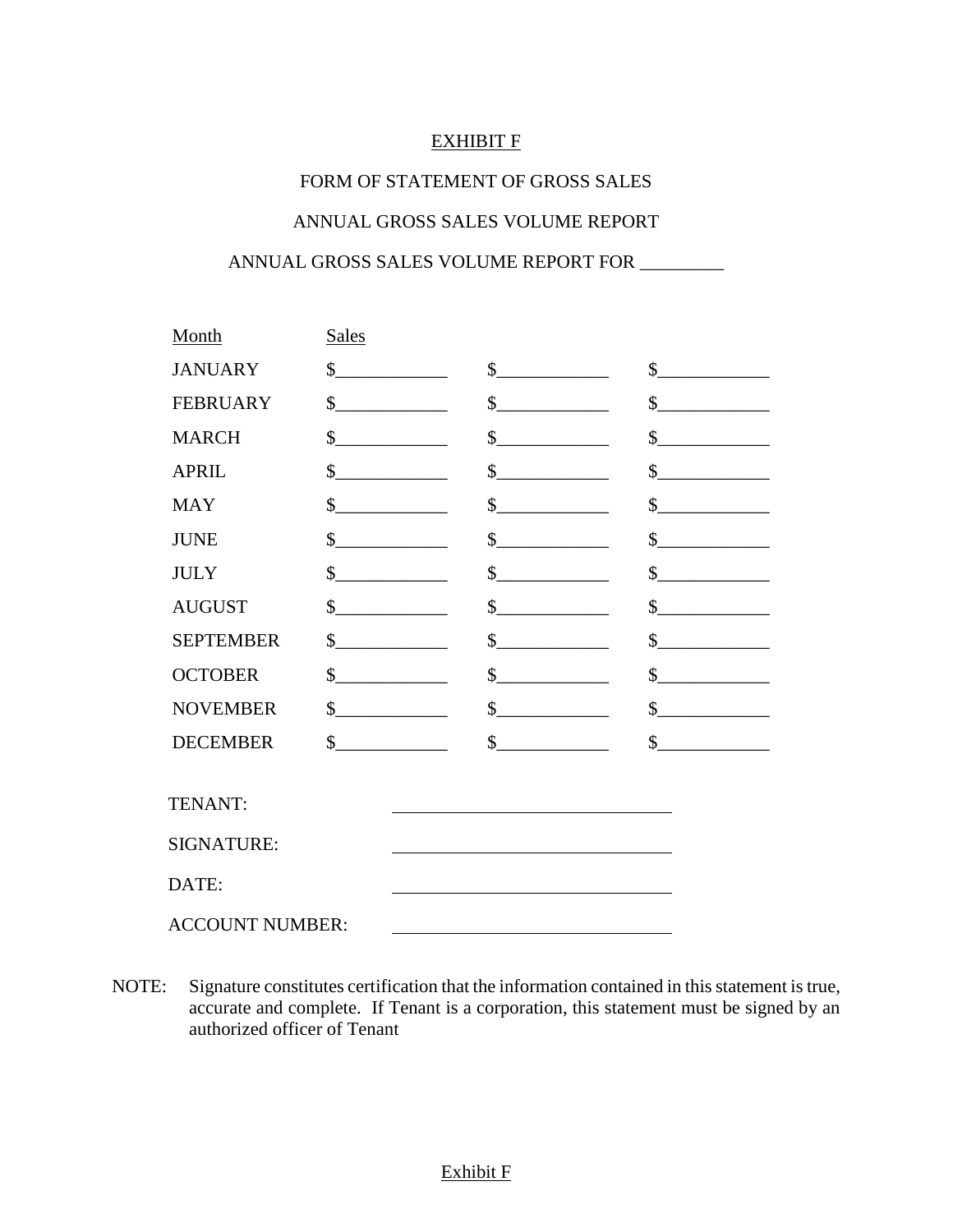# EXHIBIT G

# EXISTING EXCLUSIVE AND PROHIBITED USES

Tenant shall not engage in the sale, or operation of any of the following uses or activities: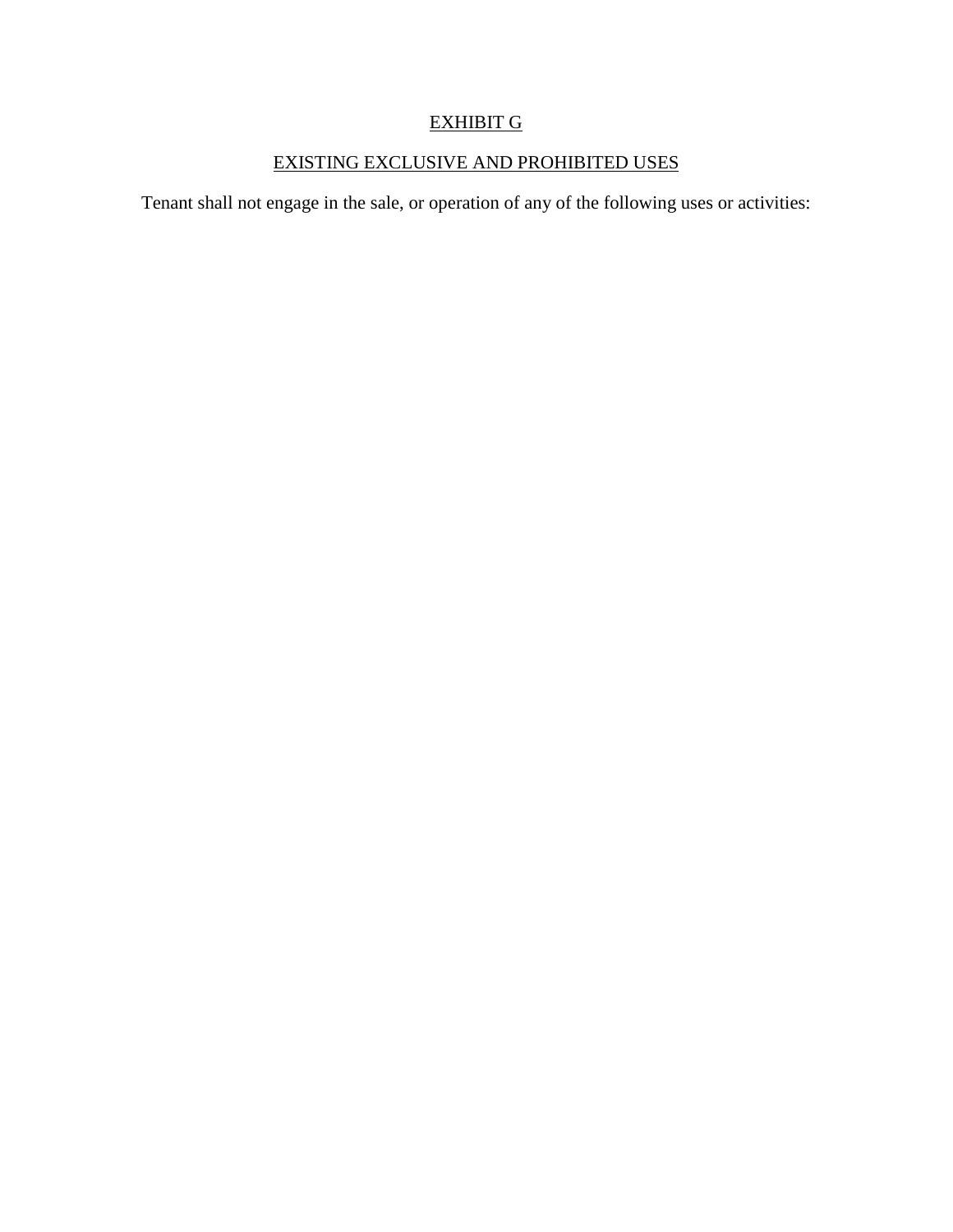#### EXHIBIT "H"

#### BEST MANAGEMENT PRACTICES ("BMPs" Fact Sheets)

Best Management Practices can be found at: <http://ocwatersheds.com/default.aspx> which website may change from time to time.

Tenant shall be responsible for implementing and complying with all BMP Fact Sheet requirements that apply to Tenant's operations within the Project. Tenant is to be aware that the BMP clause within this Lease, along with all related BMP Exhibits, may be revised, and may incorporate more than what is initially being presented in this Lease. Although the Dana Point Harbor is not the Tenant's Premises, BMPs apply to the Tenant's defined Premises and BMPs also apply to the Tenant in their conducting business operations throughout the Dana Point Harbor.

Suggested BMPs Fact Sheets may include, but may not be limited to, the following list shown below and can be found at: <http://ocwatersheds.com/IndustrialCommercialBusinessesActivities.aspx> (which website may change from time to time): IC3 Building Maintenance IC4 Carpet Cleaning IC6 Contaminated or Erodible Surface Areas IC9 Outdoor Drainage from Indoor Areas IC10 Outdoor Loading/Unloading of Materials IC12 Outdoor Storage of Raw Materials, Products, and Containers IC14 Painting, Finishing, and Coatings of Vehicles, Boats, Buildings, and Equipment IC17 Spill Prevention and Cleanup IC21 Waste Handling and Disposal IC22 Eating and Drinking Establishments IC23 Fire Sprinkler Testing/Maintenance IC24 Wastewater Disposal Guidelines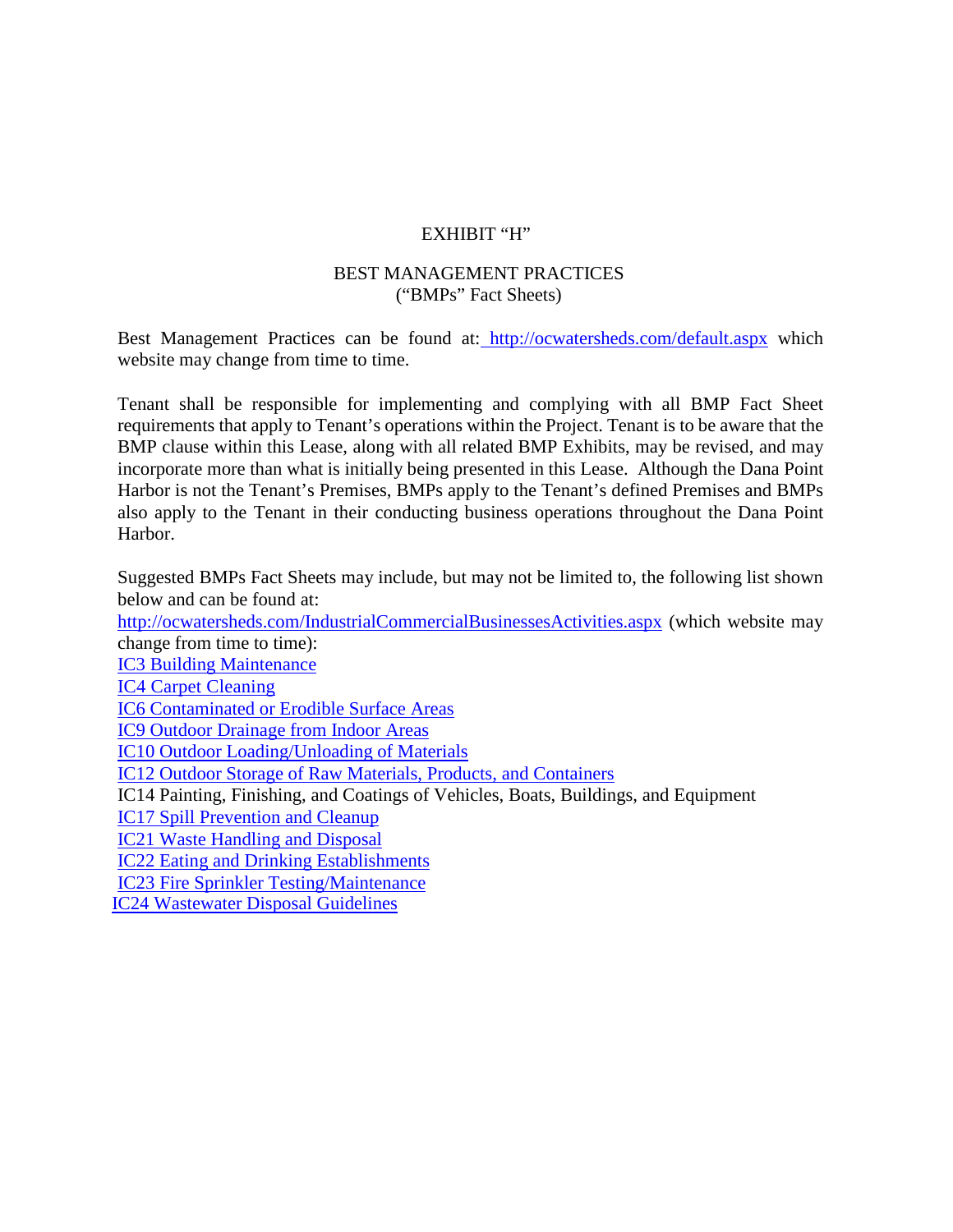# EXHIBIT "I"

#### FORM OF NON-DISTURBANCE AGREEMENT

#### RECORDING REQUESTED BY AND WHEN RECORDED RETURN TO:

Attn:

(Space above this line for Recorder's use)

#### SUBORDINATION, ATTORNMENT, AND NON-DISTURBANCE AGREEMENT

This Subordination, Attornment and Non-Disturbance Agreement (this "Agreement"), made as of this  $\_\_\_\_\_\_\_\_\$  day of  $\_\_\_\_$ , 201 $\_\_$ , by and between  $\_\_\_\_\_\_\_\_\_\_\_\_\_\_$ ("Landlord"), as landlord under the Lease hereinafter described, \_\_\_\_\_\_\_\_\_\_\_\_\_\_\_\_\_\_\_ ("Tenant"), tenant under the Lease hereinafter described, and COUNTY OF ORANGE, a political subdivision of the State of California ("Ground Lease Lessor"), as Lessor under the Ground Lease hereinafter described.

#### WITNESETH:

A. Ground Lease Lessor is the owner of certain real property consisting of located in the City of Dana Point, County of Orange, State of California, (the "Property"), as more particularly described in Exhibit "A" attached hereto and incorporated herein by this reference.

B. Pursuant to that certain Master Ground Lease Agreement dated\_ \_\_\_\_\_\_\_\_\_\_\_\_, 2018 by and between Ground Lease Lessor and Landlord (the "Ground Lease"), Ground Lease Lessor demised to Landlord a leasehold estate in and to the Property, together with all rights and privileges appurtenant thereto.

C. Pursuant to that certain Lease dated \_\_\_\_\_\_\_\_\_\_\_\_\_\_\_\_by and between Landlord and Tenant (the "Lease"), Landlord has leased to Tenant that certain portion of the Property consisting of  $\qquad \qquad$  (the "Premises").

D. The parties hereto now desire to enter into this Agreement to establish certain rights and obligations with respect to their interest, and to provide for various contingencies as hereinafter set forth.

NOW, THEREFORE, for good and valuable consideration, the parties hereto agree as follows:

1. Subordination. The Lease shall be, and shall at all times remain, subject and subordinate to the Ground Lease, the terms, covenants and conditions thereof, and any amendments,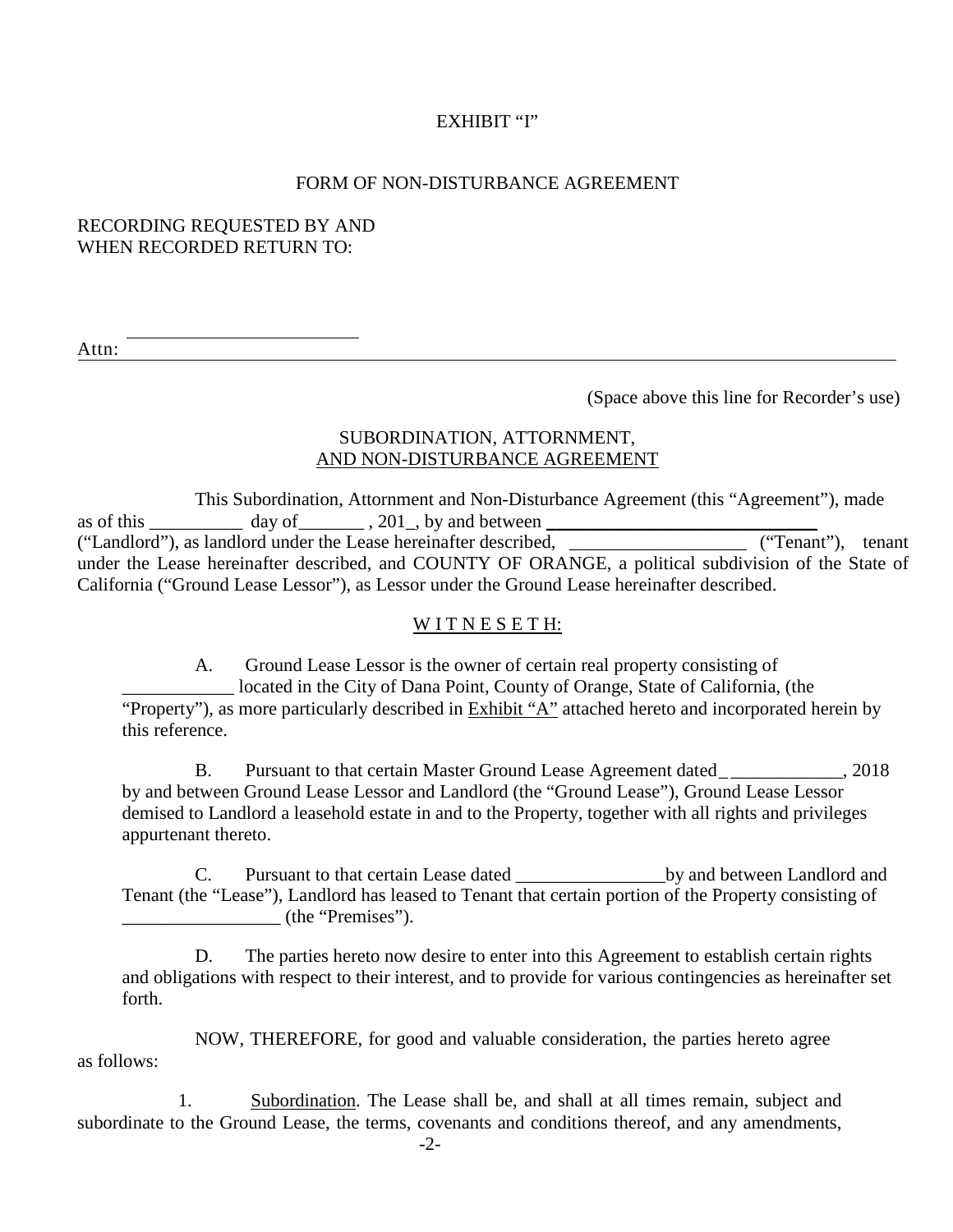modifications, renewals and/or extensions thereof. For such purposes, notwithstanding the termination of the Ground Lease as between Ground Lease Lessor and Landlord, the provisions of the Ground Lease shall be deemed to continue to apply to, and shall continue to be incorporated by reference into, the Lease, and Tenant shall continue to comply with such provisions, to the same extent that such provisions were incorporated into, and Tenant was required to comply with such provisions pursuant to the terms of, the Lease prior to the termination of the Ground Lease.

2. Consent. Ground Lease Lessor consents to and approves the terms and conditions of the Lease made by and between Landlord and Tenant.

3. Non-disturbance, Recognition and Attornment. In the event Ground Lease Lessor succeeds to the interest of Landlord under the Lease by reason of the termination of the Ground Lease, or by any other manner, it is agreed that, notwithstanding the subordination of the Lease provided for hereinabove:

3.1. If the Lease is in full force and effect, Tenant is then in actual possession of the Premises and Tenant is not then in default under the Lease beyond any applicable notice and cure periods, then subject to the limitations set forth in this Agreement, when and if Ground Lease Lessor takes over the Lease: (a) Ground Lease Lessor shall not terminate or disturb Tenant's quiet possession of Tenant's Premises under the Lease, except in accordance with the terms of the Lease and this Agreement; (b) Ground Lease Lessor shall be bound to Tenant under all remaining terms and conditions of the Lease (except as provided in this Agreement); (c) Tenant shall recognize and attorn to Ground Lease Lessor as Tenant's direct landlord under the Lease as effected by this Agreement; and (d) the Lease shall continue in full force and effect as a direct lease, in accordance with its terms (except as provided in this Agreement), between Ground Lease Lessor and Tenant.

3.2. The provisions of this Article shall be effective and self-operative without any need for Ground Lease Lessor or Tenant to execute any further documents. Tenant and Ground Lease Lessor shall, however, confirm the provisions of this Article in writing upon request by either of them.

4. Protection of Ground Lease Lessor. Notwithstanding anything to the contrary in the Lease or this Agreement, Ground Lease Lessor shall not be liable for or bound by any of the following matters:

4.1. Claims Against Landlord. Any claim that Tenant may have against Landlord relating to any event or occurrence before the date of attornment, including any claim for damages, indemnity obligations, offsets, defenses, credits or other claims of any kind whatsoever as the result of any act, omission or breach by Landlord that occurred or accrued before the date of attornment.

4.2. Prepayments. Any payment of rent that Tenant may have made to Landlord more than thirty days before the date such rent was first due and payable under the Lease with respect to any period after the date of attornment other than, and only to the extent that, the Lease expressly required such a prepayment.

4.3. Payment; Security Deposit. Any obligation: (a) to pay Tenant any sum(s) that Landlord owed to Tenant or (b) with respect to any security deposited with Landlord, unless such security was actually delivered to Ground Lease Lessor.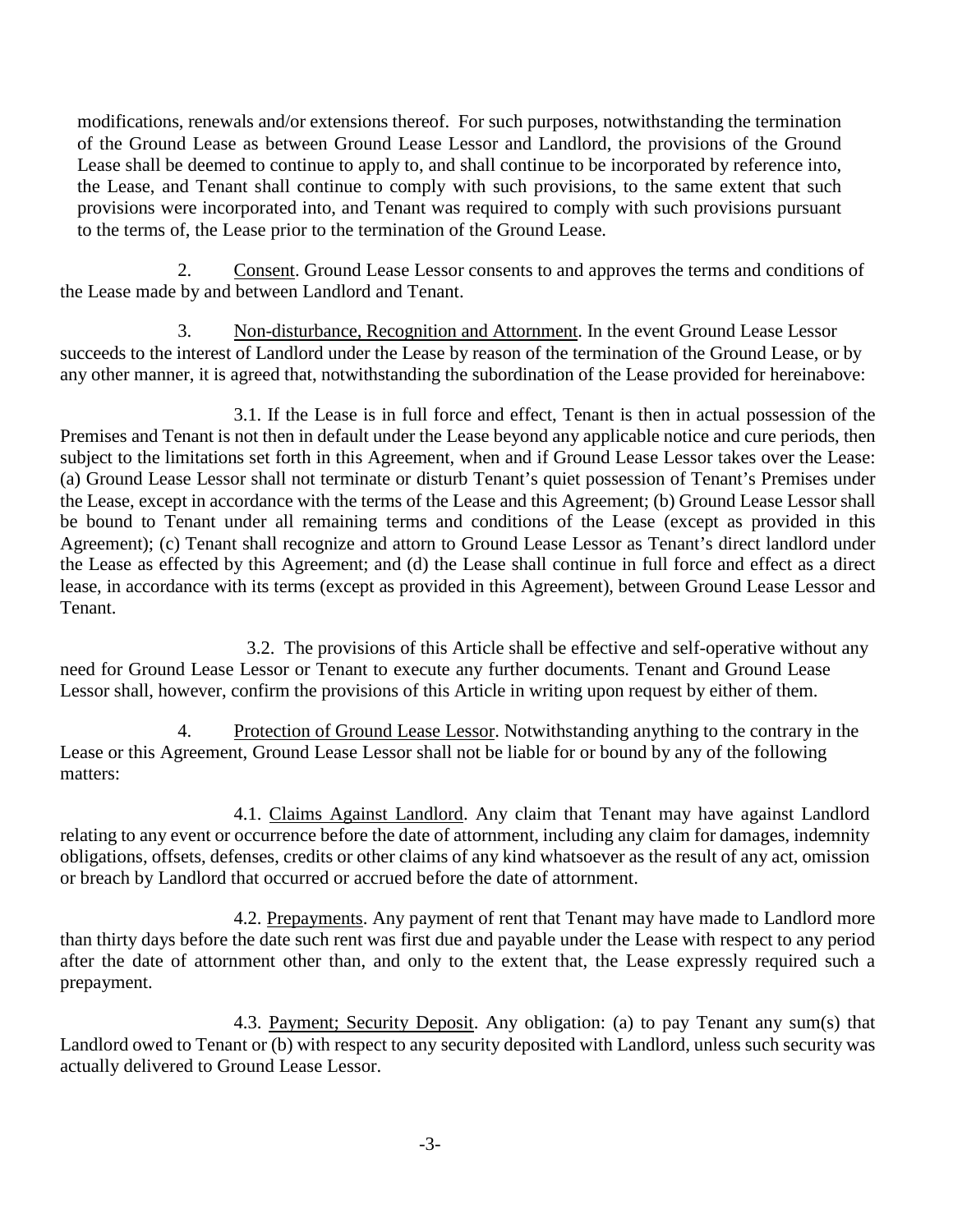4.4. Surrender, Etc. Any consensual or negotiated surrender, cancellation, or termination of the Lease, in whole or in part, agreed upon between Landlord and Tenant, unless effected unilaterally by Tenant pursuant to the express terms of the Lease.

4.5. Amendment, Modification or Waiver. Any modification, amendment or extension of the Lease, or any waiver of the terms of, or claims of the landlord under, the Lease, made without Ground Lease Lessor's prior written consent, which consent shall not be unreasonably withheld.

4.6 Pre-Existing Obligations. Any obligations of Landlord arising or accruing under the Lease prior to the date of attornment.

4.7 Warranties. Any warranties of any nature whatsoever, whether pursuant to the Lease or otherwise.

4.8 Waste; Condition of Premises. Any waste committed on either the Premises or the Property by any party prior to the date of attornment, or any dangerous or defective condition of the Property or for any negligence in the management, upkeep, repair or control of either the Premises or the Property prior to the date of attornment.

4.9 Repairs; Restoration. Any repairs to the Premises or to restore the Premises as a result of fire or other casualty or by reason of condemnation.

4.10 Capital Improvements. Any capital improvements to the Premises or the Property which Landlord may have agreed to make, but had not completed, or to perform or provide any services not related to possession or quiet enjoyment of the Premises.

4.11 Confidentiality. Any confidentiality obligations of Landlord under the Lease.

For purposes of this Section 4, all references to "Landlord" shall mean and refer to Landlord and any successors or assigns thereof prior to the date of attornment.

5. No Exercise of Remedies Against Tenant. So long as Tenant is not then in default under the Lease beyond any applicable notice and cure periods, Tenant shall not be named or joined as a party defendant or otherwise in any proceeding to enforce any rights under the Ground Lease, unless the cause of action in such proceeding relates to or arises from an act or omission by Tenant, or unless Tenant is a necessary party thereto under law.

6. Additional Covenants.

6.1. Amendments. Tenant shall submit to Ground Lease Lessor for approval, which approval shall not be unreasonably withheld, a copy of any amendments, modifications or extensions to the Lease made by and between Landlord and Tenant.

6.2. Rent Payments. From and after Tenant's receipt of written notice from Ground Lease Lessor that the Ground Lease has been terminated (a "**Rent Payment Notice**"), Tenant shall pay all rent and additional rent under the Lease to Ground Lease Lessor or as Ground Lease Lessor shall direct in writing. Tenant shall comply with any Rent Payment Notice notwithstanding any contrary instruction, direction or assertion from Landlord. Landlord irrevocably directs Tenant to comply with any Rent Payment Notice,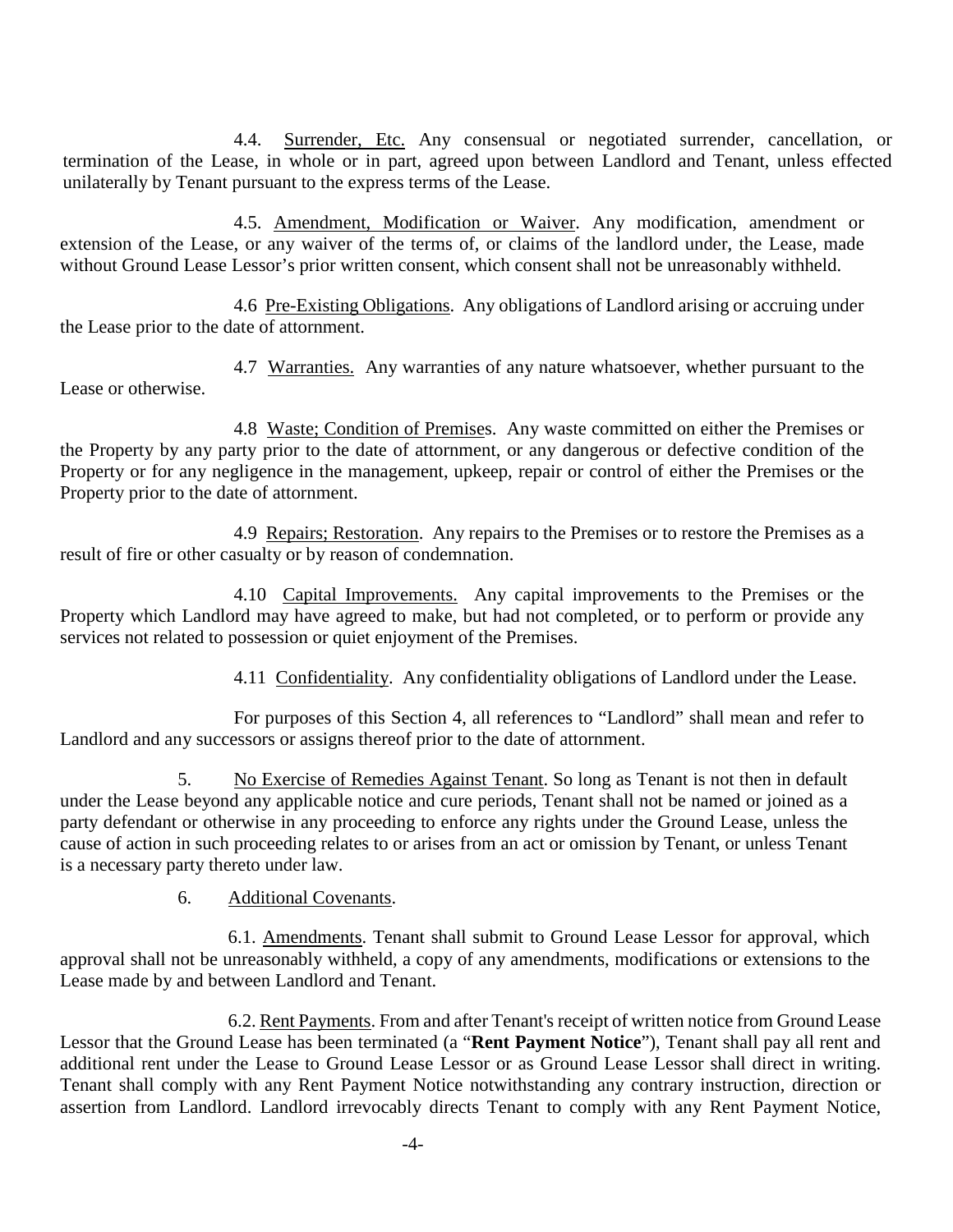notwithstanding any contrary direction, instruction, or assertion by Landlord. Tenant shall be entitled to rely on any Rent Payment Notice. Landlord hereby releases Tenant from, and shall indemnify and hold Tenant harmless from and against, any and all loss, claim, damage, liability, cost or expense (including payment of reasonable attorneys' fees and disbursements) arising from any claim based upon Tenant's compliance with any Rent Payment Notice. Landlord shall look solely to Ground Lease Lessor with respect to any claims Landlord may have on account of an incorrect or wrongful Rent Payment Notice.

6.3 Limitation of Liability. Tenant acknowledges and agrees that Ground Lease Lessor shall have no obligation, nor incur any liability, beyond Ground Lease Lessor's interest in the Premises, and Tenant shall look exclusively to such interest of Ground Lease Lessor in the Premises for the payment and discharge of any obligations or liability imposed upon Ground Lease Lessor under this Agreement or the Lease.

6.4 Ground Lease Lessor Cure and Enforcement Rights. Tenant agrees that, in the event of a default under the Lease by Tenant prior to the date of attornment, Tenant shall provide written notice of such default to Ground Lease Lessor concurrently with its notice to Landlord, and Ground Lease Lessor shall have the right, but not the obligation, to cure such default, and Tenant will accept Ground Lease Lessor's cure of such default (if the default by Landlord is curable) tendered within the notice and cure period to cure such default as provided to Landlord under the Lease plus (a) thirty (30) days if the same can be cured by the payment of money, or (b) sixty (60) days if the same cannot be cured by the payment of money; provided, however, if such default cannot be cured or remedied within such cure period, such cure period shall be extended so long as Ground Lease Lessor commences the cure or remedy within such period and prosecutes to completion thereof with diligence and dispatch.

6.5 No Assumption of Lease. Except to the extent specifically provided under this Agreement, Tenant acknowledges and agrees that Ground Lease Lessor as a result of this Agreement shall have no liability or obligation to Tenant relating to Tenant's occupation of the Premises under the Lease, and Ground Lease Lessor does not assume any of the obligations of Landlord set forth therein.

6.6 Ground Lease Lessor's Proprietary Capacity. Tenant agrees that in Ground Lease Lessor's execution of this Agreement and all of the agreements of Ground Lease Lessor contained in this Agreement, Ground Lease Lessor is acting and shall be deemed to be acting solely in Ground Lease Lessor's proprietary capacity for all purposes and in all respects, and nothing contained in this Agreement shall be deemed directly or indirectly to restrict or impair in any manner or respect whatsoever any of the governmental powers of County of Orange, or the rights or obligations or the exercise thereof by Ground Lease Lessor, with respect to the Premises or otherwise, including, without limitation, the power of eminent domain. It is intended that Tenant and Landlord, as applicable, shall be obligated to fulfill and comply with all such requirements as may be imposed by any governmental agency or authority having or exercising jurisdiction over the Premises in its governmental capacity.

### 7. Miscellaneous.

7.1. Notices. All notices required or permitted under this Agreement to Ground Lease Lessor shall be in writing and given by certified mail (return receipt requested) or by a nationally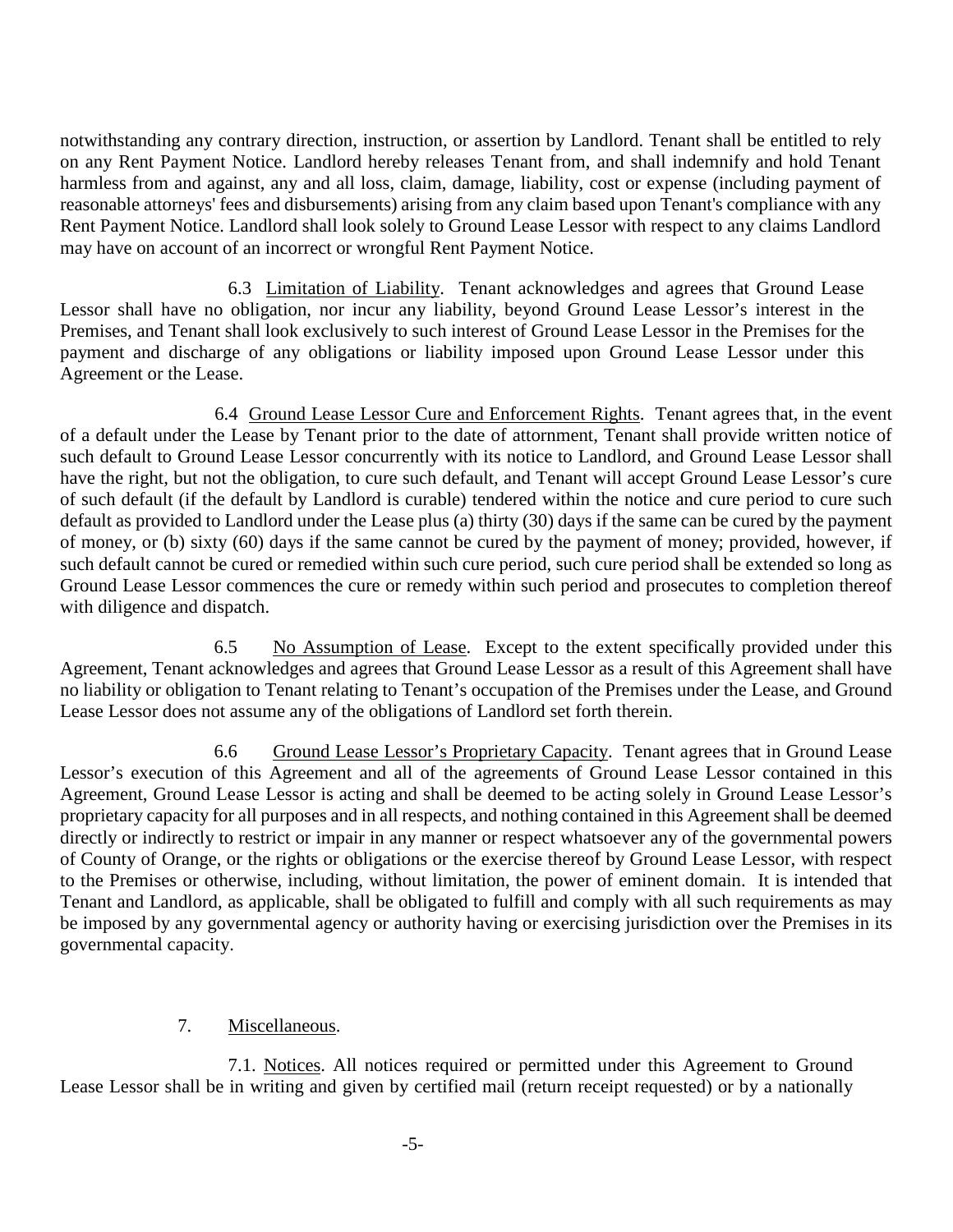recognized overnight courier service that regularly maintains records of items delivered or via electronic mail. Such notices shall be sent to Ground Lease Lessor at the following address:

If to Ground Lease Lessor: CEO/ Real Estate

ATTN: Chief Real Estate Officer 333 W. Santa Ana Blvd, 3rd Floor Santa Ana, CA 92701 Facsimile: 714/834-6166

With a copy to: Office of County Counsel Hall of Administration 333 W. Santa Ana Blvd., 4th Floor Santa Ana, California 92701 Attn: Senior Deputy

If to Tenant:

Attn: Facsimile or Electronic Mail:

With a copy to:

Attn: Facsimile or Electronic Mail:

or to such other address as Ground Lease Lessor may hereafter notify Tenant in writing by notice sent to Tenant as aforesaid at Tenant's address at the Tenant's Premises, or such other address as Ground Lease Lessor may hereafter be advised of in writing by notice sent to Ground Lease Lessor as aforesaid.

7.2. Successors and Assigns. This Agreement shall bind and benefit the parties, their successors and assigns, any successor Ground Lease Lessor, and its successors and assigns.

7.3. Entire Agreement. This Agreement constitutes the entire agreement between the parties regarding the subordination of the Lease to the Ground Lease and the rights and obligations of Tenant and Ground Lease Lessor as to the subject matter of this Agreement.

7.4. Interaction with Lease and Ground Lease. If this Agreement conflicts with the Lease, then except as set forth in the last sentence of this Section 7.4, this Agreement shall govern as between the parties and any Ground Lease Lessor, including upon any attornment pursuant to this Agreement. This Agreement supersedes, and constitutes full compliance with, any provisions in the Lease that provide for delivery of non-disturbance agreements by the Ground Lease Lessor. For the avoidance of doubt, and notwithstanding anything to the contrary contained in this Agreement, the Lease or otherwise, nothing in this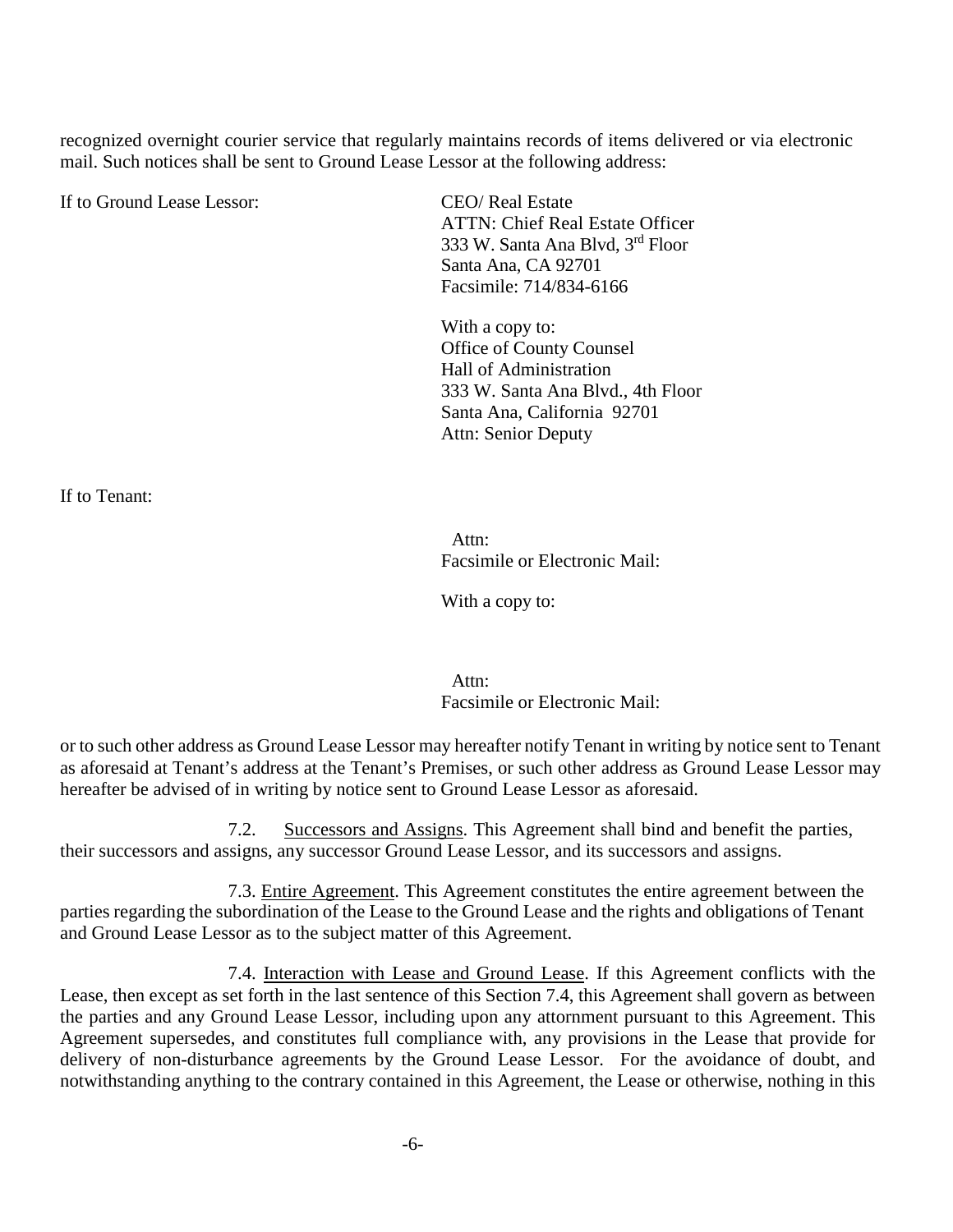Agreement or the Lease shall be deemed to modify the Ground Lease or to modify or affect the rights and obligations of Ground Lease Lessor and Landlord thereunder in any way.

7.5. Interpretation; Governing Law. The interpretation, validity and enforcement of this Agreement shall be governed by and construed under the internal laws of the State of California, excluding its principles of conflict of laws.

7.6. Amendments. This Agreement may be amended, discharged or terminated, or any of its provisions waived, only by a written instrument executed by the party to be charged.

7.7. Execution. This Agreement may be executed in any number of counterparts, each of which shall be deemed an original and all of which together shall constitute one and the same instrument.

IN WITNESS WHEREOF, the undersigned have executed this instrument as of the day and year first above written.

NOTICE: THE SUBORDINATION PROVIDED FOR IN THIS AGREEMENT RESULTS IN YOUR LEASEHOLD ESTATE IN THE PROPERTY BECOMING SUBJECT TO AND OF LOWER PRIORITY THAN THE GROUND LEASE DESCRIBED HEREIN AND ANY AMENDMENTS, MODIFICATIONS, RENEWALS OR EXTENSIONS THEREOF.

# DATE: **GROUND LEASE LESSOR:**

COUNTY OF ORANGE a political subdivision of the State of California

By:  $\Box$ 

Chief Real Estate Officer

Approved as to Form:

County Counsel

By: \_\_\_\_\_\_\_\_\_\_\_\_\_\_\_\_\_\_\_\_\_\_\_\_\_\_\_\_

Senior Deputy

[SIGNATURES CONTINUED]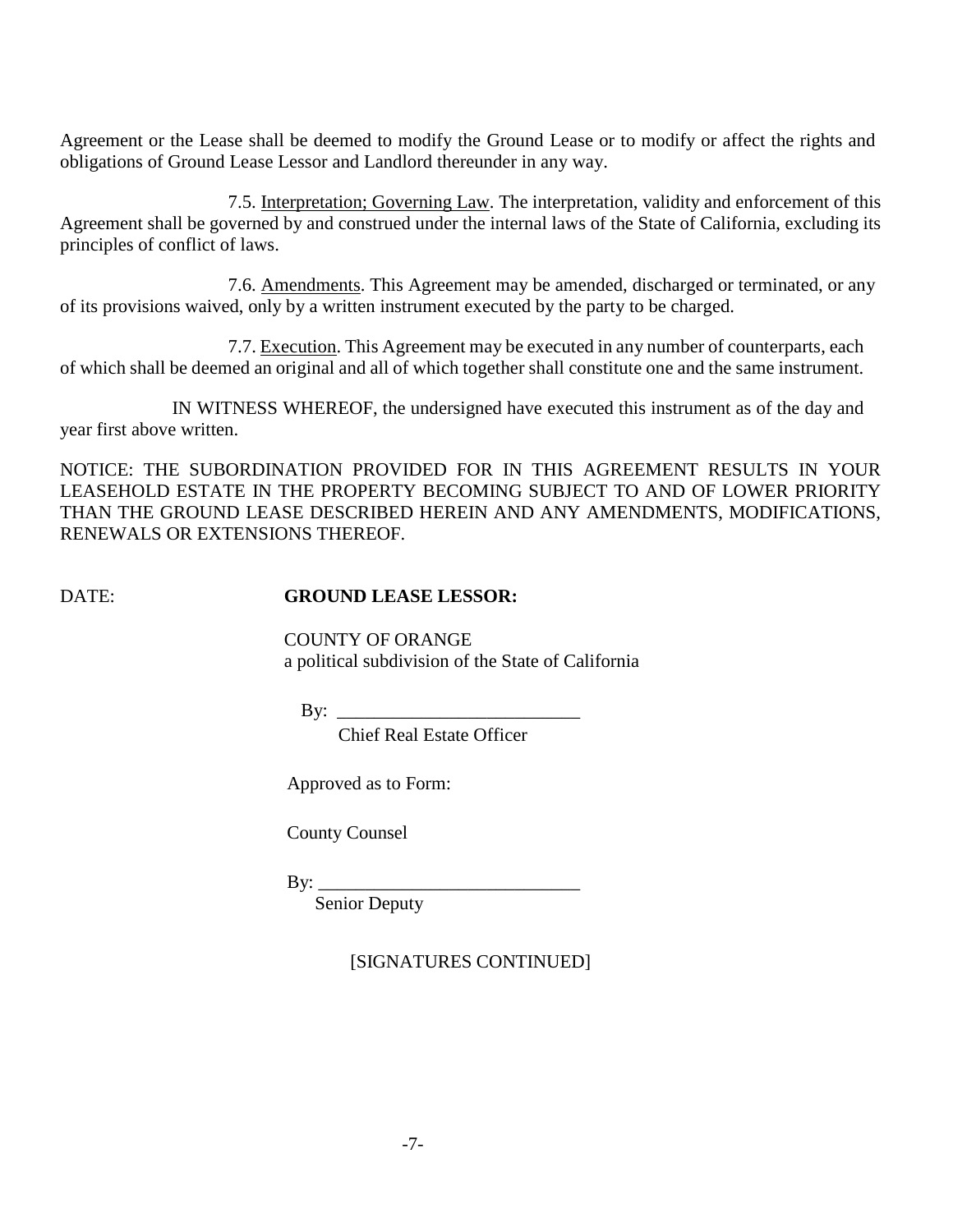# DATE: **TENANT:**

| By    |  |  |
|-------|--|--|
| Name  |  |  |
| Title |  |  |

# DATE: **LANDLORD:**

| B y       |  |
|-----------|--|
| Name      |  |
| Title $-$ |  |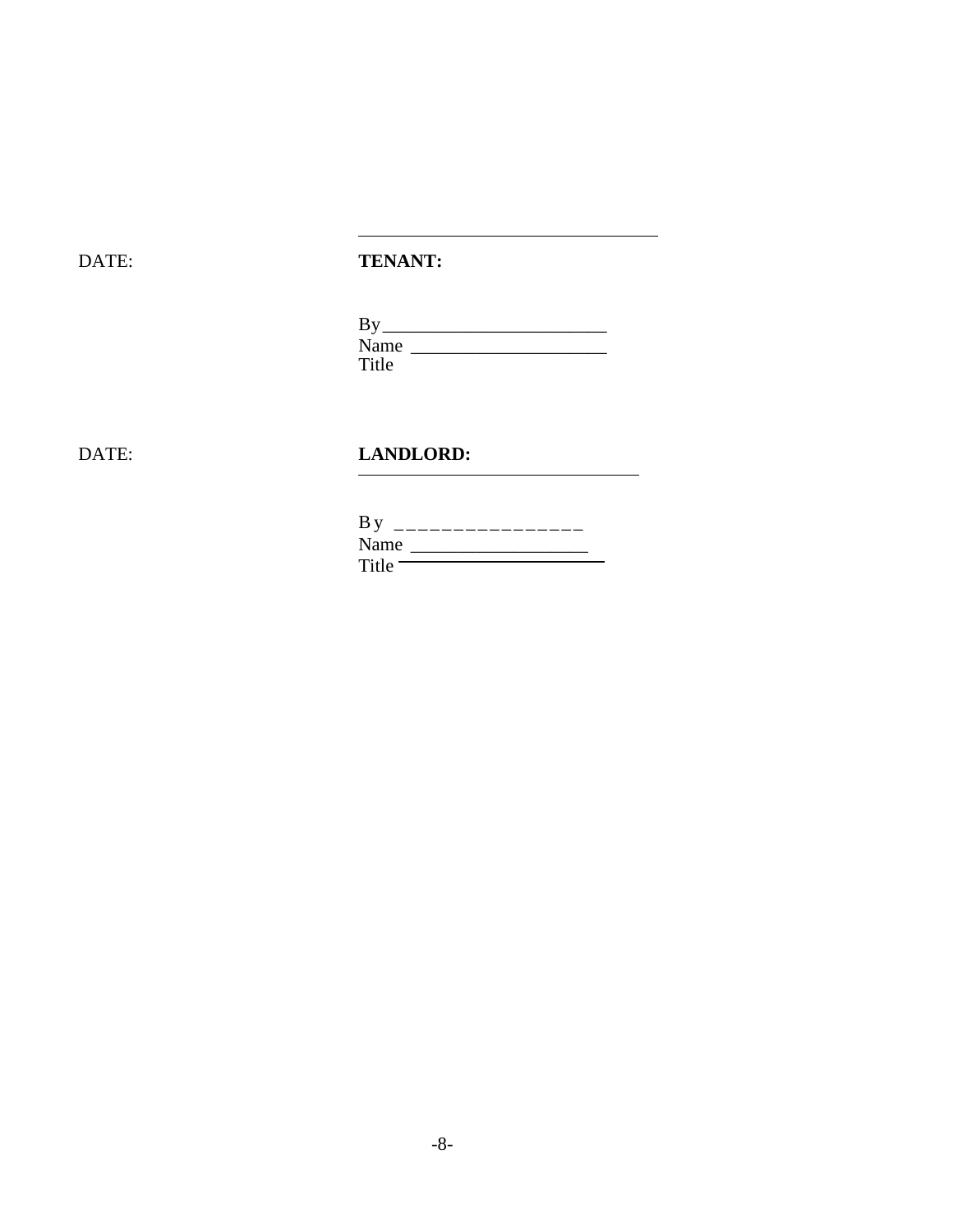EXHIBIT "A" to Non-Disturbance Agreement

# LEGAL DESCRIPTION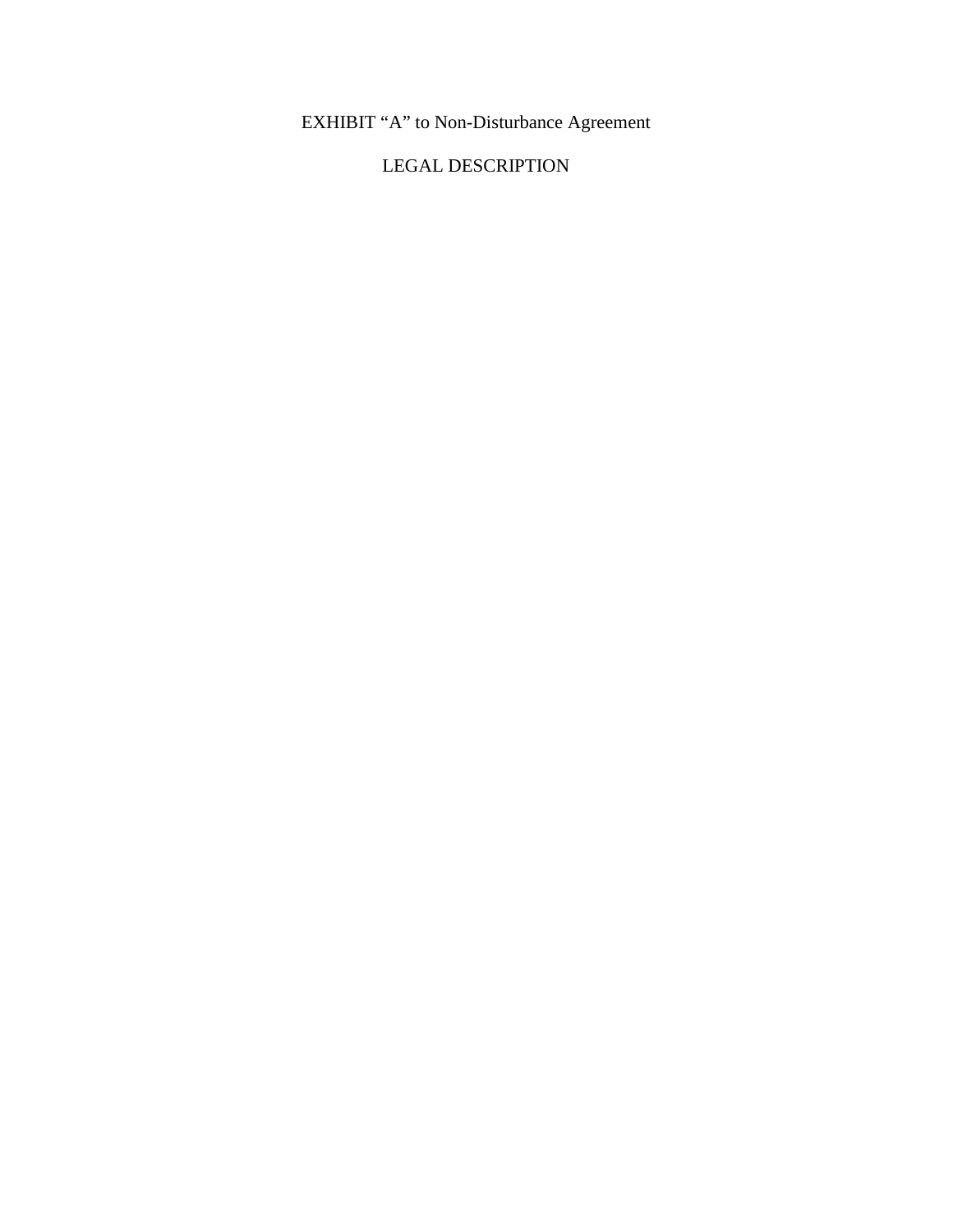#### LEASE GUARANTY AGREEMENT

This Lease Guaranty Agreement (this "Guaranty"), made by ("Guarantor"), whose address for purposes hereof is \_\_\_\_\_\_\_\_\_\_\_\_\_, in favor of DANA POINT HARBOR PARTNERS, LLC, a California limited liability company ("Landlord"), whose address for purposes hereof is 1100 Newport Center Drive, Suite 200, Newport Beach, CA 92660, is dated as of \_\_\_\_\_\_\_\_\_\_ \_\_\_\_, 2018.

#### RECITALS

A. Landlord and \_\_\_\_\_\_\_\_\_\_\_\_\_\_\_ ("Tenant"), have agreed to enter into a Lease of even date herewith (the "Lease") wherein Landlord shall lease to Tenant and Tenant shall lease from Landlord those certain premises known as \_\_\_\_\_, Suite \_ of the Dana Point Harbor retail project located in Dana Point, California, which premises are more particularly described in the Lease (the "Premises").

B. In consideration of and as a condition and inducement to Landlord to enter into the Lease with Tenant, Landlord has required that Guarantor execute and deliver to Landlord a guaranty of the Lease in the form of this Guaranty.

C. Capitalized terms not otherwise defined herein shall have the meanings given to them in the Lease, and Guarantor acknowledges that it has read and fully understands the terms, provisions, covenants, conditions, and obligations of Tenant under the Lease.

NOW, THEREFORE, incorporating the above Recitals by reference, and in consideration of, and as an inducement for, the execution and delivery to Tenant of the Lease by Landlord, Guarantor hereby agrees as follows:

1. Obligations Guaranteed.

1.1 Obligations. Guarantor hereby absolutely and unconditionally guarantees to Landlord and its legal representatives, successors and assigns, and independently assumes liability to Landlord and its legal representatives, successors and assigns, without any requirement whatsoever of resort by Landlord to any other party, for (a) the payment of all Rent and any and all other payments, costs or expenses (including but not limited to indemnifications, interest charges and attorneys' fees), however designated, required to be paid by Tenant pursuant to the terms of the Lease, and (b) the performance of each and every other term, provision, covenant, condition or obligation of Tenant under the Lease in accordance with the terms of the Lease (collectively, the payment and performance obligations set forth in (a) and (b) above are hereinafter called the "Obligations").

1.2 Default. Upon an Event of Default by Tenant under the Lease, Landlord may, but need not, at its sole option, proceed directly against Guarantor, without proceeding against Tenant or any other person or entity, and without foreclosing upon, selling or otherwise disposing of or collecting or applying any collateral or other property, real or personal, which Tenant may have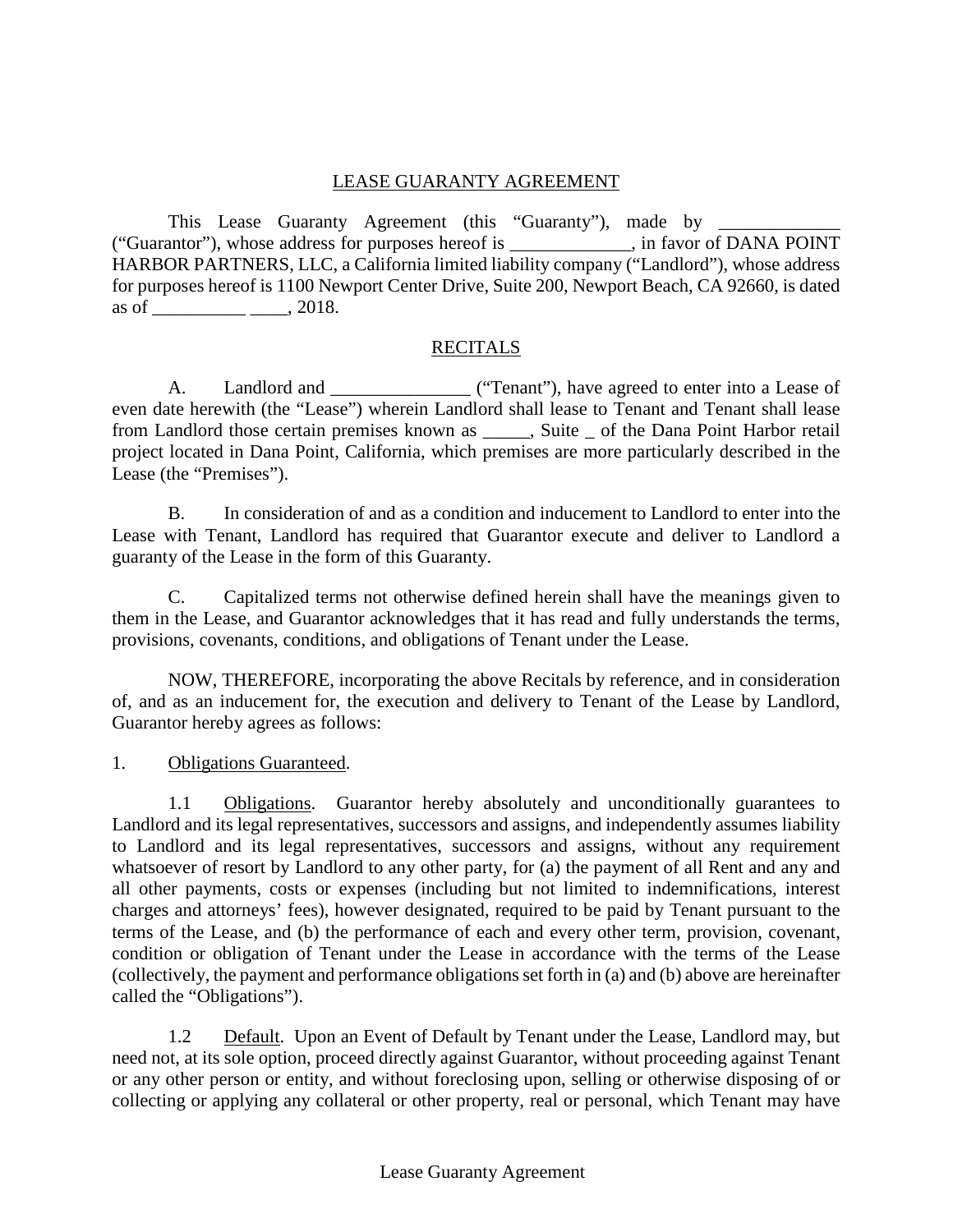theretofore delivered to Landlord as security for the payment and performance of the Obligations. Guarantor hereby waives the right to require Landlord to proceed against Tenant or any other person or entity, or to pursue any other remedy, and Guarantor further waives the right to have any other property of Tenant or any other person or entity first applied to the discharge of any Rent or other obligations of Tenant under the Lease.

### 2. Nature of Guarantor's Liability; No Exoneration or Subrogation Until All Obligations Fully Satisfied.

2.1 Guaranty Unconditional. The guaranty by Guarantor provided for in this Guaranty is an absolute and unconditional guaranty of payment and performance, and (i) is not a guaranty of collection, regardless of the absence of any action to enforce the same by Landlord, or (ii) Landlord's obtaining any judgment against Tenant or taking any action to enforce same. The liability of Guarantor under this Guaranty is independent of the obligations which are hereby guaranteed and of the liabilities of any other guarantors of the Obligations.

2.2 Waiver of Formalities. Guarantor hereby fully waives all requirements, if any, of notice, demand for payment, diligence, filing of claims with a court in the event of the bankruptcy of Tenant, and all other notices of every kind or nature (including those of any action or inaction on the part of Tenant, Landlord or anyone else) in respect of the Obligations.

# 2.3 Guarantor's Consent. Guarantor hereby consents to the following:

(a) any and all changes, modifications, amendments, alterations, renewals, extensions, increases, reductions, releases and cancellations which may hereafter be made to the Lease or any of the Obligations (collectively, the "Modifications");

(b) any and all alterations, impairments, suspensions, terminations and expirations (including, without limitation, all such as might result from the Modifications or from any action or inaction of the type described in paragraph (c) below) of the remedies or rights of Landlord against Tenant or any other person in respect of any of the Obligations; and

(c) any and all action or inaction on the part of Landlord (including, without limitation, election of remedies, amendment, substitution, surrender, release, forfeiture, enforcement, foreclosure and sale, under power of sale or otherwise), in its sole and unfettered discretion, in respect of any security (or any part thereof) now held or hereafter acquired by Landlord for the performance of the Obligations,

even though any rights or defenses which Guarantor may otherwise have, by subrogation, reimbursement, indemnification or otherwise, against Tenant, Landlord or others may be diminished, destroyed or otherwise adversely affected by any such alteration, impairment, suspension, termination, expiration, action or inaction, all to the end that Guarantor shall be not exonerated, released or discharged any law, rule, arrangement or relationship now or hereafter existing, or otherwise, from its absolute, unconditional and independent liability hereunder by any such alteration, impairment, suspension, termination, expiration, action or inaction.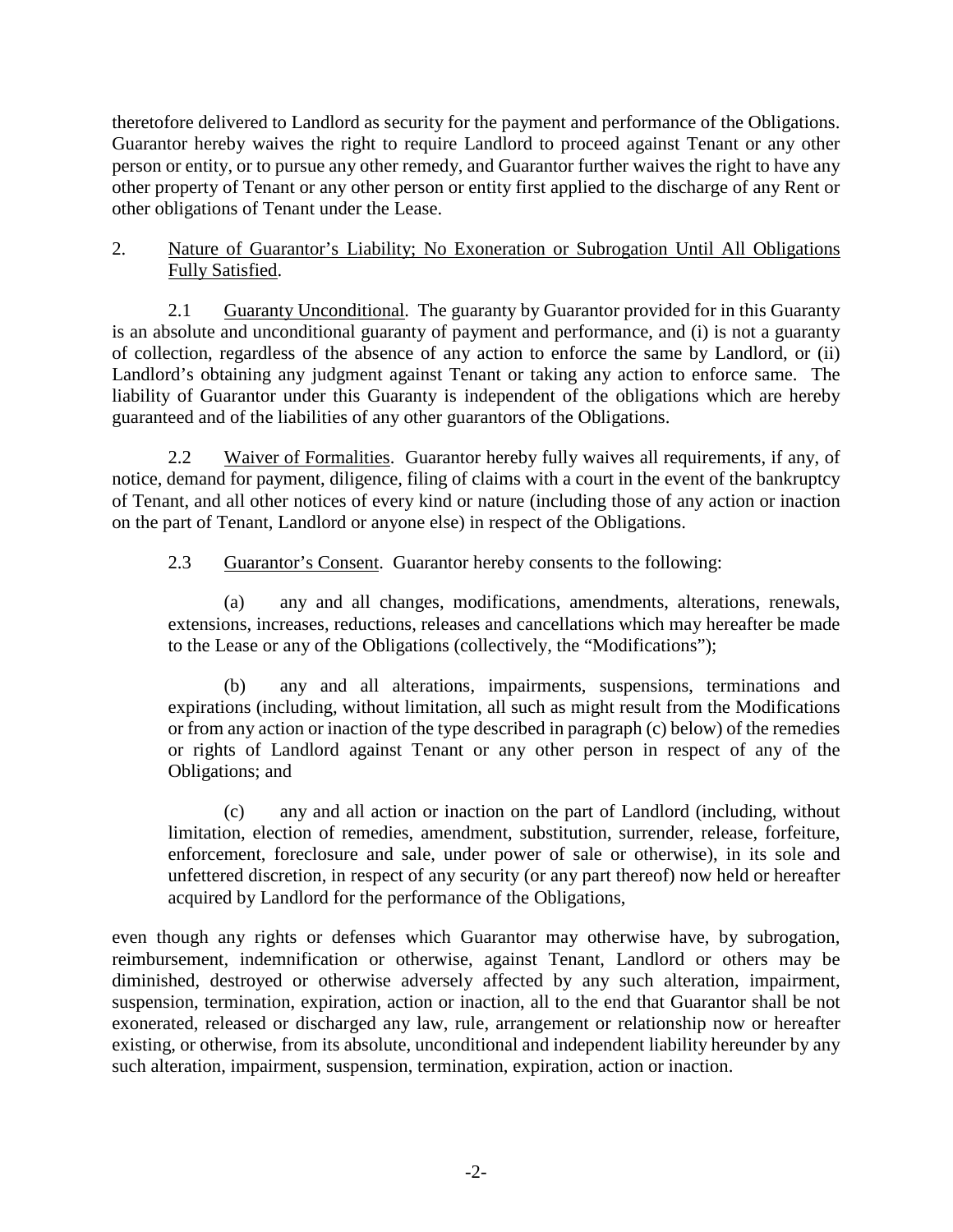2.4 Further Waivers. Guarantor waives any right pursuant to any law, rule, arrangement or relationship now or hereafter existing, or otherwise, to require or compel Landlord to (a) proceed against Tenant or any other guarantor; (b) proceed against or exhaust any security for the Obligations; or (c) pursue any other remedy in Landlord's power whatsoever; and failure of Landlord to do any of the foregoing shall not exonerate, release or discharge Guarantor from its absolute, unconditional and independent liability to Landlord hereunder. Guarantor waives any right pursuant to any law, rule, arrangement or relationship now or hereafter existing, or otherwise, in the event that any property of Guarantor is or may be hypothecated with property of Tenant, as security for any of the Obligations, to have such property of Tenant first applied to the discharge of such Obligations. Guarantor further waives (a) any right to plead or assert any election of remedies, and (b) the defense of the statute of limitations in any action to enforce this Guaranty, and (c) all suretyship, subrogation and other rights and defenses which Guarantor may otherwise have under California law, including without limitation under California Civil Code Sections 2809, 2810, 2819, 2845, 2848, 21349, 2850, 2787 through 2856, inclusive, and 3433.

2.5 Separate Action. Landlord may bring and prosecute a separate action against Guarantor to enforce Guarantor's liability hereunder, whether or not any action is brought against Tenant or any other person and whether or not Tenant or any other person is joined in any such action or actions. Nothing shall prohibit Landlord from exercising its rights against Guarantor, Tenant, the security, if any, for the Obligations, and any other person simultaneously, jointly and/or severally. Guarantor shall be bound by each and every ruling, order and judgment obtained by Landlord against Tenant in respect of the Obligations, whether or not Guarantor is a party to the action or proceeding in which such ruling, order or judgment is issued or rendered.

2.6 No Exoneration. Guarantor shall not be discharged, released or exonerated, in any way, from its absolute, unconditional and independent liability hereunder, even though any rights or defenses which Guarantor may have against Tenant, Landlord or others may be destroyed, diminished or otherwise affected by any of the following:

(a) Any declaration by Landlord of a default in respect of any of the Obligations.

(b) The exercise by Landlord of any rights or remedies against Tenant or any other person.

(c) The failure of Landlord to exercise any rights or remedies against Tenant or any other person,

(d) The sale or enforcement of, or realization upon (through judicial foreclosure, power of sale or any other means) any security for any of the Obligations, even though (i) recourse may not thereafter be had against Tenant for any deficiency, or (ii) Landlord fails to pursue any such recourse which might otherwise be available, whether by way of deficiency judgment following judicial foreclosure, or otherwise.

2.7 No Subrogation. Until all the Obligations have been performed in full, Guarantor shall have no right to subrogation, and Guarantor waives (a) any right pursuant to any law, rule, arrangement or relationship now or hereafter existing, or otherwise, to enforce any remedy which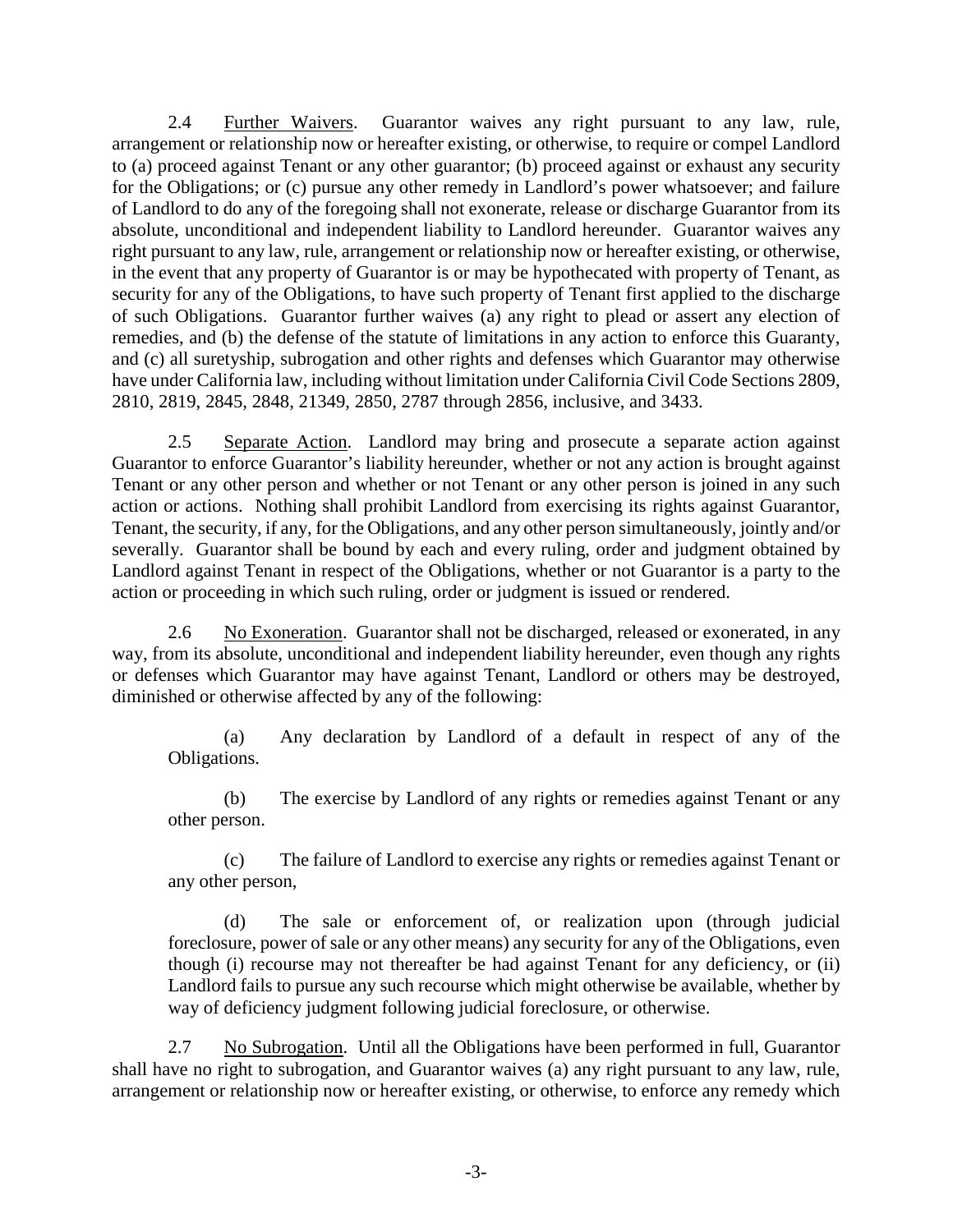Landlord now has or may hereafter have against Tenant, and (b) any benefit of, and any right to participate in any security now or hereafter held by Landlord.

2.8 No Discharge. Guarantor shall not be discharged, released or exonerated, in any way, from its absolute, unconditional, and independent liability hereunder, or by the voluntary or involuntary participation by Tenant in any settlement or composition for the benefit of Tenant's creditors, either in liquidation, readjustment, receivership, bankruptcy or otherwise.,

2.9 Bankruptcy. Guarantor understands and acknowledges that by virtue of this Guaranty, it has specifically assumed any and all risks of a bankruptcy or reorganization case or proceeding with respect to Tenant. As an example and not by way of limitation, a subsequent modification of the Lease in any reorganization case concerning Tenant shall not affect the obligation of Guarantor to discharge the Obligations in accordance with the original terms of the Lease.

3. Representations and Warranties. Guarantor makes the following representations and warranties which shall be continuing representations and warranties until this Guaranty expires in accordance with the provisions contained herein:

3.1 Existence and Rights. Guarantor is a corporation duly incorporated and validly existing under the laws of the State of without limitation as to the duration of its existence and is in good standing. Guarantor has corporate powers and adequate authority, rights and franchises to own its property and to carry on its business as now owned and carried on and is duly qualified and in good standing in each jurisdiction in which the property owned by it or the business conducted by it makes such qualification necessary, and Guarantor has the corporate power and adequate authority to make and carry out this Guaranty.

3.2 Guaranty Authorized and Binding. The execution, delivery and performance of this Guaranty are duly authorized and do not require the consent or approval of any governmental body or other regulatory authority; are not in contravention of, or in conflict with, any law or regulation or any term or provision of the Articles of Incorporation or Bylaws of Guarantor, and this Guaranty is a valid and legally binding obligation of Guarantor enforceable in accordance with its terms.

3.3 No Conflict. The execution and delivery of this Guaranty are not, and the performance of this Guaranty will not be, in contravention of, or in conflict with, any agreement, indenture or undertaking to which Guarantor is a party or by which it or any of its property is or may be bound or affected and do not, and will not cause any security interest, lien or other encumbrance to be created or imposed upon any such Property.

3.4 Financial Condition. Guarantor's financial statements, which have heretofore been submitted in writing by Guarantor to Landlord in connection herewith, are true and correct and fairly present the financial condition of Guarantor for the period covered thereby. Since the date of said financial statements, there has been no materially adverse change in Guarantor's financial condition. Guarantor has no knowledge of any liabilities, contingent or otherwise, as of the date of said financial statements which are not reflected in said financial statements; and, other than in the ordinary course of its business, Guarantor has not entered into any commitments or contracts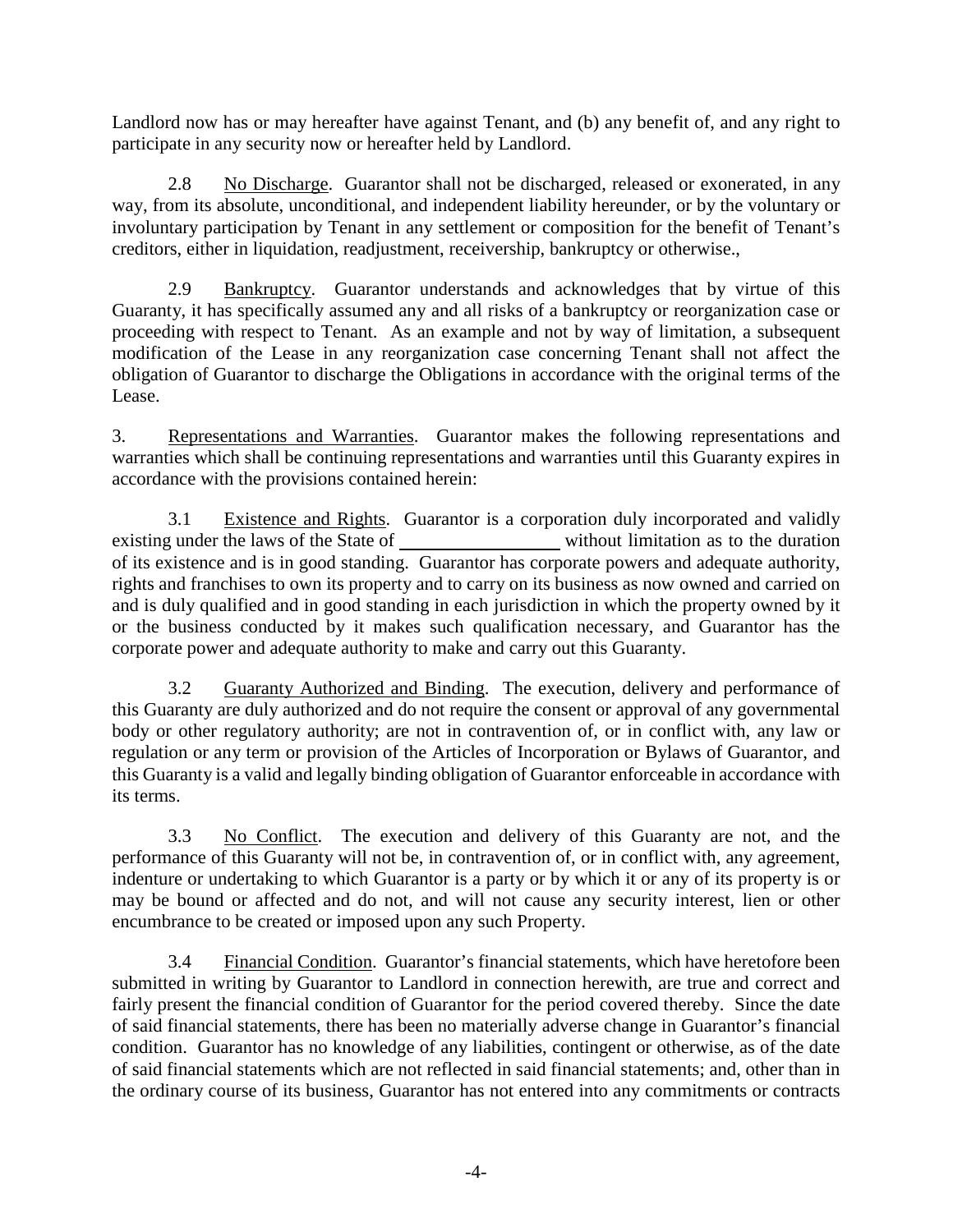which are not reflected in said financial statements or which may have a materially adverse effect upon its financial condition, operations or business as now conducted.

3.5 Solvency. The execution and delivery of this Guaranty will not (i) render Guarantor insolvent under generally accepted accounting principles or render it Insolvent (as defined below), (ii) leave Guarantor with remaining assets which constitute unreasonably small capital given the nature of Guarantor's business, and/or (iii) result in the incurrence of Debts (as defined below) beyond Guarantor's ability to pay them when and as they mature. For the purposes of this Paragraph 3.5, "Insolvent" means that the present fair salable value of assets is less than the amount that will be required to pay the probable liability on existing Debts as they become absolute and matured. For the purposes of this Paragraph 3.5, "Debts" includes any legal liability for indebtedness, whether matured or unmatured, liquidated or unliquidated, absolute, fixed or contingent.

3.6 Financial or Other Benefit or Advantage. Guarantor hereby acknowledges and warrants that it has derived or expects to derive a financial or other benefit or advantage from the Lease.

4. Subordination of Guarantor's Claims. Any indebtedness of Tenant now or hereafter held by Guarantor is hereby subordinated to the Obligations; and such indebtedness of Tenant to Guarantor, if any default occurs under any of the obligations and Landlord so requests, shall be collected, enforced and received by Guarantor as trustee for Landlord and be paid over to Landlord on account of the Obligations but without reducing or affecting in any manner the absolute, unconditional and independent liability of Guarantor under this Guaranty.

5. Costs of Enforcement. Guarantor agrees to indemnify Landlord for all costs and expenses, including, without limitation, all reasonable attorneys' fees whether or not legal action be instituted, incurred or paid by Landlord in enforcing this Guaranty.

6. Benefit. This Guaranty may be assigned or transferred in whole or in part by Landlord, and the benefit of this Guaranty shall automatically pass with a transfer or assignment of the Premises (or any portion thereof) to any subsequent owner thereof. All references to Landlord herein shall be deemed to include any successors or assignees or any subsequent owners of the Premises (or any portion thereof) or any of them. This Guaranty is also made for the benefit of any person claiming by, through or under Landlord and any purchaser of any security or any portion thereof at foreclosure or otherwise as a result of the exercise of any right or remedy.

7. Notices. All notices and other communications, demands or payments required or permitted under this Guaranty shall be in writing, served personally on, or mailed by certified or registered United States mail to, the party to be charged with receipt thereof. Notices and other communications given by personal service shall be deemed given upon receipt and if served by mail shall be deemed given hereunder 72 hours after deposit of such notice or communication in a United States post office as certified or registered mail with postage prepaid and duly addressed to the party to whom such notice or communication is to be given, to the applicable address set forth above. Any party may change its address for purposes of this Paragraph 7 by giving to the party intended to be bound thereby, in the manner provided herein, a written notice of such change.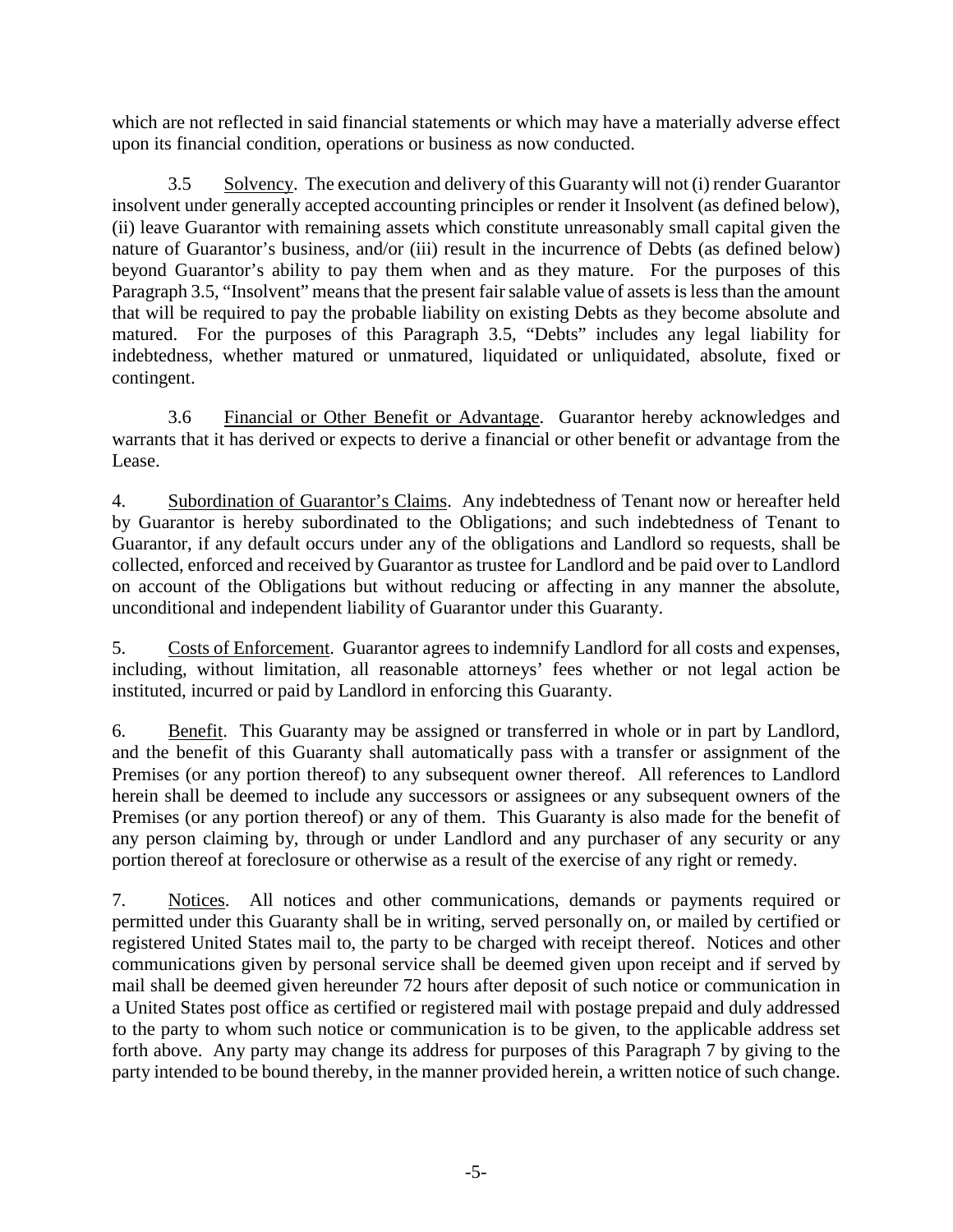8. Successors. All of the terms and provisions of this Guaranty shall be binding upon, and inure to the benefit of and be enforceable by, the respective successors and assigns of the parties hereto, whether so expressed or not.

9. Entire Agreement. This Guaranty embodies the entire agreement and understanding between the parties hereto and supersedes all prior agreements and understandings related to the subject matter hereof.

10. Headings. The headings in this Guaranty are for the purpose of reference only and shall not limit or otherwise affect the terms or provisions hereof.

11. Changes, Waivers, Etc. Neither this Guaranty nor any term or provision thereof may be changed, waived, discharged or terminated except by an instrument in writing executed by an instrument in writing executed by the party against which enforcement of the change, waiver, discharge or termination is sought.

12. Disclosure. Guarantor assumes full responsibility for being and remaining informed of the financial condition of Tenant and all other circumstances bearing upon the risk of nonpayment or nonperformance of any of the Obligations, and Landlord shall have no duty to advise Guarantor of information known to Landlord regarding such condition or any such circumstance.

13. Governing Law. This Guaranty is being delivered in, and shall be construed in accordance with and governed by the laws of, the State of California.

14. Jurisdiction and Service of Process, Venue, Immunity. Any suit, action or proceeding against Guarantor with respect to this Guaranty may be brought in (a) the courts of the State of California, (b) the United States District Court for the Central District of California, or (c) the courts of the residence of any party comprising Guarantor, as Landlord may elect in its sole discretion, and Guarantor hereby submits to any such suit, action, proceeding or judgment and waives any other preferential jurisdiction by reason of domicile. Guarantor hereby agrees that service of all writs, processes and summons in any suit, action or proceeding brought in the State of California may be made upon Tenant at the Premises (the "Process Agent"), or to Guarantor as set forth in Paragraph 7 hereof. Guarantor hereby irrevocably appoints the Process Agent its agent and true and lawful attorney-in-fact while any of Guarantor's obligations under this Guaranty remain unsatisfied, in its name, place and stead only to accept such service of any and all such writs, processes and summons, and agrees that the failure of the Process Agent to give any notice of any such service of process to Guarantor shall not impair or affect the validity of such service or of any judgment based thereon. Guarantor hereby further irrevocably consents to the service of process in any suit, action or proceeding in the above specified courts by the mailing thereof by Landlord by registered or certified mail, postage prepaid, to Guarantor at the address specified in the introductory paragraph of this Guaranty. Nothing herein shall in any way be deemed to limit the ability of Landlord to serve any writs, processes or summons in any other manner, as may be permitted by Applicable Laws. Guarantor irrevocably waives any objection which it may now or hereafter have to the laying of the venue of any suit, action or proceeding arising out of or relating to this Guaranty brought in the courts of the State of California or of the United States District Court for the Central District of California, or the courts in the country of Guarantor's residence,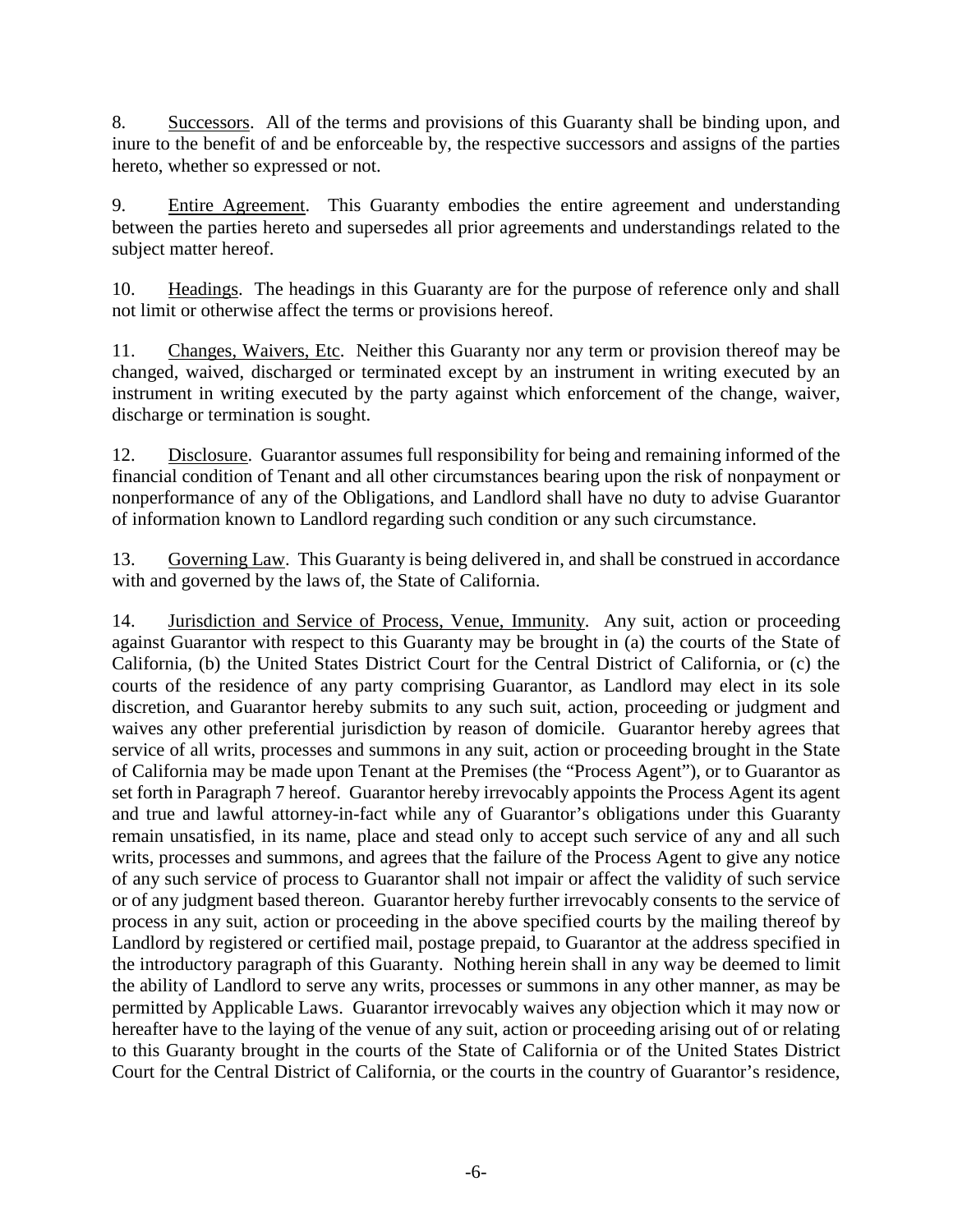and also irrevocably waives any claim that any such suit, action or proceeding brought in any of those courts has been brought in an inconvenient forum.

15. Joint and Several Liability. The obligations of all parties comprising Guarantor under this Guaranty shall be joint and several and all words used herein in the singular shall be deemed to have been used in the plural as the context and construction so require. If for any reason this Guaranty is held to be unenforceable against any of the parties comprising Guarantor, such unenforceability shall not affect the obligations of the remaining parties comprising Guarantor, and each party comprising Guarantor hereby agrees a suit may be brought against each party independently to enforce the terms and conditions of this Guaranty.

IN WITNESS WHEREOF, Guarantor has caused this Guaranty to be executed as of the day and year first above written.

| By: $\qquad \qquad$ |
|---------------------|
| Name (print):       |
|                     |
|                     |
| By: $\qquad \qquad$ |
| Name (print):       |
|                     |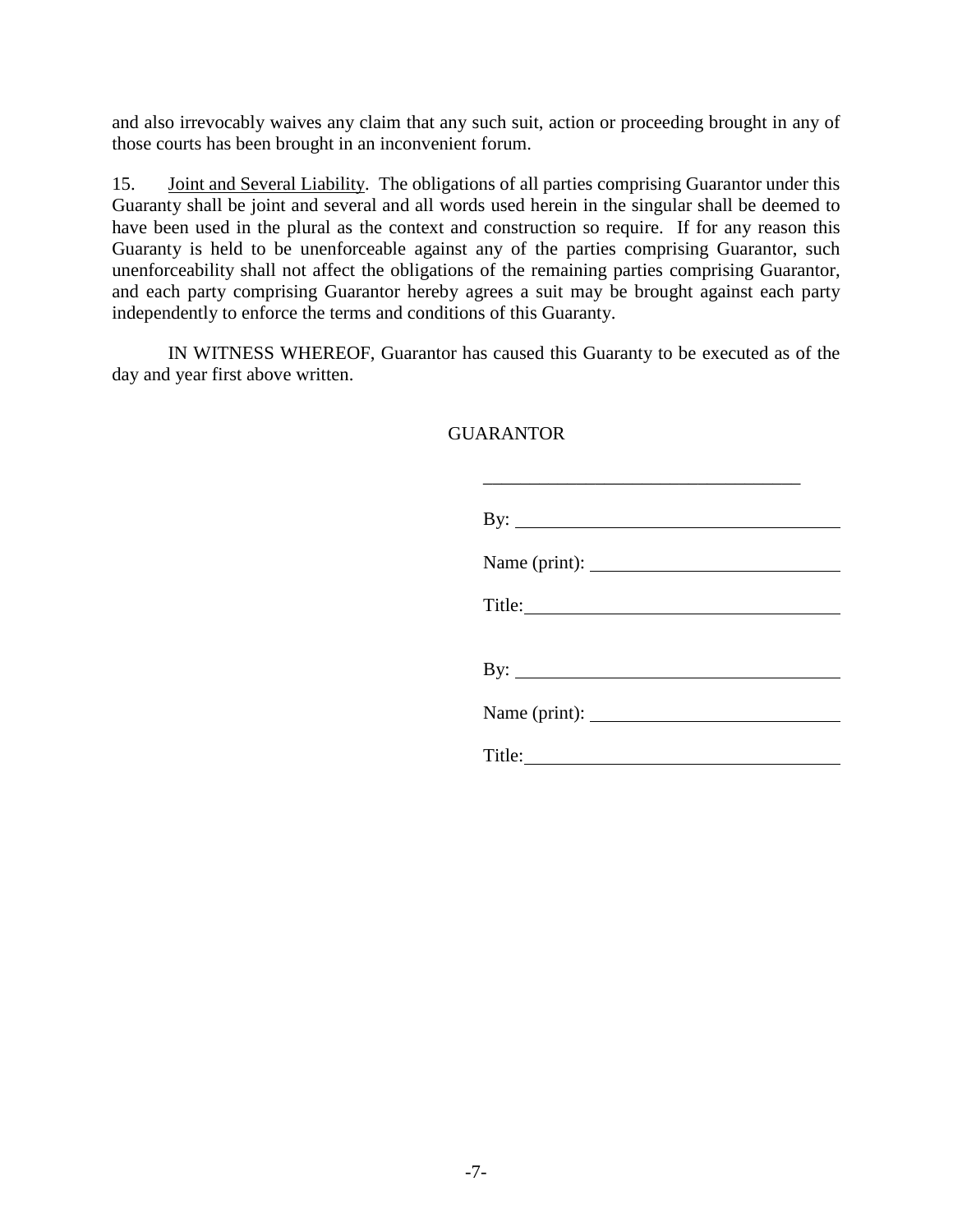LEASE

# FOR

# DANA POINT HARBOR RETAIL

#### BY AND BETWEEN

# DANA POINT HARBOR PARTNERS, LLC, a California limited liability company,

"Landlord"

and

 $a \overline{\qquad \qquad }$ 

\_\_\_\_\_\_\_\_\_\_\_\_\_\_\_\_\_\_\_\_\_\_\_\_\_,

"Tenant"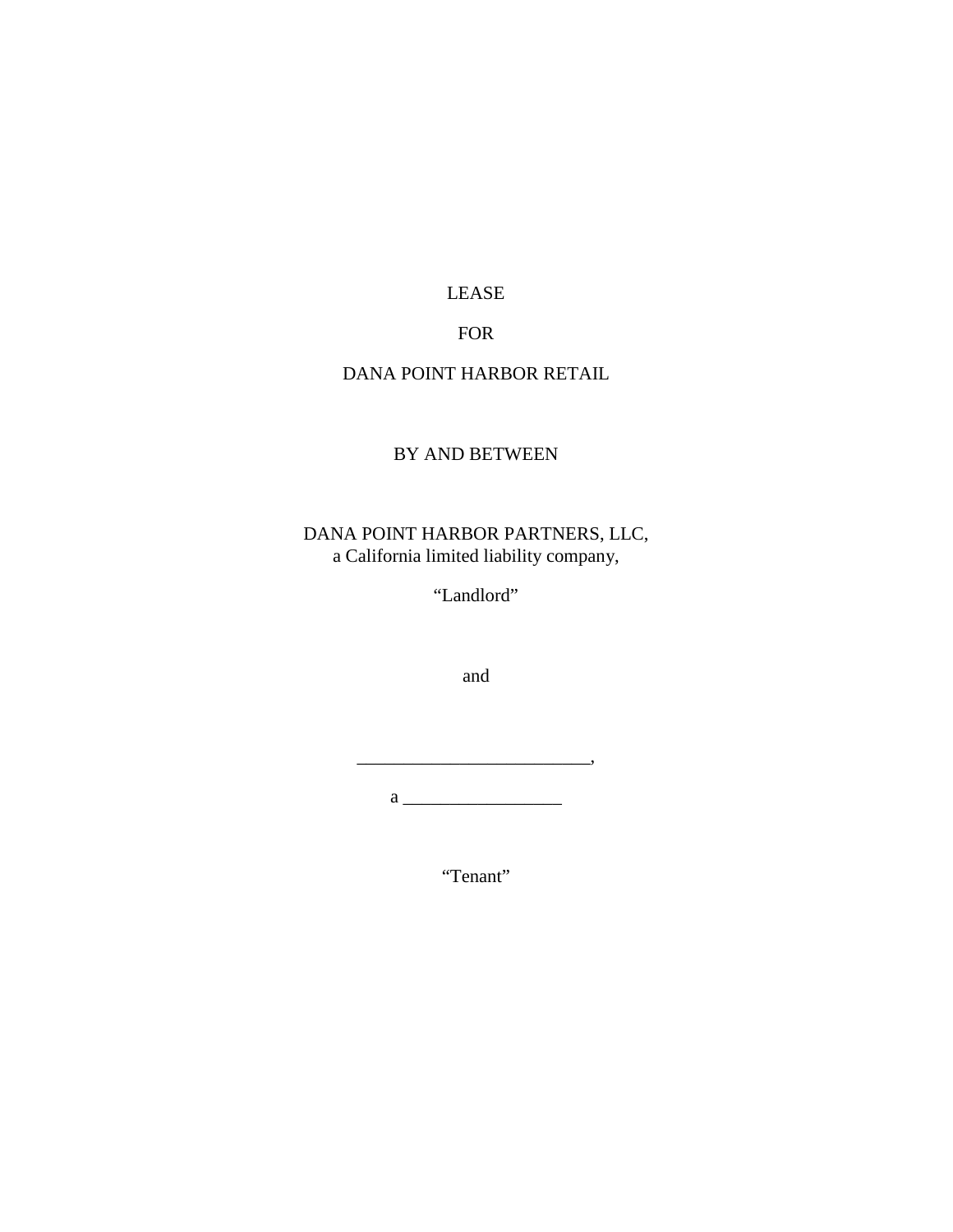# **TABLE OF CONTENTS**

# **Page**

| <b>ARTICLE 1</b>     |                                                             |  |
|----------------------|-------------------------------------------------------------|--|
| 1.1                  |                                                             |  |
| 1.2                  |                                                             |  |
| 1.3                  |                                                             |  |
| 1.4                  | Tenant.                                                     |  |
| 1.5                  |                                                             |  |
| 1.6                  |                                                             |  |
| 1.7                  |                                                             |  |
| 1.8                  |                                                             |  |
| 1.9                  |                                                             |  |
| 1.10                 |                                                             |  |
| 1.11                 |                                                             |  |
| 1.12                 |                                                             |  |
| 1.13                 |                                                             |  |
| 1.14                 |                                                             |  |
| 1.15                 |                                                             |  |
| 1.16                 |                                                             |  |
| 1.17                 |                                                             |  |
| 1.18                 |                                                             |  |
| 1.19                 |                                                             |  |
|                      |                                                             |  |
|                      |                                                             |  |
| <b>ARTICLE 2</b>     |                                                             |  |
| 2.1                  |                                                             |  |
| 2.2                  |                                                             |  |
| 2.3                  | Term and Commencement; Early Occupancy; Extension Options 4 |  |
| 2.4<br>2.5           |                                                             |  |
| 2.6                  |                                                             |  |
|                      |                                                             |  |
| 2.7<br>2.8           |                                                             |  |
| 2.9                  |                                                             |  |
|                      |                                                             |  |
| <b>ARTICLE 3 USE</b> |                                                             |  |
| 3.1                  |                                                             |  |
| 3.2                  |                                                             |  |
| 3.3                  |                                                             |  |
| 3.4                  |                                                             |  |
| 3.5                  |                                                             |  |
| 3.6                  |                                                             |  |
| 3.7<br>3.8           |                                                             |  |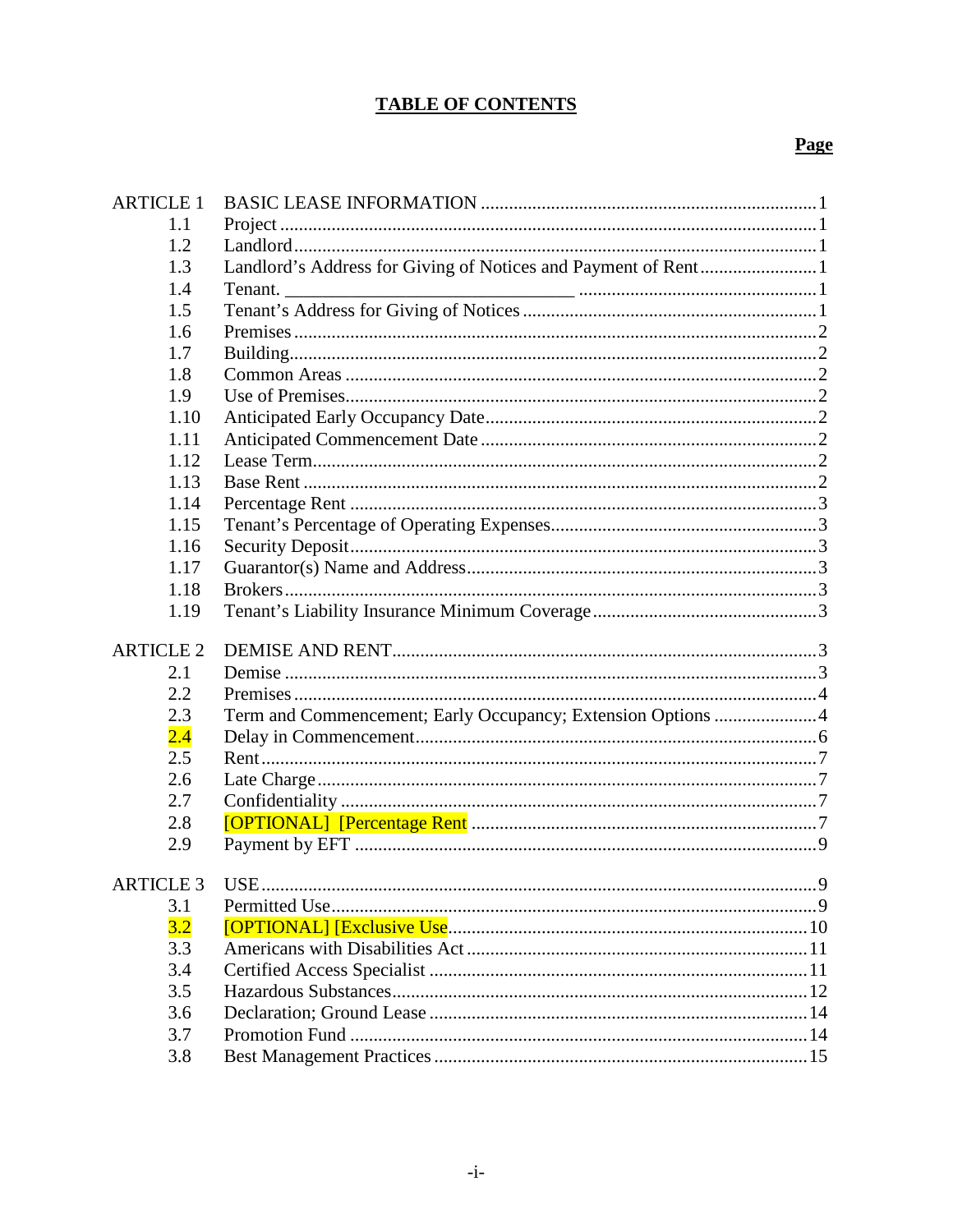| <b>ARTICLE 4</b>  | TENANT'S ACCEPTANCE AND MAINTENANCE OF PREMISES  16              |  |
|-------------------|------------------------------------------------------------------|--|
| 4.1               |                                                                  |  |
| 4.2               |                                                                  |  |
| 4.3               |                                                                  |  |
| 4.4               |                                                                  |  |
|                   |                                                                  |  |
| <b>ARTICLE 5</b>  | COMMON AREA MAINTENANCE; OPERATING EXPENSES                      |  |
|                   |                                                                  |  |
| 5.1               |                                                                  |  |
| 5.2               |                                                                  |  |
| 5.3               |                                                                  |  |
| 5.4               |                                                                  |  |
| 5.5               |                                                                  |  |
| 5.6               |                                                                  |  |
| <b>ARTICLE 6</b>  |                                                                  |  |
| 6.1               |                                                                  |  |
| 6.2               |                                                                  |  |
| 6.3               |                                                                  |  |
| 6.4               |                                                                  |  |
| 6.5               |                                                                  |  |
| 6.6               |                                                                  |  |
| 6.7               |                                                                  |  |
| 6.8               |                                                                  |  |
|                   |                                                                  |  |
| <b>ARTICLE 7</b>  |                                                                  |  |
| 7.1               |                                                                  |  |
| 7.2               |                                                                  |  |
| <b>ARTICLE 8</b>  | SUBORDINATION, NOTICE TO SUPERIOR LESSORS AND                    |  |
|                   |                                                                  |  |
| 8.1               |                                                                  |  |
| 8.2               |                                                                  |  |
| 8.3               |                                                                  |  |
| 8.4               |                                                                  |  |
|                   |                                                                  |  |
| <b>ARTICLE 9</b>  |                                                                  |  |
|                   |                                                                  |  |
| <b>ARTICLE 10</b> |                                                                  |  |
| 10.1              |                                                                  |  |
| 10.2              |                                                                  |  |
| <b>ARTICLE 11</b> |                                                                  |  |
| 11.1              | Insurance Requirements; Commercial General Liability Insurance29 |  |
| 11.2              |                                                                  |  |
| 11.3              |                                                                  |  |
|                   |                                                                  |  |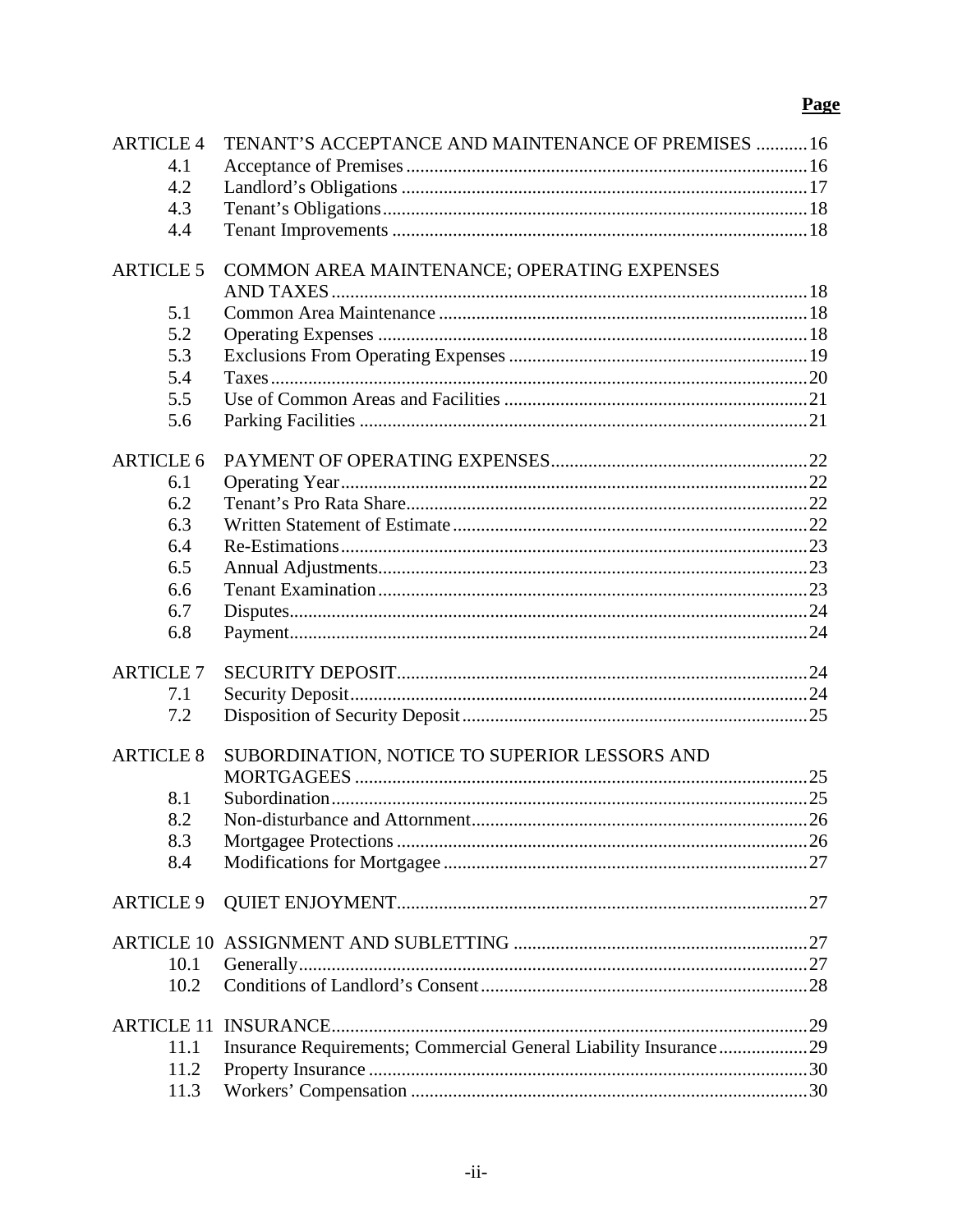| 11.4              |                                                           |  |
|-------------------|-----------------------------------------------------------|--|
| 11.5              |                                                           |  |
| 11.6              |                                                           |  |
| 11.7              |                                                           |  |
| 11.8              |                                                           |  |
|                   |                                                           |  |
|                   |                                                           |  |
| 13.1              |                                                           |  |
| 13.2              |                                                           |  |
| 13.3              |                                                           |  |
| 13.4              |                                                           |  |
|                   |                                                           |  |
| 14.1              |                                                           |  |
| 14.2              |                                                           |  |
| 14.3              |                                                           |  |
|                   |                                                           |  |
| <b>ARTICLE 15</b> |                                                           |  |
| 15.1              |                                                           |  |
| 15.2              |                                                           |  |
| 15.3              |                                                           |  |
| 15.4              |                                                           |  |
| 15.5              |                                                           |  |
| 15.6              |                                                           |  |
| 15.7              | Nonresidential Building Energy Use Disclosure Requirement |  |
|                   |                                                           |  |
|                   |                                                           |  |
|                   |                                                           |  |
|                   |                                                           |  |
|                   |                                                           |  |
| 18.1              |                                                           |  |
| 18.2              |                                                           |  |
| 18.3              |                                                           |  |
|                   |                                                           |  |
| 19.1              |                                                           |  |
| 19.2              |                                                           |  |
| <b>ARTICLE 20</b> |                                                           |  |
| 20.1              |                                                           |  |
| 20.2              |                                                           |  |
| 20.3              |                                                           |  |
|                   |                                                           |  |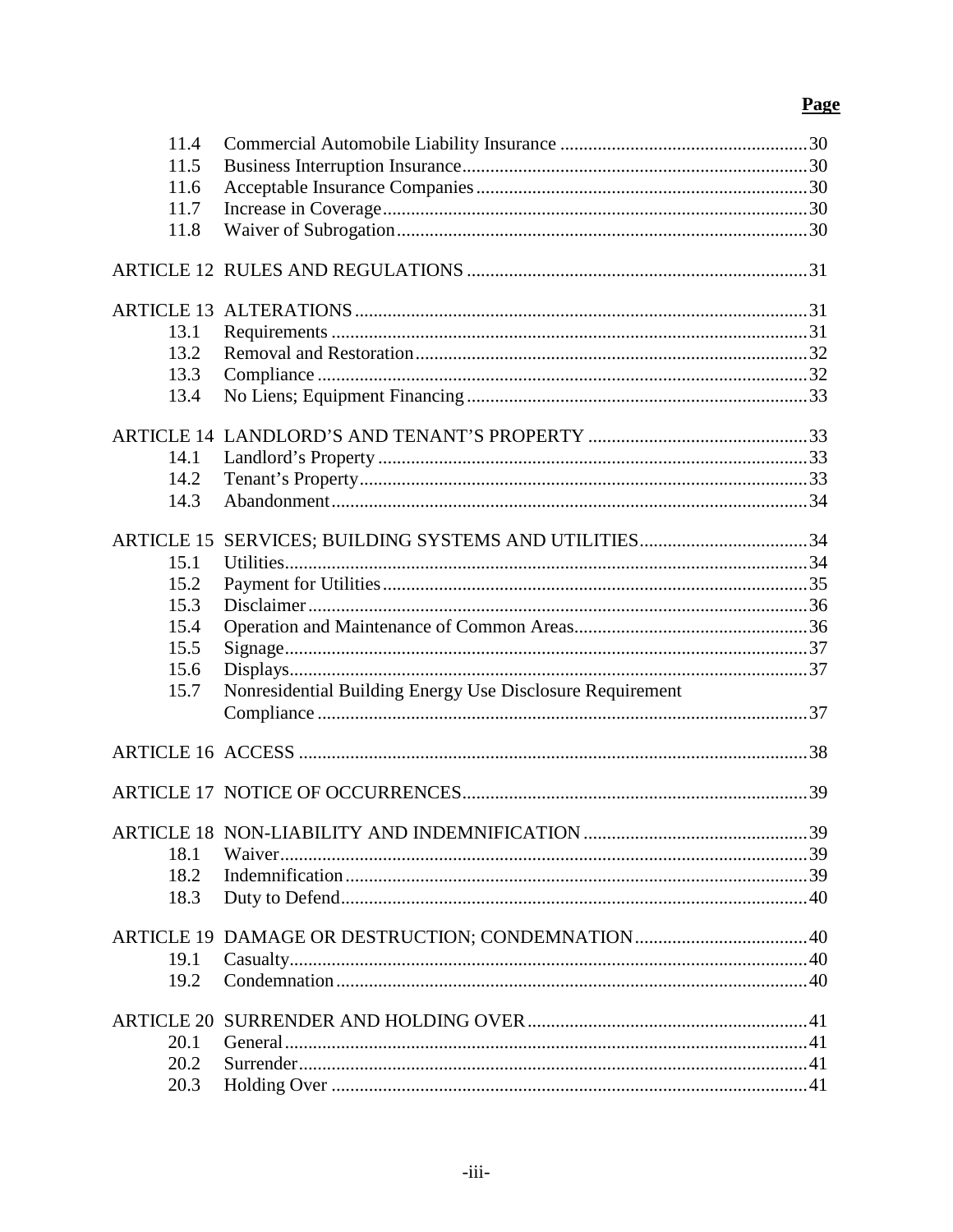| 21.1<br>21.2<br>22.1<br>22.2<br>22.3<br>22.4<br>23.1<br>23.2<br>23.3<br>23.4<br>28.1<br>28.2<br>30.1<br>30.2<br>30.3<br>30.4<br>30.5<br>30.6<br>30.7<br>30.8<br>30.9<br>30.10 | <b>ARTICLE 23</b><br>30.11<br>30.12<br>30.13 |  |  |
|-------------------------------------------------------------------------------------------------------------------------------------------------------------------------------|----------------------------------------------|--|--|
|                                                                                                                                                                               |                                              |  |  |
|                                                                                                                                                                               |                                              |  |  |
|                                                                                                                                                                               |                                              |  |  |
|                                                                                                                                                                               |                                              |  |  |
|                                                                                                                                                                               |                                              |  |  |
|                                                                                                                                                                               |                                              |  |  |
|                                                                                                                                                                               |                                              |  |  |
|                                                                                                                                                                               |                                              |  |  |
|                                                                                                                                                                               |                                              |  |  |
|                                                                                                                                                                               |                                              |  |  |
|                                                                                                                                                                               |                                              |  |  |
|                                                                                                                                                                               |                                              |  |  |
|                                                                                                                                                                               |                                              |  |  |
|                                                                                                                                                                               |                                              |  |  |
|                                                                                                                                                                               |                                              |  |  |
|                                                                                                                                                                               |                                              |  |  |
|                                                                                                                                                                               |                                              |  |  |
|                                                                                                                                                                               |                                              |  |  |
|                                                                                                                                                                               |                                              |  |  |
|                                                                                                                                                                               |                                              |  |  |
|                                                                                                                                                                               |                                              |  |  |
|                                                                                                                                                                               |                                              |  |  |
|                                                                                                                                                                               |                                              |  |  |
|                                                                                                                                                                               |                                              |  |  |
|                                                                                                                                                                               |                                              |  |  |
|                                                                                                                                                                               |                                              |  |  |
|                                                                                                                                                                               |                                              |  |  |
|                                                                                                                                                                               |                                              |  |  |
|                                                                                                                                                                               |                                              |  |  |
|                                                                                                                                                                               |                                              |  |  |
|                                                                                                                                                                               |                                              |  |  |
|                                                                                                                                                                               |                                              |  |  |
|                                                                                                                                                                               |                                              |  |  |
|                                                                                                                                                                               |                                              |  |  |
|                                                                                                                                                                               |                                              |  |  |
|                                                                                                                                                                               |                                              |  |  |
|                                                                                                                                                                               |                                              |  |  |
|                                                                                                                                                                               |                                              |  |  |
|                                                                                                                                                                               |                                              |  |  |
|                                                                                                                                                                               |                                              |  |  |
|                                                                                                                                                                               |                                              |  |  |
|                                                                                                                                                                               |                                              |  |  |
|                                                                                                                                                                               |                                              |  |  |